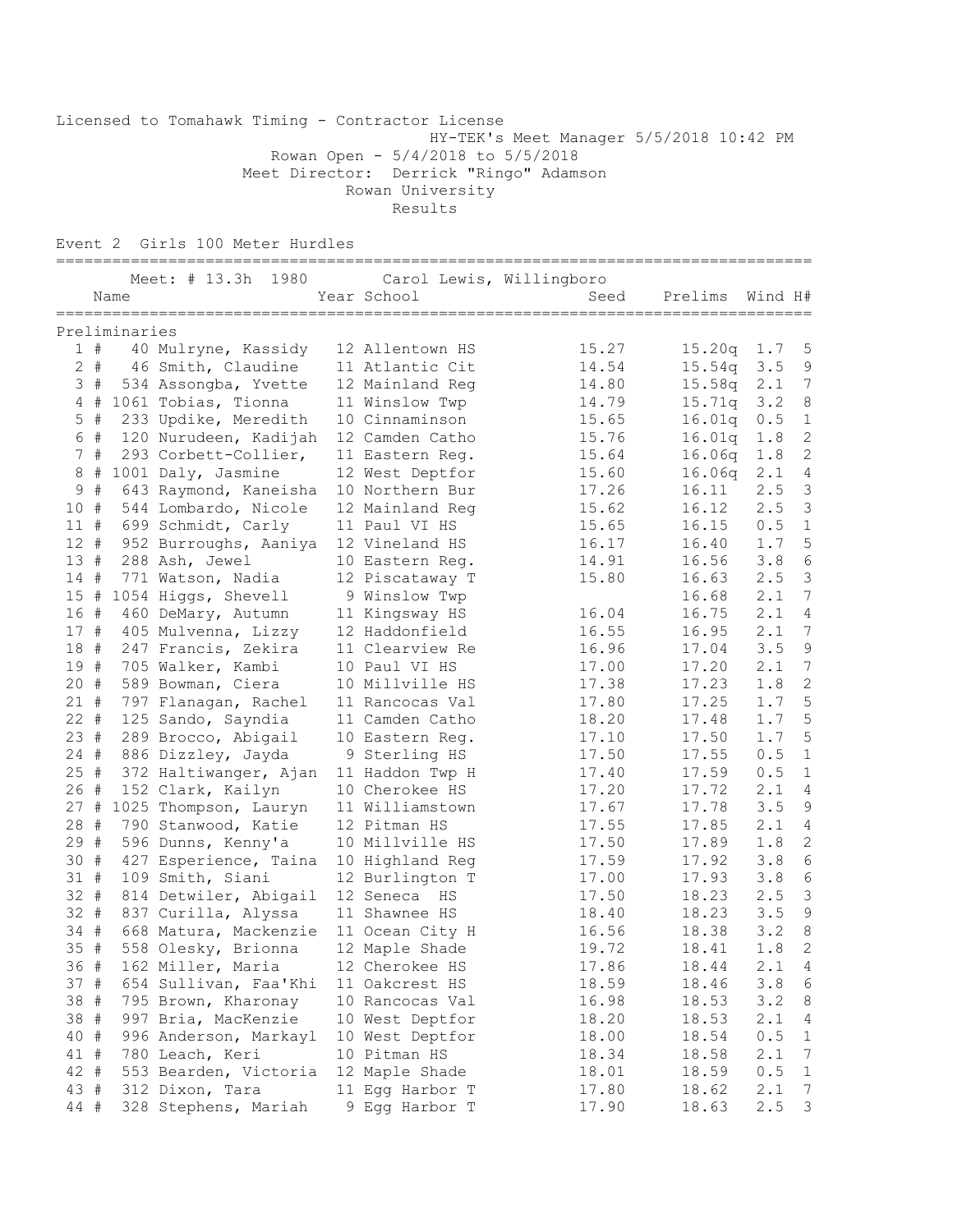| 45#    |  | 203 Huff, Trinity     | 12 Cherry Hill  | 18.23 | 18.65 | 3.8 | -6           |
|--------|--|-----------------------|-----------------|-------|-------|-----|--------------|
| 46 #   |  | 801 Key, Kira         | 11 Rancocas Val | 17.65 | 18.71 | 3.2 | 8            |
| 47#    |  | 391 Chacon, Alexia    | 11 Haddonfield  | 17.80 | 18.75 | 3.8 | 6            |
| 48#    |  | 313 Handson, Sydney   | 11 Egg Harbor T | 18.40 | 18.85 | 3.5 | 9            |
| 49#    |  | 37 Wilson, Eria       | 12 Absegami HS  | 18.04 | 18.88 | 1.8 | 2            |
| 50#    |  | 359 Mora-Coffey, Juli | 9 Haddon Heigh  |       | 18.90 | 1.7 | 5            |
| 51#    |  | 70 Tarawali, Johnvia  | 12 Bordentown R | 19.89 | 18.99 | 0.5 | 1            |
| $52 +$ |  | 249 Groch, Brianna    | 11 Clearview Re | 17.56 | 19.06 | 1.7 | .5           |
| 53#    |  | 816 Fotiou, Demetra   | 12 Seneca HS    | 19.20 | 19.21 | 1.7 | 5            |
| 54 #   |  | 666 Krier, Morgan     | 9 Ocean City H  | 17.60 | 19.29 | 2.1 | 7            |
| $55$ # |  | 687 Brown, Anaya      | 11 Paul VI HS   | 18.52 | 19.33 | 2.1 | 7            |
| $55$ # |  | 33 Sosa, Amanthy      | 11 Absegami HS  | 18.37 | 19.33 | 3.2 | 8            |
| 57#    |  | 512 Ray-Reed, Kadi    | 10 Lenape Req.  | 19.35 | 19.79 | 2.5 | 3            |
| 58 #   |  | 457 Bobst, Allison    | 10 Kingsway HS  | 17.80 | 19.98 | 3.2 | 8            |
| 59 #   |  | 664 Johnson, Alexa    | 12 Ocean City H | 18.00 | 20.03 | 1.8 | 2            |
| 60 #   |  | 832 Aldakimov, Emily  | 10 Shawnee HS   | 20.04 | 20.07 | 1.8 | 2            |
| 61 #   |  | 477 Palmucci, Alyssa  | 11 Kingsway HS  | 17.74 | 20.35 | 3.5 | 9            |
| 62 #   |  | 51 Deffler, Caitlin   | 11 Bishop Eusta | 20.64 | 20.63 | 2.5 | 3            |
| 63 #   |  | 199 Curtis, Patience  | 12 Cherry Hill  | 19.20 | 20.80 | 2.1 | 4            |
| 64 #   |  | 528 Thompson, Calista | 10 Lindenwold H | 21.70 | 21.28 | 2.1 | 4            |
| 65 #   |  | 554 Buchman, Amanda   | 9 Maple Shade   | 20.00 | 21.32 | 0.5 | $\mathbf{1}$ |
| 66 #   |  | 257 White, Jordyn     | 10 Clearview Re | 18.19 | 21.42 | 2.5 | 3            |

## Event 2 Girls 100 Meter Hurdles

==============================================================================

|               |       |               | Meet: # 13.3h 1980                              | Carol Lewis, Willingboro |         |         |                  |
|---------------|-------|---------------|-------------------------------------------------|--------------------------|---------|---------|------------------|
|               |       | Name          |                                                 | Year School              | Prelims | Finals  | Wind             |
| Finals        |       |               |                                                 |                          |         |         |                  |
|               |       |               | 1 # 40 Mulryne, Kassidy                         | 12 Allentown HS          | 15.20   | 15.10   | NWI              |
|               | $2 +$ |               | 46 Smith, Claudine                              | 11 Atlantic Cit          | 15.54   | 15.26   | NWI              |
|               | 3#    |               | 1061 Tobias, Tionna                             | 11 Winslow Twp           | 15.71   | 15.33   | NWI              |
|               | 4#    |               | 233 Updike, Meredith                            | 10 Cinnaminson           | 16.01   | 15.60   | NWI              |
|               |       |               | 4 # 293 Corbett-Collier,                        | 11 Eastern Reg.          | 16.06   | 15.60   | NWI              |
|               |       |               | 6 # 534 Assongba, Yvette                        | 12 Mainland Reg          | 15.58   | 15.64   | NWI              |
|               |       |               | 7 # 1001 Daly, Jasmine                          | 12 West Deptfor          | 16.06   | 15.79   | NWI              |
|               | 8#    |               | 120 Nurudeen, Kadijah                           | 12 Camden Catho          | 16.01   | 16.09   | NWI              |
|               |       |               | Event 3 Girls 100 Meter Dash                    |                          |         |         |                  |
|               |       |               | Meet: # 11.5h 1981 Michelle Glover, Willingboro |                          |         |         |                  |
|               |       | Name          |                                                 | Year School              | Seed    | Prelims | Wind H#          |
|               |       | Preliminaries |                                                 |                          |         |         |                  |
|               |       |               | 1 # 1065 Page, Dennisha                         | 11 Woodrow Wils          | 12.04   |         | 12.40q 3.4 11    |
|               |       |               | 2 # 323 Princz, Lauren                          | 9 Egg Harbor T           | 12.00   |         | 12.46q 0.5 12    |
| $\mathcal{S}$ | #     |               | 177 Drayton, Maya                               | 11 Cherry Hill           | 12.20   |         | $12.54q + 0.0$ 9 |
|               | $4$ # |               | 704 Vandergrift, Aali                           | 11 Paul VI HS            | 12.35   |         | $12.64q + 0.0$ 7 |
|               | $5$ # |               | 547 Pedrick, Claire                             | 10 Mainland Reg          | 12.60   |         | $12.68q$ 0.9 1   |
|               | 6 #   |               | 287 Ash, Jailya                                 | 9 Eastern Req.           | 12.64   |         | $12.69q$ 1.3 3   |
|               | 7#    |               | 1051 Dancy, Shakira                             | 12 Winslow Twp           | 11.71   |         | 12.83q 1.8 13    |
| 8             | #     |               | 706 Watkins, Keyann'a                           | 11 Paul VI HS            | 12.45   |         | $12.90q + 0.0$ 6 |
| 9             | #     |               | 113 DiCupe', Sierra                             | 10 Camden Catho          | 13.22   | 12.97   | $+0.0$<br>7      |
| 10#           |       |               | 236 Dillard, Gabriell                           | 12 Clayton HS            | 12.32   |         | $13.02 + 0.08$   |
| 11#           |       |               | 105 Nutt, Sheriyah                              | 9 Burlington T           | 13.30   |         | 13.04 2.3 10     |
|               |       |               |                                                 |                          |         |         |                  |
|               | 12#   |               | 269 Brown, Daneesha                             | 11 Delsea Reg.           | 12.80   | 13.09   | $+0.0$ 9         |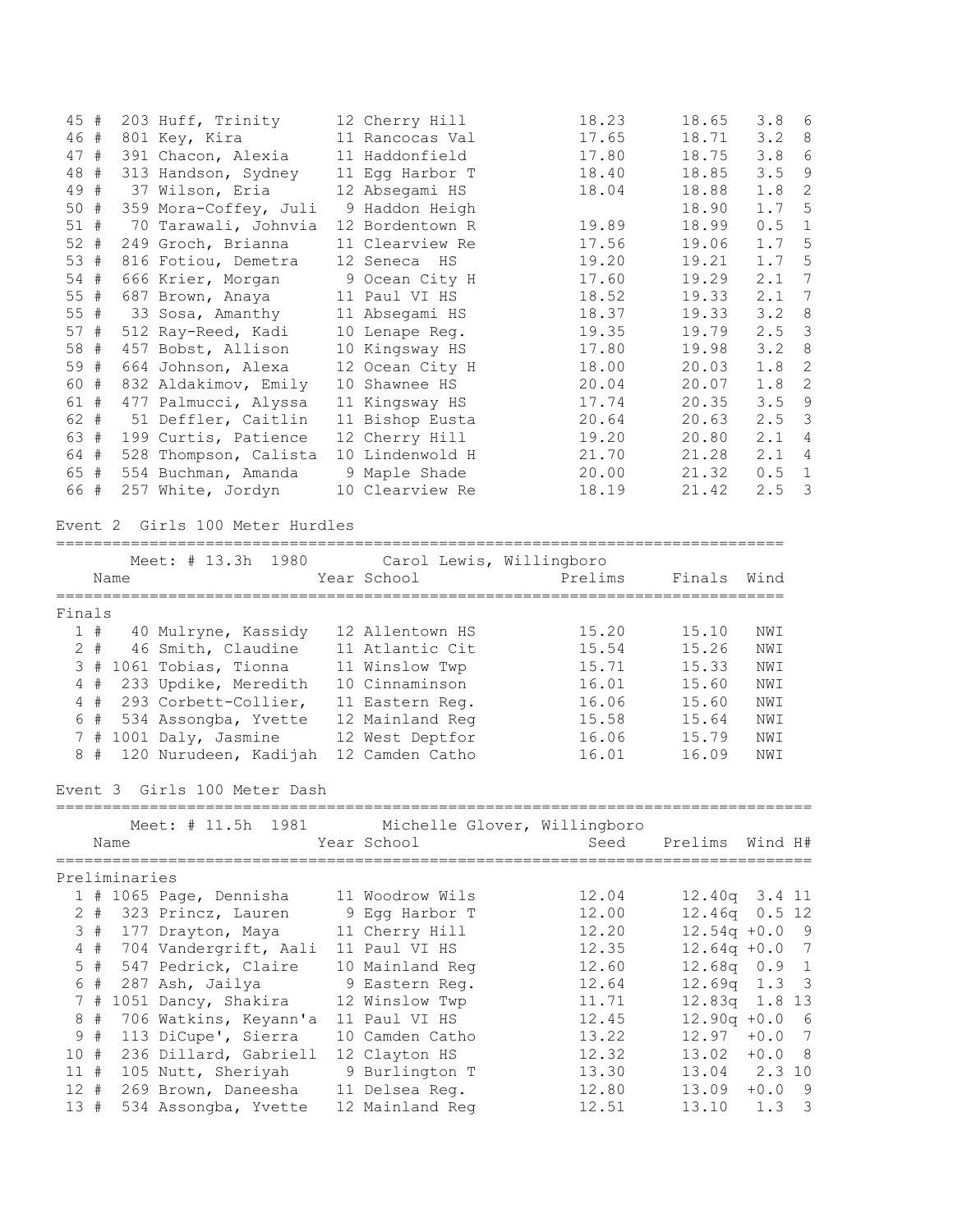| $14$ # |      | 268 Brackett, Kaire       | 12 Delsea Reg.  | 12.50 | 13.12 | 0.94                              |
|--------|------|---------------------------|-----------------|-------|-------|-----------------------------------|
| 15#    |      | 590 Bowman, Zaniah        | 10 Millville HS | 12.70 | 13.14 | 0.94                              |
| 16 #   |      | 550 Santiago, Gabriel     | 11 Mainland Reg | 13.05 | 13.15 | 0.94                              |
| 17#    |      | 661 Gresham, Sophia       | 11 Ocean City H | 12.94 | 13.18 | 3.4 11                            |
| 18     | #    | 645 Scott, Alivia         | 11 Northern Bur | 12.19 | 13.19 | 2.3 10                            |
| 19     | #    | 718 Sharpe, Ariel         | 9 Paulsboro HS  | 12.60 | 13.24 | 0.9<br>$\mathbf{1}$               |
| 20     | $\#$ | 803 Minus-Vincent, Da     | 11 Rancocas Val | 12.61 | 13.31 | 0.9<br>2                          |
| 21     | $\#$ | 171 Allen, Danielle       | 12 Cherry Hill  | 13.00 | 13.32 | 8<br>$+0.0$                       |
| $22 +$ |      | 314 Laramore, Jadyn       | 11 Egg Harbor T | 12.50 | 13.34 | $5^{\circ}$<br>2.5                |
| 23#    |      | 948 Tricocci, Nikki       | 10 Triton Reg.  | 12.90 | 13.38 | 1.8 13                            |
| $24$ # |      |                           | 10 Shawnee HS   | 12.98 | 13.39 | 9<br>$+0.0$                       |
| 25 #   |      | 842 Owens, Kelly          |                 |       | 13.41 | 5                                 |
|        |      | 620 Green, Brianna        | 10 Moorestown H | 13.05 |       | 2.5                               |
| $25$ # |      | 237 Hampton, Tiaija       | 11 Clayton HS   | 12.56 | 13.41 | $0.9$ 2                           |
| 27#    |      | 811 Tossas, Kristina      | 10 Rancocas Val | 12.80 | 13.42 | 2.310                             |
| 28 #   |      | 899 Harris-Gaskins, J     | 11 Timber Creek | 12.80 | 13.49 | $+0.0$<br>- 8                     |
| 29     | $\#$ | 167 Strauss, Carolyn      | 12 Cherokee HS  | 12.90 | 13.51 | $0.5$ 12                          |
| 29     | #    | 359 Mora-Coffey, Juli     | 9 Haddon Heigh  | 13.20 | 13.51 | $+0.0$<br>- 6                     |
| 31#    |      | 685 Babore, Gabriella     | 12 Paul VI HS   | 12.74 | 13.53 | $+0.0$<br>- 6                     |
| $32 +$ |      | 504 Kinder, Anyae         | 9 Lenape Reg.   | 13.67 | 13.55 | $7\phantom{.0}$<br>$+0.0$         |
| 33 #   |      | 316 Magruder, Siani       | 12 Egg Harbor T | 12.70 | 13.58 | 5<br>2.5                          |
| 34 #   |      | 802 McClenahan, Breac     | 10 Rancocas Val | 13.00 | 13.59 | $+0.0$<br>7                       |
| 35#    |      | 1008 Abul-Qasim, Nalah    | 11 Williamstown | 13.02 | 13.60 | $+0.0$<br>6                       |
| 36 #   |      | 974 Davis, Jaelyn         | 12 Washington T | 13.32 | 13.66 | 3.4 11                            |
| 37#    |      | 947 Rowley, Sage          | 10 Triton Req.  | 13.10 | 13.67 | 1.3<br>3                          |
| 38     | #    | 898 Carr, Tatina          | 9 Timber Creek  | 13.50 | 13.68 | $+0.0$<br>8                       |
| 38     | $\#$ | 59 Sobocinski, Rache      | 9 Bishop Eusta  |       | 13.68 | 0.9<br>$\mathbf{1}$               |
| 40     | $\#$ | 304 Scott, Noelle         | 10 Eastern Reg. | 13.20 | 13.69 | 0.9<br>$\overline{4}$             |
| 40     | #    | 654 Sullivan, Faa'Khi     | 11 Oakcrest HS  | 13.23 | 13.69 | 8<br>$+0.0$                       |
| 42 #   |      | 652 Richardson, Caely     | 10 Oakcrest HS  | 13.20 | 13.73 | 2.5<br>5                          |
| 43 #   |      | 12 Jackson, Leigha        | 10 A P Schalick | 13.40 | 13.74 | 1.8 13                            |
| 44 #   |      | 529 Toomer, Corina        | 12 Lindenwold H | 13.17 | 13.76 | 0.92                              |
|        |      |                           |                 |       |       |                                   |
| 45 #   |      | 97 Broadway, Jasmine      | 9 Burlington T  | 13.67 | 13.78 | $+0.0$<br>8                       |
| 46 #   |      | 831 Wozniak, Karra        | 10 Seneca HS    | 13.50 | 13.79 | $+0.0$<br>9                       |
| 47     | #    | 724 Chardon, Karla        | 9 Penns Grove   | 13.10 | 13.80 | 0.9<br>$\overline{1}$             |
| 48     | #    | 677 Schmid, Amanda        | 12 Ocean City H | 13.48 | 13.81 | 3.4 11                            |
| 49     | $\#$ | 294 Covington, Olivia     | 11 Eastern Reg. | 12.80 | 13.82 | 3.4 11                            |
| 50 #   |      | 395 Cucinotta, Gianna     | 12 Haddonfield  | 13.65 | 13.83 | $+0.0$<br>6                       |
| $51$ # |      | 530 Walden, Kiya          | 9 Lindenwold H  | 14.15 | 13.90 | 2.5<br>$5\phantom{.0}$            |
| 52 #   |      | 598 Fortune, Lenizha      | 9 Millville HS  | 12.95 | 13.93 | 2.310                             |
|        |      | 53 # 1063 Coleman, Arian  | 12 Woodrow Wils | 13.82 |       | 13.95 1.8 13                      |
| 54 #   |      | 389 Camperson, Kelly      | 12 Haddonfield  | 13.83 | 13.96 | 0.5 12                            |
| 54 #   |      | 600 Holland, Asia         | 10 Millville HS | 12.90 | 13.96 | 1.8 13                            |
|        |      | 56 # 1041 Iyiola, Balikis | 9 Willingboro   |       | 13.97 | $+0.0$ 7                          |
| 57 #   |      | 630 Albano, Isabella      | 11 Northern Bur | 13.82 | 13.98 | 1.8 13                            |
| 58 #   |      | 786 Ott, Jordan           | 12 Pitman HS    | 13.10 | 14.00 | 0.9<br>$\overline{\phantom{0}}^2$ |
| 59 #   |      | 202 Holmes, Maya          | 12 Cherry Hill  | 13.79 | 14.03 | 0.5 12                            |
| 60 #   |      | 830 Wheeler, Nicole       | 10 Seneca HS    | 13.30 | 14.04 | $+0.0$<br>9                       |
| 61 #   |      | 678 Troxel, Aila          | 9 Ocean City H  | 13.20 | 14.06 | 1.3 <sup>3</sup>                  |
| 62 #   |      | 912 Williams, Zaria       | 12 Timber Creek | 13.60 | 14.11 | 1.3 <sup>3</sup>                  |
| 62 #   |      | 62 Steeves, Caroline      | 11 Bishop Eusta | 13.53 | 14.11 | $+0.06$                           |
| 64 #   |      | 1022 Scarduzio, Stepha    | 10 Williamstown | 13.89 | 14.14 | 3.4 11                            |
| 65 #   |      | 837 Curilla, Alyssa       | 11 Shawnee HS   | 13.79 | 14.18 | 3.4 11                            |
| 66 #   |      | 514 Sutton, Nevaeh        |                 |       | 14.22 | 2.5                               |
|        |      |                           | 11 Lenape Reg.  | 13.63 |       | $5^{\circ}$                       |
| 67 #   |      | 158 Jordan, Kianah        | 11 Cherokee HS  | 13.60 | 14.23 | 0.9<br>$\overline{c}$             |
| 67 #   |      | 20 Adams, Kayla           | 10 Absegami HS  | 14.00 | 14.23 | $7\phantom{.0}$<br>$+0.0$         |
| 69 #   |      | 21 Algarin, Dreana        | 10 Absegami HS  | 14.00 | 14.24 | $+0.0$<br>8                       |
| 70 #   |      | 485 Torain, Kennedy       | 10 Kingsway HS  | 13.60 | 14.26 | 0.94                              |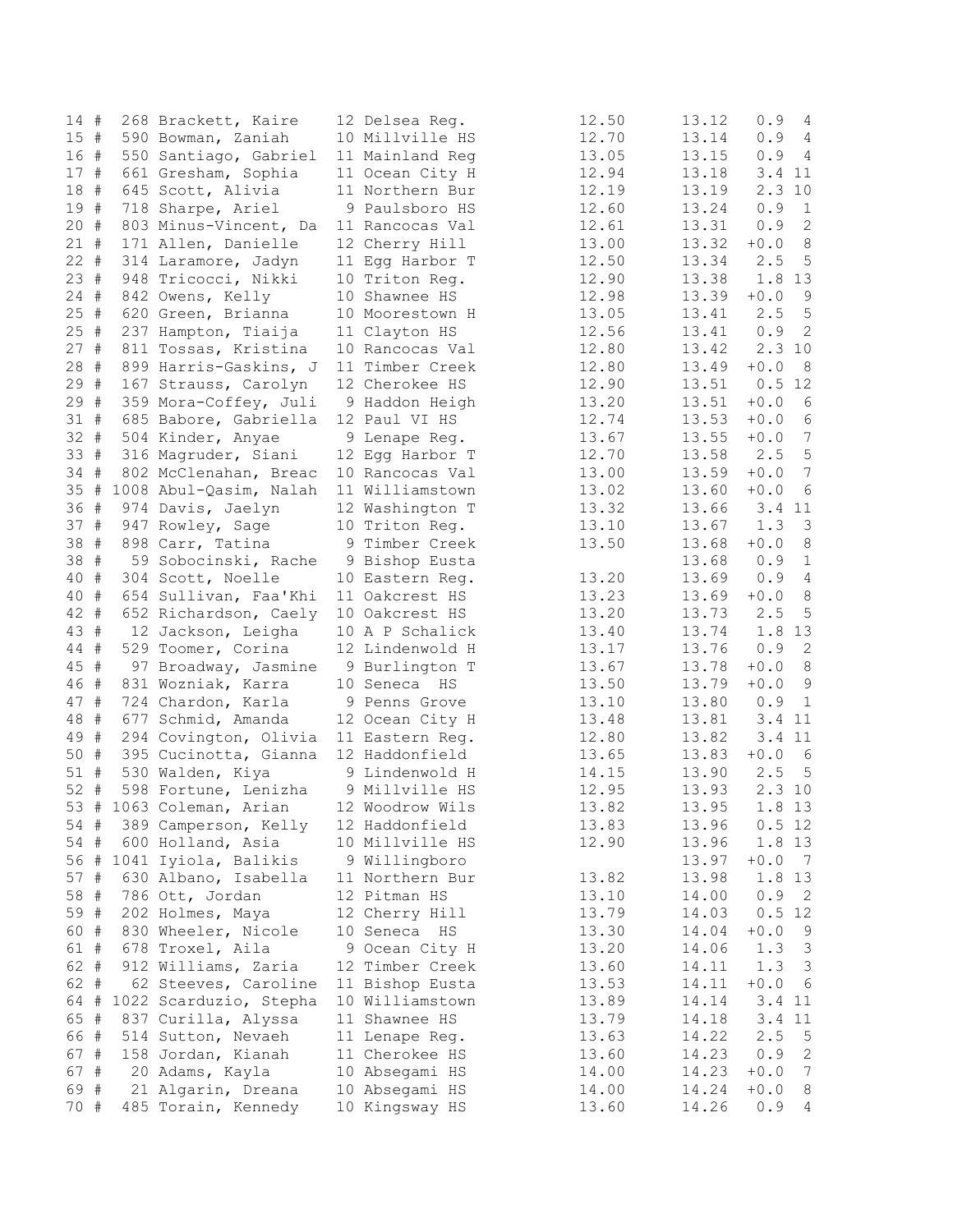| 70 #<br>72 #<br>72 #<br>74 #<br>75 #<br>75 #<br>77 #<br>77#<br>79 #<br>80#<br>81#<br>$82 +$<br>83#<br>84 #<br>85 #<br>86 #<br>89 # |       |      | 962 Rivera, Marissa<br>475 Oshodi, Jade<br>337 Sorbello, Kim<br>189 Siri, Paoly<br>623 Kover, Kyleigh<br>10 Furbush, Tia<br>730 Simmons, Nicole<br>334 Clay, Arielle<br>9 Eberl, Ahnika<br>55 Ramey, Racquel<br>1033 Clark, Israel<br>252 Roman, Jayla<br>209 Neal, Neylan<br>87 # 1023 Sheldon, Kylie<br>88 # 1032 Cain, Naeemah | 821 Jodlbauer, Ainsle<br>523 Frazier, Aniston<br>32 Reckenbeil, Emily<br>244 Cejkovsky, Emily | 9 Vineland HS<br>9 Kingsway HS<br>10 Glassboro HS<br>10 Cherry Hill<br>10 Seneca HS<br>12 Moorestown H<br>9 A P Schalick<br>11 Penns Grove<br>11 Glassboro HS<br>9 A P Schalick<br>9 Bishop Eusta<br>10 Lindenwold H<br>10 Willingboro<br>10 Clearview Re<br>11 Cherry Hill<br>10 Absegami HS<br>10 Williamstown<br>12 Willingboro<br>10 Clearview Re | 13.63<br>13.55<br>13.60<br>13.40<br>13.61<br>13.50<br>14.20<br>13.60<br>13.90<br>15.00<br>13.42<br>14.00 | 14.26<br>14.29<br>14.29<br>14.30<br>14.34<br>14.34<br>14.39<br>14.39<br>14.44<br>14.46<br>14.49<br>14.61<br>14.63<br>14.92<br>14.93<br>14.97<br>15.01<br>15.87<br>16.39 | $+0.0$<br>- 6<br>0.9<br>4<br>2.5<br>5<br>0.9<br>$\mathbf{1}$<br>0.5 12<br>1.3<br>$\mathcal{E}$<br>$\overline{2}$<br>0.9<br>2.310<br>0.9<br>2<br>1.3<br>3<br>2.5<br>5<br>0.9<br>4<br>8<br>$+0.0$<br>2<br>0.9<br>2.310<br>0.9<br>$\overline{4}$<br>1.3<br>-3<br>$0.5$ 12<br>$+0.0$<br>- 6 |
|------------------------------------------------------------------------------------------------------------------------------------|-------|------|-----------------------------------------------------------------------------------------------------------------------------------------------------------------------------------------------------------------------------------------------------------------------------------------------------------------------------------|-----------------------------------------------------------------------------------------------|-------------------------------------------------------------------------------------------------------------------------------------------------------------------------------------------------------------------------------------------------------------------------------------------------------------------------------------------------------|----------------------------------------------------------------------------------------------------------|-------------------------------------------------------------------------------------------------------------------------------------------------------------------------|-----------------------------------------------------------------------------------------------------------------------------------------------------------------------------------------------------------------------------------------------------------------------------------------|
|                                                                                                                                    |       |      |                                                                                                                                                                                                                                                                                                                                   | Event 3 Girls 100 Meter Dash                                                                  |                                                                                                                                                                                                                                                                                                                                                       |                                                                                                          |                                                                                                                                                                         |                                                                                                                                                                                                                                                                                         |
|                                                                                                                                    |       | Name |                                                                                                                                                                                                                                                                                                                                   | Meet: # 11.5h 1981                                                                            | Michelle Glover, Willingboro<br>Year School                                                                                                                                                                                                                                                                                                           | Prelims                                                                                                  | Finals                                                                                                                                                                  | Wind                                                                                                                                                                                                                                                                                    |
| Finals                                                                                                                             |       |      |                                                                                                                                                                                                                                                                                                                                   |                                                                                               |                                                                                                                                                                                                                                                                                                                                                       |                                                                                                          |                                                                                                                                                                         |                                                                                                                                                                                                                                                                                         |
|                                                                                                                                    |       |      | 1 # 323 Princz, Lauren                                                                                                                                                                                                                                                                                                            |                                                                                               | 9 Egg Harbor T                                                                                                                                                                                                                                                                                                                                        | 12.46                                                                                                    | 12.28                                                                                                                                                                   | $-0.3$                                                                                                                                                                                                                                                                                  |
|                                                                                                                                    |       |      | 2 # 1065 Page, Dennisha                                                                                                                                                                                                                                                                                                           |                                                                                               | 11 Woodrow Wils                                                                                                                                                                                                                                                                                                                                       | 12.40                                                                                                    | 12.36                                                                                                                                                                   | $-0.3$                                                                                                                                                                                                                                                                                  |
|                                                                                                                                    | 3#    |      | 287 Ash, Jailya                                                                                                                                                                                                                                                                                                                   |                                                                                               | 9 Eastern Req.                                                                                                                                                                                                                                                                                                                                        | 12.69                                                                                                    | 12.58                                                                                                                                                                   | $-0.3$                                                                                                                                                                                                                                                                                  |
|                                                                                                                                    | 4#    |      | 1051 Dancy, Shakira                                                                                                                                                                                                                                                                                                               |                                                                                               | 12 Winslow Twp                                                                                                                                                                                                                                                                                                                                        | 12.83                                                                                                    | 12.59                                                                                                                                                                   | $-0.3$                                                                                                                                                                                                                                                                                  |
|                                                                                                                                    | $5$ # |      | 547 Pedrick, Claire                                                                                                                                                                                                                                                                                                               |                                                                                               | 10 Mainland Reg                                                                                                                                                                                                                                                                                                                                       | 12.68                                                                                                    | 12.60                                                                                                                                                                   | $-0.3$                                                                                                                                                                                                                                                                                  |
|                                                                                                                                    | 6 #   |      |                                                                                                                                                                                                                                                                                                                                   | 704 Vandergrift, Aali                                                                         | 11 Paul VI HS                                                                                                                                                                                                                                                                                                                                         | 12.64                                                                                                    | 12.63                                                                                                                                                                   | $-0.3$                                                                                                                                                                                                                                                                                  |
|                                                                                                                                    | 7#    |      |                                                                                                                                                                                                                                                                                                                                   | 706 Watkins, Keyann'a                                                                         | 11 Paul VI HS                                                                                                                                                                                                                                                                                                                                         | 12.90                                                                                                    | 12.87                                                                                                                                                                   | $-0.3$                                                                                                                                                                                                                                                                                  |
|                                                                                                                                    | 8#    |      | 177 Drayton, Maya                                                                                                                                                                                                                                                                                                                 |                                                                                               | 11 Cherry Hill                                                                                                                                                                                                                                                                                                                                        | 12.54                                                                                                    | 12.88                                                                                                                                                                   | $-0.3$                                                                                                                                                                                                                                                                                  |
|                                                                                                                                    |       |      |                                                                                                                                                                                                                                                                                                                                   | Event 4 Girls 1600 Meter Run Ed Mountainl                                                     |                                                                                                                                                                                                                                                                                                                                                       | ------------------------------                                                                           |                                                                                                                                                                         |                                                                                                                                                                                                                                                                                         |
|                                                                                                                                    |       |      | Meet: # 4:39.12                                                                                                                                                                                                                                                                                                                   | 2012                                                                                          | Kristen Traub, Eastern Christian                                                                                                                                                                                                                                                                                                                      |                                                                                                          |                                                                                                                                                                         |                                                                                                                                                                                                                                                                                         |
|                                                                                                                                    |       | Name |                                                                                                                                                                                                                                                                                                                                   |                                                                                               | Year School                                                                                                                                                                                                                                                                                                                                           | Seed                                                                                                     | Finals                                                                                                                                                                  | H#                                                                                                                                                                                                                                                                                      |
|                                                                                                                                    |       |      |                                                                                                                                                                                                                                                                                                                                   |                                                                                               |                                                                                                                                                                                                                                                                                                                                                       |                                                                                                          | ===============                                                                                                                                                         |                                                                                                                                                                                                                                                                                         |
|                                                                                                                                    |       |      |                                                                                                                                                                                                                                                                                                                                   |                                                                                               | 1 # 532 Aldridge, Alyssa 12 Mainland Reg 4:51.43<br>$1:15.81$ (1:15.81) $2:34.07$ (1:18.26) $3:54.49$ (1:20.43) $5:12.00$ (1:17.51)                                                                                                                                                                                                                   |                                                                                                          | 5:12.00 4                                                                                                                                                               |                                                                                                                                                                                                                                                                                         |
|                                                                                                                                    |       |      |                                                                                                                                                                                                                                                                                                                                   | 2 # 829 Warner, Sydny                                                                         | 12 Seneca HS                                                                                                                                                                                                                                                                                                                                          | 5:13.00                                                                                                  | 5:13.47 4                                                                                                                                                               |                                                                                                                                                                                                                                                                                         |
|                                                                                                                                    |       |      |                                                                                                                                                                                                                                                                                                                                   |                                                                                               | $1:17.80$ $(1:17.80)$ $2:38.42$ $(1:20.63)$ $4:00.47$ $(1:22.05)$                                                                                                                                                                                                                                                                                     |                                                                                                          | $5:13.47$ $(1:13.01)$                                                                                                                                                   |                                                                                                                                                                                                                                                                                         |
|                                                                                                                                    |       |      |                                                                                                                                                                                                                                                                                                                                   | 3 # 165 Rathman, Kate                                                                         | 10 Cherokee HS                                                                                                                                                                                                                                                                                                                                        | 5:10.95                                                                                                  | $5:15.75$ 4                                                                                                                                                             |                                                                                                                                                                                                                                                                                         |
|                                                                                                                                    |       |      |                                                                                                                                                                                                                                                                                                                                   |                                                                                               | $1:17.32$ $(1:17.32)$ $2:37.13$ $(1:19.82)$ $3:59.36$ $(1:22.23)$ $5:15.75$ $(1:16.40)$                                                                                                                                                                                                                                                               |                                                                                                          |                                                                                                                                                                         |                                                                                                                                                                                                                                                                                         |
|                                                                                                                                    |       |      |                                                                                                                                                                                                                                                                                                                                   | 4 # 838 Hauser, Claire                                                                        | 10 Shawnee HS                                                                                                                                                                                                                                                                                                                                         | 5:12.55                                                                                                  | 5:16.35 4                                                                                                                                                               |                                                                                                                                                                                                                                                                                         |
|                                                                                                                                    |       |      |                                                                                                                                                                                                                                                                                                                                   |                                                                                               | $2:39.43$ $(2:39.43)$ $4:02.06$ $(1:22.63)$ $5:16.35$ $(1:14.29)$                                                                                                                                                                                                                                                                                     |                                                                                                          |                                                                                                                                                                         |                                                                                                                                                                                                                                                                                         |
|                                                                                                                                    |       |      |                                                                                                                                                                                                                                                                                                                                   | 5 # 428 Holden, Nia                                                                           | 11 Highland Reg                                                                                                                                                                                                                                                                                                                                       | 5:20.00                                                                                                  | 5:17.32 4                                                                                                                                                               |                                                                                                                                                                                                                                                                                         |
|                                                                                                                                    |       |      |                                                                                                                                                                                                                                                                                                                                   |                                                                                               | $2:39.62$ $(2:39.62)$ $4:03.30$ $(1:23.69)$ $5:17.32$ $(1:14.02)$                                                                                                                                                                                                                                                                                     |                                                                                                          |                                                                                                                                                                         |                                                                                                                                                                                                                                                                                         |
|                                                                                                                                    |       |      |                                                                                                                                                                                                                                                                                                                                   | 6 # 602 Miller, Raelynne                                                                      | 11 Millville HS                                                                                                                                                                                                                                                                                                                                       | 5:24.66                                                                                                  | 5:18.92 4                                                                                                                                                               |                                                                                                                                                                                                                                                                                         |
|                                                                                                                                    |       |      |                                                                                                                                                                                                                                                                                                                                   |                                                                                               | $1:17.87$ $(1:17.87)$ $2:38.71$ $(1:20.85)$ $3:59.78$ $(1:21.07)$                                                                                                                                                                                                                                                                                     |                                                                                                          | $5:18.92$ $(1:19.15)$                                                                                                                                                   |                                                                                                                                                                                                                                                                                         |
|                                                                                                                                    |       |      |                                                                                                                                                                                                                                                                                                                                   |                                                                                               | 7 # 222 Edwards, Madison 12 Cinnaminson                                                                                                                                                                                                                                                                                                               | 5:17.10                                                                                                  | 5:20.67 4                                                                                                                                                               |                                                                                                                                                                                                                                                                                         |
|                                                                                                                                    |       |      |                                                                                                                                                                                                                                                                                                                                   |                                                                                               | $1:17.78$ $(1:17.78)$ $2:39.19$ $(1:21.42)$ $4:01.88$ $(1:22.69)$                                                                                                                                                                                                                                                                                     |                                                                                                          | $5:20.67$ $(1:18.79)$                                                                                                                                                   |                                                                                                                                                                                                                                                                                         |
|                                                                                                                                    |       |      |                                                                                                                                                                                                                                                                                                                                   |                                                                                               | 8 # 393 Colflesh, Allison 9 Haddonfield 5:15.00                                                                                                                                                                                                                                                                                                       |                                                                                                          | 5:20.71 4                                                                                                                                                               |                                                                                                                                                                                                                                                                                         |
|                                                                                                                                    |       |      |                                                                                                                                                                                                                                                                                                                                   |                                                                                               | $1:17.59$ $(1:17.59)$ $2:38.63$ $(1:21.05)$ $4:01.96$ $(1:23.34)$ $5:20.71$ $(1:18.75)$                                                                                                                                                                                                                                                               |                                                                                                          |                                                                                                                                                                         |                                                                                                                                                                                                                                                                                         |
|                                                                                                                                    |       |      |                                                                                                                                                                                                                                                                                                                                   |                                                                                               | 9 # 185 Pierce, Sarah 11 Cherry Hill                                                                                                                                                                                                                                                                                                                  | 5:25.79                                                                                                  | 5:25.53                                                                                                                                                                 | $\overline{4}$                                                                                                                                                                                                                                                                          |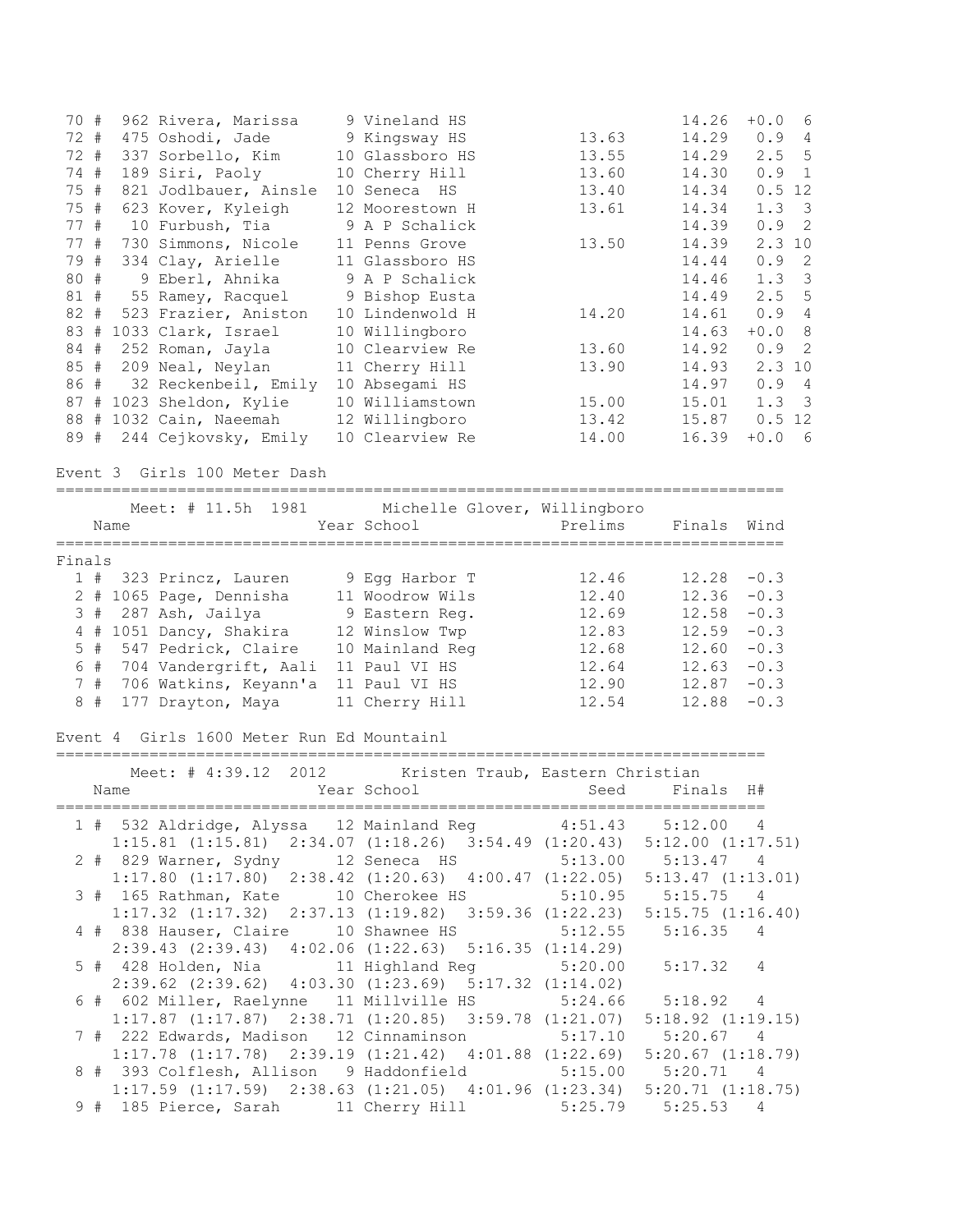2:38.90 (2:38.90) 4:01.53 (1:22.64) 5:25.53 (1:24.00) 10 # 259 Basewitz, Quinn 11 Collingswood 5:32.00 5:27.21 3 1:18.61 (1:18.61) 1:18.61 (0.01) 2:43.32 (1:24.71) 4:06.82 (1:23.51) 5:27.21 (1:20.39) 11 # 988 Leone, Rebekah 12 Washington T 5:24.00 5:28.20 4 1:18.17 (1:18.17) 2:39.71 (1:21.54) 4:03.24 (1:23.54) 5:28.20 (1:24.97) 12 # 403 Miller, Izzy 12 Haddonfield 5:20.54 5:28.39 4 1:18.30 (1:18.30) 2:39.91 (1:21.61) 5:28.39 (2:48.49) 13 # 670 McLees, Casey 10 Ocean City H 5:21.80 5:29.63 4 4:06.15 (4:06.15) 5:29.63 (1:23.48) 14 # 242 Byrne, Katherine 9 Clearview Re 5:37.00 5:32.07 3 1:20.17 (1:20.17) 2:45.80 (1:25.64) 4:13.77 (1:27.97) 5:32.07 (1:18.31) 15 # 17 Smith, Julia 9 A P Schalick 5:37.00 5:33.03 3 1:21.02 (1:21.02) 2:45.59 (1:24.58) 4:13.25 (1:27.66) 5:33.03 (1:19.79) 16 # 696 Lyons, Bridget 10 Paul VI HS 5:25.56 5:33.10 4 4:10.83 (4:10.83) 5:33.10 (1:22.28) 17 # 324 Roesch, Rachel 12 Egg Harbor T 5:30.00 5:33.49 3 1:19.81 (1:19.81) 2:45.66 (1:25.85) 4:13.23 (1:27.58) 5:33.49 (1:20.27) 18 # 414 Sirover, Lilly 10 Haddonfield 5:31.90 5:35.66 3 1:19.92 (1:19.92) 2:45.49 (1:25.58) 4:13.61 (1:28.12) 5:35.66 (1:22.06) 6:19.62 (43.97) 19 # 971 Cochran, Kate 10 Washington T 6:03.68 5:35.88 2 2:41.31 (2:41.31) 4:09.27 (1:27.97) 5:35.88 (1:26.61) 20 # 702 Smith, Amelia 11 Paul VI HS 5:41.57 5:38.82 3 1:21.31 (1:21.31) 5:47.11 (4:25.80) 21 # 315 Leak, Isabella 10 Egg Harbor T 5:35.00 5:38.85 3 1:20.72 (1:20.72) 2:46.60 (1:25.88) 4:15.66 (1:29.07) 5:38.85 (1:23.19) 22 # 54 Morelli, Clare 11 Bishop Eusta 5:36.32 5:39.33 3 1:22.07 (1:22.07) 2:49.21 (1:27.14) 4:17.41 (1:28.20) 5:39.33 (1:21.92) 23 # 828 Tool, Carley 12 Seneca HS 5:22.00 5:39.56 4 1:18.96 (1:18.96) 2:41.78 (1:22.83) 4:10.69 (1:28.92) 5:39.56 (1:28.87) 24 # 502 Hartman, Talia 12 Lenape Reg. 5:41.05 5:39.60 3 2:48.25 (2:48.25) 4:14.61 (1:26.37) 5:39.60 (1:25.00) 25 # 219 Adams, Brooke 10 Cinnaminson 5:41.00 5:39.75 3 5:39.75 (5:39.75) 26 # 757 Tharp, Marlee 9 Pinelands Re 5:40.46 1 1:21.68 (1:21.68) 2:46.45 (1:24.77) 5:40.46 (2:54.02) 27 # 773 Brennan, Sarah 10 Pitman HS 5:40.00 5:40.59 3 2:49.61 (2:49.61) 4:19.20 (1:29.60) 5:40.59 (1:21.39) 28 # 386 Williamson, Darby 10 Haddon Twp H 5:29.60 5:41.63 3 2:47.90 (2:47.90) 4:16.70 (1:28.81) 5:41.63 (1:24.94) 29 # 250 Henry, Magdalene 12 Clearview Re 5:39.00 5:42.32 3 1:20.41 (1:20.41) 2:46.90 (1:26.50) 4:16.12 (1:29.22) 5:42.32 (1:26.21) 30 # 659 Farr, Brooke 11 Ocean City H 5:43.80 5:43.43 3 5:43.43 (5:43.43) 31 # 778 Hagerty, Briana 11 Pitman HS 5:43.67 5:44.21 3 1:20.90 (1:20.90) 2:48.22 (1:27.32) 5:44.21 (2:56.00) 32 # 637 Lewis, Cheyenne 9 Northern Bur 5:52.01 5:44.81 2 1:17.67 (1:17.67) 2:45.60 (1:27.94) 4:20.66 (1:35.06) 5:44.81 (1:24.16) 33 # 994 Wiseley, Ashton 9 Washington T 6:01.00 5:45.53 2 1:20.77 (1:20.77) 2:49.61 (1:28.84) 5:45.53 (2:55.93) 34 # 15 Puglia, Marleigh 10 A P Schalick 5:35.00 5:47.11 3 1:20.20 (1:20.20) 2:44.89 (1:24.69) 4:14.67 (1:29.78) 4:16.90 (2.24) 5:38.82 (1:21.93) 35 # 562 Tracy, Lauren 10 Maple Shade 5:47.00 5:47.79 3 4:21.33 (4:21.33) 5:47.79 (1:26.46) 36 # 270 Cippolone, Julia 9 Delsea Reg. 5:53.00 5:47.87 2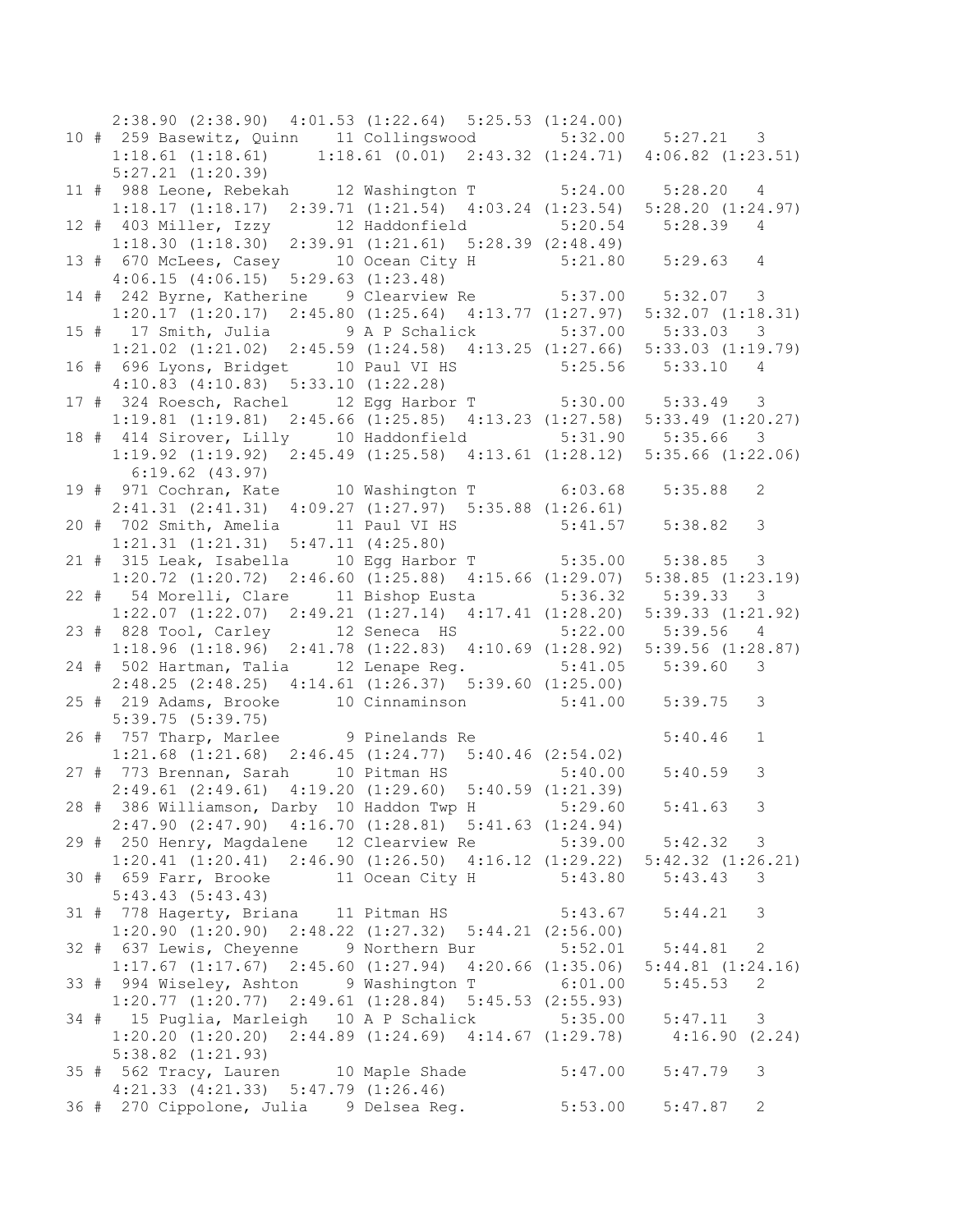1:23.69 (1:23.69) 5:47.87 (4:24.18) 37 # 656 Baker, Michaela 12 Ocean City H 5:12.49 5:48.00 4 1:18.24 (1:18.24) 4:18.92 (3:00.68) 5:48.00 (1:29.09) 38 # 533 Argentiero, Abby 10 Mainland Reg 6:15.93 5:48.45 1 1:23.66 (1:23.66) 2:53.46 (1:29.80) 5:48.45 (2:54.99) 39 # 818 Hay, Kayla 5:12 Seneca HS 1:19.52 (1:19.52) 2:44.53 (1:25.01) 4:19.02 (1:34.50) 5:49.08 (1:30.06) 40 # 8 DuBois, Madison 10 A P Schalick 6:10.00 5:50.80 1 1:20.52 (1:20.52) 1:20.52 (0.01) 2:51.93 (1:31.41) 2:51.93 (0.00) 2:51.93 (0.01) 5:50.80 (2:58.88) 41 # 496 Cao, Olivia 10 Lenape Reg. 5:54.50 5:52.62 2 5:52.62 (5:52.62) 42 # 119 Miles, Annie 11 Camden Catho 5:56.13 5:53.80 2 1:21.10 (1:21.10) 2:51.91 (1:30.81) 5:53.80 (3:01.90) 43 # 614 Bezwada, Anu 9 Moorestown H 5:55.65 5:55.11 2 1:21.44 (1:21.44) 2:50.79 (1:29.35) 4:24.22 (1:33.44) 5:55.11 (1:30.89) 44 # 1009 Barnabie, Isabell 10 Williamstown 6:03.93 5:55.29 2 1:22.19 (1:22.19) 2:52.12 (1:29.94) 4:25.67 (1:33.55) 5:55.29 (1:29.63) 45 # 292 Clem, Kierstin 10 Eastern Reg. 6:08.24 5:55.37 1 1:21.69 (1:21.69) 2:53.25 (1:31.56) 5:55.37 (3:02.13) 46 # 578 Lichtenstein, Ele 10 Middletown N 5:50.00 5:55.53 2 1:23.22 (1:23.22) 2:54.17 (1:30.95) 4:28.06 (1:33.90) 5:55.53 (1:27.47) 47 # 1058 Morton, Grace 10 Winslow Twp 6:09.90 5:57.26 1 2:57.12 (2:57.12) 5:57.26 (3:00.15) 48 # 787 Sanders, Paige 10 Pitman HS 5:59.57 5:57.35 2 1:25.30 (1:25.30) 2:56.43 (1:31.13) 4:29.61 (1:33.19) 5:57.35 (1:27.74) 49 # 379 McGovern, Keagan 9 Haddon Twp H 5:40.90 5:57.52 3 4:28.04 (4:28.04) 5:57.52 (1:29.49) 50 # 1024 Simcox, Shannon 11 Williamstown 5:49.00 5:57.87 2 1:20.64 (1:20.64) 2:49.30 (1:28.66) 4:25.36 (1:36.07) 5:57.87 (1:32.52) 51 # 212 Santana, Emily 12 Cherry Hill 6:20.77 5:58.60 1 1:21.40 (1:21.40) 2:49.96 (1:28.56) 2:49.96 (0.01) 5:58.60 (3:08.65) 52 # 34 Stokes, Sarah 11 Absegami HS 5:48.05 5:58.68 3 4:30.79 (4:30.79) 5:58.68 (1:27.89) 53 # 738 Cuff, Jacqueline 10 Pennsville 5:58.00 5:59.45 2 1:26.21 (1:26.21) 2:56.22 (1:30.01) 4:29.43 (1:33.22) 5:59.45 (1:30.02) 54 # 174 Cai, Jane 9 Cherry Hill 6:00.93 5:59.66 2 1:21.08 (1:21.08) 2:51.13 (1:30.06) 4:25.30 (1:34.18) 5:59.66 (1:34.37) 55 # 612 Akula, Anjali 11 Moorestown H 6:13.93 6:01.81 1 1:23.40 (1:23.40) 2:56.79 (1:33.39) 6:01.81 (3:05.03) 56 # 567 Hess, Emily 10 Middle Twp. 5:59.38 6:02.69 2 1:25.94 (1:25.94) 3:00.79 (1:34.85) 4:35.38 (1:34.60) 6:02.69 (1:27.32) 57 # 734 Vichi, Yalitza 10 Penns Grove 5:48.29 6:02.90 2 6:02.90 (6:02.90) 58 # 885 Crane, Hannah 11 Sterling HS 5:50.05 6:03.71 2 1:21.72 (1:21.72) 2:53.53 (1:31.81) 4:30.09 (1:36.57) 6:03.71 (1:33.62) 59 # 195 Westman, Jill 12 Cherry Hill 6:06.17 6:04.08 1 1:24.10 (1:24.10) 2:57.61 (1:33.52) 6:04.08 (3:06.47) 60 # 1047 Williams, Janea 11 Willingboro 6:09.90 6:04.10 1 1:21.37 (1:21.37) 2:54.80 (1:33.43) 6:04.10 (3:09.31) 61 # 709 Whitmire, Hannah 11 Paul VI HS 5:59.29 6:04.28 2 6:04.28 (6:04.28) 62 # 123 Powers, Kimberly 11 Camden Catho 5:33.95 6:04.53 3 1:20.63 (1:20.63) 2:49.43 (1:28.81) 4:23.86 (1:34.43) 6:04.53 (1:40.67) 63 # 739 Cuff, Julie 10 Pennsville 5:59.00 6:04.68 2 2:58.06 (2:58.06) 4:34.09 (1:36.04) 6:04.68 (1:30.59) 6:04.68 (0.00) 64 # 939 Baldini, Autumn 12 Triton Reg. 5:44.75 6:04.97 3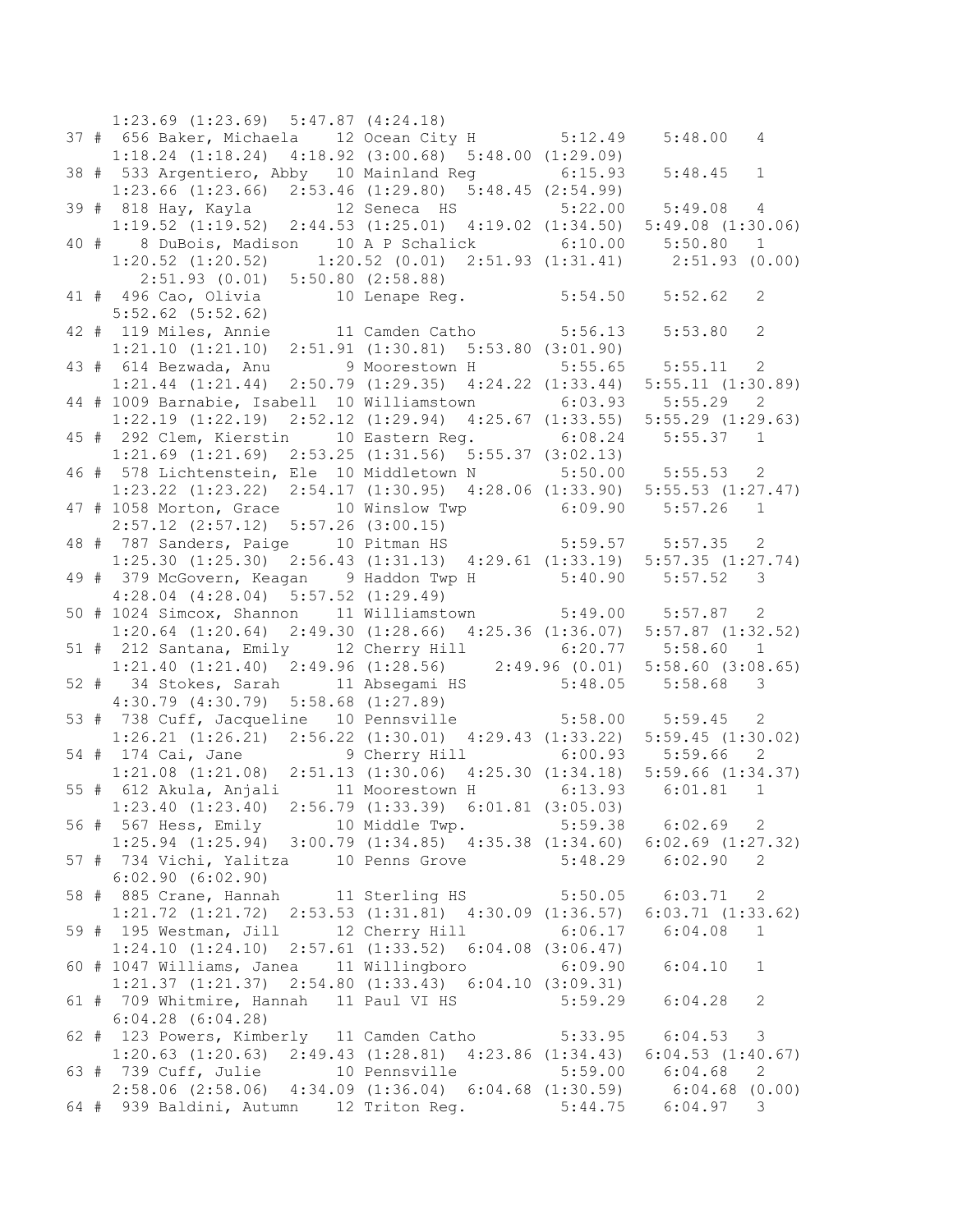|  | 1:22.96 (1:22.96) 2:54.21 (1:31.26) 4:31.87 (1:37.67) 6:04.97 (1:33.11)                                                                                       |  |             |                |
|--|---------------------------------------------------------------------------------------------------------------------------------------------------------------|--|-------------|----------------|
|  |                                                                                                                                                               |  |             |                |
|  | 1:21.96 (1:21.96) 2:52.66 (1:30.71) 4:32.47 (1:39.82) 6:05.56 (1:33.09)                                                                                       |  |             |                |
|  | 66 # 740 Humphreys, Courtn 10 Pennsville 5:57.00 6:09.04 2                                                                                                    |  |             |                |
|  | $1:26.25$ (1:26.25) 3:00.38 (1:34.14) 4:38.06 (1:37.69) 6:09.04 (1:30.98)                                                                                     |  |             |                |
|  | 67 # 835 Borrello, Sophia 9 Shawnee HS 6:01.00 6:10.76                                                                                                        |  |             | 2              |
|  | $4:36.75$ $(4:36.75)$ $6:10.76$ $(1:34.02)$                                                                                                                   |  |             |                |
|  | 4:36.75 (4:36.75) 6:10.76 (1:34.02)<br>68 # 169 Wrightson, Cather 10 Cherokee HS 6:07.59 6:14.60                                                              |  |             | $\mathbf{1}$   |
|  | $1:23.21$ $(1:23.21)$ $2:58.16$ $(1:34.95)$ $6:14.60$ $(3:16.45)$                                                                                             |  |             |                |
|  | 69 # 216 Wright, Cameron 10 Cherry Hill 6:17.77                                                                                                               |  | 6:14.93     | $\mathbf{1}$   |
|  | $1:22.00$ $(1:22.00)$ $2:57.50$ $(1:35.51)$ $6:14.93$ $(3:17.43)$                                                                                             |  |             |                |
|  | 70 # 1057 Morrison, Alexand 11 Winslow Twp 5:50.00 6:15.04                                                                                                    |  |             | $\mathbf{2}$   |
|  | $1:17.48$ (1:17.48) $1:20.39$ (2.92) $2:51.57$ (1:31.18) $4:36.24$ (1:44.68)                                                                                  |  |             |                |
|  |                                                                                                                                                               |  |             |                |
|  | 6:15.04 (1:38.80)    6:15.04 (0.01)<br>71 # 615 Bodine, Claire    9 Moorestown H    6:02.76    6:15.46    2                                                   |  |             |                |
|  | 1:22.00 (1:22.00) 2:53.58 (1:31.58) 4:33.22 (1:39.65) 6:15.46 (1:42.25)                                                                                       |  |             |                |
|  | 72 # 376 Marshall, Emily 10 Haddon Twp H 5:55.50 6:17.55                                                                                                      |  |             | 2              |
|  | $1:23.87$ $(1:23.87)$ $6:17.55$ $(4:53.68)$                                                                                                                   |  |             |                |
|  | 73 # 890 James, Sierra 9 Sterling HS 6:15.00 6:20.27                                                                                                          |  |             | $\mathbf{1}$   |
|  | $3:06.17$ $(3:06.17)$ $3:06.17$ $(0.01)$ $6:20.27$ $(3:14.11)$                                                                                                |  |             |                |
|  | 74 # 364 Rehn, Natalie 10 Haddon Heigh 6:20.03 6:22.17                                                                                                        |  |             | $\mathbf{1}$   |
|  | $3:06.87$ $(3:06.87)$ $6:22.17$ $(3:15.30)$                                                                                                                   |  |             |                |
|  | 75 # 47 Tang, Linh 12 Atlantic Cit 6:05.00<br>1:25.56 (1:25.56) 4:39.96 (3:14.40) 6:22.68 (1:42.73)                                                           |  | 6:22.68     | $\overline{c}$ |
|  |                                                                                                                                                               |  |             |                |
|  | 75 # 296 Evans, Rylee 11 Eastern Reg. 6:17.00                                                                                                                 |  | 6:22.68     | $\mathbf{1}$   |
|  | $6:22.68$ $(6:22.68)$                                                                                                                                         |  |             |                |
|  | 77 # 804 Paulin, Emily 9 Rancocas Val 6:15.88                                                                                                                 |  | 6:22.85     | $\mathbf{1}$   |
|  | $1:27.08$ $(1:27.08)$ $3:04.41$ $(1:37.34)$ $6:22.85$ $(3:18.44)$                                                                                             |  |             |                |
|  | 78 # 1062 Toliver, Lauren 11 Winslow Twp                                                                                                                      |  | $6:23.34$ 1 |                |
|  | $1:26.17$ $(1:26.17)$ $3:06.95$ $(1:40.78)$ $6:01.81$ $(2:54.87)$ $6:23.34$ $(21.53)$                                                                         |  |             |                |
|  | 79 # 1035 Cottle, Sierra 11 Willingboro                                                                                                                       |  | 6:24.15     | $\overline{1}$ |
|  | $1:24.47$ (1:24.47) 3:05.06 (1:40.59) 6:04.08 (2:59.03) 6:24.15 (20.08)                                                                                       |  |             |                |
|  | 80 # 522 Cerrate, Rachel 11 Lindenwold H 6:20.29 6:27.73 1                                                                                                    |  |             |                |
|  | $3:04.93$ $(3:04.93)$ $6:04.11$ $(2:59.19)$ $6:27.73$ $(23.63)$                                                                                               |  |             |                |
|  | 81 # 570 Sparta, Haley 11 Middle Twp. 6:30.10                                                                                                                 |  | 6:40.68     | $\mathbf{1}$   |
|  | $1:33.52$ $(1:33.52)$ $6:40.68$ $(5:07.16)$                                                                                                                   |  |             |                |
|  | 82 # 754 Ross, Morgan 9 Pinelands Re 6:43.63<br>1:31.99 (1:31.99) 3:12.92 (1:40.94) 6:43.63 (3:30.72)<br>83 # 478 Perry, Imani 10 Kingsway HS 6:22.18 6:50.49 |  |             | $\mathbf{1}$   |
|  |                                                                                                                                                               |  |             |                |
|  |                                                                                                                                                               |  |             | $\mathbf{1}$   |
|  | $3:15.98$ $(3:15.98)$ $6:50.49$ $(3:34.52)$                                                                                                                   |  |             |                |
|  | 84 # 907 Nuhfer, Allison 11 Timber Creek 6:00.00                                                                                                              |  | 6:59.09     | 2              |
|  | $1:25.15$ $(1:25.15)$ $3:08.15$ $(1:43.01)$ $6:59.09$ $(3:50.95)$                                                                                             |  |             |                |
|  | 85 # 526 Moore, Dana 11 Lindenwold H 6:35.45                                                                                                                  |  | 7:59.91     | $\mathbf{1}$   |
|  | $1:36.57$ $(1:36.57)$ $7:09.75$ $(5:33.18)$ $7:59.91$ $(50.17)$                                                                                               |  |             |                |

Event 5 Girls 400 Meter Dash

============================================================================ Meet: # 54.17 2009 Michelle Brown, Seneca Name Year School Seed Finals H# ============================================================================ 1 # 309 Alvarez-Tyler, Aj 12 Egg Harbor T 56.10 56.60 13 2 # 1059 Perry, Nylah 10 Winslow Twp 56.99 2 3 # 1051 Dancy, Shakira 12 Winslow Twp 54.36 57.67 13 4 # 692 Garozzo, Aliya Ra 10 Paul VI HS 59.53 57.99 12 5 # 547 Pedrick, Claire 10 Mainland Reg 58.73 58.02 13 6 # 177 Drayton, Maya 11 Cherry Hill 58.60 58.32 13 7 # 266 Wallace, Emily 10 Collingswood 57.91 58.94 13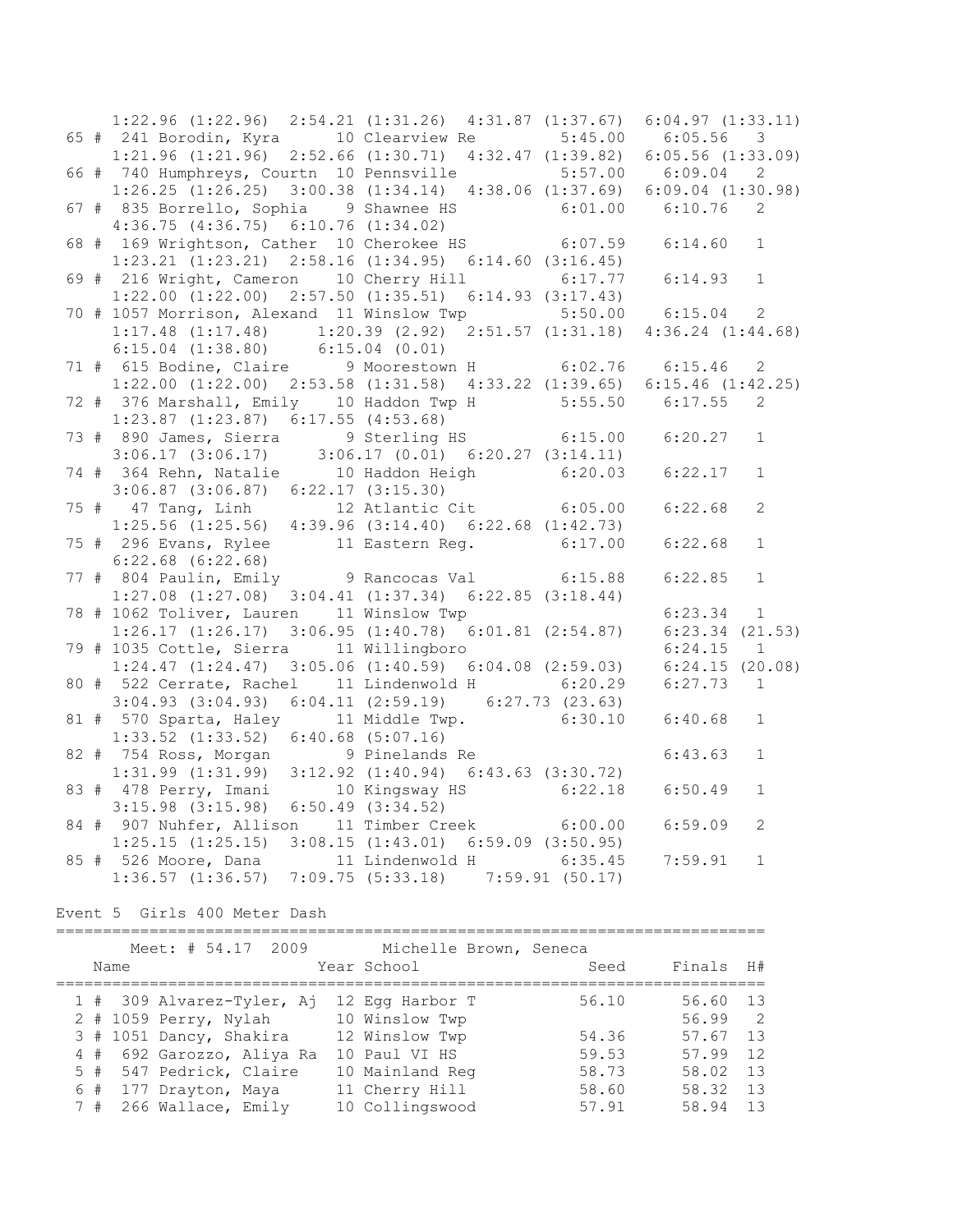|        | 8# | 610 Townsend, Serena                       | 12 Millville HS                  | 59.80   | 58.97   | 12               |
|--------|----|--------------------------------------------|----------------------------------|---------|---------|------------------|
|        | 9# | 650 Davis Roberts, Sh                      | 9 Oakcrest HS                    | 1:04.10 | 59.33   | 8                |
| 10#    |    | 171 Allen, Danielle                        | 12 Cherry Hill                   | 59.24   | 59.63   | 13               |
| $11$ # |    | 271 Fox, Aalliya                           | 9 Delsea Reg.                    | 59.37   | 59.69   | 12               |
| $11$ # |    | 809 Snowden, Brianna                       | 11 Rancocas Val                  | 1:00.82 | 59.69   | 11               |
| 13#    |    | 622 Jackson, Nailah                        | 12 Moorestown H                  | 1:00.46 | 59.78   | 11               |
| 14#    |    | 159 King, Brianna                          | 11 Cherokee HS                   | 59.50   | 1:00.02 | 12               |
| 15     | #  | 803 Minus-Vincent, Da                      | 11 Rancocas Val                  | 58.80   | 1:00.25 | 13               |
| 16 #   |    | 900 Hayes, Princess                        | 9 Timber Creek                   | 1:02.00 | 1:00.39 | $\overline{9}$   |
| 17 #   |    | 717 Sharpe, Arianna                        | 9 Paulsboro HS                   | 57.10   | 1:00.57 | 13               |
| 18 #   |    | 362 Prutzman, Rachel                       | 10 Haddon Heigh                  | 1:02.76 | 1:01.14 | 8                |
| 19 #   |    | 71 Walker, Genesis                         | 12 Bordentown R                  | 1:05.26 | 1:01.16 | $\epsilon$       |
| 20#    |    | 725 Horace, Ja'Shanti                      | 9 Penns Grove                    | 1:03.00 | 1:01.25 | $\,8\,$          |
| $21 +$ |    | 839 Kearns, Grace                          | 11 Shawnee HS                    | 1:02.74 | 1:01.31 | $\mathsf 9$      |
| $22 +$ |    |                                            |                                  | 1:02.52 | 1:01.33 | $\mathsf 9$      |
| 23#    |    | 176 Davis, Zeyonna<br>27 Mclaughlin, Diamo | 9 Cherry Hill                    | 1:04.92 |         | $\epsilon$       |
| $24$ # |    |                                            | 9 Absegami HS<br>10 Rancocas Val | 1:03.20 | 1:01.34 | $\,8\,$          |
|        |    | 805 Primas, Maya                           |                                  |         | 1:01.40 |                  |
| $25 +$ |    | 325 Rutledge, Anne                         | 9 Eqq Harbor T                   | 59.90   | 1:01.41 | 12               |
| 26 #   |    | 105 Nutt, Sheriyah                         | 9 Burlington T                   | 59.79   | 1:01.52 | 12               |
| $27 +$ |    | 317 Maldonado, Lauren                      | 11 Egg Harbor T                  | 59.80   | 1:01.58 | 12               |
| 28     | #  | 695 Lutz, Abigail                          | 9 Paul VI HS                     | 1:00.00 | 1:01.65 | 11               |
| 29     | #  | 253 Snyder, Erin                           | 10 Clearview Re                  | 1:00.70 | 1:02.01 | 11               |
| 30     | #  | 1025 Thompson, Lauryn                      | 11 Williamstown                  | 1:05.17 | 1:02.08 | 6                |
| 30#    |    | 480 Robinson, Skye                         | 9 Kingsway HS                    | 1:01.10 | 1:02.08 | $11$             |
| 32     | #  | 53 James, Oreoluwa                         | 12 Bishop Eusta                  | 1:00.39 | 1:02.13 | 11               |
| 33#    |    | 267 Barr, Jordan                           | 10 Delsea Reg.                   | 1:01.46 | 1:02.15 | 10               |
| 34 #   |    | 204 Hughes, Amina                          | 12 Cherry Hill                   | 1:04.13 | 1:02.35 | $\overline{7}$   |
| 35 #   |    | 1065 Page, Dennisha                        | 11 Woodrow Wils                  | 1:00.46 | 1:02.36 | 11               |
| 36 #   |    | 479 Pierontoni, Emily                      | 10 Kingsway HS                   | 1:02.20 | 1:02.43 | $\mathsf 9$      |
| 37#    |    | 69 Santiago, Ciara                         | 12 Bordentown R                  | 1:04.57 | 1:02.44 | 7                |
| 38 #   |    | 226 Harrell, Christin                      | 12 Cinnaminson                   | 59.75   | 1:02.54 | 12               |
| 39 #   |    | 497 Conway, Hayley                         | 11 Lenape Reg.                   | 1:02.50 | 1:02.65 | $\mathsf 9$      |
| 40 #   |    | 510 Overman, Grace                         | 11 Lenape Reg.                   | 1:04.63 | 1:02.73 | 7                |
| 41 #   |    | 590 Bowman, Zaniah                         | 10 Millville HS                  | 1:01.12 | 1:02.82 | 10               |
| 42 #   |    | 584 Rivera, Gabriella                      | 12 Middletown N                  | 1:02.57 | 1:02.93 | $\mathsf 9$      |
| 43 #   |    | 303 Ross, Ta'mya                           | 11 Eastern Reg.                  | 1:01.83 | 1:02.94 | 10               |
| 44 #   |    | 964 Stratton, Koreah                       | 12 Vineland HS                   |         | 1:02.96 | $\mathbf{2}$     |
| 44 #   |    | 427 Esperience, Taina                      | 10 Highland Reg                  | 1:05.67 | 1:02.96 | 5                |
| 46 #   |    | 974 Davis, Jaelyn                          | 12 Washington T                  | 1:01.20 | 1:03.06 | 10               |
| 47 #   |    | 658 Burke, Grace                           | 10 Ocean City H                  | 1:01.90 | 1:03.13 | 10               |
|        |    | 48 # 1032 Cain, Naeemah                    | 12 Willingboro                   |         | 1:03.16 | $\mathbf{1}$     |
| 49#    |    | 332 Boggans, Givonna                       | 12 Glassboro HS                  | 1:02.00 | 1:03.73 | 10               |
| 50 #   |    | 896 Bakersville, X'Za                      | 11 Timber Creek                  | 1:01.02 | 1:03.75 | 11               |
| $51$ # |    | 586 Williams, Kiera                        | 12 Middletown N                  | 1:02.50 | 1:03.76 | 9                |
| $52 +$ |    | 950 Badillo, Sonialys                      | 11 Vineland HS                   |         | 1:03.89 | $\mathbf{1}$     |
| 53#    |    | 433 Webb, Abgail                           | 9 Highland Reg                   |         | 1:03.99 | $\mathfrak{Z}$   |
| 54 #   |    | 566 Herlihy, Kate                          | 9 Middle Twp.                    | 1:05.80 | 1:04.13 | 5                |
| 54 #   |    | 624 Lis, Cassandra                         | 12 Moorestown H                  | 1:01.99 | 1:04.13 | 10               |
| 56 #   |    | 269 Brown, Daneesha                        | 11 Delsea Reg.                   | 1:03.00 | 1:04.31 | 8                |
| 57#    |    | 543 Lodgek, Abby                           | 9 Mainland Reg                   | 1:05.50 | 1:04.48 | 6                |
| 58 #   |    | 905 Manley, Colleen                        | 9 Timber Creek                   | 1:02.00 | 1:04.49 | 10               |
| 59 #   |    | 402 Miller, Frances                        | 9 Haddonfield                    | 1:06.00 | 1:04.60 | 4                |
| 60 #   |    | 460 DeMary, Autumn                         | 11 Kingsway HS                   | 1:02.30 | 1:04.66 | $\mathsf 9$      |
| 61 #   |    | 2 Bell, Ralazha                            | 11 A P Schalick                  |         | 1:04.72 | $\sqrt{2}$       |
| 62 #   |    | 742 Sobelman, Emily                        | 12 Pennsville                    | 1:04.44 | 1:04.73 | $\boldsymbol{7}$ |
| 63 #   |    | 286 Arinze, Petra                          | 11 Eastern Reg.                  | 1:06.80 | 1:04.78 | 4                |
| 64 #   |    | 5 Chomo, Amy                               | 9 A P Schalick                   |         | 1:04.89 | $\sqrt{2}$       |
|        |    |                                            |                                  |         |         |                  |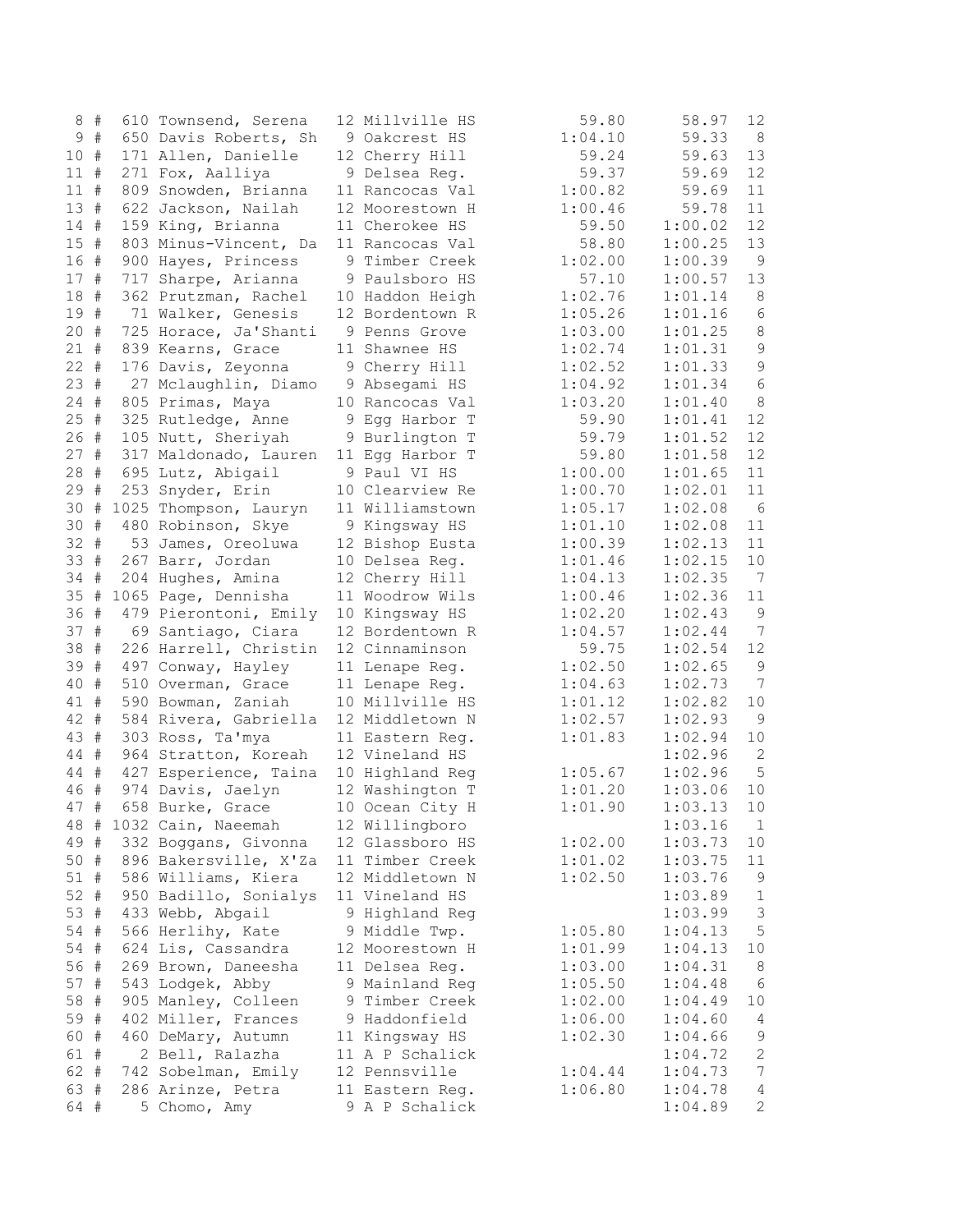| 65 #    |   | 336 Ortiz, Yeseniah    | 10 Glassboro HS | 1:04.00 | 1:04.91 | 8                |
|---------|---|------------------------|-----------------|---------|---------|------------------|
| 66 #    |   | 59 Sobocinski, Rache   | 9 Bishop Eusta  |         | 1:05.03 | $\,1\,$          |
| 67 #    |   | 151 Carroll, Meghan    | 9 Cherokee HS   | 1:04.50 | 1:05.25 | $\boldsymbol{7}$ |
| 68 #    |   | 150 Bowers, Joynee     | 10 Cherokee HS  | 1:05.90 | 1:05.59 | 5                |
| 69 #    |   | 1063 Coleman, Arian    | 12 Woodrow Wils | 1:03.83 | 1:05.85 | $\,8\,$          |
| 70 #    |   | 627 Pierson, Julia     | 11 Moorestown H | 1:04.72 | 1:05.90 | $\boldsymbol{7}$ |
| 71 #    |   | 284 Bryant, Isabel     | 10 Deptford HS  | 1:05.62 | 1:06.03 | $\sqrt{6}$       |
| 72 #    |   | 202 Holmes, Maya       | 12 Cherry Hill  | 1:05.00 | 1:06.17 | $\sqrt{6}$       |
| 73 #    |   | 409 Purdy, Chloe       | 10 Haddonfield  | 1:06.00 | 1:06.20 | 5                |
| 74 #    |   | 633 Burden, Nina       | 10 Northern Bur |         | 1:06.24 | $\mathbf 1$      |
| 74 #    |   | 380 Metz, Sydney       | 11 Haddon Twp H | 1:05.40 | 1:06.24 | $\sqrt{6}$       |
| 76 #    |   | 827 Strittmatter, Cas  | 9 Seneca HS     | 1:04.00 | 1:06.26 | $\,8\,$          |
| 77 #    |   | 397 Donch, Grace       | 9 Haddonfield   | 1:05.80 | 1:06.72 | 5                |
| 78 #    |   | 945 Robb, Madison      | 12 Triton Req.  | 1:07.00 | 1:06.79 | $\sqrt{4}$       |
| 79 #    |   | 373 Howley, JoAnna     | 11 Haddon Twp H | 1:05.90 | 1:06.96 | $\mathsf S$      |
| 79 #    |   | 999 Contarino, Taylor  | 10 West Deptfor | 1:07.00 | 1:06.96 | $\sqrt{4}$       |
| 81 #    |   | 883 Callahan, Sammy    | 11 Sterling HS  | 1:04.70 | 1:06.97 | $\boldsymbol{7}$ |
| 82 #    |   | 886 Dizzley, Jayda     | 9 Sterling HS   | 1:05.00 | 1:06.99 | $\sqrt{6}$       |
| 83 #    |   | 43 Foy, Maila          | 11 Atlantic Cit |         | 1:07.17 | $\mathbf 1$      |
| 84 #    |   | 1041 Iyiola, Balikis   | 9 Willingboro   |         | 1:07.34 | $\mathbf 1$      |
| 85 #    |   | 1004 Goriunova, Julia  | 10 West Deptfor | 1:07.50 | 1:07.69 | $\mathsf 3$      |
| 86 #    |   | 345 Ridinger, Lauren   | 9 Gloucester C  | 1:07.06 | 1:07.96 | $\sqrt{4}$       |
| 87#     |   | 631 Annasenz, Kelsey   | 10 Northern Bur |         | 1:08.29 | $\overline{c}$   |
| 88 #    |   | 892 Love, Spohia       | 9 Sterling HS   | 1:06.00 | 1:08.35 | 5                |
| 89 #    |   | 792 Tierney, Katelyn   | 9 Pitman HS     | 1:10.64 | 1:08.53 | $\mathcal{S}$    |
| 90 #    |   | 568 Pane, Lindsey      | 12 Middle Twp.  | 1:06.50 | 1:08.68 | $\sqrt{4}$       |
| 91 #    |   | 674 Rhodes, Nicole     | 11 Ocean City H | 1:06.00 | 1:08.93 | $\sqrt{4}$       |
| 92 #    |   | 243 Cejkovshy, Kayla   | 11 Clearview Re | 1:12.30 | 1:10.41 | $\mathcal{S}$    |
| 93 #    |   | 356 Kossis, Dimitra    | 9 Haddon Heigh  | 1:09.00 | 1:10.62 | $\mathcal{S}$    |
| 94 #    |   | 759 Walling, Karissa   | 9 Pinelands Re  |         | 1:10.75 | $\overline{c}$   |
| 95 #    |   | 1026 Uzdavines, Mirand | 10 Williamstown | 1:07.27 | 1:11.20 | $\sqrt{4}$       |
| 96 #    |   | 745 DiElmo, Sunni      | 9 Pinelands Re  |         | 1:12.71 | $\mathsf 3$      |
| 97 #    |   | 560 Renwick, Meghan    | 9 Maple Shade   | 1:12.00 | 1:13.18 | 3                |
| 98      | # | 651 Ibeawuchi, Chiama  | 9 Oakcrest HS   | 1:05.90 | 1:13.45 | 5                |
| 99#     |   | 1040 Iyiola, Afusat    | 10 Willingboro  |         | 1:13.60 | $\overline{c}$   |
| $100 +$ |   | 644 Salmeron, Alyssa   | 11 Northern Bur | 1:09.49 | 1:14.43 | $\mathfrak{Z}$   |
| 101 #   |   | 430 Nwoga, Catherine   | 9 Highland Reg  |         | 1:15.63 | $\overline{2}$   |
|         |   |                        |                 |         |         |                  |

Event 6 Girls 3200 Meter Run

| Name |  | Meet: # 10:45.50 2012 Dana Giordano, Bernards                       |  | Year School and Seed Finals H#                                                           |  |
|------|--|---------------------------------------------------------------------|--|------------------------------------------------------------------------------------------|--|
|      |  |                                                                     |  | 1 # 38 Hoernlein, Devon 12 Allentown HS 10:54.57 11:07.60 2                              |  |
|      |  |                                                                     |  | $1:16.82$ $(1:16.82)$ $2:39.66$ $(1:22.84)$ $4:04.28$ $(1:24.63)$ $5:30.47$ $(1:26.20)$  |  |
|      |  |                                                                     |  | $6:57.62$ $(1:27.15)$ $8:24.16$ $(1:26.54)$ $9:49.63$ $(1:25.47)$ $11:07.59$ $(1:17.97)$ |  |
|      |  |                                                                     |  |                                                                                          |  |
|      |  |                                                                     |  | $1:17.17$ $(1:17.17)$ $2:40.41$ $(1:23.24)$ $4:06.12$ $(1:25.72)$ $5:33.39$ $(1:27.28)$  |  |
|      |  |                                                                     |  | 7:02.06 (1:28.67) 8:31.87 (1:29.81) 9:59.30 (1:27.44) 11:19.51 (1:20.22)                 |  |
|      |  |                                                                     |  | 3 # 63 Storti, Katy 11 Bishop Eusta 11:03.15 11:29.89 2                                  |  |
|      |  |                                                                     |  | $1:21.38$ $(1:21.38)$ $2:43.84$ $(1:22.47)$ $4:08.56$ $(1:24.73)$ $5:34.61$ $(1:26.06)$  |  |
|      |  |                                                                     |  | 7:02.59 (1:27.98) 8:32.26 (1:29.67) 9:59.30 (1:27.05) 11:29.89 (1:30.59)                 |  |
|      |  |                                                                     |  | 4 # 672 Palmieri, Alexa 9 Ocean City H 11:17.00 11:31.62 2                               |  |
|      |  |                                                                     |  | $1:17.74$ $(1:17.74)$ $2:42.31$ $(1:24.57)$ $4:08.52$ $(1:26.22)$ $7:07.21$ $(2:58.69)$  |  |
|      |  | $8:39.14$ $(1:31.94)$ $10:08.42$ $(1:29.28)$ $11:31.62$ $(1:23.21)$ |  |                                                                                          |  |
|      |  |                                                                     |  | 5 # 679 Weber, Alexa 12 Ocean City H 11:10.80 11:46.53 2                                 |  |
|      |  | $1:23.29$ $(1:23.29)$ $2:46.85$ $(1:23.57)$ $4:11.43$ $(1:24.58)$   |  | $5:38.60$ $(1:27.17)$                                                                    |  |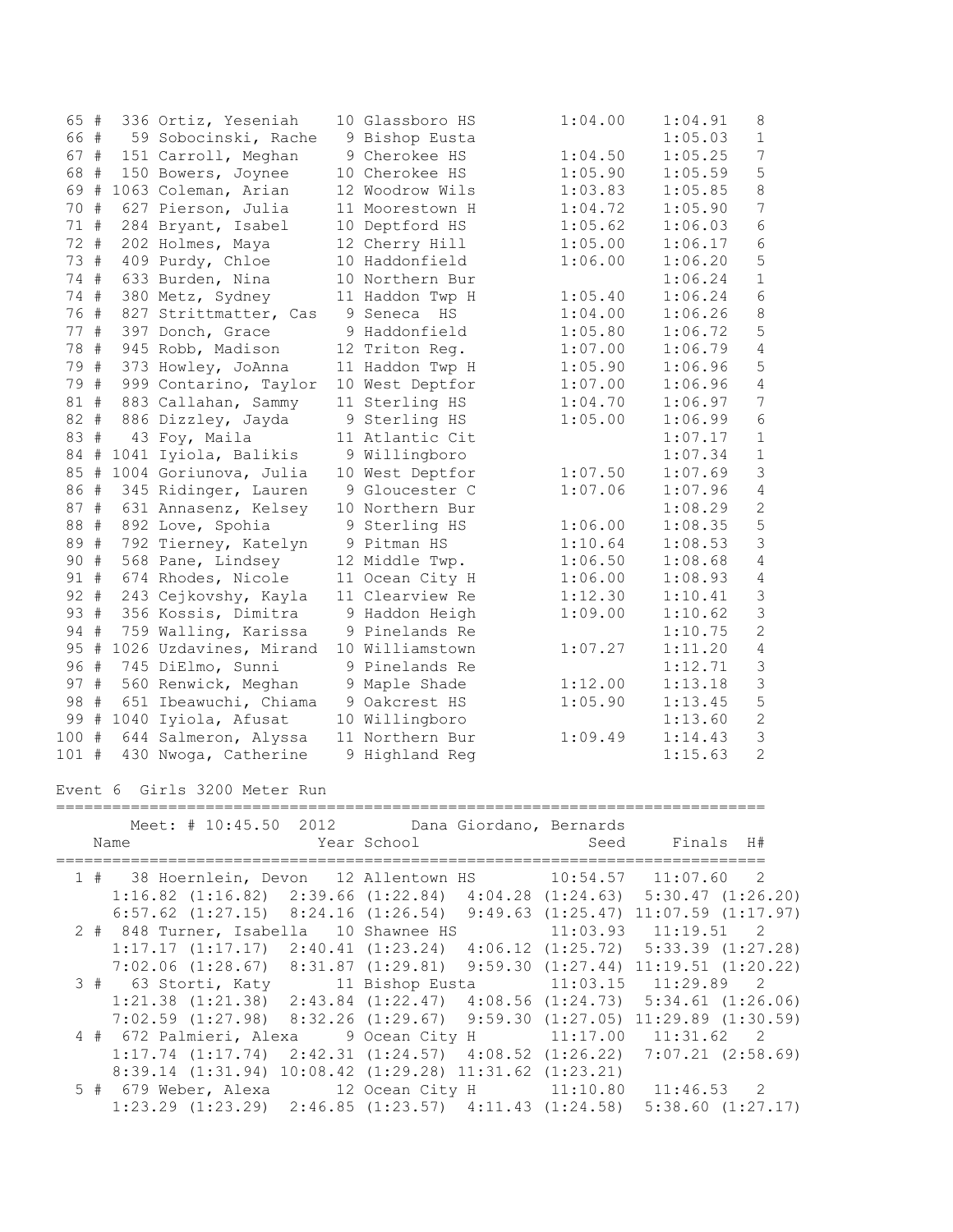7:09.05 (1:30.46) 8:41.22 (1:32.18) 10:14.26 (1:33.04) 11:46.53 (1:32.27) 6 # 823 Klouchek, Emma 9 Seneca HS 11:40.00 11:51.17 2 1:25.18 (1:25.18) 2:55.21 (1:30.03) 4:24.80 (1:29.60) 5:36.05 (1:11.26) 5:56.89 (20.84) 7:27.65 (1:30.76) 9:01.26 (1:33.62) 11:51.17 (2:49.91) 7 # 434 Bannan, Angela 11 Holy Spirit 11:50.24 11:51.58 2 1:21.53 (1:21.53) 1:29.04 (7.52) 2:46.17 (1:17.13) 4:13.54 (1:27.38) 5:44.50 (1:30.96) 7:17.96 (1:33.47) 8:08.44 (50.48) 8:53.17 (44.73) 10:27.78 (1:34.62) 11:51.58 (1:23.80) 8 # 305 Tighe, Samantha 10 Eastern Reg. 12:02.50 11:53.46 2 2:58.17 (2:58.17) 7:24.34 (4:26.18) 8:58.52 (1:34.19) 10:28.57 (1:30.05) 11:53.46 (1:24.90) 9 # 703 Sparks, Katie 9 Paul VI HS 12:50.00 11:56.54 2 7:30.38 (7:30.38) 9:05.25 (1:34.87) 11:56.54 (2:51.30) 10 # 621 Inglis, Kate 9 Moorestown H 11:45.00 12:04.65 2 1:24.88 (1:24.88) 7:29.18 (6:04.31) 9:05.87 (1:36.69) 12:04.65 (2:58.79) 11 # 75 Zhang, Reena 12 Bordentown R 11:52.00 12:06.83 2 1:25.41 (1:25.41) 7:30.57 (6:05.17) 9:05.55 (1:34.98) 10:40.34 (1:34.80) 12:06.83 (1:26.49) 12 # 791 Stiles, Grace 11 Pitman HS 12:15.05 12:14.12 2 1:27.59 (1:27.59) 1:31.46 (3.87) 4:28.15 (2:56.70) 6:02.37 (1:34.22) 7:38.05 (1:35.68) 9:13.59 (1:35.54) 10:49.67 (1:36.08) 12:14.12 (1:24.46) 13 # 417 Verderame, Leah 9 Haddonfield 12:00.00 12:14.20 2 1:25.60 (1:25.60) 2:55.63 (1:30.03) 7:31.29 (4:35.67) 12:14.20 (4:42.91) 14 # 781 McCully, Abby 11 Pitman HS 12:20.00 12:18.67 2 1:26.57 (1:26.57) 12:18.67 (10:52.10) 15 # 265 Steidle, Sophie 9 Collingswood 11:44.00 12:25.54 2 1:25.38 (1:25.38) 2:55.37 (1:30.00) 4:25.39 (1:30.02) 12:25.54 (8:00.16) 16 # 406 Nussey, Georgia 9 Haddonfield 12:44.11 12:28.67 2 1:28.58 (1:28.58) 3:01.34 (1:32.76) 12:28.67 (9:27.34) 17 # 170 Young, Shannon 12 Cherokee HS 12:19.54 12:28.92 2 1:26.85 (1:26.85) 2:54.94 (1:28.09) 4:24.39 (1:29.46) 5:56.37 (1:31.99) 7:30.19 (1:33.82) 9:09.37 (1:39.19) 10:48.74 (1:39.37) 12:28.92 (1:40.18) 18 # 275 Littlehales, Kris 11 Delsea Reg. 11:59.05 12:29.05 2 1:26.39 (1:26.39) 2:57.11 (1:30.73) 4:30.36 (1:33.26) 6:06.53 (1:36.17) 7:43.22 (1:36.69) 9:20.67 (1:37.46) 10:58.34 (1:37.68) 12:29.05 (1:30.71) 19 # 290 Bromley, Morgan 9 Eastern Reg. 12:22.50 12:35.69 2 2:59.96 (2:59.96) 4:31.59 (1:31.64) 6:04.30 (1:32.71) 7:40.75 (1:36.46) 9:19.27 (1:38.53) 11:01.60 (1:42.34) 12:35.69 (1:34.09) 20 # 559 Olesky, Kayla 9 Maple Shade 12:50.00 12:36.09 2 1:23.87 (1:23.87) 11:00.60 (9:36.74) 12:36.09 (1:35.50) 21 # 694 Liberatore, Maria 10 Paul VI HS 13:00.00 12:39.75 2 12:39.75 (12:39.75) 22 # 551 Stefanowicz, Ange 10 Mainland Reg 13:21.77 12:44.45 1 1:26.15 (1:26.15) 3:02.20 (1:36.06) 4:37.45 (1:35.25) 6:13.89 (1:36.45) 7:50.42 (1:36.54) 9:31.74 (1:41.33) 10:13.16 (41.42) 11:12.96 (59.80) 12:44.45 (1:31.50) 23 # 1002 Dorsett, Corinne 9 West Deptfor 12:54.00 12:44.97 2 1:28.81 (1:28.81) 9:36.69 (8:07.88) 12:44.97 (3:08.29) 24 # 327 Shick, Madelyn 11 Egg Harbor T 12:50.00 12:49.42 2 1:26.89 (1:26.89) 2:57.90 (1:31.02) 4:31.03 (1:33.13) 12:49.42 (8:18.39) 25 # 398 Enright, Ciara 12 Haddonfield 13:04.06 12:53.95 1 1:26.72 (1:26.72) 3:02.09 (1:35.38) 4:39.55 (1:37.46) 6:18.24 (1:38.70) 7:58.86 (1:40.63) 9:40.56 (1:41.70) 9:53.78 (13.22) 11:37.89 (1:44.12) 12:53.95 (1:16.07) 26 # 800 Hammond, Paige 11 Rancocas Val 13:13.00 12:55.35 1 1:27.57 (1:27.57) 3:03.20 (1:35.63) 4:40.58 (1:37.39) 6:18.92 (1:38.35) 6:37.80 (18.89) 7:21.46 (43.66) 7:59.66 (38.21) 8:27.59 (27.94)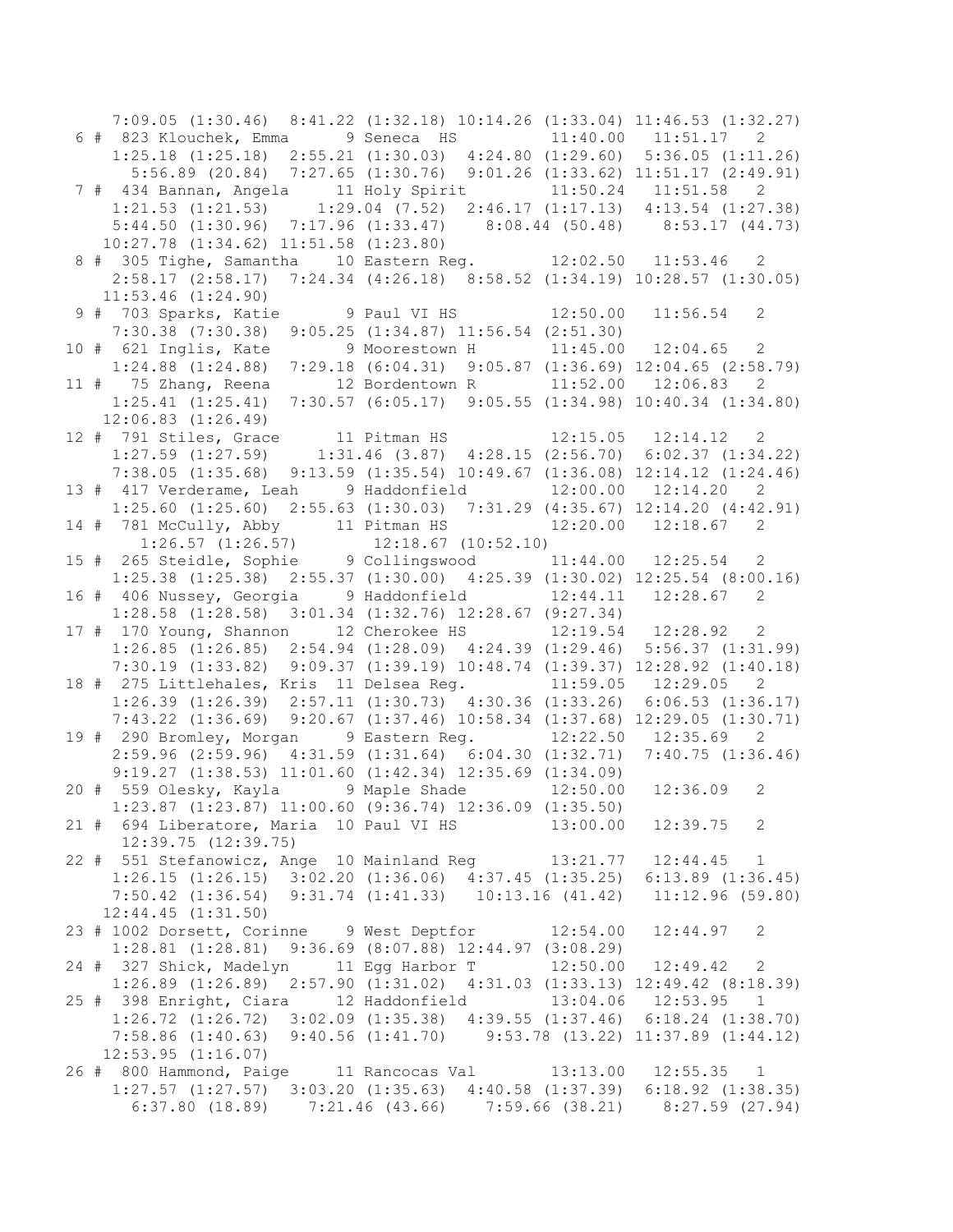9:43.20 (1:15.62) 12:55.35 (3:12.16) 27 # 45 Ramirez, Ariana 11 Atlantic Cit 12:57.80 1 3:04.41 (3:04.41) 6:18.85 (3:14.45) 11:21.79 (5:02.94) 12:57.80 (1:36.02) 28 # 671 Millar, Rebecca 10 Ocean City H 13:03.00 12:59.70 1 1:25.09 (1:25.09) 1:25.10 (0.01) 2:57.16 (1:32.07) 4:32.77 (1:35.61) 6:13.72 (1:40.95) 7:58.37 (1:44.66) 12:59.70 (5:01.34) 29 # 19 Wood, Morgan 12 A P Schalick 13:47.88 13:00.13 1 1:29.02 (1:29.02) 3:07.65 (1:38.64) 6:25.58 (3:17.93) 13:00.13 (6:34.56) 30 # 617 Evoy, Kylie 10 Moorestown H 13:12.00 13:02.17 1 1:25.83 (1:25.83) 1:25.83 (0.01) 3:00.15 (1:34.32) 4:37.94 (1:37.79) 9:46.89 (5:08.95) 11:32.26 (1:45.37) 13:02.17 (1:29.91) 31 # 166 Sommese, Adrianna 9 Cherokee HS 13:04.96 13:02.98 1 1:26.79 (1:26.79) 3:02.30 (1:35.52) 4:40.14 (1:37.84) 6:18.21 (1:38.07) 7:58.42 (1:40.22) 11:23.09 (3:24.68) 13:02.98 (1:39.90) 32 # 190 Slimm, Isabel 9 Cherry Hill 13:30.00 13:07.69 1 1:27.90 (1:27.90) 4:44.27 (3:16.37) 8:09.76 (3:25.49) 9:53.35 (1:43.59) 11:35.86 (1:42.52) 13:07.69 (1:31.83) 33 # 197 Zebrowski, Isabel 12 Cherry Hill 13:03.21 13:08.22 1 1:27.01 (1:27.01) 3:04.29 (1:37.28) 4:43.74 (1:39.45) 6:24.31 (1:40.58) 11:39.02 (5:14.71) 13:08.22 (1:29.20) 34 # 366 Slater, Kirstin 12 Haddon Heigh 13:21.82 13:09.10 1 4:45.48 (4:45.48) 6:23.84 (1:38.36) 8:05.20 (1:41.37) 9:49.12 (1:43.92) 11:32.00 (1:42.89) 13:07.69 (1:35.69) 13:09.10 (1.42) 35 # 783 McKenna, Sydni 12 Pitman HS 12:56.00 13:10.14 2 1:31.15 (1:31.15) 3:05.18 (1:34.04) 4:42.92 (1:37.74) 6:22.36 (1:39.45) 8:04.79 (1:42.43) 9:49.73 (1:44.95) 11:36.15 (1:46.42) 13:10.14 (1:34.00) 36 # 156 Fericy, Kayla 12 Cherokee HS 13:11.62 13:13.47 1 1:25.38 (1:25.38) 1:25.39 (0.01) 3:01.90 (1:36.52) 4:39.32 (1:37.43) 6:18.56 (1:39.25) 9:50.34 (3:31.78) 9:50.35 (0.01) 11:36.75 (1:46.41) 13:13.47 (1:36.73) 37 # 248 Grelli, Ava 9 Clearview Re 13:03.00 13:15.25 1 1:23.94 (1:23.94) 1:23.94 (0.01) 3:01.80 (1:37.87) 8:09.94 (5:08.15) 9:54.48 (1:44.54) 11:38.64 (1:44.17) 13:15.25 (1:36.61) 38 # 817 Handt, Kayla 11 Seneca HS 12:55.00 13:19.71 2 4:50.45 (4:50.45) 6:32.28 (1:41.83) 9:58.32 (3:26.05) 13:19.71 (3:21.39) 39 # 463 Hannigan, Laurel 11 Kingsway HS 13:37.43 13:25.25 1 6:26.54 (6:26.54) 9:55.35 (3:28.81) 11:42.58 (1:47.24) 13:25.25 (1:42.68) 40 # 240 Beske-Somers, Gab 11 Clearview Re 13:12.10 13:33.39 1 1:27.79 (1:27.79) 3:03.95 (1:36.17) 4:43.05 (1:39.10) 6:25.46 (1:42.41) 8:10.23 (1:44.78) 9:55.97 (1:45.74) 11:44.34 (1:48.38) 13:33.39 (1:49.05) 41 # 845 Strich, Alexandra 11 Shawnee HS 13:24.90 13:36.92 1 1:40.08 (1:40.08) 3:21.07 (1:41.00) 4:55.90 (1:34.83) 8:09.62 (3:13.73) 8:46.74 (37.13) 9:53.15 (1:06.41) 13:36.92 (3:43.77) 42 # 546 Merenich, Mary Ka 9 Mainland Reg 13:44.50 13:37.32 1 12:00.86 (12:00.86) 13:37.32 (1:36.47) 43 # 619 Goettle, Maggie 9 Moorestown H 13:03.00 13:42.07 2 6:22.60 (6:22.60) 9:57.38 (3:34.79) 11:45.55 (1:48.17) 13:11.82 (1:26.27) 13:42.07 (30.25) 44 # 739 Cuff, Julie 10 Pennsville 13:33.00 13:54.82 1 1:46.59 (1:46.59) 3:31.53 (1:44.95) 7:01.69 (3:30.16) 8:49.02 (1:47.33) 10:35.76 (1:46.75) 12:22.62 (1:46.87) 13:54.82 (1:32.20) 45 # 1006 Kustera, Jordyn 12 West Deptfor 13:45.00 13:55.08 1 3:08.09 (3:08.09) 12:15.69 (9:07.61) 13:55.08 (1:39.39) 46 # 369 Daltwas, Cara 9 Haddon Twp H 13:20.60 13:55.61 1 13:55.61 (13:55.61) 47 # 635 Heintzelman, Emil 10 Northern Bur 14:03.74 13:55.97 1 3:08.57 (3:08.57) 4:51.85 (1:43.28) 13:55.97 (9:04.13)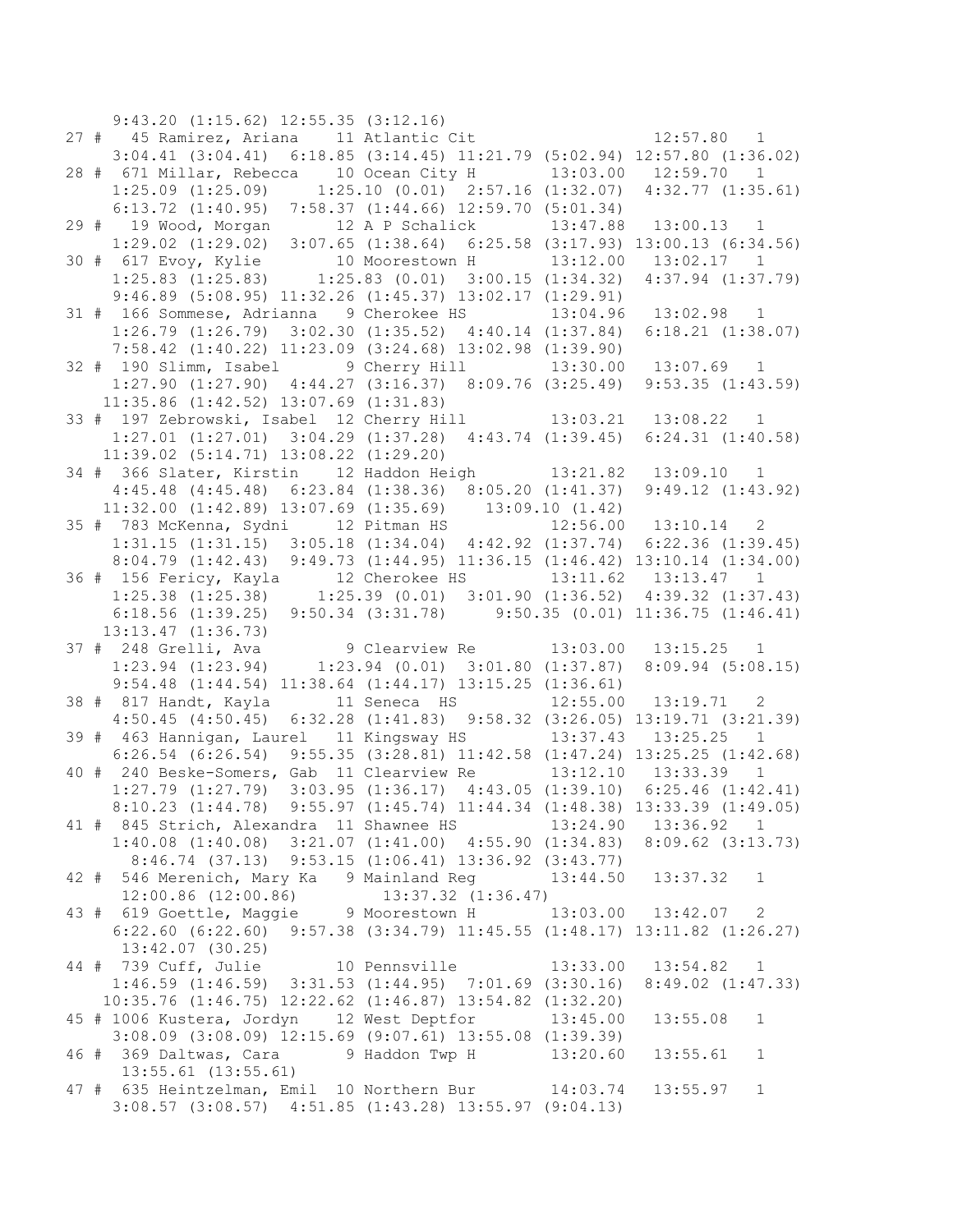|  | 48 # 513 Skidmore, Abigail 10 Lenape Reg. 13:50.00 13:59.57 1                                       |  |         |                     |                 |  |
|--|-----------------------------------------------------------------------------------------------------|--|---------|---------------------|-----------------|--|
|  | 12:24.27 (12:24.27) 13:59.57 (1:35.30)<br>49 # 371 Gerber, Jane 10 Haddon Twp H 13:40.80 14:07.01 1 |  |         |                     |                 |  |
|  |                                                                                                     |  |         |                     |                 |  |
|  | 1:40.67 (1:40.67) 5:15.30 (3:34.64) 7:03.62 (1:48.32) 8:55.44 (1:51.82)                             |  |         |                     |                 |  |
|  | $10:46.87$ $(1:51.44)$ $12:36.91$ $(1:50.05)$ $14:07.01$ $(1:30.10)$                                |  |         |                     |                 |  |
|  | 50 # 738 Cuff, Jacqueline 10 Pennsville 13:36.00 14:08.73 1                                         |  |         |                     |                 |  |
|  | 1:47.27 (1:47.27) 3:33.38 (1:46.11) 5:20.53 (1:47.15) 7:08.03 (1:47.50)                             |  |         |                     |                 |  |
|  | 8:58.13 (1:50.11) 10:50.27 (1:52.15) 12:40.09 (1:49.83) 14:08.73 (1:28.65)                          |  |         |                     |                 |  |
|  | 51 # 354 Hartzell, Amber 10 Haddon Heigh 13:45.00 14:14.54 1                                        |  |         |                     |                 |  |
|  | 5:06.40 (5:06.40) 6:53.40 (1:47.00) 10:36.33 (3:42.93) 12:31.67 (1:55.34)                           |  |         |                     |                 |  |
|  | $14:14.54$ $(1:42.88)$                                                                              |  |         |                     |                 |  |
|  | 52 # 740 Humphreys, Courtn 10 Pennsville 13:32.00 14:22.97 1                                        |  |         |                     |                 |  |
|  | $1:46.92$ $(1:46.92)$ $3:32.96$ $(1:46.04)$ $5:19.64$ $(1:46.69)$ $7:07.10$ $(1:47.46)$             |  |         |                     |                 |  |
|  |                                                                                                     |  |         |                     |                 |  |
|  | 8:57.60 (1:50.50) 10:49.95 (1:52.36) 12:41.62 (1:51.67) 12:59.84 (18.23)                            |  |         |                     |                 |  |
|  | 14:22.97(1:23.14)                                                                                   |  |         |                     |                 |  |
|  | 53 # 319 Minuth, Amber 11 Egg Harbor T 14:00.00 14:33.74 1                                          |  |         |                     |                 |  |
|  | 14:33.74 (14:33.74)                                                                                 |  |         |                     |                 |  |
|  | 54 # 205 Johnston, Sally 12 Cherry Hill 13:50.00 14:50.21 1                                         |  |         |                     |                 |  |
|  | 1:40.82 (1:40.82) 3:26.55 (1:45.74) 5:16.94 (1:50.40) 7:09.62 (1:52.68)                             |  |         |                     |                 |  |
|  | 9:03.54 (1:53.93) 11:01.43 (1:57.89) 14:50.21 (3:48.79)                                             |  |         |                     |                 |  |
|  | 55 # 201 Hoch, Cassaundra 12 Cherry Hill 14:00.45 15:09.05 1                                        |  |         |                     |                 |  |
|  |                                                                                                     |  |         |                     |                 |  |
|  | $1:36.05$ $(1:36.05)$ $3:21.87$ $(1:45.83)$ $5:12.67$ $(1:50.80)$ $7:04.41$ $(1:51.75)$             |  |         |                     |                 |  |
|  | 9:04.44 (2:00.03) 11:15.70 (2:11.26) 13:20.25 (2:04.56) 15:09.05 (1:48.80)                          |  |         |                     |                 |  |
|  | 56 # 383 Sullivan, Kiley 10 Haddon Twp H 13:42.00 15:28.82 1                                        |  |         |                     |                 |  |
|  | 5:26.65 (5:26.65) 9:22.82 (3:56.18) 15:28.82 (6:06.00) 15:28.82 (0.00)                              |  |         |                     |                 |  |
|  |                                                                                                     |  |         |                     |                 |  |
|  | Event 7 Girls 800 Meter Run David K. Lon                                                            |  |         |                     |                 |  |
|  |                                                                                                     |  |         |                     |                 |  |
|  |                                                                                                     |  |         |                     |                 |  |
|  | Meet: # 2:08.9h 2001 Erin Donohue, Haddonfield                                                      |  |         |                     |                 |  |
|  |                                                                                                     |  |         |                     |                 |  |
|  |                                                                                                     |  |         |                     |                 |  |
|  |                                                                                                     |  |         |                     |                 |  |
|  | 1 # 431 Priest, Kalin 12 Highland Reg 2:17.58 2:17.90 6                                             |  |         |                     |                 |  |
|  |                                                                                                     |  |         |                     |                 |  |
|  | 1:07.43 (1:07.43) 2:17.90 (1:10.47)<br>2 # 404 Minor, Lilly 12 Haddonfield 2:19.27 2:20.22 6        |  |         |                     |                 |  |
|  | $2:20.22$ $(2:20.22)$                                                                               |  |         |                     |                 |  |
|  | 3 # 819 Heinemann, Grayce 12 Seneca HS 2:19.00 2:20.36                                              |  |         |                     | $\epsilon$      |  |
|  | $2:20.36$ $(2:20.36)$                                                                               |  |         |                     |                 |  |
|  | 4 # 439 Sofield, Paige 11 Holy Spirit 2:20.22 2:20.74 6                                             |  |         |                     |                 |  |
|  | $2:20.74$ $(2:20.74)$                                                                               |  |         |                     |                 |  |
|  |                                                                                                     |  |         |                     |                 |  |
|  | 5 # 716 Sharpe, Amirah 9 Paulsboro HS 2:17.00 2:21.16 6                                             |  |         |                     |                 |  |
|  | $2:21.16$ $(2:21.16)$                                                                               |  |         |                     |                 |  |
|  | 6 # 602 Miller, Raelynne 11 Millville HS 2:16.16 2:22.24                                            |  |         |                     | 6               |  |
|  | $2:22.24$ $(2:22.24)$                                                                               |  |         |                     |                 |  |
|  | 7 # 278 Nicholson, Carly 9 Delsea Reg.                                                              |  |         | $2:21.00$ $2:22.65$ | 6               |  |
|  | $2:22.24$ $(2:22.24)$ $2:22.65$ $(0.42)$                                                            |  |         |                     |                 |  |
|  | 8 # 394 Colflesh, Lindsay 9 Haddonfield                                                             |  |         | $2:25.00$ $2:24.08$ | $5\phantom{.0}$ |  |
|  | $1:09.77$ $(1:09.77)$ $2:24.08$ $(1:14.31)$                                                         |  |         |                     |                 |  |
|  | 9 # 425 Dean, Gabrielle 10 Highland Reg                                                             |  | 2:27.95 | 2:24.71             | $5\phantom{.0}$ |  |
|  |                                                                                                     |  |         |                     |                 |  |
|  | $1:10.49$ $(1:10.49)$ $2:24.71$ $(1:14.22)$                                                         |  |         |                     |                 |  |
|  | 10 # 580 Molnar, Kelli 12 Middletown N                                                              |  | 2:20.76 | 2:25.51             | 6               |  |
|  | $2:22.65$ $(2:22.65)$ $2:25.51$ $(2.86)$                                                            |  |         |                     |                 |  |
|  | 11 # 520 Woltjen, Alexa 12 Lenape Reg.                                                              |  |         | $2:17.28$ $2:25.95$ | 6               |  |
|  | $2:25.51$ $(2:25.51)$ $2:25.95$ $(0.44)$                                                            |  |         |                     |                 |  |
|  | 12 # 263 Hamrick, Samantha 11 Collingswood                                                          |  |         | $2:24.00$ $2:26.52$ | 6               |  |
|  | $2:25.95$ $(2:25.95)$ $2:26.52$ $(0.57)$                                                            |  |         |                     |                 |  |
|  | 13 # 308 Woolston, Sydney 11 Eastern Reg.                                                           |  |         | $2:24.00$ $2:26.91$ | - 6             |  |
|  | $2:26.51$ $(2:26.51)$ $2:26.91$ $(0.40)$                                                            |  |         |                     |                 |  |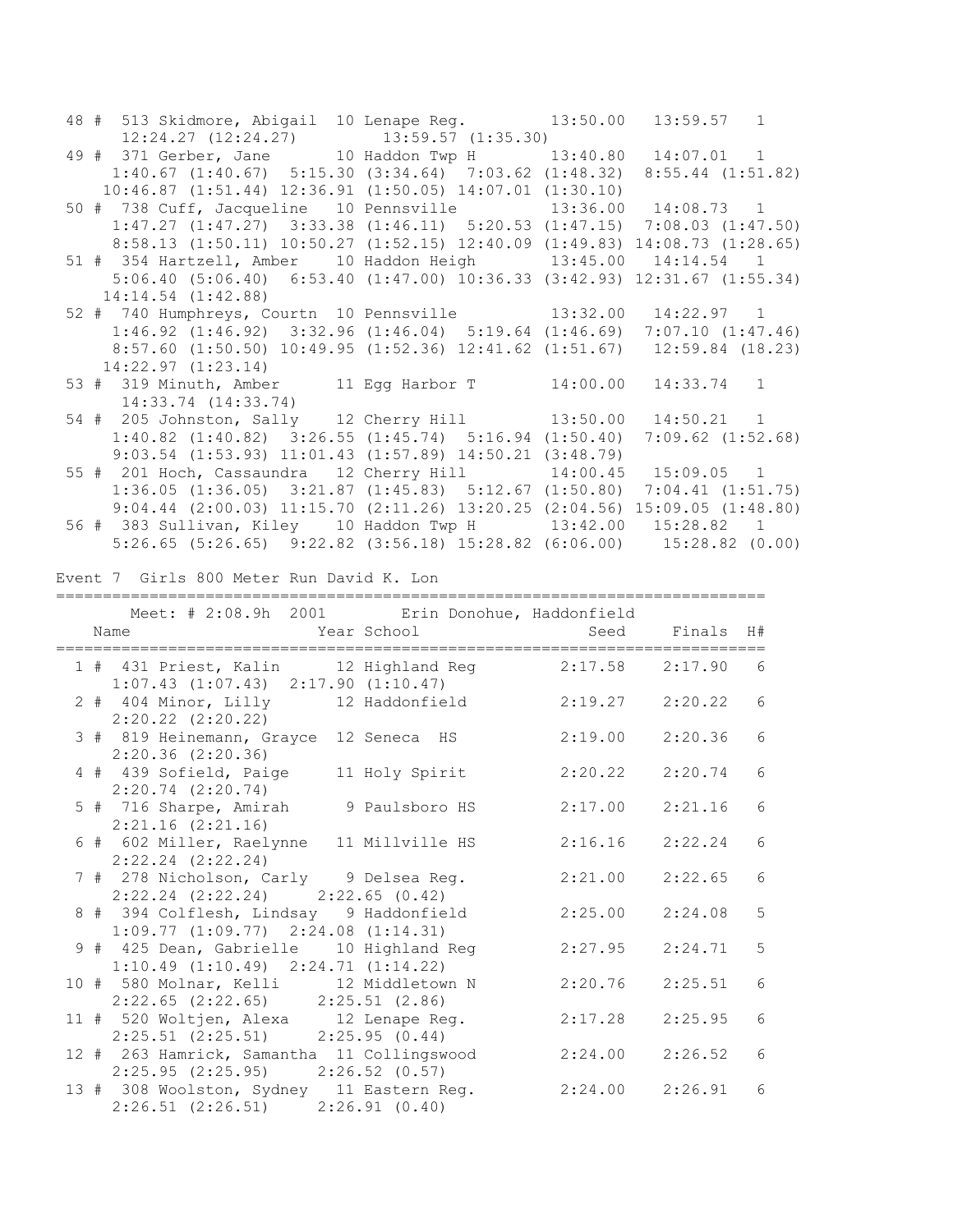|  | 14 # 688 Bruno, Julia 11 Paul VI HS                                                                                  |                        | $2:24.59$ $2:27.25$ |         | 5 <sup>5</sup>  |
|--|----------------------------------------------------------------------------------------------------------------------|------------------------|---------------------|---------|-----------------|
|  | $1:08.10$ $(1:08.10)$ $2:27.25$ $(1:19.15)$<br>15 # 56 Schwab, Margaret 11 Bishop Eusta                              |                        | 2:23.99             | 2:28.13 | $\epsilon$      |
|  | $2:26.92$ $(2:26.92)$ $2:28.13$ $(1.22)$                                                                             |                        |                     |         |                 |
|  | 16 # 254 Tabar, Hailey 10 Clearview Re                                                                               |                        | 2:27.00             | 2:28.90 | 5               |
|  | $1:10.82$ $(1:10.82)$ $2:28.90$ $(1:18.08)$                                                                          |                        |                     |         |                 |
|  | 17 # 333 Clarke, Sha'Lynn 11 Glassboro HS                                                                            |                        | 2:27.23             | 2:29.10 | 5               |
|  | 2:29.10(2:29.10)                                                                                                     |                        |                     |         | $\mathfrak{Z}$  |
|  | 18 # 540 Dirkes, Emily 11 Mainland Reg<br>$1:16.34$ $(1:16.34)$ $2:29.14$ $(1:12.80)$                                |                        | 2:35.20             | 2:29.14 |                 |
|  | 19 # 182 Lazarus, Dani 11 Cherry Hill                                                                                |                        | 2:26.45             | 2:29.21 | 5               |
|  | $2:29.21$ $(2:29.21)$                                                                                                |                        |                     |         |                 |
|  | 20 # 196 Wilson, Bay 11 Cherry Hill                                                                                  |                        | 2:28.80             | 2:29.61 | 5               |
|  | $2:29.61$ $(2:29.61)$<br>21 # 324 Roesch, Rachel 12 Egg Harbor T                                                     |                        |                     |         | 5               |
|  | $2:29.74$ $(2:29.74)$                                                                                                |                        | 2:28.00             | 2:29.74 |                 |
|  | 22 # 986 Keane, Maura 9 Washington T                                                                                 |                        | 2:28.20             | 2:30.15 | 5               |
|  | $2:30.15$ $(2:30.15)$                                                                                                |                        |                     |         |                 |
|  | 23 # 4 Chomo, Amanda 12 A P Schalick<br>2:30.45 (2:30.45) 2:30.46 (0.02)                                             |                        | 2:19.30             | 2:30.46 | $6\,$           |
|  |                                                                                                                      |                        |                     |         | $\mathcal{S}$   |
|  | 24 # 515 Thomas, Rebecca 10 Lenape Reg.<br>$1:14.78$ $(1:14.78)$ $2:30.48$ $(1:15.70)$                               |                        | 2:35.62             | 2:30.48 |                 |
|  | 25 # 1055 Hood, Nicole 11 Winslow Twp                                                                                |                        | 2:26.17             | 2:30.52 | 5               |
|  | $2:30.52$ $(2:30.52)$                                                                                                |                        |                     |         |                 |
|  | 26 # 581 Powers, Erin 9 Middletown N 2:28.00                                                                         |                        |                     | 2:30.97 | $\mathsf S$     |
|  | 2:30.97(2:30.97)                                                                                                     |                        |                     |         | 5               |
|  | 27 # 839 Kearns, Grace 11 Shawnee HS<br>$1:11.36$ $(1:11.36)$ $2:31.49$ $(1:20.13)$                                  |                        | 2:25.84             | 2:31.49 |                 |
|  | 28 # 618 Goettle, Katie 11 Moorestown H                                                                              |                        | 2:33.00             | 2:31.64 | $\overline{4}$  |
|  | $2:31.64$ $(2:31.64)$                                                                                                |                        |                     |         |                 |
|  | 29 # 891 Jewell, Leyna 11 Sterling HS                                                                                |                        | 2:21.58             | 2:32.25 | $\epsilon$      |
|  | $2:32.25$ $(2:32.25)$<br>30 # 220 Adams, Haley 12 Cinnaminson                                                        |                        | 2:28.00             | 2:32.48 | 5               |
|  | $2:32.48$ $(2:32.48)$                                                                                                |                        |                     |         |                 |
|  | 31 # 434 Bannan, Angela 11 Holy Spirit                                                                               |                        | 2:22.17             | 2:32.60 | $\sqrt{6}$      |
|  | $2:32.60$ $(2:32.60)$                                                                                                |                        |                     |         |                 |
|  | 32 # 370 Farnham, Sydney 9 Haddon Twp H 2:29.30                                                                      |                        |                     | 2:33.25 | 5               |
|  | 2:33.25 (2:33.25)<br>33 # 1058 Morton, Grace 10 Winslow Twp 2:39.82 2:34.44 2                                        |                        |                     |         |                 |
|  | $1:12.20$ $(1:12.20)$ $2:34.44$ $(1:22.25)$                                                                          |                        |                     |         |                 |
|  | 34 # 274 Lawson, Kayla 9 Delsea Reg.                                                                                 |                        | $2:30.00$ $2:35.03$ |         | $4\overline{ }$ |
|  | $1:15.40$ $(1:15.40)$ $2:35.03$ $(1:19.64)$                                                                          |                        |                     |         |                 |
|  | 35 # 663 Hanlon, Erin                                                                                                | 9 Ocean City H 2:35.00 |                     | 2:35.06 | 3               |
|  | $1:16.05$ $(1:16.05)$ $2:35.06$ $(1:19.02)$<br>36 # 58 Soanes, Kat                                                   | 11 Bishop Eusta        | 2:34.98             | 2:35.32 | 3               |
|  | $1:17.35$ $(1:17.35)$ $2:35.32$ $(1:17.97)$                                                                          |                        |                     |         |                 |
|  | 37 # 320 Morgan, Madison 9 Egg Harbor T 2:30.00                                                                      |                        |                     | 2:35.65 | $\overline{4}$  |
|  | $1:12.54$ $(1:12.54)$ $2:35.65$ $(1:23.11)$ $2:41.08$ $(5.43)$                                                       |                        |                     |         |                 |
|  | 38 # 680 White, Kelsey 9 Ocean City H 2:35.00                                                                        |                        |                     | 2:35.89 | $\mathfrak{Z}$  |
|  | $1:16.16$ $(1:16.16)$ $1:19.20$ $(3.04)$ $2:35.89$ $(1:16.70)$<br>39 # 538 Corbett, Madeline 10 Mainland Reg 2:35.36 |                        |                     | 2:35.90 | 3               |
|  | $2:35.90$ $(2:35.90)$                                                                                                |                        |                     |         |                 |
|  | 40 # 424 Bisicchia, Bianca 11 Highland Reg                                                                           |                        | 2:36.21             | 2:36.10 | 2               |
|  | $1:15.16$ $(1:15.16)$ $2:36.10$ $(1:20.94)$                                                                          |                        |                     |         |                 |
|  | 41 # 757 Tharp, Marlee 9 Pinelands Re                                                                                |                        |                     | 2:36.26 | $\mathbf{1}$    |
|  | $1:15.91$ $(1:15.91)$ $2:36.26$ $(1:20.35)$<br>42 # 480 Robinson, Skye 9 Kingsway HS                                 |                        | 2:30.00             | 2:36.47 | $\overline{4}$  |
|  |                                                                                                                      |                        |                     |         |                 |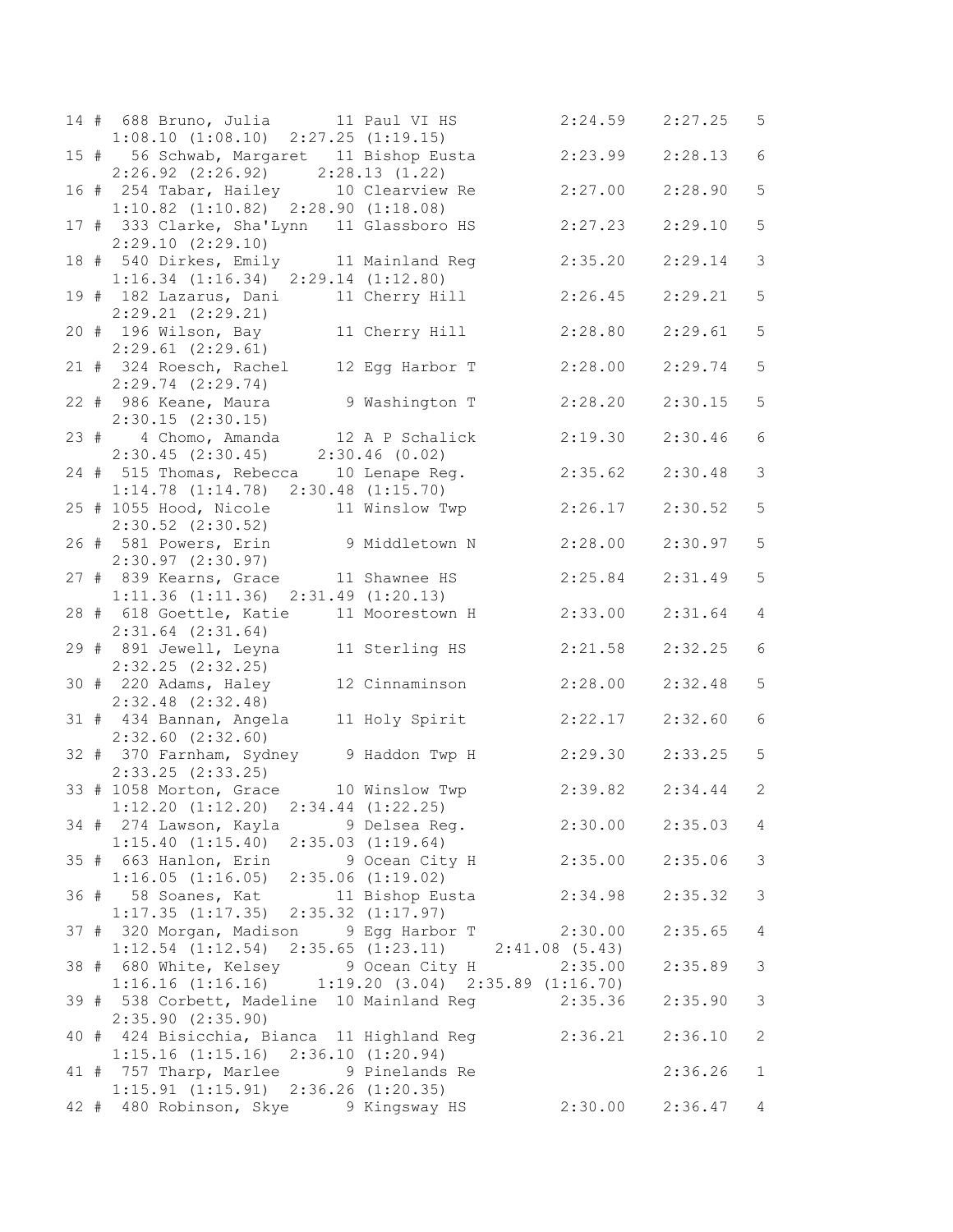|  | $1:15.77$ $(1:15.77)$ $2:36.47$ $(1:20.71)$                                                             |                     |         |                       |
|--|---------------------------------------------------------------------------------------------------------|---------------------|---------|-----------------------|
|  | 43 # 39 McCormick, Brenna 10 Allentown HS                                                               | $2:34.50$ $2:37.01$ |         | $\overline{4}$        |
|  | $1:15.28$ $(1:15.28)$ $2:37.01$ $(1:21.73)$                                                             |                     |         |                       |
|  | 44 # 245 Doring, Rachel 12 Clearview Re                                                                 | 2:29.89             | 2:37.40 | $\overline{4}$        |
|  | $1:15.66$ $(1:15.66)$ $2:37.40$ $(1:21.74)$                                                             |                     |         |                       |
|  | 45 # 230 Rooney, Emily 11 Cinnaminson                                                                   | 2:35.00             | 2:37.48 | $\mathcal{S}$         |
|  | $1:17.07$ $(1:17.07)$ $2:37.48$ $(1:20.41)$                                                             |                     |         |                       |
|  |                                                                                                         |                     |         |                       |
|  | 46 # 889 Hughes, Raelynn 10 Sterling HS                                                                 | 2:36.00             | 2:38.00 | 3                     |
|  | $2:38.00$ $(2:38.00)$                                                                                   |                     |         |                       |
|  | 47 # 639 Mattis, Olivia 9 Northern Bur                                                                  | 2:44.88             | 2:38.09 | $\mathbf{1}$          |
|  | $1:16.43$ $(1:16.43)$ $2:38.09$ $(1:21.66)$                                                             |                     |         |                       |
|  | 48 # 647 Simmons, Abigale 11 Northern Bur                                                               | 2:35.56             | 2:38.11 | $\mathcal{S}$         |
|  | $1:16.74$ $(1:16.74)$ $2:38.11$ $(1:21.37)$                                                             |                     |         |                       |
|  | 49 # 903 Jackson, Leisha 11 Timber Creek                                                                | 2:32.24             | 2:38.26 | $\overline{4}$        |
|  | $1:15.09$ $(1:15.09)$ $2:38.26$ $(1:23.18)$                                                             |                     |         |                       |
|  | 50 # 556 Jacoby, Gianna 12 Maple Shade                                                                  | 2:38.72             | 2:38.69 | $\overline{2}$        |
|  | $1:18.77$ $(1:18.77)$ $2:38.69$ $(1:19.92)$                                                             |                     |         |                       |
|  | 51 # 272 Hoffman, Haley 10 Delsea Reg.                                                                  | 2:31.76             | 2:38.73 | $\overline{4}$        |
|  | $1:15.05$ $(1:15.05)$ $2:38.73$ $(1:23.69)$                                                             |                     |         |                       |
|  |                                                                                                         | 2:34.00             |         | $\overline{4}$        |
|  | 52 # 11 Gerstenbacher, Ch 9 A P Schalick                                                                |                     | 2:38.95 |                       |
|  | 2:38.95(2:38.95)                                                                                        |                     |         |                       |
|  | 53 # 146 White, Alyssa 9 Cedar Creek                                                                    | 2:34.00             | 2:39.03 | $\overline{4}$        |
|  | $1:15.20$ $(1:15.20)$ $2:39.03$ $(1:23.84)$                                                             |                     |         |                       |
|  | 54 # 17 Smith, Julia 9 A P Schalick                                                                     | 2:32.00             | 2:39.25 | $\overline{4}$        |
|  | 2:39.25(2:39.25)                                                                                        |                     |         |                       |
|  | 55 # 1039 Ibn Abdul Kareem, 11 Willingboro                                                              |                     | 2:39.42 | $\mathbf{1}$          |
|  | $1:16.51$ $(1:16.51)$ $2:39.42$ $(1:22.91)$                                                             |                     |         |                       |
|  | 56 # 772 Boyd, Lyndsay 12 Pitman HS                                                                     | 2:35.79             | 2:39.51 | 3                     |
|  | $1:18.43$ $(1:18.43)$ $2:39.51$ $(1:21.09)$                                                             |                     |         |                       |
|  | 57 # 824 Locke, Evelyn 10 Seneca HS 2:40.00                                                             |                     | 2:39.61 | $\overline{2}$        |
|  | $1:18.87$ $(1:18.87)$ $2:39.61$ $(1:20.74)$                                                             |                     |         |                       |
|  | 58 # 989 Merrill, Kate 12 Washington T                                                                  | 2:44.30             | 2:40.09 | $\overline{2}$        |
|  | $1:16.61$ $(1:16.61)$ $2:40.09$ $(1:23.48)$                                                             |                     |         |                       |
|  |                                                                                                         | 2:38.00             |         | $\mathbf{2}^{\prime}$ |
|  | 59 # 310 Cotrell, Kayla 10 Egg Harbor T                                                                 |                     | 2:40.33 |                       |
|  | $1:18.32$ $(1:18.32)$ $1:18.61$ $(0.30)$ $2:40.33$ $(1:21.73)$                                          |                     |         |                       |
|  | 60 # 211 Santana, Elizabet 11 Cherry Hill 2:35.63<br>1:18.11 (1:18.11) 2:38.20 (1:20.09) 2:40.58 (2.39) |                     | 2:40.58 | $\mathcal{S}$         |
|  |                                                                                                         |                     |         |                       |
|  | 61 # 1060 Rouse, Rayven 11 Winslow Twp                                                                  | 2:29.39             | 2:40.60 | $\overline{4}$        |
|  | $1:14.81$ $(1:14.81)$ $2:40.60$ $(1:25.79)$                                                             |                     |         |                       |
|  | $62$ # 1023 Sheldon, Kylie 10 Williamstown                                                              | 2:23.73 2:40.76 6   |         |                       |
|  | $2:40.76$ $(2:40.76)$                                                                                   |                     |         |                       |
|  | 63 # 784 Murphy, Nicole 9 Pitman HS                                                                     | $2:42.00$ $2:40.87$ |         | $\overline{2}$        |
|  | $1:18.76$ $(1:18.76)$ $2:40.87$ $(1:22.12)$                                                             |                     |         |                       |
|  | 64 # 93 Abbruzzese, Sabri 11 Burlington T                                                               | $2:39.97$ $2:41.12$ |         | 2                     |
|  | $1:17.90$ $(1:17.90)$ $2:41.12$ $(1:23.22)$                                                             |                     |         |                       |
|  | 65 # 741 Johnston, Hanna 10 Pennsville                                                                  | 2:40.00             | 2:41.28 | 2                     |
|  | $1:19.98$ $(1:19.98)$ $2:41.28$ $(1:21.30)$                                                             |                     |         |                       |
|  | 66 # 710 Zevallos, Miranda 11 Paul VI HS                                                                | 2:36.05             | 2:41.95 | $\mathbf{2}$          |
|  | $1:17.08$ $(1:17.08)$ $2:41.95$ $(1:24.88)$                                                             |                     |         |                       |
|  | 67 # 611 White, Shianne 9 Millville HS                                                                  | 2:56.00             |         |                       |
|  |                                                                                                         |                     | 2:42.67 | $\mathbf{1}$          |
|  | $1:17.40$ $(1:17.40)$ $2:42.67$ $(1:25.27)$                                                             |                     |         |                       |
|  | 68 # 416 Stoner, Olivia 9 Haddonfield                                                                   | 2:34.00             | 2:43.12 | 4                     |
|  | $2:43.12$ $(2:43.12)$                                                                                   |                     |         |                       |
|  | 68 # 782 McKenna, Paige 12 Pitman HS                                                                    | 2:35.00             | 2:43.12 | $\mathfrak{Z}$        |
|  | $2:43.12$ $(2:43.12)$                                                                                   |                     |         |                       |
|  | 70 # 302 Quinones, Kristai 11 Eastern Reg. 2:40.00                                                      |                     | 2:43.32 | 2                     |
|  | $1:18.37$ $(1:18.37)$ $2:43.32$ $(1:24.95)$                                                             |                     |         |                       |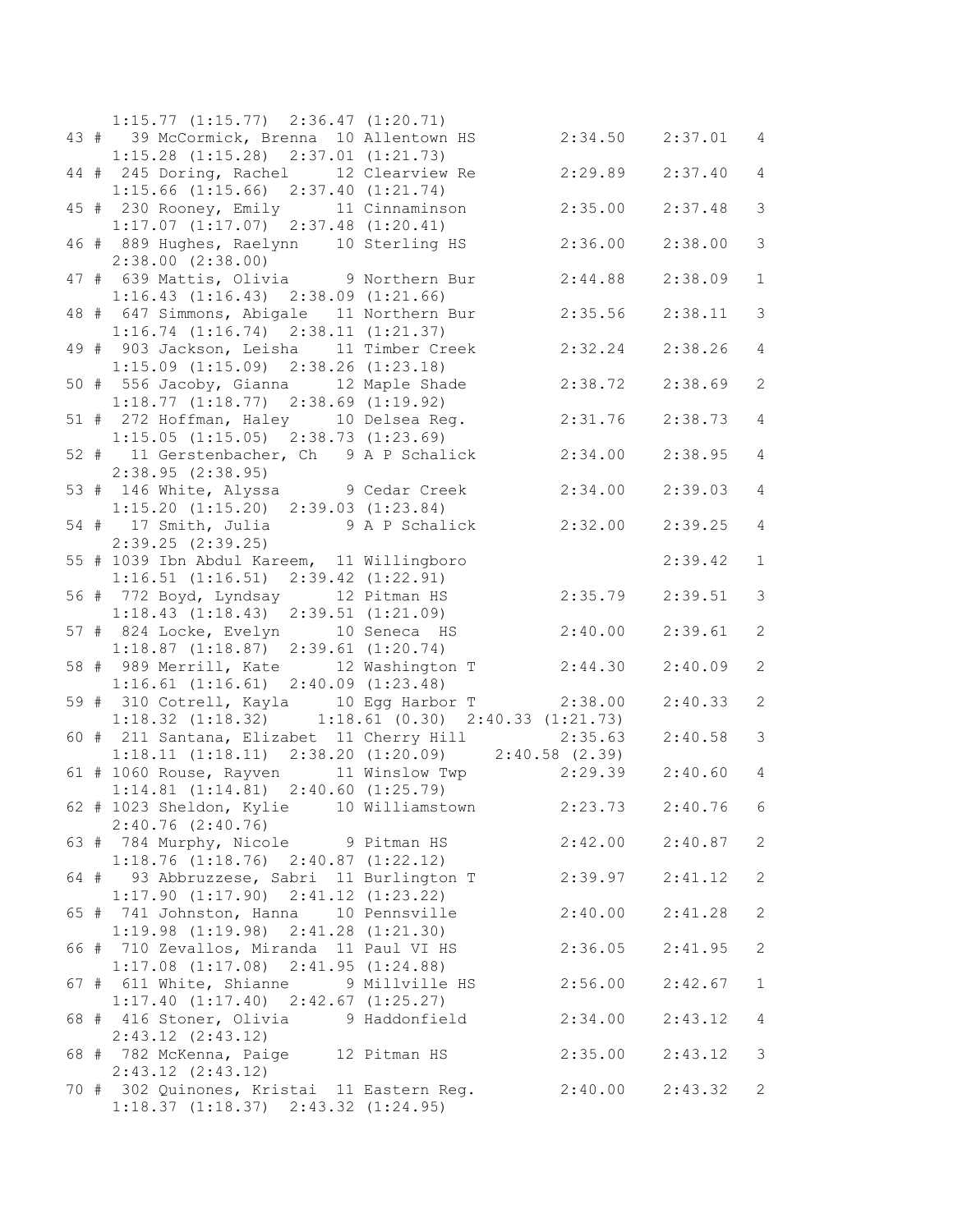|  | 71 # 567 Hess, Emily 10 Middle Twp. 2:40.00 2:44.29   |                     |         | 2              |
|--|-------------------------------------------------------|---------------------|---------|----------------|
|  | $1:21.82$ $(1:21.82)$ $2:44.29$ $(1:22.47)$           |                     |         |                |
|  | 72 # 119 Miles, Annie 11 Camden Catho 2:49.25 2:44.78 |                     |         | $\mathbf{1}$   |
|  | $1:21.36$ $(1:21.36)$ $2:44.78$ $(1:23.42)$           |                     |         |                |
|  | 73 # 381 Parker, Carey 12 Haddon Twp H                | 2:37.30             | 2:45.76 | $\overline{c}$ |
|  | $1:15.47$ $(1:15.47)$ $2:45.76$ $(1:30.30)$           |                     |         |                |
|  | 74 # 746 Elbadri, Samaria 9 Pinelands Re              |                     | 2:46.46 | $\mathbf{1}$   |
|  | $1:21.78$ $(1:21.78)$ $2:46.46$ $(1:24.68)$           |                     |         |                |
|  | 75 # 825 McNally, Amanda 10 Seneca HS                 | 2:40.00             | 2:47.06 | 2              |
|  | $1:22.76$ $(1:22.76)$ $2:47.06$ $(1:24.30)$           |                     |         |                |
|  | 76 # 895 Williams, Olivia 10 Sterling HS 2:34.83      |                     | 2:47.10 | $\mathcal{E}$  |
|  | 2:47.10(2:47.10)                                      |                     |         |                |
|  | 77 # 234 Ashe, Cassidy 11 Clayton HS                  | $2:40.00$ $2:47.48$ |         | 2              |
|  | $1:22.41$ $(1:22.41)$ $2:47.48$ $(1:25.08)$           |                     |         |                |
|  | 78 # 744 Derflinger, Cassi 9 Pinelands Re             |                     | 2:48.99 | $\mathbf{1}$   |
|  | $1:22.04$ $(1:22.04)$ $2:48.99$ $(1:26.95)$           |                     |         |                |
|  | 79 # 943 Klus, Natalie 10 Triton Reg.                 | 2:35.15             | 2:50.82 | $\mathcal{S}$  |
|  | $1:22.27$ $(1:22.27)$ $2:50.82$ $(1:28.55)$           |                     |         |                |
|  | 80 # 360 Mullen, Taylor 10 Haddon Heigh               | 2:57.00             | 2:54.60 | $\mathbf{1}$   |
|  | $1:24.09$ $(1:24.09)$ $2:54.60$ $(1:30.51)$           |                     |         |                |
|  | 81 # 118 McHugh, Shannon 12 Camden Catho              | 2:44.18             | 2:57.93 | 2              |
|  | $1:24.63$ $(1:24.63)$ $2:57.93$ $(1:33.30)$           |                     |         |                |
|  | 82 # 346 Simila, Mia 11 Gloucester C                  | 2:46.66             | 3:00.56 | $\mathbf{1}$   |
|  | $1:28.94$ $(1:28.94)$ $3:00.56$ $(1:31.63)$           |                     |         |                |
|  | 83 # 522 Cerrate, Rachel 11 Lindenwold H              | 2:57.86             | 3:02.96 | $\mathbf{1}$   |
|  | $1:22.07$ $(1:22.07)$ $3:02.96$ $(1:40.89)$           |                     |         |                |
|  | 84 # 1037 Green, Chelsea 9 Willingboro                |                     | 3:04.63 | $\mathbf{1}$   |
|  | $1:24.43$ $(1:24.43)$ $3:04.63$ $(1:40.21)$           |                     |         |                |
|  | 85 # 246 Doyle, Colleen 11 Clearview Re               | 3:06.00             | 3:05.27 | $\mathbf{1}$   |
|  | $1:30.37$ $(1:30.37)$ $3:05.27$ $(1:34.90)$           |                     |         |                |
|  | 86 # 347 Young, Lauren 11 Gloucester C                | 2:48.29             | 3:09.25 | $\mathbf{1}$   |
|  | $1:31.52$ $(1:31.52)$ $3:09.25$ $(1:37.73)$           |                     |         |                |
|  | 87 # 521 Baker, Aisha 11 Lindenwold H                 | $3:03.00$ $3:31.20$ |         | $\mathbf{1}$   |
|  | $1:30.30$ $(1:30.30)$ $3:31.20$ $(2:00.90)$           |                     |         |                |

## Event 8 Girls 200 Meter Dash

|     |       | Name | Meet: # 23.5h 1986 Denise Liles, Kingsway | Year School     | Seed  |       | Finals Wind H#        |
|-----|-------|------|-------------------------------------------|-----------------|-------|-------|-----------------------|
|     |       |      |                                           |                 |       |       |                       |
|     | 1#    |      | 323 Princz, Lauren 9 Egg Harbor T         |                 | 24.50 | 25.04 | NWI 13                |
|     | $2 +$ |      | 1065 Page, Dennisha 11 Woodrow Wils       |                 | 25.06 | 25.30 | NWI 13                |
|     | 3#    |      | 547 Pedrick, Claire 10 Mainland Req       |                 | 25.78 | 25.74 | NWI<br>12             |
| 4   | #     |      | 706 Watkins, Keyann'a                     | 11 Paul VI HS   | 25.77 | 25.89 | NWI 12                |
|     | $5$ # |      | 1059 Perry, Nylah                         | 10 Winslow Twp  |       | 25.99 | NWI<br>$\overline{2}$ |
| 6   | #     |      | 309 Alvarez-Tyler, Aj                     | 12 Eqq Harbor T | 25.59 | 26.03 | NWI 13                |
|     | 7#    |      | 1052 Hammond, Janeya                      | 10 Winslow Twp  | 25.39 | 26.16 | NWI 13                |
| 8   | #     |      | 236 Dillard, Gabriell                     | 12 Clayton HS   | 25.12 | 26.21 | NWI 13                |
| 9   | #     |      | 171 Allen, Danielle                       | 12 Cherry Hill  | 26.79 | 26.44 | NWI 10                |
| 10  | #     |      | 287 Ash, Jailya                           | 9 Eastern Req.  | 25.70 | 26.48 | NWI 12                |
| 11  | #     |      | 1049 Ahiarakwe, Flora                     | 12 Winslow Twp  | 25.38 | 26.65 | NWI 13                |
| 12# |       |      | 71 Walker, Genesis                        | 12 Bordentown R | 25.90 | 26.67 | 11<br>NWI             |
| 13# |       |      | 271 Fox, Aalliya                          | 9 Delsea Req.   | 26.80 | 26.72 | NWI<br>10             |
| 14# |       |      | 105 Nutt, Sheriyah                        | 9 Burlington T  | 25.69 | 26.78 | NWI 12                |
| 15# |       |      | 176 Davis, Zeyonna                        | 9 Cherry Hill   | 27.19 | 26.83 | NWI<br>-9             |
| 16# |       |      | 534 Assongba, Yvette                      | 12 Mainland Req | 25.77 | 26.86 | NWI<br>-12            |
| 17# |       |      | 717 Sharpe, Arianna                       | 9 Paulsboro HS  | 25.80 | 26.89 | NWI<br>12             |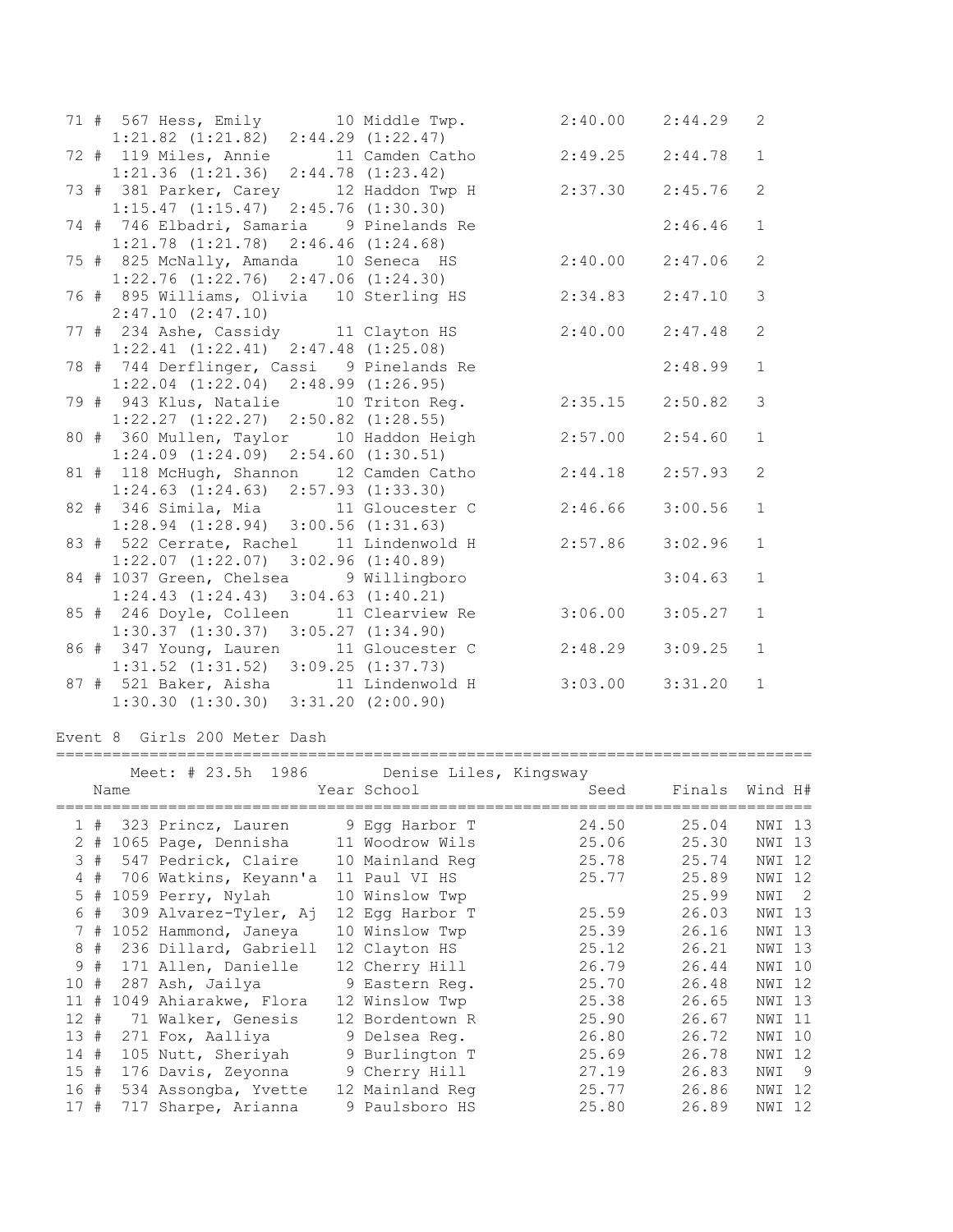| 18 #   |      | 899 Harris-Gaskins, J | 11 Timber Creek | 27.20 | 27.01 | NWI            | 9                |
|--------|------|-----------------------|-----------------|-------|-------|----------------|------------------|
| 18#    |      | 565 Gallagher, Caroli | 10 Middle Twp.  | 26.17 | 27.01 | NWI 11         |                  |
| 18 #   |      | 113 DiCupe', Sierra   | 10 Camden Catho | 26.32 | 27.01 | NWI 11         |                  |
| $21 +$ |      | 718 Sharpe, Ariel     | 9 Paulsboro HS  | 25.90 | 27.06 | NWI 11         |                  |
| 22#    |      | 704 Vandergrift, Aali | 11 Paul VI HS   | 26.50 | 27.11 | NWI 11         |                  |
| 23     | #    | 1032 Cain, Naeemah    | 12 Willingboro  | 27.92 | 27.19 | NWI            | 6                |
| 24     | #    | 896 Bakersville, X'Za | 11 Timber Creek | 27.10 | 27.21 | NWI            | 9                |
| 25     | $\#$ | 251 McAlpin, Angelica | 10 Clearview Re | 27.00 | 27.27 | NWI            | 9                |
| 26     | #    | 314 Laramore, Jadyn   | 11 Egg Harbor T | 25.60 | 27.32 | NWI 12         |                  |
| 27     | #    | 268 Brackett, Kaire   | 12 Delsea Reg.  | 26.11 | 27.49 | NWI 11         |                  |
| 27#    |      | 589 Bowman, Ciera     | 10 Millville HS | 28.10 | 27.49 | NWI            | 6                |
| 29 #   |      | 267 Barr, Jordan      | 10 Delsea Reg.  | 27.72 | 27.54 | NWI            | 7                |
| 30 #   |      | 97 Broadway, Jasmine  | 9 Burlington T  | 27.22 | 27.60 | NWI            | 8                |
| 31#    |      | 802 McClenahan, Breac | 10 Rancocas Val | 28.53 | 27.63 | NWI            | 5                |
| 32 #   |      | 809 Snowden, Brianna  | 11 Rancocas Val | 28.72 | 27.67 | NWI            | 4                |
| 33 #   |      | 842 Owens, Kelly      | 10 Shawnee HS   | 27.59 | 27.71 | NWI            | 7                |
| 34     | #    |                       | 10 Rancocas Val | 28.10 | 27.75 | NWI            | 6                |
| 35     | $\#$ | 805 Primas, Maya      |                 |       |       |                |                  |
|        |      | 944 Lorjuste, Naveah  | 9 Triton Reg.   | 28.00 | 27.76 | NWI            | 6                |
| 36 #   |      | 408 Parker, Julia     | 12 Haddonfield  | 26.90 | 27.79 | NWI 10         |                  |
| 37 #   |      | 550 Santiago, Gabriel | 11 Mainland Reg | 27.44 | 27.82 | NWI            | 8                |
| 38     | #    | 900 Hayes, Princess   | 9 Timber Creek  | 27.30 | 27.89 | NWI            | 8                |
| 39     | #    | 598 Fortune, Lenizha  | 9 Millville HS  | 27.40 | 27.92 | NWI            | 8                |
| 40     | #    | 724 Chardon, Karla    | 9 Penns Grove   | 26.80 | 27.93 | NWI 10         |                  |
| 41 #   |      | 285 Carter, Olivia    | 9 Deptford HS   | 28.44 | 27.96 | NWI            | 5                |
| 42     | #    | 167 Strauss, Carolyn  | 12 Cherokee HS  | 27.64 | 28.01 | NWI            | 7                |
| 43     | $\#$ | 725 Horace, Ja'Shanti | 9 Penns Grove   | 26.70 | 28.02 | NWI 10         |                  |
| 44 #   |      | 53 James, Oreoluwa    | 12 Bishop Eusta | 27.12 | 28.05 | NWI            | 9                |
| 45     | $\#$ | 204 Hughes, Amina     | 12 Cherry Hill  | 27.86 | 28.16 | NWI            | 6                |
| 46 #   |      | 395 Cucinotta, Gianna | 12 Haddonfield  | 27.20 | 28.17 | NWI            | 8                |
| 47 #   |      | 958 Layton-McCullough | 12 Vineland HS  | 27.63 | 28.29 | NWI            | $\boldsymbol{7}$ |
| 48     | $\#$ | 389 Camperson, Kelly  | 12 Haddonfield  | 27.20 | 28.36 | NWI            | 8                |
| 49     | #    | 974 Davis, Jaelyn     | 12 Washington T | 27.07 | 28.38 | NWI            | 9                |
| 50     | #    | 529 Toomer, Corina    | 12 Lindenwold H | 27.82 | 28.49 | NWI            | 6                |
| 51#    |      | 1063 Coleman, Arian   | 12 Woodrow Wils | 28.43 | 28.50 | NWI            | 5                |
| 51 #   |      | 69 Santiago, Ciara    | 12 Bordentown R | 29.33 | 28.50 | NWI            | $\mathsf 3$      |
| 53     | #    | 954 Colvin, Iyanna    | 9 Vineland HS   |       | 28.60 | NWI            | $1\,$            |
| 54 #   |      | 150 Bowers, Joynee    | 10 Cherokee HS  | 28.26 | 28.63 | NWI            | 5                |
| 55 #   |      | 487 Turner, Emma      | 9 Kingsway HS   | 28.44 | 28.75 | NWI            | 5                |
| 56 #   |      | 830 Wheeler, Nicole   | 10 Seneca HS    | 28.68 | 28.82 | NWI            | 4                |
| 57 #   |      | 231 Sills, Shelby     | 9 Cinnaminson   | 26.30 | 28.84 | NWI 11         |                  |
| 58 #   |      | 20 Adams, Kayla       | 10 Absegami HS  | 28.89 | 28.90 | NWI            | 4                |
| 59 #   |      | 678 Troxel, Aila      | 9 Ocean City H  | 27.70 | 29.05 | NWI            | 7                |
| 60 #   |      | 641 Petit-Frere, Merc | 9 Northern Bur  |       | 29.13 | NWI            | 1                |
| 61     | #    | 158 Jordan, Kianah    | 11 Cherokee HS  | 28.65 | 29.23 | $\texttt{NWI}$ | 4                |
| 62     | #    | 821 Jodlbauer, Ainsle | 10 Seneca HS    | 28.09 | 29.26 | NWI            | 6                |
| 63 #   |      | 284 Bryant, Isabel    | 10 Deptford HS  | 29.32 | 29.30 | NWI            | 4                |
| 64 #   |      | 334 Clay, Arielle     | 11 Glassboro HS |       | 29.36 | NWI            | 2                |
| 65 #   |      | 345 Ridinger, Lauren  | 9 Gloucester C  | 28.55 | 29.39 | NWI            | 5                |
| 66 #   |      | 16 Robinson, Rayanni  | 12 A P Schalick |       | 29.42 | NWI            | 2                |
| 67 #   |      | 430 Nwoga, Catherine  | 9 Highland Reg  | 29.44 | 29.49 | NWI            | 3                |
| 68 #   |      | 62 Steeves, Caroline  | 11 Bishop Eusta | 27.67 | 29.51 | NWI            | 7                |
| 68 #   |      | 55 Ramey, Racquel     | 9 Bishop Eusta  |       | 29.51 | NWI            | 2                |
| 70     | $\#$ | 99 Haddock, Jayonna   | 9 Burlington T  | 30.19 | 29.54 | NWI            | 3                |
| 71     | #    | 530 Walden, Kiya      | 9 Lindenwold H  | 30.04 | 29.61 | NWI            | 3                |
| 72 #   |      | 831 Wozniak, Karra    | 10 Seneca HS    | 27.40 | 29.66 | NWI            | 8                |
| 73 #   |      | 433 Webb, Abgail      | 9 Highland Reg  |       | 29.89 | NWI            | 2                |
| 74 #   |      | 846 Tenet, Brooke     | 9 Shawnee HS    |       | 30.24 | NWI            | 2                |
|        |      |                       |                 |       |       |                |                  |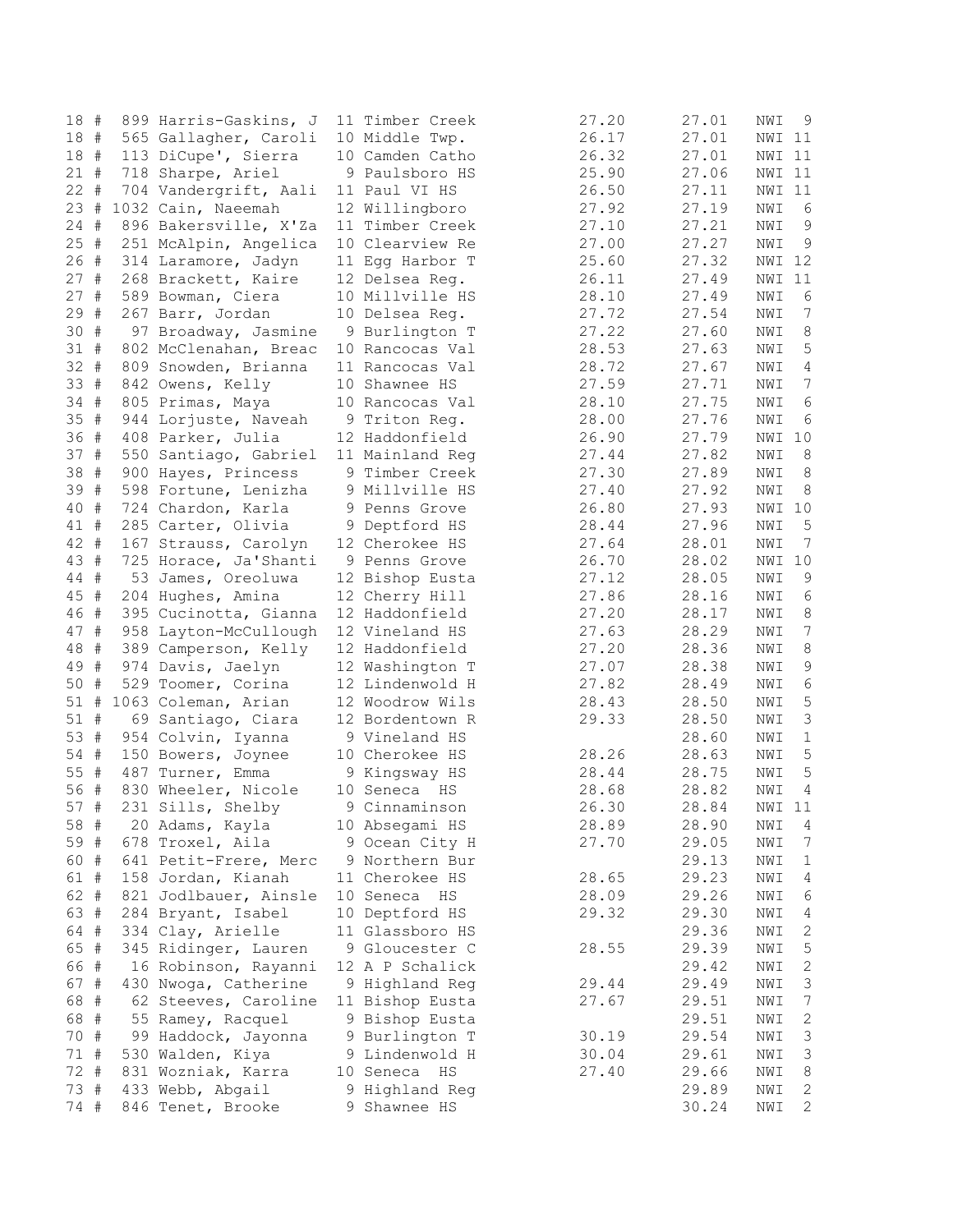| 75#  |  | 252 Roman, Jayla        | 10 Clearview Re | 29.40 | 30.30 | NWI 3 |                |
|------|--|-------------------------|-----------------|-------|-------|-------|----------------|
| 76 # |  | 2 Bell, Ralazha         | 11 A P Schalick |       | 30.31 | NWI   |                |
| 76 # |  | 36 White, Davonna       | 11 Absegami HS  | 30.05 | 30.31 | NWI   | -3             |
| 78 # |  | 338 Wesley, Jade        | 10 Glassboro HS |       | 30.42 | NWI   |                |
| 79#  |  | 1 Aviles, Deja          | 11 A P Schalick | 27.12 | 30.86 | NWI   | -9             |
| 80 # |  | 563 Anderson, Safiya    | 10 Middle Twp.  | 29.40 | 30.87 | NWI   | -3             |
|      |  | 81 # 1033 Clark, Israel | 10 Willingboro  |       | 31.52 | NWI   | -2             |
|      |  | 82 # 737 Bubeck, Rachel | 11 Pennsville   | 29.00 | 32.07 | NWI   | 4              |
| 83 # |  | 243 Cejkovshy, Kayla    | 11 Clearview Re | 29.90 | 32.09 | NWI   | -3             |
| 84 # |  | 759 Walling, Karissa    | 9 Pinelands Re  |       | 32.22 | NWI   | $\overline{1}$ |
|      |  | 85 # 745 DiElmo, Sunni  | 9 Pinelands Re  |       | 33.03 | NWI   | -2             |

Event 10 Girls 400 Meter Hurdles

============================================================================

|        |       |      | Meet: # 1:00.6h<br>2006    | Shquanda Meylor, Woodrow Wilson |         |         |                  |
|--------|-------|------|----------------------------|---------------------------------|---------|---------|------------------|
|        |       | Name |                            | Year School                     | Seed    | Finals  | H#               |
|        |       |      |                            |                                 |         |         |                  |
|        | 1#    |      | 288 Ash, Jewel             | 10 Eastern Reg.                 | 1:02.11 | 1:03.97 | 7                |
|        |       |      | 2 # 699 Schmidt, Carly     | 11 Paul VI HS                   | 1:03.62 | 1:04.39 | $\overline{7}$   |
|        |       |      | 3 # 1052 Hammond, Janeya   | 10 Winslow Twp                  | 1:03.41 | 1:05.21 | 7                |
|        | 4#    |      | 692 Garozzo, Aliya Ra      | 10 Paul VI HS                   | 1:05.00 | 1:05.74 | $\boldsymbol{7}$ |
|        | $5$ # |      | 405 Mulvenna, Lizzy        | 12 Haddonfield                  | 1:05.47 | 1:05.94 | $\overline{7}$   |
|        |       |      | 6 # 1059 Perry, Nylah      | 10 Winslow Twp                  | 1:10.12 | 1:07.40 | 5                |
|        | 7#    |      | 293 Corbett-Collier,       | 11 Eastern Req.                 | 1:06.55 | 1:07.60 | $\sqrt{6}$       |
|        |       |      | 8 # 1046 Welch Smith, Tami | 11 Willingboro                  | 1:10.17 | 1:07.69 | 5                |
| 9      | #     |      | 479 Pierontoni, Emily      | 10 Kingsway HS                  | 1:10.35 | 1:08.24 | 5                |
| 10 #   |       |      | 153 Clark, Morgan          | 12 Cherokee HS                  | 1:05.72 | 1:08.63 | $\sqrt{6}$       |
| 11#    |       |      | 225 Flynn, Fiona           | 12 Cinnaminson                  | 1:08.86 | 1:09.36 | $\epsilon$       |
| 12#    |       |      | 837 Curilla, Alyssa        | 11 Shawnee HS                   | 1:07.59 | 1:09.59 | 6                |
| 13#    |       |      | 40 Mulryne, Kassidy        | 12 Allentown HS                 | 1:04.03 | 1:09.69 | $\boldsymbol{7}$ |
| $14 +$ |       |      | 12 Jackson, Leigha         | 10 A P Schalick                 | 1:09.01 | 1:09.71 | $\sqrt{6}$       |
| 15#    |       |      | 325 Rutledge, Anne         | 9 Egg Harbor T                  | 1:10.00 | 1:10.23 | 5                |
| 16 #   |       |      | 695 Lutz, Abigail          | 9 Paul VI HS                    | 1:10.00 | 1:10.57 | 5                |
| 17#    |       |      | 359 Mora-Coffey, Juli      | 9 Haddon Heigh                  | 1:14.20 | 1:10.80 | 3                |
| 18 #   |       |      | 905 Manley, Colleen        | 9 Timber Creek                  | 1:09.20 | 1:10.90 | $\epsilon$       |
| 19#    |       |      | 566 Herlihy, Kate          | 9 Middle Twp.                   | 1:13.05 | 1:11.04 | $\sqrt{4}$       |
| $20 +$ |       |      | 1050 Bob-Grey, Adonist     | 11 Winslow Twp                  | 1:17.11 | 1:11.49 | $\mathbf{2}$     |
| 21#    |       |      | 716 Sharpe, Amirah         | 9 Paulsboro HS                  | 1:03.00 | 1:11.58 | $\overline{7}$   |
| $22 +$ |       |      | 795 Brown, Kharonay        | 10 Rancocas Val                 | 1:10.01 | 1:12.09 | 5                |
| 23#    |       |      | 728 Roman, NeAsia          | 9 Penns Grove                   | 1:13.59 | 1:12.66 | 3                |
| $24 +$ |       |      | 152 Clark, Kailyn          | 10 Cherokee HS                  | 1:13.51 | 1:12.72 | $\mathfrak{Z}$   |
| 25 #   |       |      | 203 Huff, Trinity          | 12 Cherry Hill                  | 1:11.97 | 1:13.03 | $\sqrt{4}$       |
| 26 #   |       |      | 806 Pritchett, Kiara       | 11 Rancocas Val                 | 1:11.54 | 1:13.72 | 5                |
| 27#    |       |      | 482 Smith, Abigail         | 10 Kingsway HS                  | 1:12.90 | 1:14.61 | $\sqrt{4}$       |
| 28#    |       |      | 5 Chomo, Amy               | 9 A P Schalick                  | 1:15.56 | 1:14.67 | $\mathfrak{Z}$   |
| 29 #   |       |      | 391 Chacon, Alexia         | 11 Haddonfield                  | 1:12.00 | 1:14.76 | $\sqrt{4}$       |
| 30 #   |       |      | 37 Wilson, Eria            | 12 Absegami HS                  | 1:12.44 | 1:15.01 | 4                |
| 31#    |       |      | 741 Johnston, Hanna        | 10 Pennsville                   | 1:12.72 | 1:16.17 | 4                |
| 32 #   |       |      | 317 Maldonado, Lauren      | 11 Egg Harbor T                 | 1:10.00 | 1:16.26 | $\epsilon$       |
| 33 #   |       |      | 318 Miller, Alyse          | 12 Egg Harbor T                 | 1:10.00 | 1:16.34 | $\epsilon$       |
| 34 #   |       |      | 289 Brocco, Abigail        | 10 Eastern Reg.                 | 1:12.71 | 1:17.13 | $\sqrt{4}$       |
| 35#    |       |      | 210 Randolph, Kyra         | 9 Cherry Hill                   | 1:16.11 | 1:18.38 | $\mathfrak{Z}$   |
| 36 #   |       |      | 19 Wood, Morgan            | 12 A P Schalick                 | 1:16.09 | 1:19.83 | $\mathfrak{Z}$   |
| 37#    |       |      | 235 Copeland, Vicki        | 10 Clayton HS                   | 1:17.11 | 1:20.17 | $\overline{c}$   |
| 38 #   |       |      | 832 Aldakimov, Emily       | 10 Shawnee HS                   |         | 1:20.36 | $\mathbf 1$      |
| 39 #   |       |      | 249 Groch, Brianna         | 11 Clearview Re                 | 1:13.97 | 1:22.60 | 3                |
| 40 #   |       |      | 51 Deffler, Caitlin        | 11 Bishop Eusta                 | 1:20.24 | 1:23.99 | $\overline{c}$   |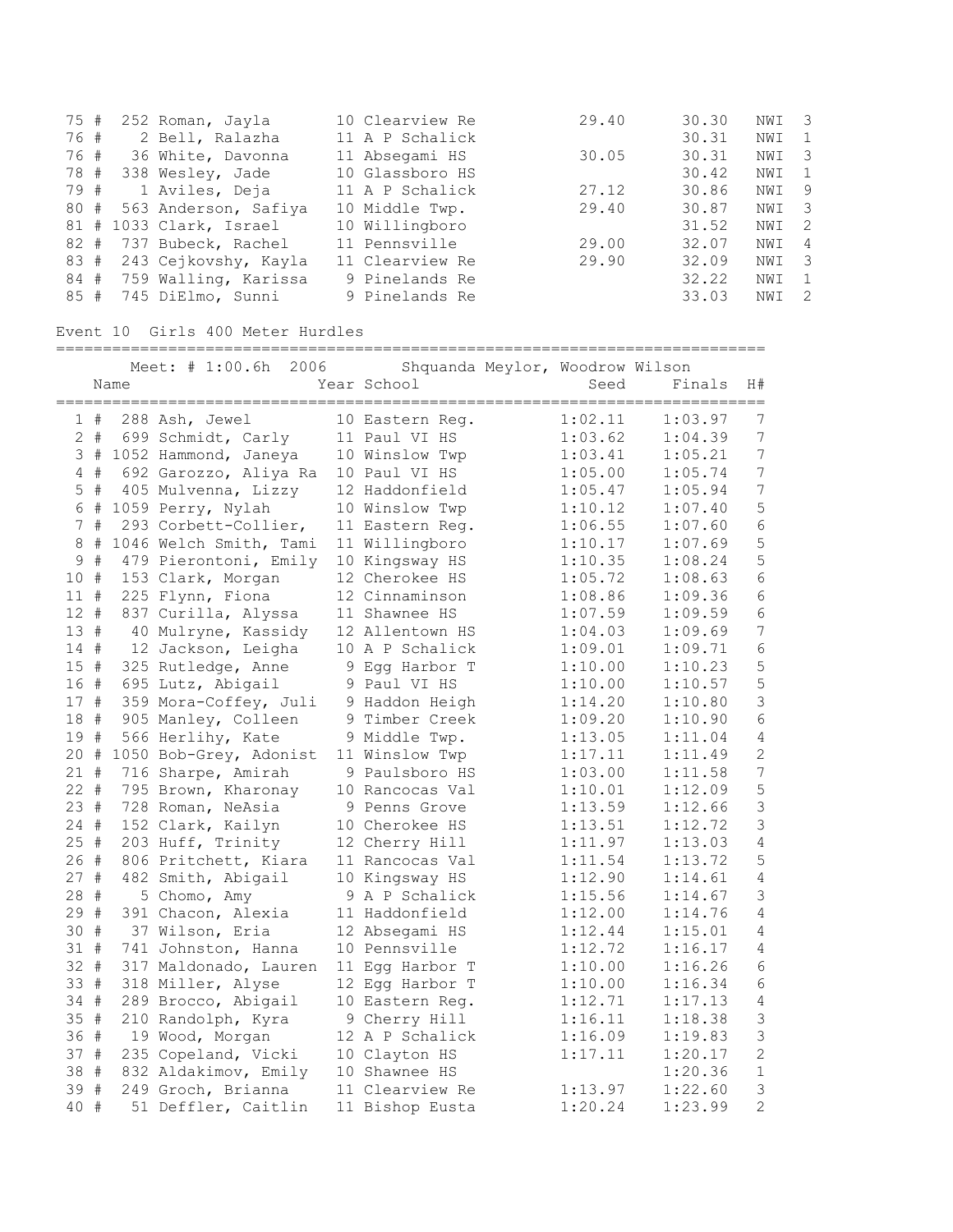| 41 # 560 Renwick, Meghan  | 9 Maple Shade   | 1:23.00 | 1:28.20<br>$\overline{\phantom{0}}$ 2 |   |
|---------------------------|-----------------|---------|---------------------------------------|---|
| 42 # 554 Buchman, Amanda  | 9 Maple Shade   | 1:22.00 | $1:33.45$ 2                           |   |
| 43 # 555 Buchman, Rebecca | 9 Maple Shade   | 1:22.00 | 1:38.71 2                             |   |
| 44 # 343 Pantano, Alli    | 11 Gloucester C | 1:40.46 | 1:43.21                               | 1 |

Event 11 Girls Shot Put Elite

|  | Meet: # 46-04 2011 Janiece Rose, Delsea                     |                           |
|--|-------------------------------------------------------------|---------------------------|
|  | Name Year School Seed Finals                                |                           |
|  |                                                             |                           |
|  | 1 # 367 Thomas, Cydney 10 Haddon Heigh 39-06.25 38-06.00    |                           |
|  | $36-03.50$ $38-06$ $36-05$ FOUL $34-08.75$ $37-09.50$       |                           |
|  | 2 # 1056 Johnson, Ciarra 12 Winslow Twp 44-07.50 37-04.50   |                           |
|  | 35-03.75 36-07 37-04.50 36-06.75 37-03.50 36-00             |                           |
|  | 3 # 495 Boyer, Margaret 10 Lenape Reg. 35-02.00             | $37 - 03.50$              |
|  | 34-03.25 35-06.50 37-03.50 34-07.75 33-02.75 33-01          |                           |
|  | 4 # 751 Makar, Elizabeth 10 Pinelands Re 35-04.50           | $36 - 09.00$              |
|  | 33-10.25 34-03.50 34-03 34-02 32-08 36-09                   |                           |
|  | 5 # 715 Reed-Clark, Amaya 11 Paulsboro HS 36-01.50 36-07.25 |                           |
|  | 36-00 34-03.75 35-04.75 35-05.25 36-07.25 34-02             |                           |
|  | 6 # 599 Harrison, Alexis 12 Millville HS 36-11.00           | $35 - 09.50$              |
|  | 35-09.50 34-01 32-07.50 35-05.75 32-11 35-01                |                           |
|  | 7 # 604 Parker, Tereana 10 Millville HS 35-00.00            | $34 - 06.25$              |
|  | 32-06.50 32-07 33-05.50 32-11 34-06.25 33-08.75             |                           |
|  | 8 # 147 Akiri, Fejiro 10 Cherokee HS 33-09.50               | $33 - 04.25$              |
|  | 32-09.75 33-04.25 30-02 30-02.25 30-05 32-01                |                           |
|  | 9 # 603 Owens, Fatimah 10 Millville HS                      | $34 - 05.00$ $33 - 03.00$ |
|  | FOUL 33-03 29-11.25                                         |                           |
|  | 10 # 765 Lampkin, Ky Lyn 12 Piscataway T<br>$35 - 11.00$    | $33 - 02.00$              |
|  | $30 - 06$ $33 - 02$ $33 - 01$                               |                           |
|  | 11 # 965 Terry, Maya 11 Vineland HS                         | $33 - 02.25$ $32 - 07.75$ |
|  | $31-02$ $31-10$ $32-07.75$                                  |                           |
|  | 12 # 92 Abbruzzese, Giann 11 Burlington T                   | $33 - 08.25$ $32 - 02.50$ |
|  | $31-10.75$ $31-10.50$ $32-02.50$                            |                           |
|  | 13 # 108 Reuben, Jocelyn 12 Burlington T                    | $33 - 00.25$ $31 - 10.50$ |
|  | $31 - 10.50$ $31 - 02.50$ $30 - 07.50$                      |                           |

## Event 12 Girls Javelin Throw Elite

#### =========================================================================

|  |      | Meet: # 154-11 2012                            | Maria Jimmenez, Vineland                                                          |             |            |
|--|------|------------------------------------------------|-----------------------------------------------------------------------------------|-------------|------------|
|  | Name |                                                | Year School                                                                       | Seed Finals |            |
|  |      | 1 # 653 Smith, Brielle                         | 11 Oakcrest HS                                                                    | $150 - 07$  | $140 - 06$ |
|  |      | $121 - 08$ $140 - 06$ $137 - 09$               | FOUL 128-08 135-04<br>2 # 322 Pomatto, Mya 10 Egg Harbor T                        | $122 - 08$  | $129 - 07$ |
|  |      | 114-00 111-07 113-11                           | 117-03 121-06 129-07                                                              |             |            |
|  |      |                                                | 3 # 749 Jannsch, Carly 12 Pinelands Re<br>106-07 102-01 FOUL 104-07 111-08 122-01 | 126-09      | $122 - 01$ |
|  |      |                                                | 4 # 605 Parsons, Kira 10 Millville HS                                             | $112 - 10$  | $119 - 05$ |
|  |      |                                                | 105-11 110-00 114-00 119-05 117-03 106-01                                         |             |            |
|  |      | 5 # 975 Deal, Isabelle                         | 11 Washington T<br>104-04 FOUL 106-01 104-03 103-06 115-02                        | $107 - 09$  | $115 - 02$ |
|  |      |                                                | 6 # 178 Groble, Analisa 12 Cherry Hill                                            | $118 - 09$  | $112 - 07$ |
|  |      | $112 - 07$ $111 - 00$ $108 - 08$               | 103-06 108-11 107-05                                                              |             |            |
|  |      | 7 # 968 Velez, Natalyn<br>108-00 110-03 110-08 | 11 Vineland HS<br>95-09 FOUL FOUL                                                 | $113 - 06$  | $110 - 08$ |
|  |      | 8 # 357 McGlade, Ciera                         | 12 Haddon Heigh                                                                   | $100 - 11$  | $103 - 01$ |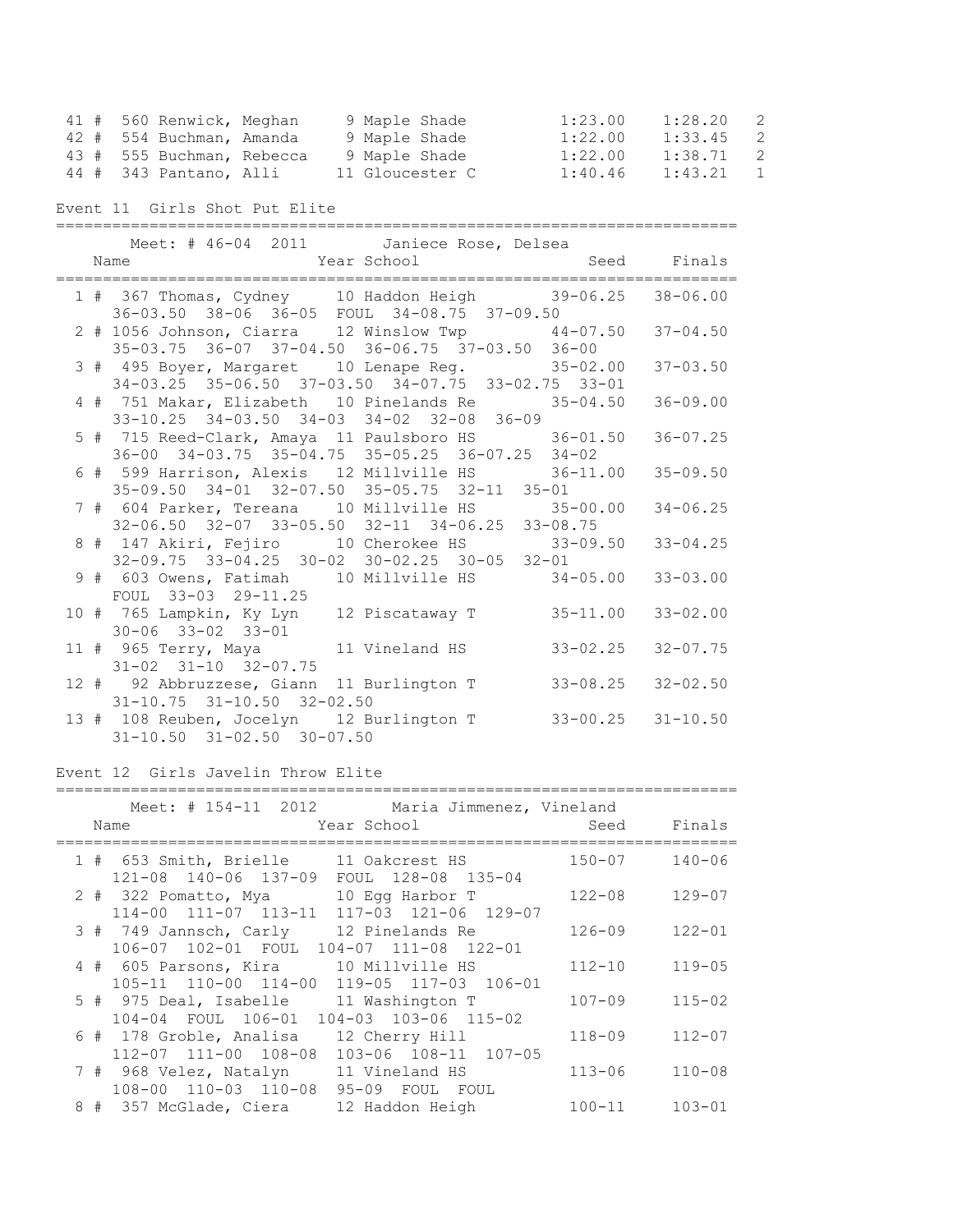|  | $91 - 05$ $98 - 02$ $103 - 01$ | 101-00 101-00 FOUL  |            |            |
|--|--------------------------------|---------------------|------------|------------|
|  | 9 # 144 Luko, Gabriella        | 10 Cedar Creek      | 103-06     | $101 - 04$ |
|  | $83 - 07$ $95 - 04$ $101 - 04$ | 100-09 99-08 101-04 |            |            |
|  | 10 # 61 Steaker, Hannah        | 11 Bishop Eusta     | $102 - 08$ | $97 - 04$  |
|  | $78 - 04$ $91 - 08$ $97 - 04$  |                     |            |            |
|  | 11 # 655 Allen, Amanda         | 11 Ocean City H     | $107 - 08$ | $96 - 07$  |
|  | $94-10$ $96-07$ $96-00$        |                     |            |            |
|  | 12 # 572 Boques, Casey         | 11 Middletown N     | $112 - 04$ | $93 - 09$  |
|  | 89-07 92-01 93-09              |                     |            |            |
|  | 13 # 893 McCann, Lauren        | 12 Sterling HS      | $104 - 10$ | $92 - 09$  |
|  | 92-09 86-00 FOUL               |                     |            |            |
|  | 14 # 776 Galvin, Emily         | 12 Pitman HS        | $110 - 05$ | $91 - 09$  |
|  | $85 - 09$ $85 - 00$ $91 - 09$  |                     |            |            |
|  | 15 # 221 Antico, Amanda        | 11 Cinnaminson      | $109 - 02$ | $89 - 03$  |
|  | 84-06 89-03 FOUL               |                     |            |            |
|  | 16 # 697 McGowan, Maura        | 10 Paul VI HS       | $102 - 10$ | $84 - 09$  |
|  | FOUL 84-09 FOUL                |                     |            |            |
|  | 17 # 148 Bickmore, Breann      | 11 Cherokee HS      | $104 - 00$ | $79 - 01$  |
|  | 78-00 FOUL 79-01               |                     |            |            |

Event 13 Girls Long Jump Elite

============================================================================== Meet: # 19-06.75 1981 Carol Lewis, Willingboro Name Year School Seed Finals Wind ============================================================================== 1 # 1061 Tobias, Tionna 11 Winslow Twp 19-07.50 18-09.25 NWI 17-07.75(NWI) 18-09.25(NWI) PASS 18-05.25(NWI) FOUL FOUL 2 # 40 Mulryne, Kassidy 12 Allentown HS 17-00.25 18-04.50 NWI 16-06(NWI) 18-03.75(NWI) 16-02.50(NWI) 17-09.50(NWI) 18-04.50(NWI) FOUL 3 # 46 Smith, Claudine 11 Atlantic Cit 18-05.50 18-03.75 NWI 16-01.75(NWI) 17-08(NWI) PASS 17-05(NWI) 17-07.25(NWI) 18-03.75(NWI) 4 # 661 Gresham, Sophia 11 Ocean City H 16-05.75 17-02.50 NWI 14-10.50(NWI) 17-02.50(NWI) 15-07(NWI) 17-01.50(NWI) 17-01(NWI) 16-06.25(NWI) 5 # 610 Townsend, Serena 12 Millville HS 16-06.25 16-10.75 NWI 15-03(NWI) 16-04.75(NWI) 16-10.75(NWI) FOUL 15-10.25(NWI) FOUL 6 # 225 Flynn, Fiona 12 Cinnaminson 16-08.75 16-09.25 NWI 15-01.50(NWI) 16-01.25(NWI) 16-07.25(NWI) 16-06(NWI) FOUL 16-09.25(NWI) 7 # 572 Bogues, Casey 11 Middletown N 16-11.50 16-08.25 NWI 16-03(NWI) 14-11(NWI) 16-08.25(NWI) 16-04.50(NWI) FOUL FOUL 8 # 233 Updike, Meredith 10 Cinnaminson 16-06.25 16-06.75 NWI 15-07.50(NWI) 16-06.75(NWI) 16-05.50(NWI) 15-04.75(NWI) 16-00(NWI) 15-09(NWI) 9 # 1030 Watson, Karissa 10 Williamstown 17-07.00 16-04.25 NWI 16-04(NWI) 16-04.25(NWI) FOUL 10 # 318 Miller, Alyse 12 Egg Harbor T 17-04.75 16-00.50 NWI 16-00.50(NWI) FOUL FOUL 11 # 323 Princz, Lauren 9 Egg Harbor T 17-01.50 15-10.50 NWI 15-10.50(NWI) 15-09(NWI) 15-09.25(NWI) 12 # 586 Williams, Kiera 12 Middletown N 16-07.50 15-02.25 NWI 13-03(NWI) 14-10.50(NWI) 15-02.25(NWI) Event 14 Girls High Jump Elite ========================================================================= Meet: # 5-08 Halpin(1985)/Hunt(2010), Cherry Hill East/De Name Year School Seed Finals =========================================================================

 1 # 968 Velez, Natalyn 11 Vineland HS 5-02.00 5-05.00 4-08 4-10 5-00 5-02 5-04 5-05 5-06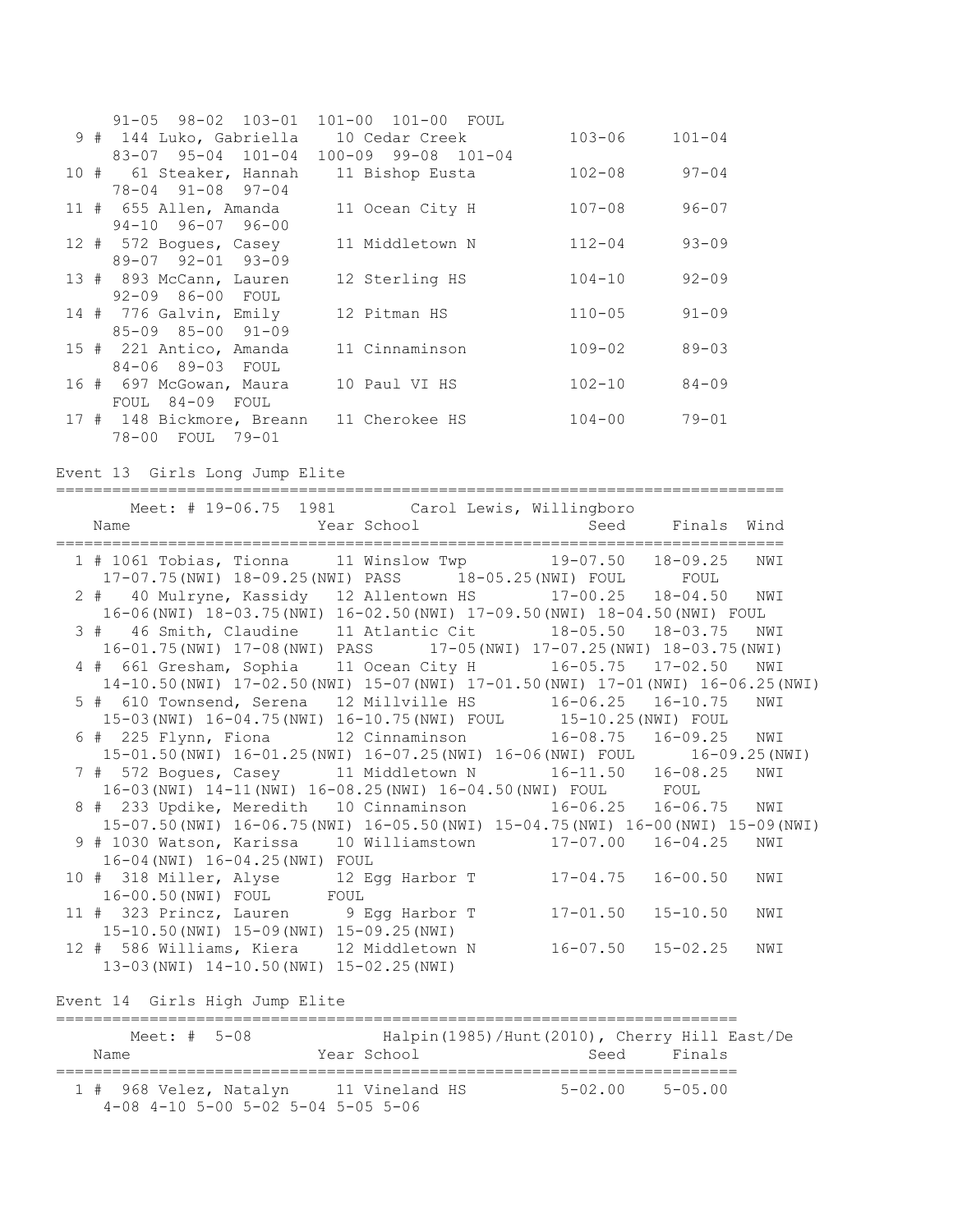| P O O XXO XXO XO XXX                                                                              |             |                         |                          |
|---------------------------------------------------------------------------------------------------|-------------|-------------------------|--------------------------|
| 2 # 1048 Wilson, Kenady 11 Willingboro 5-06.00 5-02.00<br>$4-08$ $4-10$ $5-00$ $5-02$ $5-04$      |             |                         |                          |
| P O O O XXX<br>3 # 705 Walker, Kambi 10 Paul VI HS<br>$4 - 08$ $4 - 10$ $5 - 00$ $5 - 02$         |             | $5 - 02.00$ $5 - 00.00$ |                          |
| O O O XXX<br>4 # 104 Meade, Keyanna 12 Burlington T 5-00.00<br>$4-08$ $4-10$ $5-00$ $5-02$ $5-04$ |             |                         | $J5 - 00.00$             |
| XO O O XP XXX<br>5 # 544 Lombardo, Nicole 12 Mainland Reg<br>$4-08$ $4-10$ $5-00$ $5-02$          |             | $5 - 00.00$             | $J5 - 00.00$             |
| O O XO XXX<br>6 # 173 Beasley, Star 12 Cherry Hill<br>$4-08$ $4-10$ $5-00$ $5-02$<br>XO O XO XXX  |             |                         | $5 - 00.00$ $J5 - 00.00$ |
| 7 # 793 Biggi, Bethany 11 Rancocas Val 5-02.00 4-10.00<br>$4 - 08$ $4 - 10$ $5 - 00$<br>O O XXX   |             |                         |                          |
| 8 # 507 McDonald, Alexis 11 Lenape Req. 5-00.00 J4-10.00<br>$4 - 08$ $4 - 10$ $5 - 00$<br>XO OXXX |             |                         |                          |
| 8 # 155 Fearon, Madison 12 Cherokee HS 5-02.00 J4-10.00<br>$4 - 08$ $4 - 10$ $5 - 00$             |             |                         |                          |
| XO OXXX<br>10 # 596 Dunns, Kenny'a 10 Millville HS 5-00.00 4-08.00<br>$4 - 08$ $4 - 10$           |             |                         |                          |
|                                                                                                   |             |                         |                          |
| O XXX<br>Event 15 Girls Shot Put Open                                                             |             |                         |                          |
| Name                                                                                              | Year School | Seed                    | Finals                   |
| 1 # 902 Hooker, Tiyanna 11 Timber Creek                                                           |             |                         | $32 - 03.75$             |
| 29-01 32-03.75 30-05.50<br>2 # 956 Green, Taja 10 Vineland HS 25-05.00 31-03.00                   |             |                         |                          |
| $27-00$ $31-03$ $29-02.50$<br>3 # 126 Santana, Eliana 11 Camden Catho                             |             |                         | $30 - 09.00$             |
| $26 - 02.50$ $30 - 03.75$ $30 - 09$<br>4 # 1031 Brown, Abigail 9 Willingboro 28-06.50 30-04.00    |             |                         |                          |
| 28-11.50 30-04 29-09<br>5 # 812 Wood, Amayah 11 Rancocas Val 28-06.50 29-04.75                    |             |                         |                          |
| 29-04.75 28-08.50 28-07<br>6 # 137 Warner, Nadice 8 Camden Co. V                                  |             |                         | $28 - 09.75$             |
| 27-11 25-04 28-09.75<br>7 # 985 Irwin, Gabrielle 11 Washington T                                  |             |                         | $J28 - 09.75$            |
| 25-10.75 28-09.75 26-09.25<br>8 # 798 Foote, Philycia 11 Rancocas Val 28-07.00 28-02.00           |             |                         |                          |
| 24-10 25-02 28-02<br>9 # 133 Fields, Destiny 8 Camden Co. V                                       |             |                         | $28 - 01.00$             |
| 28-00 28-01 27-08.75<br>10 # 399 Herdelin, Lucy 11 Haddonfield<br>26-08 FOUL FOUL                 |             | $27 - 11.25$            | $26 - 08.00$             |

12 # 1045 Sykes, Shamaryah 9 Willingboro 23-07.00 24-05.50 23-07.50 24-05.50 23-03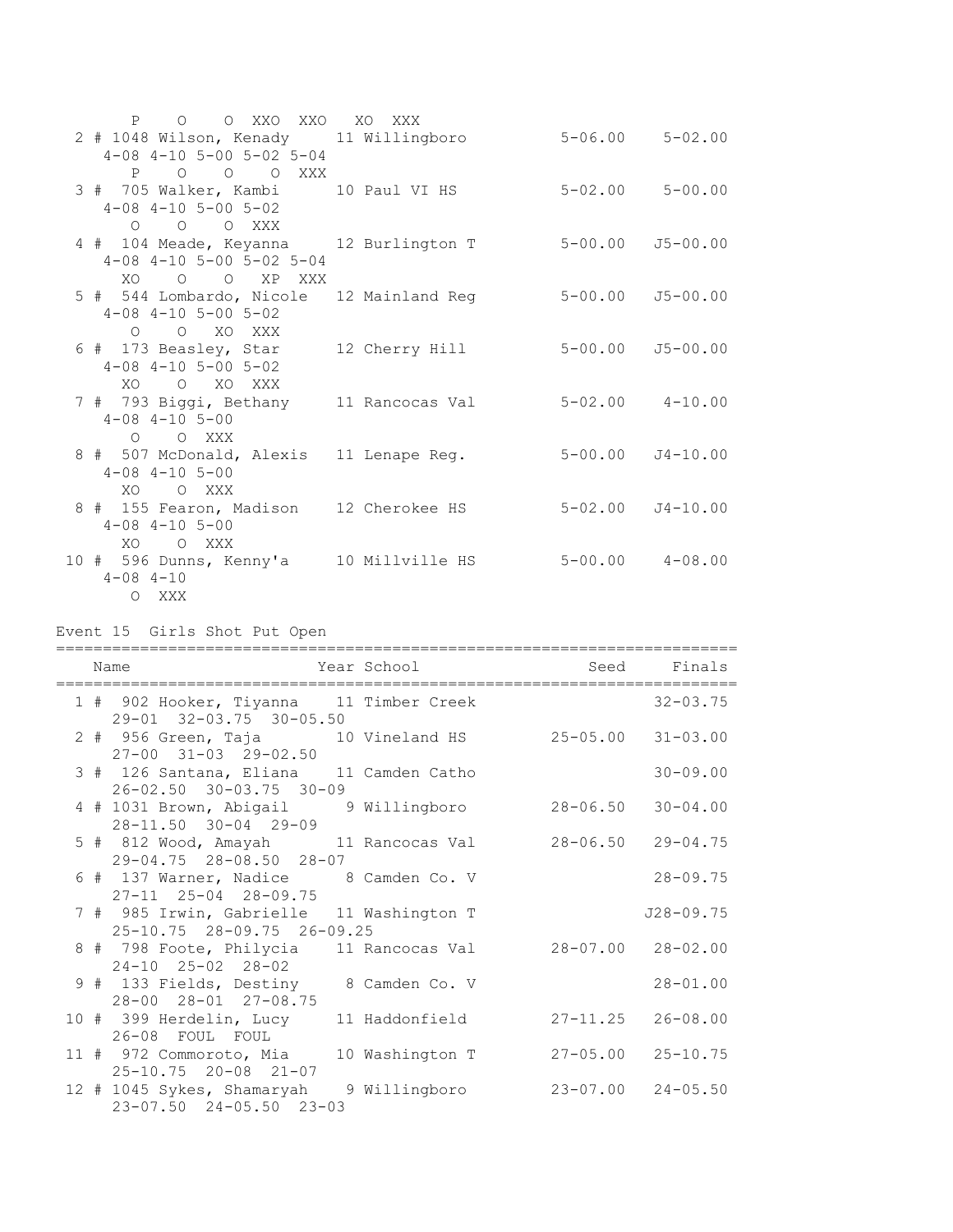## 13 # 344 Pieffer, Sierra 11 Gloucester C 19-00.00 19-00 18-10.50 FOUL

Event 16 Girls Javelin Throw Open

|  | Name                                                                                                   | <b>Example 2</b> Year School Controller Seed Finals |                        |                        |
|--|--------------------------------------------------------------------------------------------------------|-----------------------------------------------------|------------------------|------------------------|
|  | 1 # 22 Alvarez, Kylee 9 Absegami HS<br>84-03 91-01 88-04                                               |                                                     |                        | $91 - 01$              |
|  | 2 # 887 Fedoriw, Lizzy 12 Sterling HS 78-05<br>77-00 80-03 90-02                                       |                                                     |                        | $90 - 02$              |
|  | 3 # 57 Sims, Victoria 10 Bishop Eusta<br>89-08 85-06 80-03                                             |                                                     | $83 - 10$              | $89 - 08$              |
|  | 4 # 906 Mosley, Paris<br>85-09 88-04 82-09                                                             | 11 Timber Creek                                     | $80 - 00$              | $88 - 04$              |
|  | 5 # 548 Roberts, Isabell 12 Mainland Reg<br>83-00 80-07                                                |                                                     | $83 - 01$              | $83 - 00$              |
|  | 6 # 1018 Macklin, Brianna 12 Williamstown<br>$81 - 01$ x                                               |                                                     | $76 - 06$              | $81 - 01$              |
|  | 7 # 311 DeJean, Brianna 11 Egg Harbor T<br>79-08 80-08                                                 |                                                     | $82 - 10$              | $80 - 08$              |
|  | 8 # 810 Steff, Melanie<br>$74-02$ $71-04$ $80-03$                                                      | 10 Rancocas Val                                     | $82 - 06$              | $80 - 03$              |
|  | 9 # 301 McMillan, Alexond 10 Eastern Reg.<br>$79 - 06$ x                                               |                                                     | $76 - 11$              | $79 - 06$              |
|  | 10 # 571 Anderson, Taylor 10 Middletown N 83-04<br>73-11 FOUL 78-10                                    |                                                     |                        | $78 - 10$              |
|  | 11 # 432 Walton, Kayla 12 Highland Reg<br>72-08 FOUL FOUL                                              |                                                     |                        | $72 - 08$              |
|  | 12 # 822 Kaiser, Julianna 12 Seneca HS<br>$72 - 05$ x                                                  |                                                     | $74 - 03$              | $72 - 05$              |
|  | 13 # 836 Cullen, Elisabeth 10 Shawnee HS<br>FOUL FOUL 71-04<br>14 # 579 Lieberum, Jacy 11 Middletown N |                                                     | $67 - 09$              | $71 - 04$              |
|  | FOUL 68-09                                                                                             |                                                     | $83 - 10$<br>$68 - 03$ | $68 - 09$              |
|  | 15 # 306 Timmons, Judith 10 Eastern Reg.<br>$67 - 03$ x                                                |                                                     |                        | $67 - 03$<br>$64 - 05$ |
|  | 16 # 181 Lamina, Gia 9 Cherry Hill<br>$64 - 05$ x x<br>17 # 1042 Lynch, Esperanza 12 Willingboro       |                                                     | $71 - 03$              | $62 - 03$              |
|  | $62 - 03$ x<br>18 # 7 Del Rossi, Briann 11 A P Schalick                                                |                                                     | $82 - 06$              | $59 - 09$              |
|  | $59 - 09$<br>$\mathbf{x}$<br>19 # 299 Jackson, Danielle 12 Eastern Reg.                                |                                                     |                        | $59 - 08$              |
|  | $59 - 08$<br>$\mathbf{X}$<br>20 # 1038 Hughes, Gloria 9 Willingboro                                    |                                                     |                        | $57 - 09$              |
|  | $57 - 09$<br>$\mathbf{x}$<br>21 # 344 Pieffer, Sierra 11 Gloucester C                                  |                                                     |                        | $55 - 07$              |
|  | FOUL 55-07 FOUL                                                                                        |                                                     |                        |                        |
|  | Event 17 Girls Long Jump Open                                                                          |                                                     |                        |                        |
|  | Name                                                                                                   | Year School                                         | Seed                   | Finals<br>Wind         |

============================================================================== 1 # 811 Tossas, Kristina 10 Rancocas Val 16-02.25 NWI

2 # 827 Strittmatter, Cas 9 Seneca HS 14-02.25 15-11.00 NWI

FOUL 16-01(NWI) 16-02.25(NWI)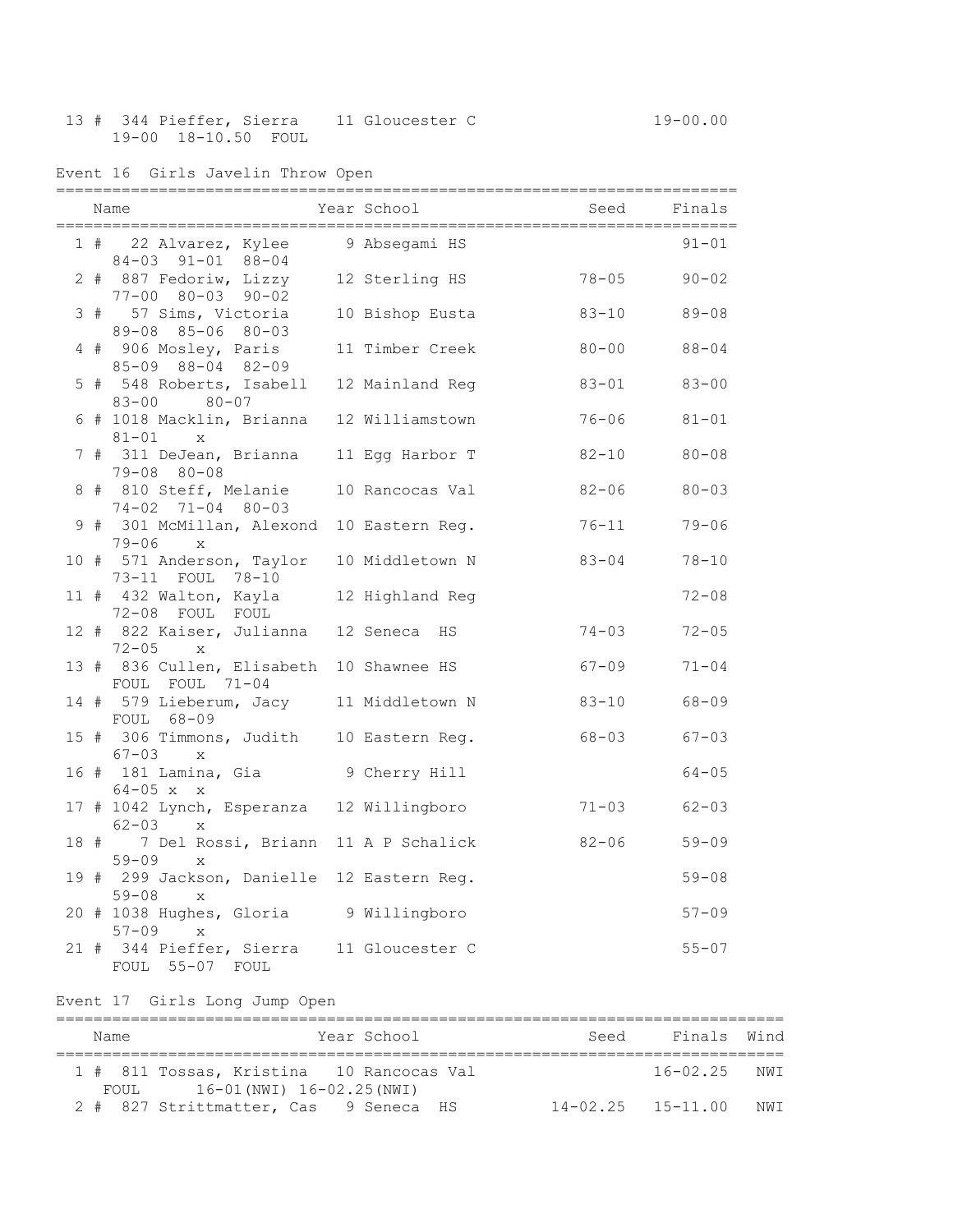| $14-11.25$ (NWI) $14-10$ (NWI) $15-11$ (NWI)      |                         |              |     |
|---------------------------------------------------|-------------------------|--------------|-----|
| 3 # 909 Pearson, Chastine 9 Timber Creek          |                         | $15 - 10.25$ | NWI |
| 15-09.50 (NWI) 15-10.25 (NWI)<br>FOUL             |                         |              |     |
| 4 # 952 Burroughs, Aaniya 12 Vineland HS          |                         | $15 - 08.00$ | NWI |
| $14-10$ (NWI) $15-08$ (NWI)<br>FOUL               |                         |              |     |
| 5 # 831 Wozniak, Karra 10 Seneca HS               | $14 - 04.00$            | $15 - 05.75$ | NWI |
| 14-11.50 (NWI) 13-01.50 (NWI) 15-05.75 (NWI)      |                         |              |     |
| 6 # 677 Schmid, Amanda 12 Ocean City H            |                         | $15 - 00.25$ | NWI |
| FOUL 15-00.25 (NWI) FOUL                          |                         |              |     |
| 7 # 124 Rooney, Danielle 11 Camden Catho          | $14 - 06.25$            | $14 - 11.00$ | NWI |
| 14-08.25 (NWI) FOUL 14-11 (NWI)                   |                         |              |     |
| 8 # 125 Sando, Sayndia 11 Camden Catho            | $13 - 10.00$            | $14 - 06.50$ | NWI |
| 14-06.50(NWI) 13-10.50(NWI) 13-06.25(NWI)         |                         |              |     |
| 9 # 519 Whetstone, Sidney 9 Lenape Reg.           | $13 - 06.75$            | $14 - 05.00$ | NWI |
| 14-05(NWI) FOUL 14-03.50(NWI)                     |                         |              |     |
| 10 # 475 Oshodi, Jade 9 Kingsway HS               | $13 - 10.50$            | $14 - 04.00$ | NWI |
| 13-10 (NWI) 13-10.50 (NWI) 14-04 (NWI)            |                         |              |     |
| 11 # 209 Neal, Neylan 11 Cherry Hill              | $14 - 10.50$            | $14 - 03.00$ | NWI |
| $FOUL$ $14-03 (NWI)$<br>FOUL                      |                         |              |     |
| 12 # 193 Tse, Percy 11 Cherry Hill                | $14 - 03.25$            | $14 - 02.75$ | NWI |
| 14-00 (NWI) 14-02.75 (NWI) 13-07 (NWI)            |                         |              |     |
| 13 # 415 Skyrm, Evelyn 10 Haddonfield             | $14 - 05.00$            | $14 - 01.00$ | NWI |
| 13-03.75 (NWI) 12-11.50 (NWI) 14-01 (NWI)         |                         |              |     |
| 14 # 514 Sutton, Nevaeh 11 Lenape Reg.            | $13 - 07.50$            | $14 - 00.75$ | NWI |
| 13-04.25(NWI) 12-05(NWI) 14-00.75(NWI)            |                         |              |     |
| 15 # 10 Furbush, Tia 9 A P Schalick               | $14 - 11.25$            | $14 - 00.50$ | NWI |
| 14-00.50(NWI) 13-10.25(NWI) FOUL                  |                         |              |     |
| 16 # 138 Wilson, Briana 8 Camden Co. V            |                         | $14 - 00.00$ | NWI |
| $11-07.75$ (NWI) $14-00$ (NWI) $11-02.50$ (NWI)   |                         |              |     |
| 17 # 130 Cowan, Reanna 10 Camden Co. V            | $12 - 01.75$            | $13 - 11.50$ | NWI |
| 12-11 (NWI) 13-11.50 (NWI) 13-04.75 (NWI)         |                         |              |     |
| 18 # 21 Algarin, Dreana 10 Absegami HS            | $14 - 01.25$            | $13 - 11.00$ | NWI |
| 13-10.50(NWI) FOUL 13-11(NWI)                     |                         |              |     |
| 19 # 348 Banks, Kennedy 10 Haddon Heigh           |                         | $13 - 10.25$ | NWI |
| 13-10.25(NWI) 11-08.25(NWI) FOUL                  |                         |              |     |
| 20 # 349 Blaine, Khalisa 10 Haddon Heigh 13-05.00 |                         | $13 - 10.00$ | NWI |
| 12-02 (NWI) 12-08.25 (NWI) 13-10 (NWI)            |                         |              |     |
| 21 # 724 Chardon, Karla 9 Penns Grove             | $14 - 01.25$            | $13 - 09.25$ | NWI |
| 13-09.25(NWI) 13-00(NWI) 13-07(NWI)               |                         |              |     |
| 22 # 32 Reckenbeil, Emily 10 Absegami HS          | 13-03.75  13-05.50  NWI |              |     |
| 13-04.25(NWI) 12-10.25(NWI) 13-05.50(NWI)         |                         |              |     |
| 23 # 341 Elliott, Brianna 10 Gloucester C         | $12 - 05.00$            | $12 - 08.00$ | NWI |
| 12-08(NWI) FOUL<br>$12 - 05.25$ (NWI)             |                         |              |     |
| 24 # 722 Brewer, Nakiya 10 Penns Grove<br>FOUL    | $13 - 06.50$            | $12 - 06.75$ | NWI |
| 12-06.75(NWI) 10-07.50(NWI)                       |                         |              |     |
| # 339 Aragon, Dorca 10 Gloucester C               |                         | FOUL         |     |
| FOUL<br>FOUL<br>FOUL                              |                         |              |     |

Event 18 Girls High Jump Open

| Name                                                                                                            | Year School | Seed | Finals       |
|-----------------------------------------------------------------------------------------------------------------|-------------|------|--------------|
| 1 # 262 Evans, Jaaliyah 9 Collingswood<br>$4-06$ $4-08$ $4-10$ $5-00$ $5-02$ $5-04$                             |             |      | $5 - 02.00$  |
| $O$ $O$ $XO$ $O$ $O$ $XXX$<br>2 # 897 Barron, Jada 10 Timber Creek<br>$4-06$ $4-08$ $4-10$ $5-00$ $5-02$ $5-04$ |             |      | $J5 - 02.00$ |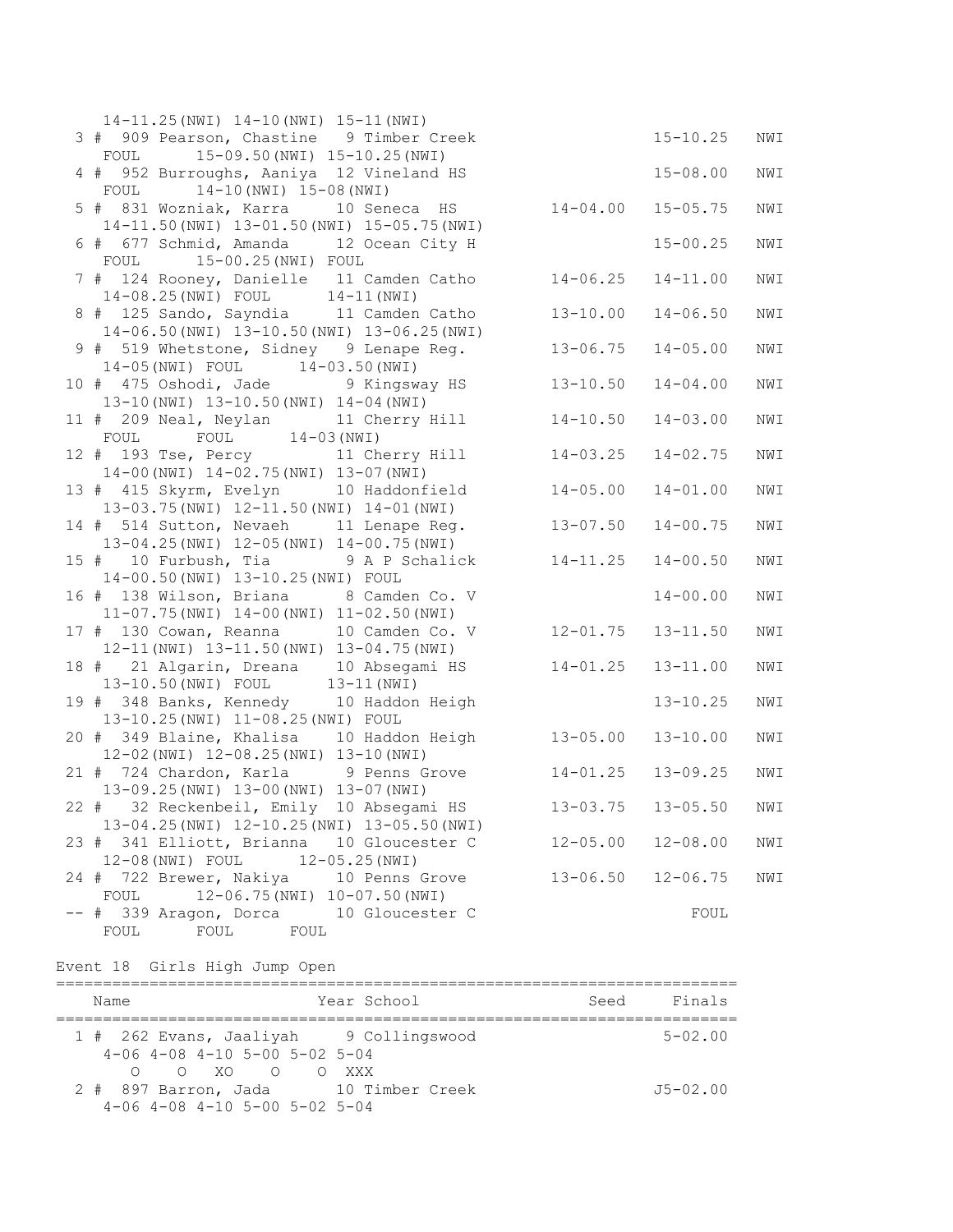| O O XO XO XO XXX                                     |  |             |
|------------------------------------------------------|--|-------------|
| 3 # 488 Vit, Grace 3 Kingsway HS 4-04.00 4-08.00     |  |             |
| $4 - 06$ $4 - 08$ $4 - 10$                           |  |             |
| XXO XXO XXX                                          |  |             |
| 4 # 370 Farnham, Sydney 9 Haddon Twp H               |  | $4 - 06.00$ |
| $4 - 06$ $4 - 08$                                    |  |             |
| XO XXX                                               |  |             |
| 4 # 904 Johnson, Azhanee 12 Timber Creek             |  | $4 - 06.00$ |
| $4 - 06$ $4 - 08$                                    |  |             |
| XO XXX                                               |  |             |
|                                                      |  |             |
| $4 - 06$ $4 - 08$                                    |  |             |
| XXO XXX                                              |  |             |
|                                                      |  |             |
| 6 # 499 Davis, Erika 10 Lenape Reg. 4-04.00 J4-06.00 |  |             |
| $4 - 06$ $4 - 08$                                    |  |             |
| XXO XXX                                              |  |             |
| -- # 909 Pearson, Chastine 9 Timber Creek            |  | NH          |
| $4 - 06$                                             |  |             |
| XXX                                                  |  |             |
| -- # 415 Skyrm, Evelyn 10 Haddonfield                |  | NH          |
| $4 - 06$                                             |  |             |
| <b>XXX</b>                                           |  |             |
| -- # 330 Woodford, Zaria 12 Egg Harbor T 4-04.00     |  | NH          |
| $4 - 06$                                             |  |             |
| XXX                                                  |  |             |
| -- # 99 Haddock, Jayonna 9 Burlington T              |  | NH          |
| $4 - 06$                                             |  |             |
| XXX                                                  |  |             |
| -- # 636 Herelle, Jocelyn 10 Northern Bur            |  | NH          |
| $4 - 06$                                             |  |             |
| XXX                                                  |  |             |
| -- # 258 Ayeni, Precious 12 Collingswood             |  | NH          |
| $4 - 06$                                             |  |             |
| XXX                                                  |  |             |
|                                                      |  | NH          |
| $4 - 06$                                             |  |             |
| XXX                                                  |  |             |

# Event 19 Girls Shot Put Emerging Eli

| Name                                                                             | Year School |                           | Seed Finals  |
|----------------------------------------------------------------------------------|-------------|---------------------------|--------------|
| 1 # 995 Accardi, Jacqueli 10 West Deptfor<br>27-02 31-06.50 FOUL                 |             | $32 - 04.50$ $31 - 06.50$ |              |
| 2 # 975 Deal, Isabelle 11 Washington T<br>$31 - 05$ $28 - 10.75$ $30 - 10.50$    |             | $32 - 01.00$ $31 - 05.00$ |              |
| 3 # 758 Trice, Bianca 11 Pinelands Re<br>$29-08$ $31-04.75$ $28-05.25$           |             | $31 - 00.50$ $31 - 04.75$ |              |
| 4 # 227 Keck, Elena 11 Cinnaminson<br>31-04 FOUL 29-08.50                        |             | $32 - 08.25$ $31 - 04.00$ |              |
| 5 # 154 Clifton, Sydney 11 Cherokee HS<br>$27 - 10.50$ $31 - 03.75$ $28 - 05.25$ |             | $30 - 11.00$ $31 - 03.75$ |              |
| 6 # 810 Steff, Melanie 10 Rancocas Val<br>$27 - 11.50$ $29 - 04.75$ $30 - 08.50$ |             | $30 - 06.75$ $30 - 08.50$ |              |
| 7 # 350 Bowman, Madeline 11 Haddon Heigh<br>$27 - 02$ $29 - 11.25$ $30 - 02$     |             | $32 - 03.00$              | $30 - 02.00$ |
| 8 # 684 Assi, Nadine 10 Paul VI HS                                               |             | $30 - 06.25$ 29-07.75     |              |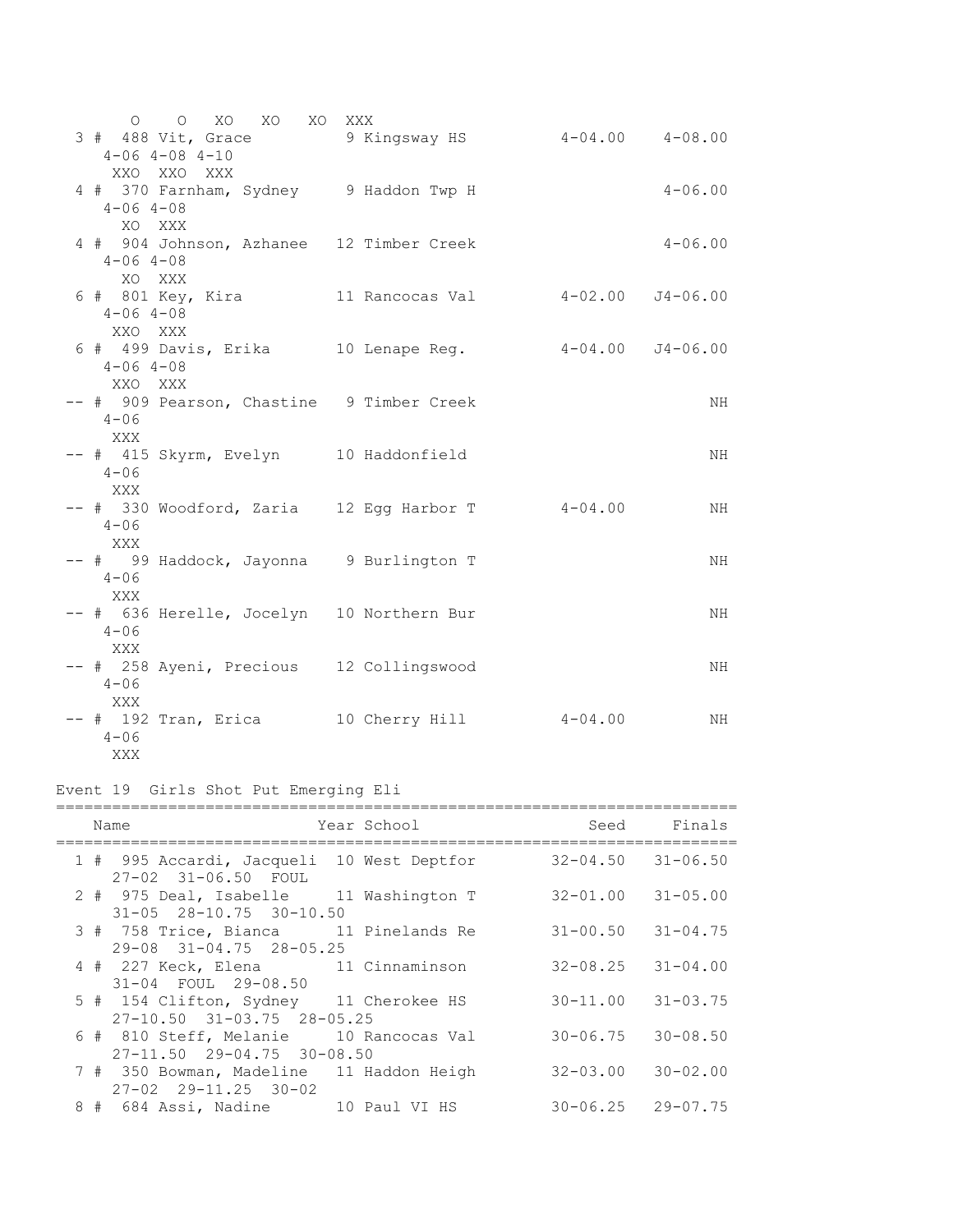| 28-08.50 28-10.50 29-07.75                |                 |              |              |
|-------------------------------------------|-----------------|--------------|--------------|
| 9 # 448 Plaisir, Kaittlyn 10 Jackson Libe |                 | $29 - 05.50$ | $29 - 02.00$ |
| $28 - 06$ 29-02 28-03                     |                 |              |              |
| 10 # 388 Burns, Megan 12 Haddonfield      |                 | $31 - 10.50$ | $29 - 00.00$ |
| $27 - 10.25$ $28 - 10.50$ $29 - 00$       |                 |              |              |
| 11 # 221 Antico, Amanda 11 Cinnaminson    |                 | $31 - 01.50$ | $28 - 10.00$ |
| $27 - 06.75$ $28 - 06$ $28 - 10$          |                 |              |              |
| 12 # 102 Jones, Iyana                     | 12 Burlington T | $29 - 11.00$ | $28 - 08.00$ |
| $28 - 08$ $27 - 04$ $23 - 09$             |                 |              |              |
| 13 # 449 Polovina, Nicolin                | 9 Jackson Libe  | $31 - 09.50$ | $28 - 02.00$ |
| 25-07.75 28-02 FOUL                       |                 |              |              |
| 14 # 498 Daaliya, Surrayah                | 9 Lenape Req.   | $30 - 00.25$ | $27 - 08.50$ |
| 25-10 FOUL 27-08.50                       |                 |              |              |
| 15 # 1042 Lynch, Esperanza 12 Willingboro |                 | 29-03.00     | $27 - 05.50$ |
| $27 - 05.50$ $26 - 04.50$ $27 - 00$       |                 |              |              |

Event 20 Girls Javelin Throw Emerging Eli

|      | Year School and Seed Finals<br>Name                               |                 |           |            |
|------|-------------------------------------------------------------------|-----------------|-----------|------------|
|      | 1 # 965 Terry, Maya 11 Vineland HS<br>FOUL 103-05 FOUL            |                 | $90 - 08$ | $103 - 05$ |
|      | 2 # 826 Packard, Aubrey 10 Seneca HS<br>97-00 100-04 89-06        |                 | $87 - 07$ | $100 - 04$ |
|      | 3 # 541 Gallagher, Kailyn 11 Mainland Reg<br>89-08 93-11 91-00    |                 | $95 - 04$ | $93 - 11$  |
|      | 4 # 673 Phelps, Jade<br>FOUL 93-01 FOUL                           | 10 Ocean City H | $89 - 06$ | $93 - 01$  |
|      | 5 # 736 Zane, Emileigh<br>87-00 91-10 92-06                       | 12 Penns Grove  | $93 - 03$ | $92 - 06$  |
|      | 6 # 481 Ruggieri, Christi<br>FOUL FOUL 92-00                      | 11 Kingsway HS  | $95 - 05$ | $92 - 00$  |
|      | 7 # 474 Nocentino, Julia<br>89-11 86-03 91-00                     | 9 Kingsway HS   | $91 - 01$ | $91 - 00$  |
|      | 8 # 799 Halpin, Antoinett<br>FOUL 89-10 88-01                     | 10 Rancocas Val | $90 - 11$ | $89 - 10$  |
|      | 9 # 375 Lin, Catherine<br>89-04 86-02 FOUL                        | 11 Haddon Twp H | $92 - 00$ | $89 - 04$  |
|      | 10 # 998 Chiomento, Jessi<br>80-10 85-07 88-06                    | 11 West Deptfor | $90 - 11$ | $88 - 06$  |
|      | 11 # 31 Pollino, Angelina 10 Absegami HS<br>82-03 88-04 FOUL      |                 | $91 - 01$ | $88 - 04$  |
|      | 12 # 3 Chomo, Abigail<br>85-08 FOUL 81-10                         | 10 A P Schalick | $88 - 06$ | $85 - 08$  |
|      | 13 # 106 Palmer, Alana<br>85-06 84-09 81-01                       | 10 Burlington T | $93 - 00$ | $85 - 06$  |
|      | 14 # 163 Palais, Rebecca<br>84-08 FOUL FOUL                       | 11 Cherokee HS  | $85 - 06$ | $84 - 08$  |
|      | 15 # 910 Ramos, Emily<br>82-03 83-01 84-07                        | 9 Timber Creek  | $84 - 03$ | $84 - 07$  |
|      | 16 # 808 Schultz, Ella<br>84-00 83-00 FOUL                        | 11 Rancocas Val | $84 - 00$ | $84 - 00$  |
|      | 17 # 686 Benberry, Jill<br>83-10 FOUL 83-00                       | 10 Paul VI HS   | $83 - 11$ | $83 - 10$  |
|      | 18 # 1000 Corsetti, Deanna 11 West Deptfor<br>$78 - 03$ $81 - 08$ |                 | $98 - 10$ | $81 - 08$  |
| 19 # | 256 Walters, Emily                                                | 12 Clearview Re | $92 - 09$ | $81 - 07$  |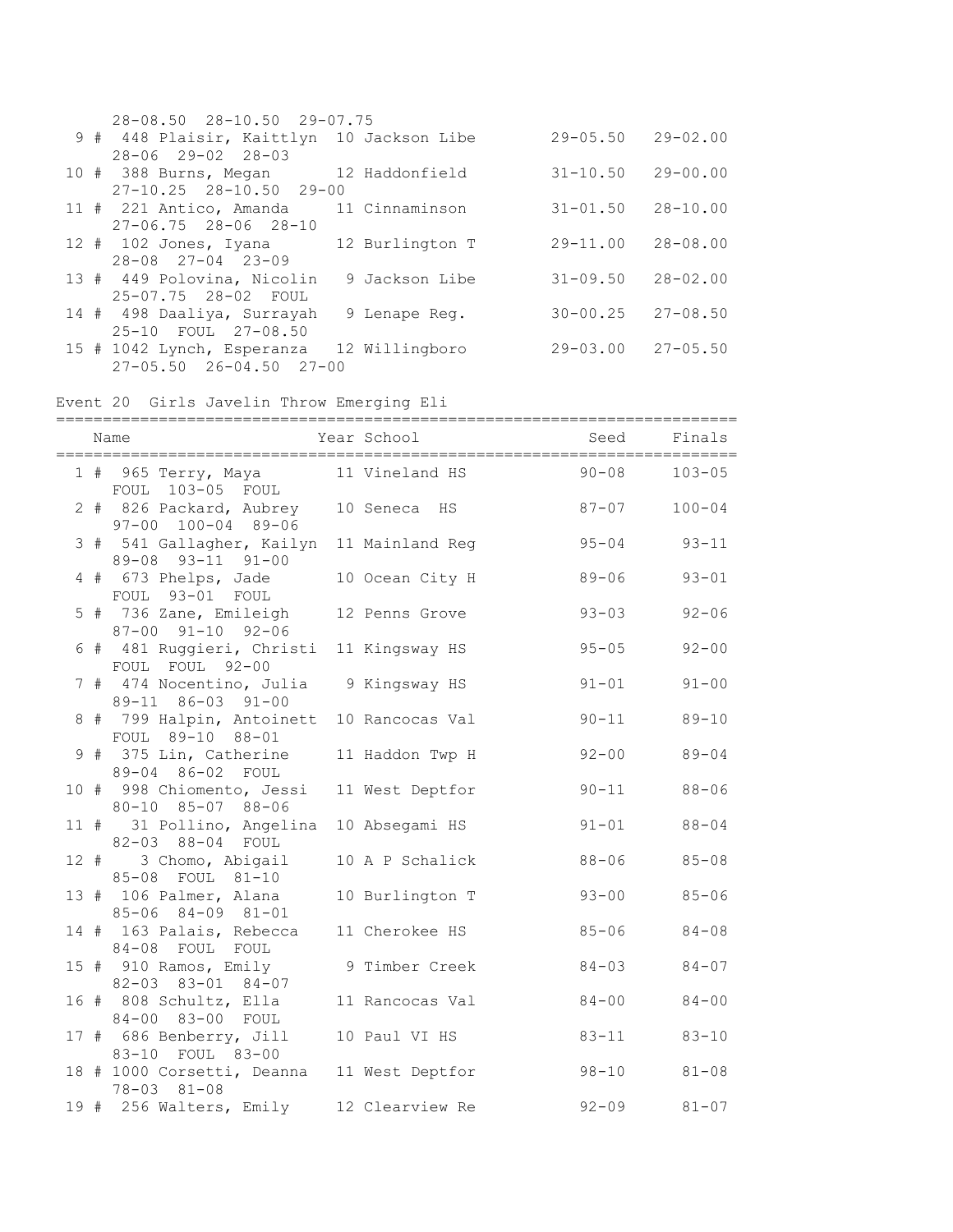| 81-07 FOUL FOUL           |                 |           |           |
|---------------------------|-----------------|-----------|-----------|
| 20 # 957 Hatcher, Brazil  | 10 Vineland HS  | $85 - 11$ | $78 - 10$ |
| 78-10 FOUL FOUL           |                 |           |           |
| 21 # 813 Cosper, Bethany  | 11 Seneca HS    | $89 - 09$ | $78 - 02$ |
| 78-02 FOUL FOUL           |                 |           |           |
| 22 # 93 Abbruzzese, Sabri | 11 Burlington T | $88 - 08$ | $77 - 08$ |
| FOUL 77-08 FOUL           |                 |           |           |
| $23$ # 102 Jones, Iyana   | 12 Burlington T | $85 - 08$ | $75 - 10$ |
| FOUL 75-10 FOUL           |                 |           |           |
| 24 # 665 Kelly, Angelina  | 12 Ocean City H | $90 - 00$ | $72 - 04$ |
| FOUL 72-04 FOUL           |                 |           |           |

# Event 21 Girls Long Jump Emerging Eli

| Year School<br>Name                                                                             | Seed         | Finals Wind<br>=================== |     |
|-------------------------------------------------------------------------------------------------|--------------|------------------------------------|-----|
| 1 # 109 Smith, Siani 12 Burlington T<br>FOUL 16-11 (NWI)<br>FOUL                                | $15 - 11.00$ | $16 - 11.00$                       | NWI |
| 2 # 888 Holloway, Nia 9 Sterling HS<br>15-00.25(NWI) 14-02.25(NWI) 16-03.75(NWI)                | $16 - 02.00$ | $16 - 03.75$                       | NWI |
| 3 # 899 Harris-Gaskins, J 11 Timber Creek<br>15-10 (NWI) 16-03.25 (NWI) 15-09.25 (NWI)          | $15 - 04.00$ | $16 - 03.25$                       | NWI |
| 4 # 291 Bulgin, Analiese 9 Eastern Reg.<br>15-08.50(NWI) FOUL 16-02.50(NWI)                     | $16 - 02.75$ | $16 - 02.50$                       | NWI |
| 4 # 949 Adenugba, Simileo 11 Vineland HS<br>16-02.50 (NWI) 15-05.50 (NWI) FOUL                  | $15 - 11.50$ | $16 - 02.50$                       | NWI |
| 6 # 646 Sendi, Kisakye 10 Northern Bur<br>15-09.75 (NWI) 15-11.50 (NWI) 16-01.50 (NWI)          | $16 - 01.50$ | $16 - 01.50$                       | NWI |
| 7 # 372 Haltiwanger, Ajan 11 Haddon Twp H<br>16-00.50(NWI) FOUL 15-02(NWI)                      | $16 - 04.50$ | $16 - 00.50$                       | NWI |
| 8 # 550 Santiago, Gabriel 11 Mainland Reg<br>15-06(NWI) 15-08(NWI) FOUL                         | $16 - 03.50$ | $15 - 08.00$                       | NWI |
| 9 # 104 Meade, Keyanna 12 Burlington T<br>15-00.25(NWI) 15-03.50(NWI) 15-05(NWI)                | $16 - 01.75$ | $15 - 05.00$                       | NWI |
| 10 # 747 Grelak, Susan 12 Pinelands Re<br>15-04.50(NWI) FOUL 13-11(NWI)                         | $15 - 05.75$ | $15 - 04.50$                       | NWI |
| 11 # 643 Raymond, Kaneisha 10 Northern Bur<br>14-07.25(NWI) 14-08.50(NWI) 15-02.25(NWI)         | $15 - 08.00$ | $15 - 02.25$                       | NWI |
| 10 Mainland Reg<br>12 # 536 Broux, Ava<br>15-01 (NWI) FOUL FOUL                                 | $16 - 03.00$ | $15 - 01.00$                       | NWI |
| 13 # 730 Simmons, Nicole 11 Penns Grove<br>14-09.50 (NWI) 13-09 (NWI) 14-11 (NWI)               | $15 - 03.00$ | $14 - 11.00$                       | NWI |
| 14 # 960 Mattie, Mckinleig 11 Vineland HS<br>14-10 (NWI) FOUL FOUL                              | $15 - 04.25$ | $14 - 10.00$                       | NWI |
| 15 # 351 Bull, Morgan<br>11 Haddon Heigh<br>14-09.25(NWI) 14-09.50(NWI)<br>FOUL                 | $15 - 09.25$ | $14 - 09.50$                       | NWI |
| 16 # 897 Barron, Jada<br>10 Timber Creek<br>14-08 (NWI) 14-06.25 (NWI) 14-03.50 (NWI)           | $15 - 11.00$ | $14 - 08.00$                       | NWI |
| 17 # 333 Clarke, Sha'Lynn<br>11 Glassboro HS<br>$14-05$ (NWI) $12-09.50$ (NWI) $14-06.25$ (NWI) | $15 - 01.00$ | $14 - 06.25$                       | NWI |
| 18 # 742 Sobelman, Emily<br>12 Pennsville<br>14-03.25(NWI) 13-10(NWI) 14-01(NWI)                | $15 - 01.25$ | $14 - 03.25$                       | NWI |
| 19 # 600 Holland, Asia<br>10 Millville HS<br>14-02 (NWI) 14-02 (NWI) PASS                       | $15 - 02.00$ | $14 - 02.00$                       | NWI |
| 19 # 42 Barksdale, Ky'Ais 11 Atlantic Cit<br>14-01.25(NWI) 14-02(NWI) 13-10.25(NWI)             | $15 - 01.75$ | $14 - 02.00$                       | NWI |
| 19 # 1 Aviles, Deja 11 A P Schalick                                                             | $15 - 11.00$ | $14 - 02.00$                       | NWI |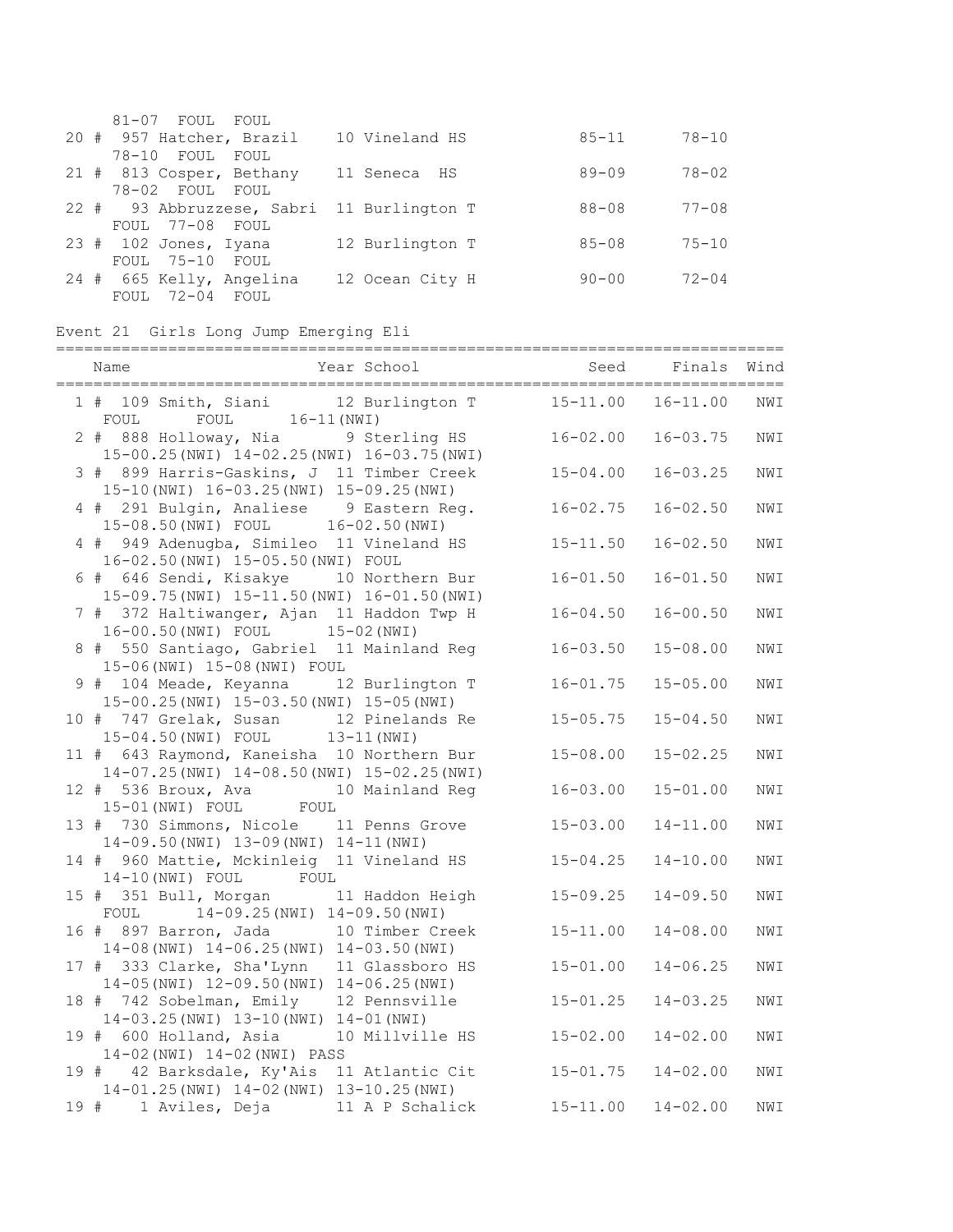13-06(NWI) FOUL 14-02(NWI)

Event 22 Girls 4x100 Meter Relay ============================================================================ Meet: # 47.61 5/4/2013 Winslow, Winslow D Cross, C Oguledo, C Woods, T Robinson School Seed Prelims H# ============================================================================ Preliminaries 1 Mainland Regional HS 48.86 49.01q 4 1) #534 Assongba, Yvette 12 2) #549 Rzemyk, Olivia 12 3) #550 Santiago, Gabrielle 11 4) #547 Pedrick, Claire 10 2 Piscataway Twp HS 49.05 49.17q 3 1) #768 Patterson, Sydni 10 2) #766 Nelson, Shauntae 11 3) #771 Watson, Nadia 12 4) #761 Arrington, Kaleia 9 3 Millville HS 50.70 49.55q 1 1) #610 Townsend, Serena 12 2) #590 Bowman, Zaniah 10 3) #589 Bowman, Ciera 10 4) #606 Patterson, Brionah 11 4 Cherry Hill East HS 52.12 50.19q 3 1) #187 Roberson, Olivia 9 2) #171 Allen, Danielle 12 3) #176 Davis, Zeyonna 9 4) #177 Drayton, Maya 11 5 Lawrence HS 49.77 50.29q 2 1) #492 Currie, Cynthia 11 2) #491 Collier, Mijah 12 3) #490 Cartwright, Heaven 10 4) #493 Hemingway, Khalin 11 6 Brick Memorial HS 50.49 50.40q 1 1) #90 Thorpe, Aaliyah 10 2) #76 Amogretti, Haley 11 3) #80 Fullman, Noel 9 4) #89 Thomas, Jaela 12 7 Willingboro HS 51.58 51.28q 3 1) #1048 Wilson, Kenady 11 2) #1032 Cain, Naeemah 12 3) #1036 Dolo, Mikell 10 4) #1041 Iyiola, Balikis 9 8 Jackson Liberty HS 51.39 51.34q 4 1) #453 Williams, Va'Shayna 12 2) #454 Wood, Nicole 12 3) #447 Parreott, Darita 11 4) #451 Russell, Aniyah 12 9 Ocean City HS 52.91 51.57 2 1) #668 Matura, Mackenzie 11 2) #661 Gresham, Sophia 11 3) #677 Schmid, Amanda 12 4) #681 Wiltshire, Allison 11 10 Williamstown HS 50.88 51.68 2 1) #1008 Abul-Qasim, Nalah 11 2) #1022 Scarduzio, Stephanie 10 3) #1030 Watson, Karissa 10 4) #1013 Fyffe, Camryn 10 11 Burlington Twp. HS 52.22 51.76 4 1) #104 Meade, Keyanna 12 2) #109 Smith, Siani 12 3) #105 Nutt, Sheriyah 9 4) #97 Broadway, Jasmine 9 12 Vineland HS 61.42 51.87 4 1) #952 Burroughs, Aaniya 12 2) #964 Stratton, Koreah 12 3) #958 Layton-McCullough, Ahnice 4) #954 Colvin, Iyanna 9 13 Triton Reg. HS 53.36 52.52 1 1) #945 Robb, Madison 12 2) #947 Rowley, Sage 10 3) #948 Tricocci, Nikki 10 4) #944 Lorjuste, Naveah 9 14 Pitman HS 52.50 52.73 3 1) #789 Smith, Madison 12 2) #786 Ott, Jordan 12 3) #788 Sanker, Annie 11 4) #779 Kelly, Tina 12 15 Kingsway HS 61.92 53.10 2 1) #476 Palmer, Najiyah 12 2) #460 DeMary, Autumn 11 3) #464 Harris, Nadira 11 4) #468 Hundley, Neena 10 16 Lenape Reg. HS 52.33 53.35 4 1) #507 McDonald, Alexis 11 2) #499 Davis, Erika 10 3) #504 Kinder, Anyae 9 4) #519 Whetstone, Sidney 9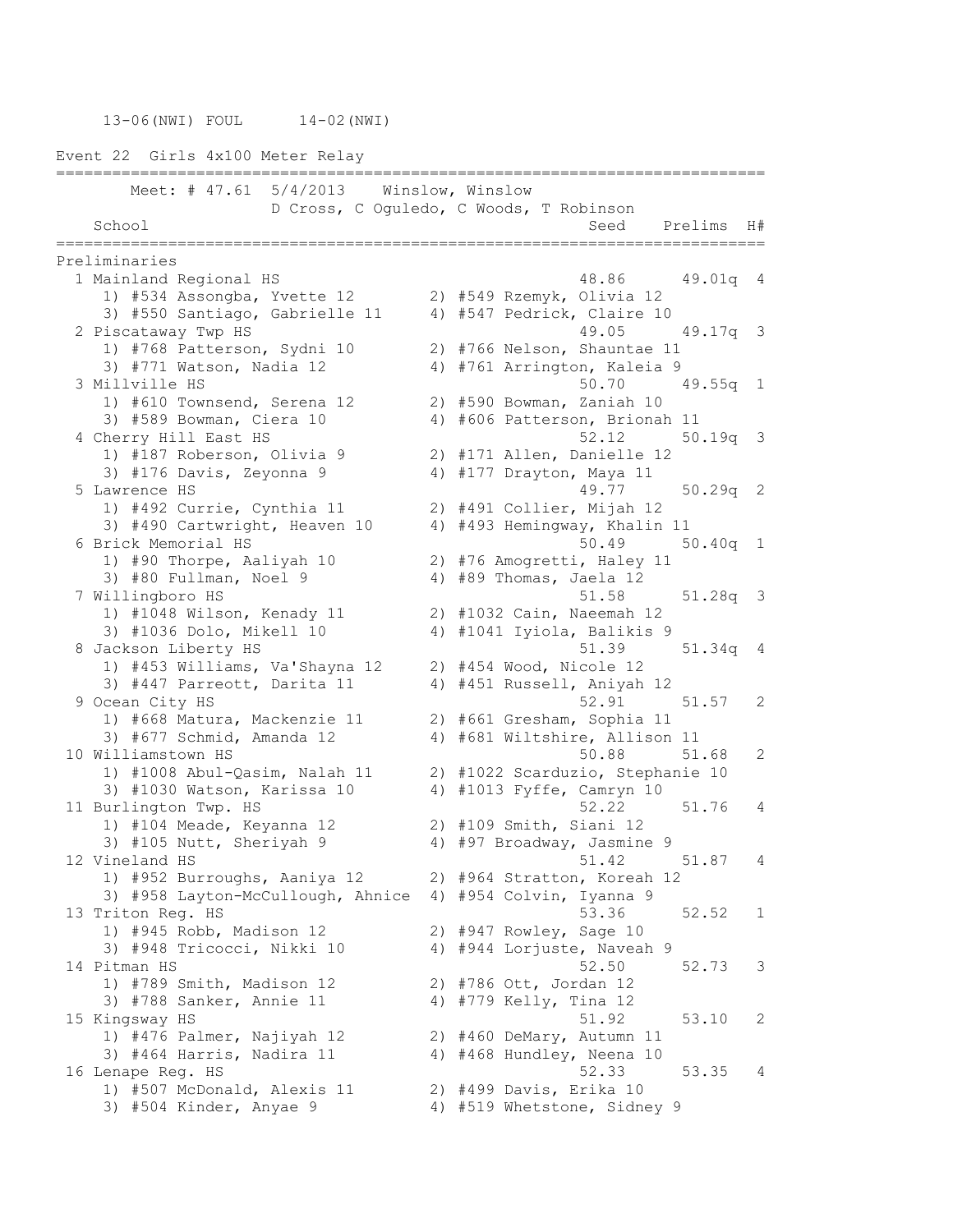17 Southern Reg. HS 52.00 53.37 1 1) #875 Pantaleano, Jaytlynn 12 2) #858 Crawford, Gianna 9 3) #871 Mezzo, Maria 9 4) #866 Hradek, Bailey 9 18 West Deptford HS 53.63 53.77 2 1) #996 Anderson, Markayla 10 2) #997 Bria, MacKenzie 10 3) #1001 Daly, Jasmine 12 4) #1005 Kalnas, Izabella 9 19 Haddon Twp HS 54.88 53.79 3 1) #381 Parker, Carey 12 2) #375 Lin, Catherine 11 3) #372 Haltiwanger, Ajanni 11 4) #385 Trefz, Sarah 10 20 Toms River North HS 53.00 55.33 1 1) #917 Craig, Keyanna 12 2) #930 Reid, Addison 11 3) #929 Omari-Kwarting, Shirley 9 4) #934 Spurling, Abigail 10 21 Camden Catholic HS 1:00.00 55.64 4 1) #115 Franklin, Ja'Sonte 9 2) #128 Thompson, Danielle 11 3) #114 Dixon, Katrina 9 4) #117 Johnson, Kayla 12 -- Haddonfield Mem. HS 50.96 FS 3 1) #409 Purdy, Chloe 10 2) #411 Rosen, Robin 9 3) #397 Donch, Grace 9 4) #402 Miller, Frances 9 Event 22 Girls 4x100 Meter Relay ========================================================================= Meet: # 47.61 5/4/2013 Winslow, Winslow D Cross, C Oguledo, C Woods, T Robinson School **Prelims** Finals ========================================================================= Finals 1 Piscataway Twp HS 49.17 48.72 2 Mainland Regional HS 49.01 49.20 3 Millville HS 49.55<br>4 Brick Memorial HS 49.55 4 Brick Memorial HS 5 Cherry Hill East HS 50.19 50.47<br>51.34 51.16 51.16 6 Jackson Liberty HS 51.34 51.16 7 Willingboro HS 51.28 52.34 Event 23 Girls Distance Medley ========================================================================= Meet: # 12:01.40 2012 , Lenape Franklin, McGee, Restivo, Ocasio School School Seed Finals ========================================================================= 1 Ocean City HS 12:56.33 12:44.64 1) #679 Weber, Alexa 12 2) #670 McLees, Casey 10 3) #658 Burke, Grace 10 4) #672 Palmieri, Alexa 9 1:16.69 (1:16.69) 2:35.50 (1:18.82) 3:55.27 (1:19.77) 4:57.37 (1:02.11) 7:21.67 (2:24.30) 8:38.19 (1:16.53) 10:01.18 (1:23.00) 11:25.23 (1:24.06) 12:44.64 (1:19.42) 2 Cinnaminson HS 12:52.00 12:46.68 1) #233 Updike, Meredith 10 2) #222 Edwards, Madison 12 3) #225 Flynn, Fiona 12 4) #226 Harrell, Christina 12 1:16.76 (1:16.76) 2:40.01 (1:23.25) 3:57.34 (1:17.34) 4:58.52 (1:01.18) 6:15.54 (1:17.03) 7:30.12 (1:14.58) 8:44.40 (1:14.28) 10:08.07 (1:23.68) 11:30.45 (1:22.39) 12:46.68 (1:16.23) 3 Lenape Reg. HS 12:50.00 12:51.31 1) #520 Woltjen, Alexa 12 2) #517 Vizzard, Meghan 12 3) #515 Thomas, Rebecca 10 4) #497 Conway, Hayley 11 1:18.21 (1:18.21) 2:41.10 (1:22.89) 4:04.70 (1:23.61) 5:08.61 (1:03.91) 6:15.21 (1:06.60) 7:32.79 (1:17.58) 8:46.61 (1:13.83) 10:10.22 (1:23.61)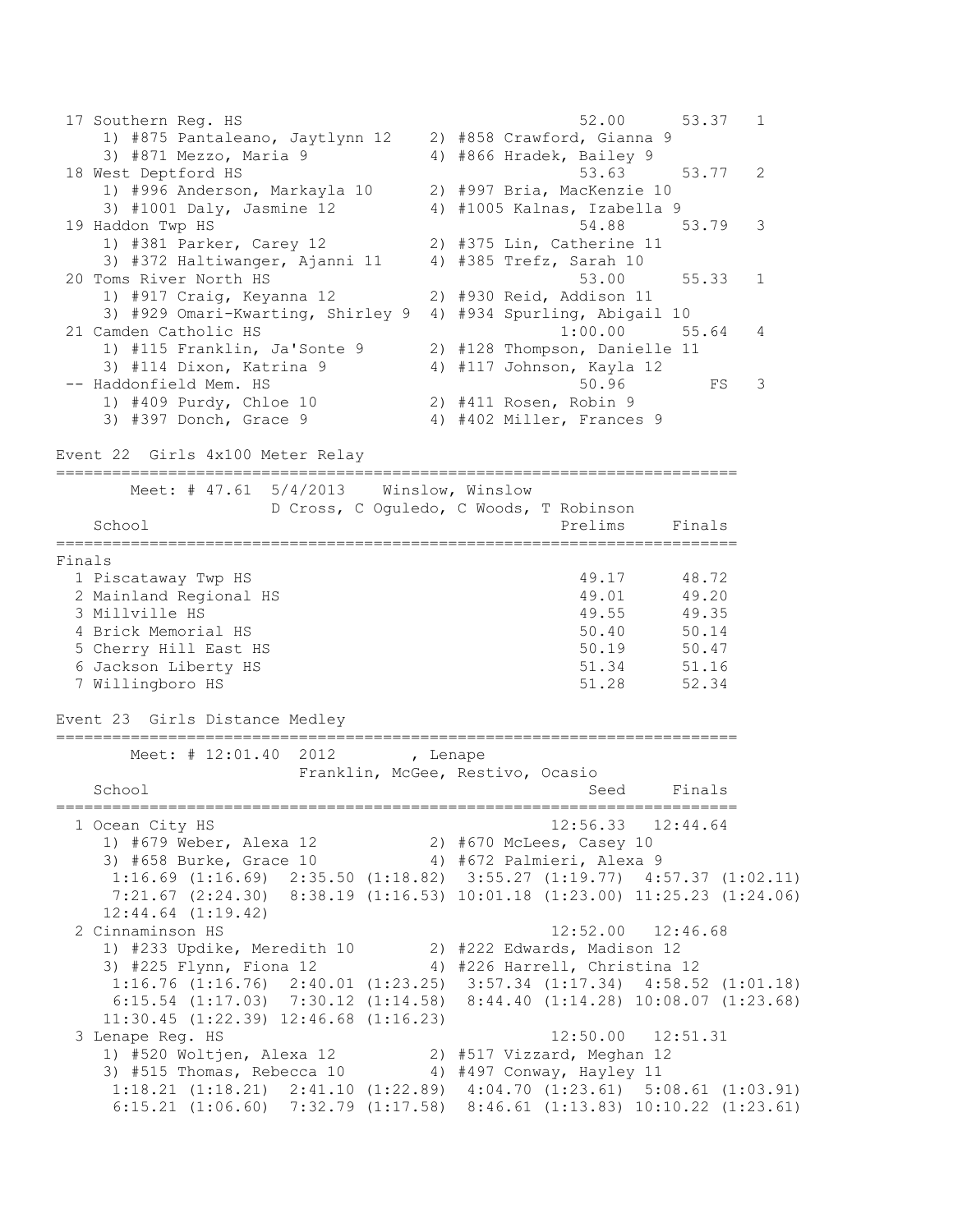11:33.71 (1:23.49) 12:51.31 (1:17.61) 4 Cherokee HS 12:58.00 12:52.93 1) #153 Clark, Morgan 12 2) #170 Young, Shannon 12 3) #159 King, Brianna 11 4) #165 Rathman, Kate 10 1:16.03 (1:16.03) 2:34.17 (1:18.14) 3:49.76 (1:15.59) 4:49.02 (59.27) 5:55.32 (1:06.30) 7:12.68 (1:17.37) 8:32.67 (1:20.00) 9:59.89 (1:27.22) 11:27.13 (1:27.24) 12:52.93 (1:25.81) 5 Toms River North HS 13:18.64 13:03.57 1) #920 George, Kerry 12 2) #921 Greenstein, Michelle 11 3) #914 Aquino, Christine 9 4) #926 Mahon, Meagan 9 1:15.84 (1:15.84) 2:35.81 (1:19.97) 3:53.40 (1:17.60) 4:55.37 (1:01.98) 6:07.65 (1:12.28) 7:33.62 (1:25.98) 8:48.92 (1:15.31) 10:14.45 (1:25.53) 11:42.82 (1:28.38) 13:03.57 (1:20.76) 6 Paul VI HS 13:07.96 13:06.42 1) #702 Smith, Amelia 11 2) #688 Bruno, Julia 11 3) #703 Sparks, Katie 9 4) #696 Lyons, Bridget 10 1:17.06 (1:17.06) 2:40.08 (1:23.03) 4:00.39 (1:20.32) 5:09.32 (1:08.93) 6:15.49 (1:06.18) 7:36.06 (1:20.58) 8:51.81 (1:15.75) 10:17.18 (1:25.37) 11:44.14 (1:26.96) 13:06.42 (1:22.29) 7 Cherry Hill East HS 13:15.69 13:17.47 1) #182 Lazarus, Dani 11 2) #185 Pierce, Sarah 11 3) #197 Zebrowski, Isabella 12 4) #171 Allen, Danielle 12 1:17.12 (1:17.12) 2:42.30 (1:25.19) 4:10.60 (1:28.30) 5:10.40 (59.80) 6:06.99 (56.60) 6:22.65 (15.66) 7:43.41 (1:20.77) 9:00.13 (1:16.72) 10:24.23 (1:24.11) 11:52.53 (1:28.30) 13:17.47 (1:24.94) 8 Bordentown Reg. HS 13:42.45 13:18.24 1) #72 Wheeler, Emily 9 2) #71 Walker, Genesis 12 3) #75 Zhang, Reena 12 4) #69 Santiago, Ciara 12 1:18.89 (1:18.89) 2:41.94 (1:23.06) 4:02.12 (1:20.18) 5:05.90 (1:03.79) 6:21.31 (1:15.42) 7:41.70 (1:20.39) 9:01.19 (1:19.50) 10:28.29 (1:27.10) 11:56.02 (1:27.74) 13:18.24 (1:22.23) 9 Kingsway HS 14:50.00 13:34.58 1) #472 Morrison, Lauren 11 2) #458 Chambers, Holly 11 3) #469 Johns, Arianna 10 4) #471 Lee, Di-Niya 10 2:41.58 (2:41.58) 4:04.17 (1:22.59) 5:09.92 (1:05.75) 6:26.69 (1:16.78) 7:54.21 (1:27.52) 9:14.44 (1:20.24) 10:40.31 (1:25.87) 12:08.67 (1:28.37) 13:34.58 (1:25.91) 10 Pinelands Reg. HS 13:52.51 13:42.74 1) #753 Peschko, Jackie 12 2) #756 Szwed, Jewel 11 3) #750 Keady, Sarah 10 4) #757 Tharp, Marlee 9 1:17.78 (1:17.78) 2:39.71 (1:21.94) 3:58.77 (1:19.06) 5:02.05 (1:03.28) 6:25.12 (1:23.07) 7:57.70 (1:32.58) 9:16.31 (1:18.62) 10:42.15 (1:25.84) 12:11.82 (1:29.68) 13:42.74 (1:30.92) 11 Southern Reg. HS 14:00.00 14:00.94 1) #878 Ward, Amanda 12 2) #862 Furlong, Emily 10 3) #869 Krason, Emily 9 4) #859 D'Amelio, Jaelyn 10 2:53.17 (2:53.17) 4:30.41 (1:37.25) 5:38.29 (1:07.88) 6:38.13 (59.84) 8:23.99 (1:45.86) 9:44.95 (1:20.97) 11:10.72 (1:25.78) 12:39.03 (1:28.31) 14:00.94 (1:21.91) 12 Jackson Liberty HS 14:25.87 14:04.08 1) #441 Brown, Kendall 9 2) #443 Connor, Caitlin 11 3) #444 Corallo, Samantha 11 4) #440 Brown, Kelsey 12 2:46.37 (2:46.37) 4:23.54 (1:37.17) 5:27.55 (1:04.01) 7:59.46 (2:31.91) 9:20.81 (1:21.36) 10:53.34 (1:32.53) 12:31.01 (1:37.68) 14:04.08 (1:33.07) 13 Clearview Reg. HS 13:55.00 14:22.47 1) #248 Grelli, Ava 9 2) #240 Beske-Somers, Gabrielle 11 3) #243 Cejkovshy, Kayla 11 4) #241 Borodin, Kyra 10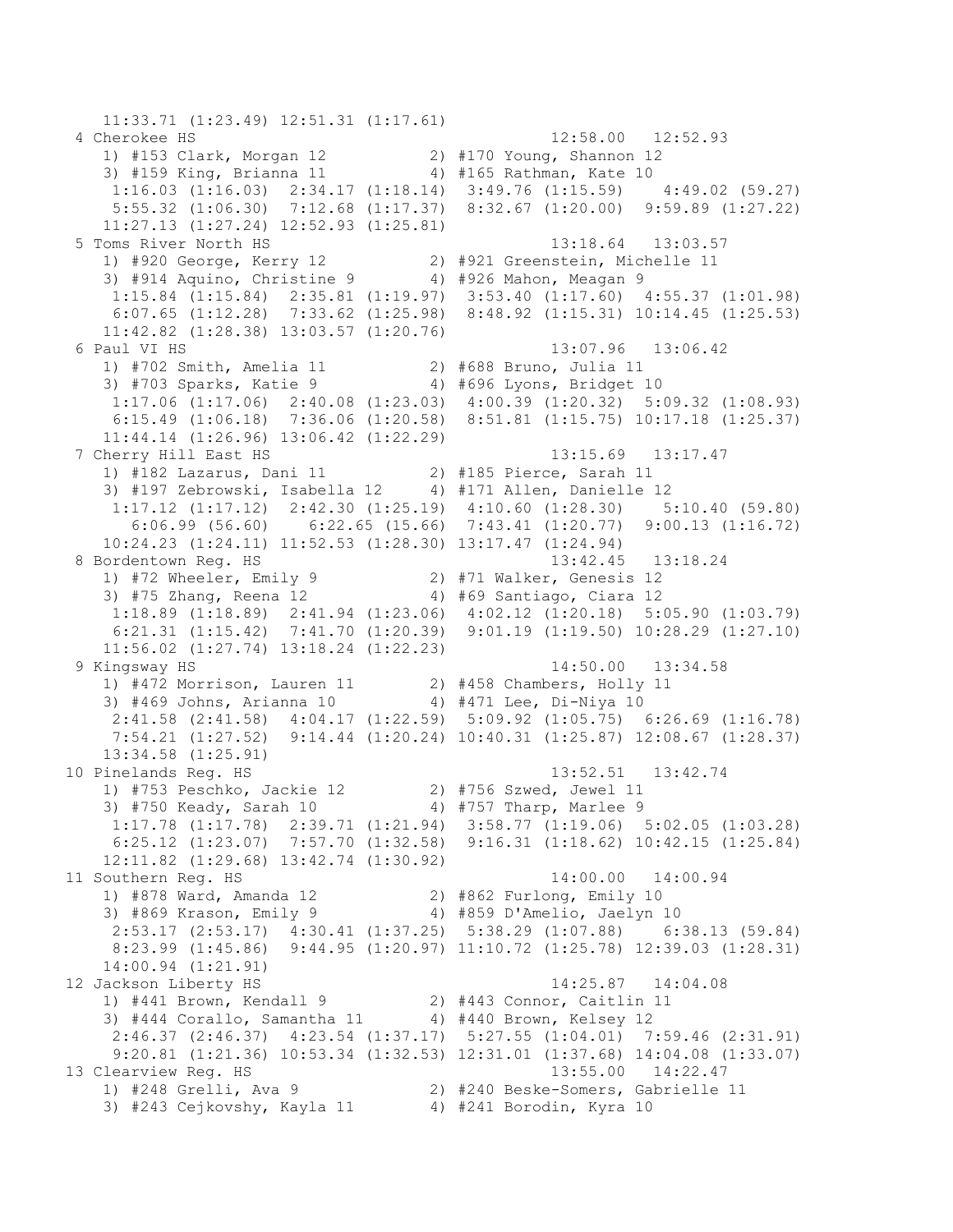2:46.25 (2:46.25) 4:16.88 (1:30.63) 5:29.75 (1:12.88) 8:11.44 (2:41.69) 9:38.02 (1:26.59) 11:12.13 (1:34.11) 12:48.47 (1:36.35) 14:22.47 (1:34.01) 14:22.47 (0.00) Event 24 Girls 4x100 Meter Shuttle Hurdle ============================================================================ Meet: # 1:01.80 2012 , Buena Olsen, Sturts, Ramirez, Layrer School Seed Finals H# ============================================================================ 1 Mainland Regional HS 1:02.68 1:02.51 3 1) #544 Lombardo, Nicole 12 2) #534 Assongba, Yvette 12 3) #547 Pedrick, Claire 10 4) #549 Rzemyk, Olivia 12 2 Brick Memorial HS 1:05.00 1:06.55 3 1) #91 Truisi, Julia 10 2) #76 Amogretti, Haley 11 3) #80 Fullman, Noel 9 4) #77 Assante, Ashley 10 3 Toms River North HS 1:07.00 1:06.70 3 1) #916 Buell, Kelli 12 2) #915 Artis, Ma'Zahni 9 3) #924 Kiyler, Jocelyn 9 4) #936 Vanderbilt, Vivian 9 4 Millville HS 1:07.18 2 1) #596 Dunns, Kenny'a 10 2) #589 Bowman, Ciera 10 3) #606 Patterson, Brionah 11 4) #591 Celestin, Andree 9 5 Rancocas Valley Reg HS 1:07.00 1:07.99 3 1) #801 Key, Kira 11 2) #797 Flanagan, Rachel 11 3) #795 Brown, Kharonay 10 4) #796 Butler, Jaeda 10 6 West Deptford HS 1:10.60 1:09.61 2 1) #996 Anderson, Markayla 10 2) #997 Bria, MacKenzie 10 3) #1001 Daly, Jasmine 12 4) #1003 Ford, Erynne 9 7 Southern Reg. HS 1:13.00 1:10.00 2 1) #858 Crawford, Gianna 9 2) #871 Mezzo, Maria 9 3) #874 Ortner, Tiffany 9 4) #876 Rotonde, Nicole 10 8 Clearview Reg. HS 1:10.68 1:10.62 2 1) #247 Francis, Zekira 11 2) #249 Groch, Brianna 11 3) #254 Tabar, Hailey 10 4) #257 White, Jordyn 10 9 Ocean City HS 1:12.54 1 1) #668 Matura, Mackenzie 11 2) #666 Krier, Morgan 9 3) #675 Sacco, Emma 10 4) #657 Burgos, Sarah 9 10 Washington Twp HS 1:24.56 1 1) #981 Hartnett, Hannah 11 2) #980 Hager, Lindsay 10 3) #992 Repousis, Izabela 9 4) #983 Holmes, Olivia 9 Event 25 Girls 800 Meter Run Middle Schoo ========================================================================= Meet: # 2:15.90 2012 Brianna Gess, Haddonfield MS Name Year School Seed Finals ========================================================================= 1 # 594 Craig, Bryanna 8 Millville HS 2:27.24 2:26.54 1:14.17 (1:14.17) 1:14.18 (0.01) 2:26.54 (1:12.37) 2 # 283 DeLuca, Sophia 8 Demasi MS 2:20.00 2:31.09 1:14.73 (1:14.73) 2:31.09 (1:16.36) 3 # 419 Dolce, Julia 8 Haddonfield 2:38.00 2:32.43 1:14.95 (1:14.95) 2:32.43 (1:17.49) 4 # 422 Miller, Sabrina 7 Haddonfield 2:45.00 2:37.19 1:17.38 (1:17.38) 2:37.19 (1:19.82) 5 # 609 Stevonson, Tanasi 8 Millville HS 2:48.28 2:41.75 1:17.67 (1:17.67) 2:41.75 (1:24.09) 6 # 608 Smith, Tanyha 8 Millville HS 2:48.00 2:42.11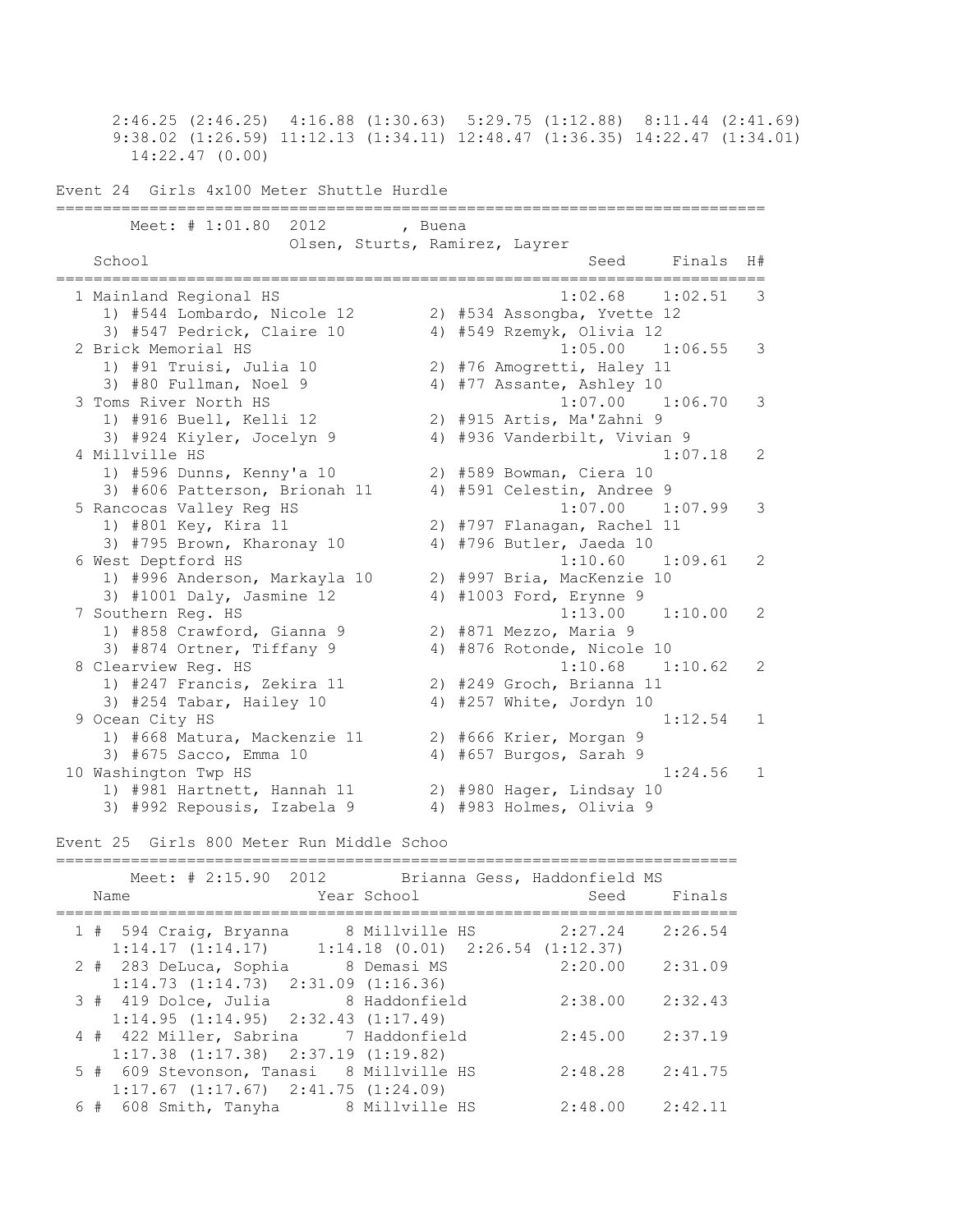|  | $1:17.85$ $(1:17.85)$ $2:42.11$ $(1:24.26)$                    |         |         |
|--|----------------------------------------------------------------|---------|---------|
|  | 7 # 593 Craig, Autumn 7 Millville HS                           | 2:47.00 | 2:42.37 |
|  | $1:21.03$ $(1:21.03)$ $2:42.37$ $(1:21.34)$                    |         |         |
|  | 8 # 607 Sheppard, Reese 7 Millville HS                         | 2:48.00 | 2:42.64 |
|  | $1:19.82$ $(1:19.82)$ $2:42.64$ $(1:22.83)$ $2:42.64$ $(0.00)$ |         |         |
|  | 9 # 377 Marshall, Kaelin 8 Haddon Twp H                        | 2:50.00 | 2:46.62 |
|  | $1:19.43$ $(1:19.43)$ $2:46.62$ $(1:27.20)$                    |         |         |
|  | 10 # 382 Shemely, Reagan 8 Haddon Twp H                        | 2:55.00 | 2:51.64 |
|  | $1:19.08$ $(1:19.08)$ $2:51.64$ $(1:32.57)$                    |         |         |
|  | 11 # 588 Brawner, My'syiah 8 Millville HS                      | 2:57.00 | 2:55.64 |
|  | $1:24.04$ $(1:24.04)$ $2:55.64$ $(1:31.60)$                    |         |         |

## Event 26 Girls 400 Meter Hurdles Relay

#### ============================================================================

|        | Name   | Meet: $\#$ 3:15.2h<br>2001                          | , Edgewood<br>Year School     | Seed                               | Finals   | H#             |
|--------|--------|-----------------------------------------------------|-------------------------------|------------------------------------|----------|----------------|
|        |        |                                                     | 10 Winslow Twp                | 1:10.12                            | 1:06.19# | 4              |
|        |        | $1$ # 1059 Perry, Nylah<br>2 # 1052 Hammond, Janeya | 10 Winslow Twp                | 1:03.41                            | 1:06.35# | 4              |
|        |        | 3 # 1025 Thompson, Lauryn                           | 11 Williamstown               | 1:08.16                            | 1:08.46# | 4              |
|        | $4$ #  | 771 Watson, Nadia                                   | 12 Piscataway T               | 1:07.22                            | 1:10.55# | $\overline{4}$ |
|        | $5$ #  | 922 Hernandez-Mayers,                               | 11 Toms River N               | 1:10.52                            | 1:11.59# | $\overline{4}$ |
|        | 6 #    | 770 Tucker, Tyra                                    | 12 Piscataway T               | 1:11.15                            | 1:11.72# | $\overline{4}$ |
|        |        | 7 # 1057 Morrison, Alexand                          | 11 Winslow Twp                | 1:09.17                            | 1:11.73# | 4              |
|        | 8#     | 918 DeFalco, Gabriell                               | 11 Toms River N               | 1:13.04                            | 1:12.11# | 3              |
|        | 9#     | 552 Walsh, Shannon                                  | 9 Mainland Req                | 1:12.78                            | 1:15.33# | 3              |
| 10#    |        | 936 Vanderbilt, Vivia                               | 9 Toms River N                | 1:13.66                            | 1:16.88# | $\,1\,$        |
| 11#    |        | 1019 Pantalone, Natali                              | 12 Williamstown               | 1:14.86                            | 1:17.24# | 3              |
| 12#    |        | 987 Kuss, Lindsay                                   | 11 Washington T               | 1:13.48                            | 1:18.12# | 3              |
| 13#    |        | 657 Burgos, Sarah                                   | 9 Ocean City H                | 1:17.00                            | 1:18.21# | $\overline{2}$ |
| 14#    |        | 1027 Van Zelst, Rachel                              | 12 Williamstown               | 1:18.60                            | 1:19.23# | $\overline{c}$ |
| 15#    |        | 531 Albuequerque, Bro                               | 9 Mainland Reg                | 1:17.41                            | 1:19.93# | $\overline{2}$ |
| 16#    |        | 666 Krier, Morgan                                   | 9 Ocean City H                | 1:12.00                            | 1:20.21# | $\mathfrak{Z}$ |
| 17#    |        | 981 Hartnett, Hannah                                | 11 Washington T               | 1:20.73                            | 1:20.27# | $\overline{2}$ |
| 18#    |        | 662 Hanley, Allison                                 | 12 Ocean City H               | 1:19.00                            | 1:20.56# | $\mathbf{2}$   |
| 19#    |        | 767 Nolan, Nijhae                                   | 12 Piscataway T               | 1:12.00                            | 1:22.76# | 3              |
| 20#    |        | 983 Holmes, Olivia                                  | 9 Washington T                | 1:23.20                            | 1:29.90# | $\mathbf{1}$   |
| $21 +$ |        | 545 Lovett, Olivia                                  | 9 Mainland Reg                |                                    | 1:33.02# | $\mathbf{1}$   |
|        |        | Event 27 Girls 800 Sprint Medley                    |                               |                                    |          |                |
|        |        | Meet: # 1:45.0h<br>2006                             | , Camden                      |                                    |          |                |
|        |        |                                                     | Alston, Sewell, Smalls, Sloan |                                    |          |                |
|        | School | ==============================                      |                               | Seed                               | Finals   | H#             |
|        |        | 1 Winslow Twp HS                                    |                               | =======================<br>1:46.00 | 1:48.04  | 3              |
|        |        | 1) #1061 Tobias, Tionna 11                          |                               | 2) #1049 Ahiarakwe, Flora 12       |          |                |
|        |        | 3) #1051 Dancy, Shakira 12<br>49.94 (49.94)         | 1:48.04(58.11)                | 4) #1052 Hammond, Janeya 10        |          |                |
|        |        | 2 Mainland Regional HS                              |                               | $1:51.00$ $1:49.03$                |          | 3              |
|        |        | 1) #534 Assongba, Yvette 12                         |                               | 2) #549 Rzemyk, Olivia 12          |          |                |
|        |        | 3) #550 Santiago, Gabrielle 11                      |                               | 4) #547 Pedrick, Claire 10         |          |                |
|        |        | 52.03(52.03)                                        | 1:49.03(57.01)                |                                    |          |                |
|        |        | 3 Rancocas Valley Reg HS                            |                               | 1:48.90                            | 1:50.72  | 3              |
|        |        | 1) #803 Minus-Vincent, Darynn 11                    |                               | 2) #809 Snowden, Brianna 11        |          |                |

3) #802 McClenahan, Breacain 10 4) #811 Tossas, Kristina 10

50.46 (50.46) 1:50.72 (1:00.27)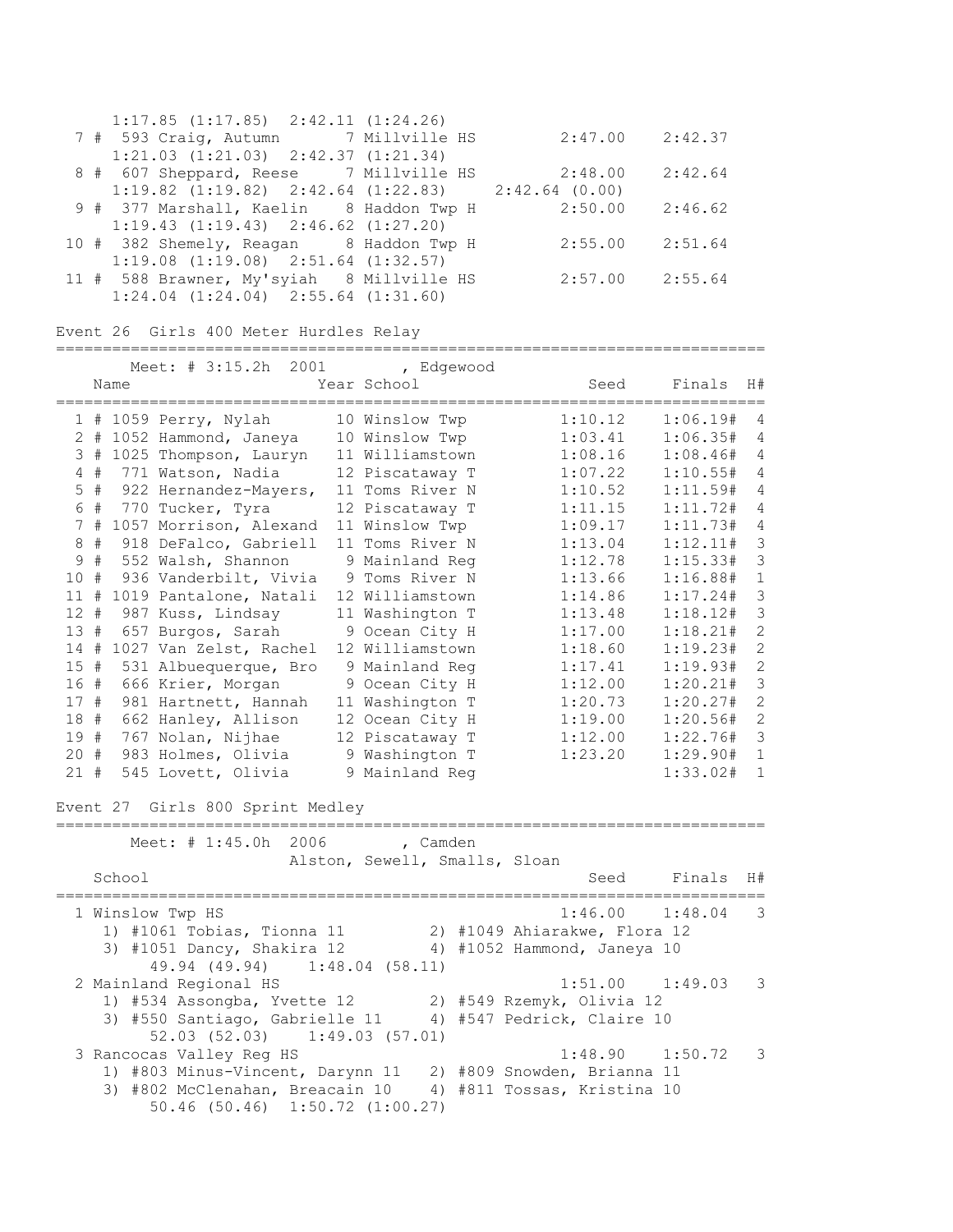4 Snyder HS 2:00.66 1:53.28 2 1) #850 Campbell, Alicia 10 2) #852 Oladejo, Kanyinsola 11 3) #851 Nalls, Khyla 11 4) #854 Waller, Amira 9 51.75 (51.75) 1:53.28 (1:01.54) 5 Brick Memorial HS 1:52.80 1:53.41 3 1) #89 Thomas, Jaela 12 2) #82 Lipford, Brianne 12 3) #76 Amogretti, Haley 11 4) #80 Fullman, Noel 9 51.85 (51.85) 1:53.41 (1:01.57) 6 Paul VI HS 1:55.00 1:54.34 2 1) #685 Babore, Gabriella 12 2) #706 Watkins, Keyann'a 11 3) #690 Daniel, Blair 10 4) #704 Vandergrift, Aaliyah 11 53.49 (53.49) 1:54.34 (1:00.86) 7 Clearview Reg. HS 1:54.00 1:54.71 3 1) #253 Snyder, Erin 10 2) #247 Francis, Zekira 11 3) #257 White, Jordyn 10 4) #251 McAlpin, Angelica 10 53.47 (53.47) 1:54.71 (1:01.25) 8 Kingsway HS 1:54.00 1:55.51 3 1) #466 Hoagland, Kelsey 12 2) #460 DeMary, Autumn 11 3) #479 Pierontoni, Emily 10 4) #485 Torain, Kennedy 10 54.20 (54.20) 1:55.51 (1:01.31) 9 Cherokee HS 1:58.30 1:56.41 2 1) #167 Strauss, Carolyn 12 2) #158 Jordan, Kianah 11 3) #150 Bowers, Joynee 10 4) #168 Sweely, Jaden 10 54.02 (54.02) 1:56.41 (1:02.39) 10 Toms River North HS 2:31.17 1:56.99 2 1) #917 Craig, Keyanna 12 2) #919 Dolci, Emma 10 3) #925 LaBatch, Heidi 10 4) #929 Omari-Kwarting, Shirley 9 53.37 (53.37) 1:56.99 (1:03.63) 11 Piscataway Twp HS 1:58.00 1:58.31 2 1) #769 Thorpe, Nyah 9 2) #762 Brown, Shani 10 3) #763 Crearer, Jolea 10 4) #764 Enabosi, Alexus 9 54.19 (54.19) 1:58.31 (1:04.12) 12 Ocean City HS 1:58.00 1:58.42 2 1) #660 Gereaghty, Megan 11 2) #667 Levai, Samantha 11 3) #681 Wiltshire, Allison 11 4) #663 Hanlon, Erin 9 55.71 (55.71) 1:58.42 (1:02.72) 13 Washington Twp HS 1:59.10 1 1) #974 Davis, Jaelyn 12 2) #991 Pierce, Natasha 11 3) #978 Farr, Jordan 9 4) #992 Repousis, Izabela 9 55.03 (55.03) 14 Lenape Reg. HS 1:56.00 1:59.20 2 1) #510 Overman, Grace 11 2) #499 Davis, Erika 10 3) #504 Kinder, Anyae 9 4) #519 Whetstone, Sidney 9 54.58 (54.58) 1:59.20 (1:04.62) 15 Haddonfield Mem. HS 2:01.46 1 1) #409 Purdy, Chloe 10 2) #411 Rosen, Robin 9 3) #397 Donch, Grace 9 4) #402 Miller, Frances 9 56.76 (56.76) 16 Southern Reg. HS 2:02.00 2:01.88 2 1) #876 Rotonde, Nicole 10 2) #855 Arch, Janelle 9 3) #864 Gellis, Madison 9 4) #871 Mezzo, Maria 9 57.07 (57.07) 2:01.88 (1:04.82) 17 Vineland HS 2:03.09 1 1) #952 Burroughs, Aaniya 12 2) #957 Hatcher, Brazil 10 3) #959 Lopez, Tamira 10 4) #950 Badillo, Sonialys 11 55.25 (55.25) 18 Burlington Twp. HS 2:04.52 1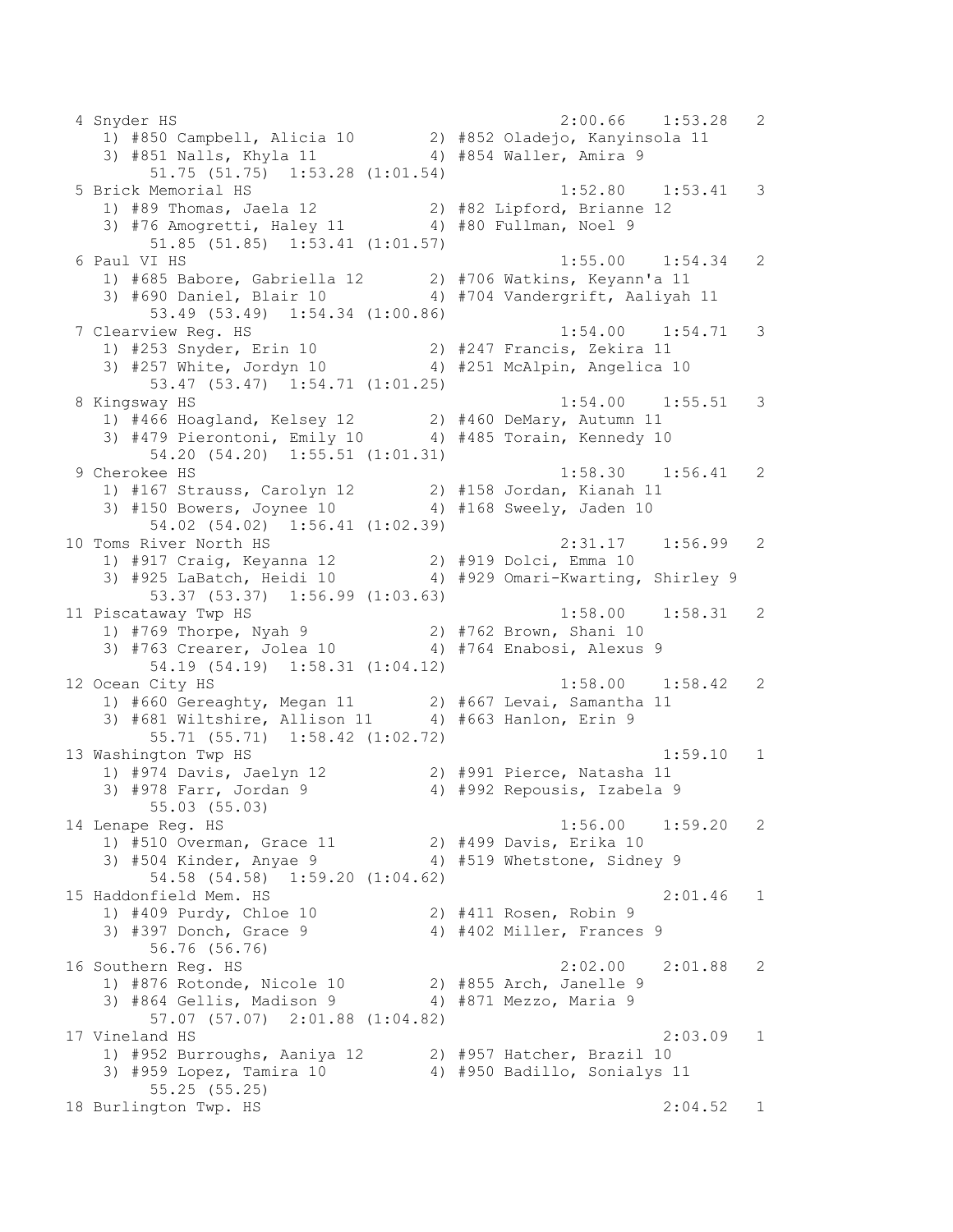1) #110 Watkins-Paradise, Kylah 12 2) #96 Benbow, Keiarah 9 3) #111 Williams, Deajha 9 4) #99 Haddock, Jayonna 9 19 Jackson Liberty HS 1:54.00 2:05.76 3 1) #445 Granza, Samantha 9 2) #442 Colon, Olivia 9 3) #446 Marotta, Kristina 10 4) #454 Wood, Nicole 12 57.04 (57.04) 2:05.76 (1:08.72) 20 Pinelands Reg. HS 2:06.72 1 1) #747 Grelak, Susan 12 2) #748 Jaeckel, Teresa 11 3) #750 Keady, Sarah 10 4) #743 Conway, Calyn 11 21 Camden Catholic HS 2:10.37 1 1) #115 Franklin, Ja'Sonte 9 2) #117 Johnson, Kayla 12 3) #128 Thompson, Danielle 11 4) #122 Perez Zabalo, Danielle 9 58.46 (58.46) Event 28 Girls 4x1500 Meter Relay ========================================================================= Meet: # 19:35.2h 2007 , Southern Patrick, Bergin, Smith, Tauro School Seed Finals ========================================================================= 1 Haddonfield Mem. HS 21:00.00 20:42.43 1) #392 Clarke, Casey 12 2) #400 Liloia, Nina 12 3) #410 Rice, Katherine 10 4) #418 Weiner, Payton 9 1:16.60 (1:16.60) 2:37.91 (1:21.32) 4:00.76 (1:22.86) 5:18.81 (1:18.06) 6:39.31 (1:20.50) 8:04.43 (1:25.12) 9:29.47 (1:25.05) 10:48.45 (1:18.98) 12:12.10 (1:23.65) 13:40.11 (1:28.02) 15:09.40 (1:29.29) 16:32.81 (1:23.42) 17:58.98 (1:26.17) 19:23.68 (1:24.70) 20:42.43 (1:18.75) 2 Highland Reg HS 20:43.43 1) #424 Bisicchia, Bianca 11 2) #425 Dean, Gabrielle 10 3) #428 Holden, Nia 11 4) #431 Priest, Kalin 12 1:17.43 (1:17.43) 2:41.41 (1:23.98) 4:09.02 (1:27.61) 5:30.25 (1:21.24) 6:51.61 (1:21.37) 8:19.29 (1:27.68) 9:50.56 (1:31.28) 11:14.96 (1:24.41) 12:39.65 (1:24.69) 14:07.30 (1:27.65) 15:31.35 (1:24.06) 16:44.86 (1:13.52) 18:04.82 (1:19.96) 19:27.79 (1:22.97) 20:43.43 (1:15.65) 3 Washington Twp HS 22:20.00 20:46.73 1) #988 Leone, Rebekah 12 2) #971 Cochran, Kate 10 3) #994 Wiseley, Ashton 9 4) #986 Keane, Maura 9 1:16.68 (1:16.68) 2:37.24 (1:20.56) 3:59.30 (1:22.06) 5:19.02 (1:19.72) 6:39.75 (1:20.74) 8:05.19 (1:25.44) 9:31.75 (1:26.57) 10:48.28 (1:16.54) 12:10.51 (1:22.23) 13:41.65 (1:31.15) 15:17.04 (1:35.40) 16:37.14 (1:20.10) 17:59.46 (1:22.33) 19:23.93 (1:24.47) 20:46.73 (1:22.81) 4 Lenape Reg. HS 21:29.52 1) #502 Hartman, Talia 12 2) #517 Vizzard, Meghan 12 3) #520 Woltjen, Alexa 12 4) #496 Cao, Olivia 10 1:18.27 (1:18.27) 2:43.52 (1:25.26) 4:10.81 (1:27.29) 5:34.61 (1:23.81) 6:56.96 (1:22.35) 8:26.26 (1:29.30) 9:51.81 (1:25.56) 11:09.36 (1:17.55) 12:39.00 (1:29.64) 14:07.80 (1:28.81) 15:33.57 (1:25.78) 17:00.25 (1:26.69) 18:30.34 (1:30.09) 20:03.11 (1:32.77) 21:29.52 (1:26.42) 5 Toms River North HS 23:00.00 21:46.51 1) #928 Murphy, Lauren 12 2) #932 Sammarco, Jordan 11 3) #935 Valeo, Sophia 11 4) #938 Williams, Jada 10 1:17.54 (1:17.54) 2:43.34 (1:25.81) 4:12.56 (1:29.22) 5:36.56 (1:24.01) 7:00.05 (1:23.49) 8:33.94 (1:33.89) 10:07.50 (1:33.56) 11:29.91 (1:22.41) 12:59.73 (1:29.83) 14:32.45 (1:32.72) 16:00.39 (1:27.95) 17:20.99 (1:20.60) 18:51.74 (1:30.76) 20:22.04 (1:30.31) 21:46.51 (1:24.47) 6 Cherokee HS 22:35.00 21:56.76 1) #169 Wrightson, Catherine 10 2) #149 Blackmon, Alyssa 10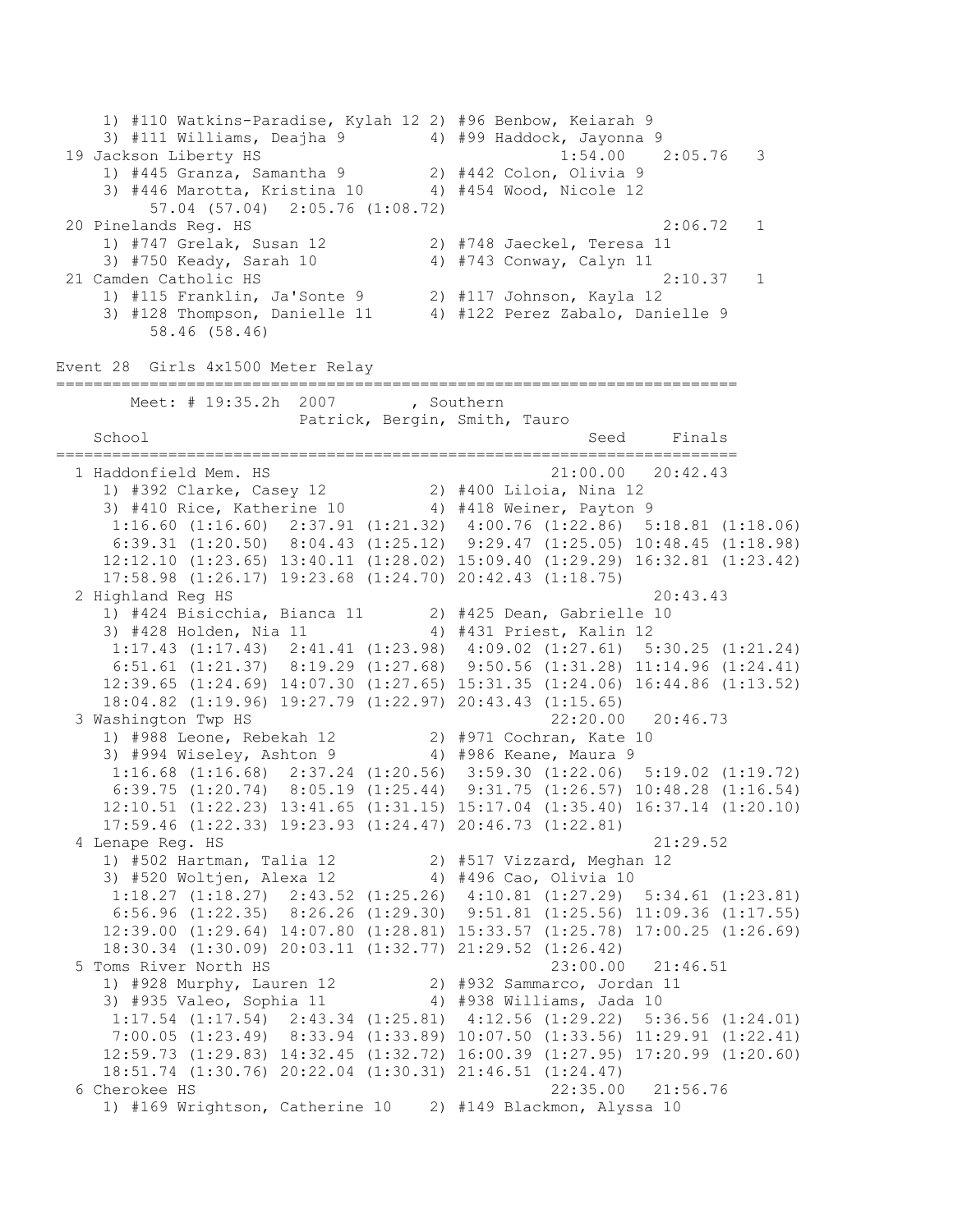3) #165 Rathman, Kate 10 4) #166 Sommese, Adrianna 9 1:16.90 (1:16.90) 2:37.61 (1:20.72) 3:59.25 (1:21.64) 5:17.96 (1:18.72) 6:43.46 (1:25.50) 8:18.15 (1:34.70) 9:51.15 (1:33.00) 11:21.63 (1:30.49) 12:51.63 (1:30.00) 14:26.54 (1:34.92) 16:03.16 (1:36.63) 17:31.43 (1:28.28) 19:05.35 (1:33.93) 20:33.54 (1:28.19) 21:56.76 (1:23.22) 7 Haddon Twp HS 22:00.00 22:04.03 1) #386 Williamson, Darby 10 2) #376 Marshall, Emily 10 3) #369 Daltwas, Cara 9 4) #379 McGovern, Keagan 9 1:18.01 (1:18.01) 2:43.47 (1:25.47) 4:08.78 (1:25.32) 5:30.23 (1:21.46) 6:52.50 (1:22.27) 8:20.36 (1:27.87) 9:48.40 (1:28.04) 11:07.79 (1:19.39) 12:38.59 (1:30.81) 14:10.35 (1:31.77) 15:45.88 (1:35.53) 17:12.80 (1:26.92) 18:49.28 (1:36.49) 20:29.51 (1:40.23) 22:04.03 (1:34.53) 8 Ocean City HS 25:00.00 22:10.14 1) #656 Baker, Michaela 12 2) #682 Wyers, Kilie 12 3) #659 Farr, Brooke 11 4) #671 Millar, Rebecca 10 1:17.69 (1:17.69) 2:42.33 (1:24.64) 4:10.63 (1:28.31) 5:31.36 (1:20.73) 6:52.57 (1:21.21) 8:19.56 (1:27.00) 9:46.24 (1:26.68) 11:07.51 (1:21.28) 12:37.69 (1:30.19) 14:07.04 (1:29.36) 15:36.80 (1:29.76) 17:04.54 (1:27.74) 18:39.87 (1:35.34) 20:25.28 (1:45.42) 22:10.14 (1:44.86) 9 Paul VI HS 22:10.00 22:11.71 1) #702 Smith, Amelia 11 2) #708 White, Katie 9 3) #709 Whitmire, Hannah 11 4) #694 Liberatore, Maria 10 1:18.50 (1:18.50) 2:45.10 (1:26.60) 4:14.00 (1:28.91) 5:37.46 (1:23.47) 7:01.82 (1:24.36) 8:35.33 (1:33.52) 10:11.79 (1:36.46) 11:40.21 (1:28.43) 13:12.40 (1:32.20) 14:47.62 (1:35.22) 16:22.10 (1:34.48) 17:42.08 (1:19.99) 19:06.04 (1:23.96) 20:37.68 (1:31.65) 22:11.71 (1:34.04) 10 Southern Reg. HS 21:00.00 22:50.92 1) #859 D'Amelio, Jaelyn 10 2) #862 Furlong, Emily 10 3) #872 Mulch, Alexa 10 4) #869 Krason, Emily 9 1:18.09 (1:18.09) 2:44.60 (1:26.51) 4:14.76 (1:30.16) 5:43.03 (1:28.28) 7:23.35 (1:40.32) 9:05.70 (1:42.35) 10:48.96 (1:43.26) 12:18.01 (1:29.06) 13:47.56 (1:29.55) 15:22.91 (1:35.36) 16:59.02 (1:36.12) 18:25.10 (1:26.09) 19:52.78 (1:27.68) 21:24.28 (1:31.50) 22:50.92 (1:26.65) 11 Willingboro HS 24:18.19 1) #1047 Williams, Janea 11 2) #1039 Ibn Abdul Kareem, Amatull 3) #1035 Cottle, Sierra 11 4) #1046 Welch Smith, Tamia 11 1:18.40 (1:18.40) 2:50.87 (1:32.48) 4:33.45 (1:42.58) 6:11.30 (1:37.86) 7:52.42 (1:41.12) 9:34.54 (1:42.12) 11:22.33 (1:47.80) 12:54.04 (1:31.71) 14:23.54 (1:29.51) 15:59.55 (1:36.01) 17:36.77 (1:37.22) 19:08.65 (1:31.89) 20:57.70 (1:49.06) 22:43.44 (1:45.75) 24:18.19 (1:34.75)

Event 29 Girls 4x200 Meter Relay

| Meet: # 1:40.5h 2006           |  | , Woodrow Wilson            |        |          |
|--------------------------------|--|-----------------------------|--------|----------|
| Jones, Meylor, Still, Sharper  |  |                             |        |          |
| School                         |  | Seed                        | Finals | H#       |
| 1 Piscataway Twp HS            |  | $1:43.83$ $1:42.73$         |        | $\sim$ 3 |
|                                |  |                             |        |          |
| 1) #761 Arrington, Kaleia 9    |  | 2) #768 Patterson, Sydni 10 |        |          |
| 3) #771 Watson, Nadia 12       |  | 4) #766 Nelson, Shauntae 11 |        |          |
| 2 Paulsboro HS                 |  | $1:46.25$ $1:45.42$ 3       |        |          |
| 1) #716 Sharpe, Amirah 9       |  | 2) #717 Sharpe, Arianna 9   |        |          |
| 3) #711 Brown, Anyia 11        |  | 4) #718 Sharpe, Ariel 9     |        |          |
| 3 Jackson Liberty HS           |  | $1:49.63$ $1:47.32$         |        | -3       |
| 1) #453 Williams, Va'Shayna 12 |  | 2) #452 Virga, Dayna 11     |        |          |
| 3) #447 Parreott, Darita 11    |  | 4) #451 Russell, Aniyah 12  |        |          |
| 4 Lawrence HS                  |  | $1:47.00$ $1:47.60$         |        |          |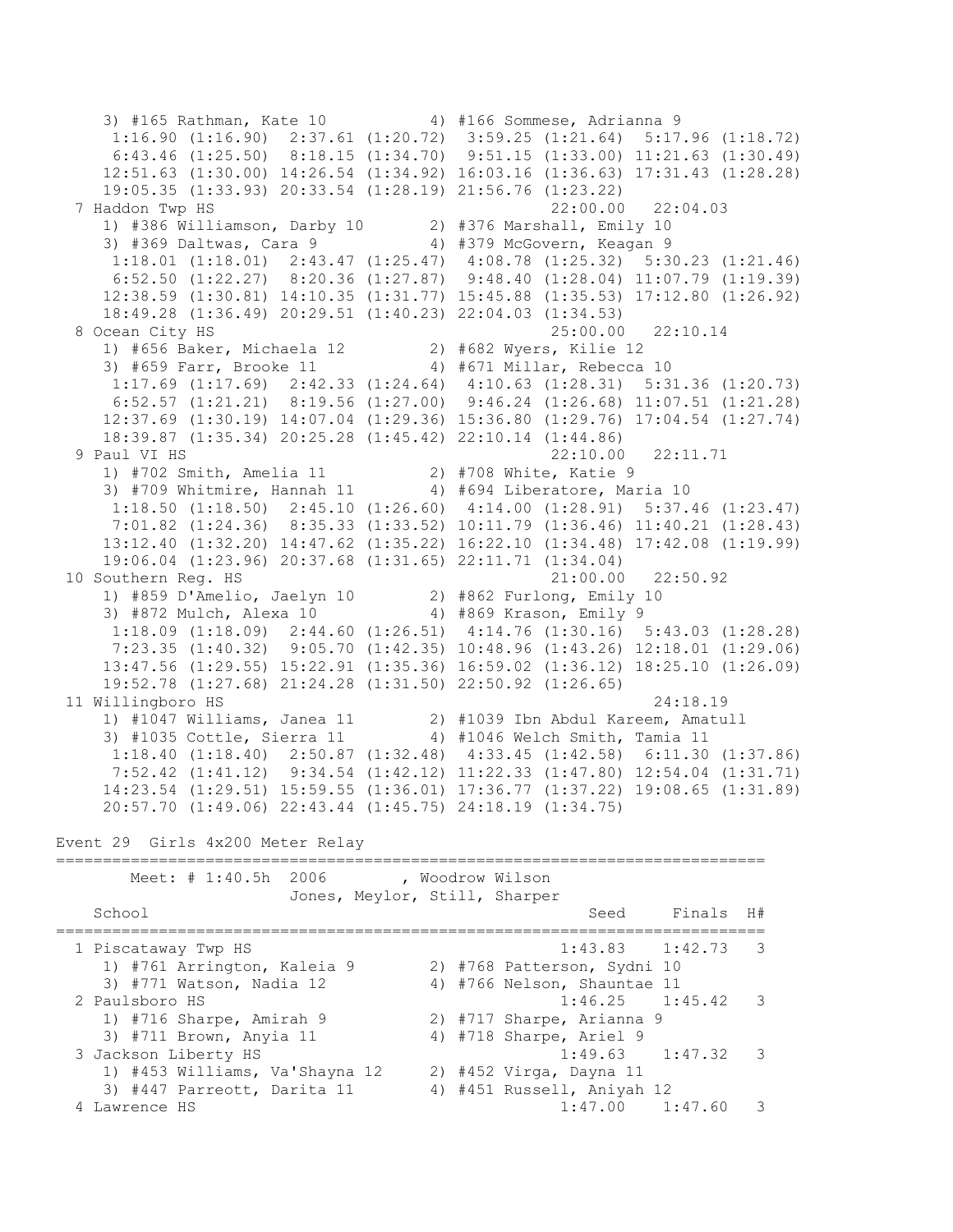1) #492 Currie, Cynthia 11 2) #494 Toole, Katie 10 3) #493 Hemingway, Khalin 11 4) #491 Collier, Mijah 12 5 Snyder HS 1:51.53 1:49.13 2 1) #850 Campbell, Alicia 10 2) #852 Oladejo, Kanyinsola 11 3) #851 Nalls, Khyla 11 4) #854 Waller, Amira 9 6 Vineland HS 1:49.26 1:49.51 3 1) #964 Stratton, Koreah 12 2) #950 Badillo, Sonialys 11 3) #958 Layton-McCullough, Ahnice 4) #954 Colvin, Iyanna 9 7 Toms River North HS 1:50.00 1:50.02 3 1) #916 Buell, Kelli 12 2) #921 Greenstein, Michelle 11 3) #925 LaBatch, Heidi 10 4) #934 Spurling, Abigail 10 8 Clearview Reg. HS 1:49.64 1:50.64 3 1) #253 Snyder, Erin 10 2) #247 Francis, Zekira 11 3) #257 White, Jordyn 10 4) #251 McAlpin, Angelica 10 9 Ocean City HS 1:51.24 1:50.67 2 1) #668 Matura, Mackenzie 11 2) #661 Gresham, Sophia 11 3) #677 Schmid, Amanda 12 4) #678 Troxel, Aila 9 10 Camden Catholic HS 1:53.44 1:50.74 2 1) #120 Nurudeen, Kadijah 12 2) #113 DiCupe', Sierra 10 3) #121 Okwamba, Judith 11 4) #114 Dixon, Katrina 9 11 Triton Reg. HS 1:54.53 1:51.29 2 1) #945 Robb, Madison 12 2) #947 Rowley, Sage 10 3) #948 Tricocci, Nikki 10 4) #944 Lorjuste, Naveah 9 12 Lenape Reg. HS 1:55.00 1:53.75 2 1) #510 Overman, Grace 11 2) #509 Overman, Catherine 11 3) #512 Ray-Reed, Kadi 10 4) #501 Findley, Evana 11 13 Cherokee HS 1:52.70 1:53.76 2 1) #155 Fearon, Madison 12 2) #150 Bowers, Joynee 10 3) #164 Pasquarello, Chloe 10 4) #168 Sweely, Jaden 10 14 Paul VI HS 1:50.00 1:53.76 2 1) #707 Watson, Hannah 9 2) #690 Daniel, Blair 10 3) #705 Walker, Kambi 10 4) #701 Simms, Loren 10 15 Southern Reg. HS 1:55.00 1:54.74 1 1) #875 Pantaleano, Jaytlynn 12 2) #855 Arch, Janelle 9 3) #874 Ortner, Tiffany 9 4) #871 Mezzo, Maria 9 16 Kingsway HS 1:49.76 1:56.23 3 1) #464 Harris, Nadira 11 2) #485 Torain, Kennedy 10 3) #480 Robinson, Skye 9 4) #487 Turner, Emma 9 17 Brick Memorial HS 1:58.00 1:56.31 1 1) #84 Oni, Temitope 12 2) #87 Salvia, Caitlin 10 3) #79 Cook, Jacquelyn 10 4) #77 Assante, Ashley 10 18 Burlington Twp. HS 2:00.00 1:56.83 1 1) #110 Watkins-Paradise, Kylah 12 2) #96 Benbow, Keiarah 9 3) #97 Broadway, Jasmine 9 4) #99 Haddock, Jayonna 9 19 Pinelands Reg. HS 2:03.67 2:03.87 1 1) #747 Grelak, Susan 12 2) #755 Staino, Rachel 12 3)  $#759$  Walling, Karissa 9  $4)$   $#743$  Conway, Calyn 11 20 Washington Twp HS 2:01.90 2:07.38 1 1) #991 Pierce, Natasha 11 2) #987 Kuss, Lindsay 11 3) #976 DeLuca, Gabriella 9 4) #992 Repousis, Izabela 9 Event 30 Girls 4x800 Meter Relay ========================================================================= Meet: # 9:18.90 2012 , Freehold Twp Faith, Vitello, Spadola, Bracher School Seed Finals =========================================================================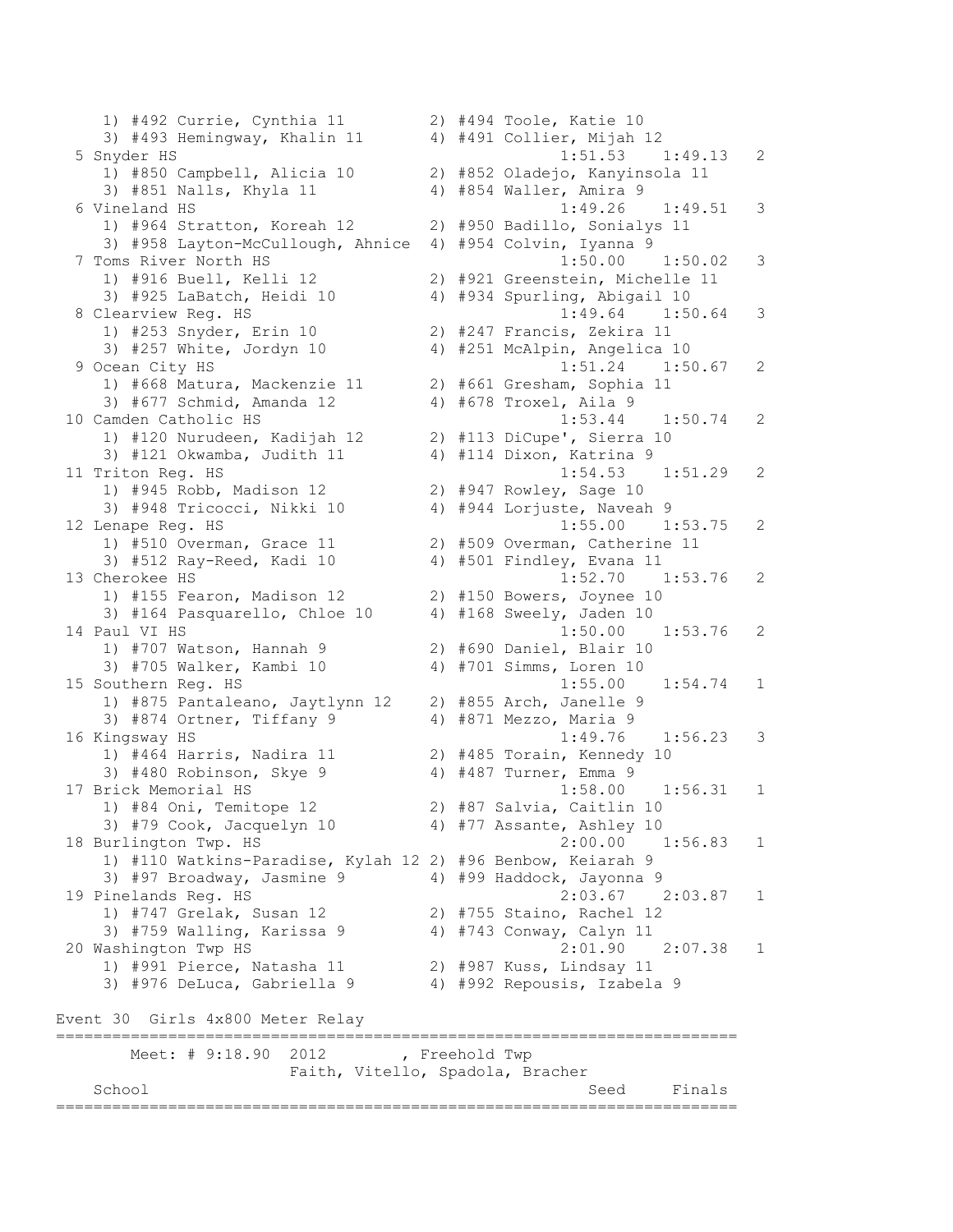1 Clearview Reg. HS 10:11.00 9:56.58 1) #250 Henry, Magdalene 12 2) #245 Doring, Rachel 12 3) #254 Tabar, Hailey 10 4) #242 Byrne, Katherine 9 1:13.79 (1:13.79) 2:28.54 (1:14.76) 3:41.30 (1:12.77) 4:57.42 (1:16.12) 6:10.49 (1:13.07) 7:32.26 (1:21.78) 8:42.08 (1:09.82) 9:56.58 (1:14.51) 2 Ocean City HS 10:04.12 9:59.91 1) #679 Weber, Alexa 12 2) #656 Baker, Michaela 12 3) #670 McLees, Casey 10 4) #672 Palmieri, Alexa 9 1:13.62 (1:13.62) 2:33.68 (1:20.07) 3:44.78 (1:11.11) 4:57.84 (1:13.06) 6:09.63 (1:11.80) 7:28.20 (1:18.57) 8:42.24 (1:14.04) 9:59.91 (1:17.68) 3 Kingsway HS 11:10.00 10:12.31 1) #463 Hannigan, Laurel 11 2) #458 Chambers, Holly 11 3) #456 Beyer, Makenna 11 4) #461 Devone, Christina 12 1:14.29 (1:14.29) 2:33.63 (1:19.34) 3:45.13 (1:11.51) 5:03.02 (1:17.89) 6:18.29 (1:15.28) 7:41.58 (1:23.29) 8:53.73 (1:12.15) 10:12.31 (1:18.59) 4 Winslow Twp HS 10:27.46 10:14.21 1) #1055 Hood, Nicole 11 2) #1060 Rouse, Rayven 11 3) #1050 Bob-Grey, Adonista 11 4) #1057 Morrison, Alexandria 11 1:15.24 (1:15.24) 2:33.98 (1:18.74) 2:46.02 (12.04) 3:46.57 (1:00.55) 4:02.33 (15.76) 5:05.78 (1:03.45) 6:20.94 (1:15.17) 7:40.12 (1:19.18) 8:54.67 (1:14.56) 10:14.21 (1:19.54) 5 Cherry Hill East HS 10:33.22 10:41.35<br>1) #174 Cai, Jane 9 2) #188 Rounds, Sabrina 9 1) #174 Cai, Jane 9 2) #188 Rounds, Sabrina 9 3) #190 Slimm, Isabel 9 4) #196 Wilson, Bay 11 1:15.57 (1:15.57) 2:38.78 (1:23.22) 4:00.09 (1:21.31) 5:23.22 (1:23.14) 6:42.46 (1:19.25) 8:13.60 (1:31.14) 9:25.18 (1:11.58) 10:41.35 (1:16.17) 6 Paul VI HS 11:00.00 10:46.56 1) #708 White, Katie 9 2) #710 Zevallos, Miranda 11 3) #698 Powell, Julianna 9 4) #700 Schultz, Jacklyn 12 1:15.45 (1:15.45) 3:56.56 (2:41.11) 5:20.45 (1:23.90) 6:36.77 (1:16.32) 8:03.24 (1:26.48) 9:21.32 (1:18.08) 10:46.56 (1:25.25) 7 Brick Memorial HS 11:12.00 10:52.65 1) #88 Swider, Jessica 10 2) #78 Cawley, Sara 10 3) #83 Malanga, Kayla 9 4) #86 Richardson, Hannah 9 1:15.87 (1:15.87) 2:35.93 (1:20.07) 3:55.60 (1:19.67) 5:22.36 (1:26.77) 6:41.60 (1:19.24) 8:08.91 (1:27.32) 9:27.48 (1:18.57) 10:52.65 (1:25.18) 8 Jackson Liberty HS 10:46.85 10:53.50 1) #444 Corallo, Samantha 11 2) #441 Brown, Kendall 9 3) #452 Virga, Dayna 11 4) #443 Connor, Caitlin 11 1:13.57 (1:13.57) 2:27.07 (1:13.51) 3:41.31 (1:14.24) 5:06.93 (1:25.63) 6:32.61 (1:25.68) 8:13.69 (1:41.08) 9:27.23 (1:13.55) 10:53.50 (1:26.28) 9 Toms River North HS 11:20.00 11:00.56 1) #933 Scrofani, Destiny 12 2) #937 Wall, Julianne 11 3) #931 Rubulotta, Christina 11 4) #913 Afonso, Kristen 10 1:17.72 (1:17.72) 5:28.83 (4:11.12) 6:46.86 (1:18.04) 8:15.06 (1:28.20) 9:33.56 (1:18.50) 11:00.56 (1:27.01) 10 Camden Catholic HS 11:05.53 11:03.02 1) #123 Powers, Kimberly 11 2) #119 Miles, Annie 11 3) #118 McHugh, Shannon 12 4) #116 Harrell, Camryn 11 1:15.84 (1:15.84) 2:34.45 (1:18.61) 3:47.99 (1:13.55) 5:14.08 (1:26.10) 5:14.08 (0.00) 6:37.83 (1:23.75) 8:08.98 (1:31.16) 9:26.43 (1:17.45) 11:03.02 (1:36.59) 11 Lenape Reg. HS 10:50.00 11:09.21 1) #506 Mavuri, Saumya 10 2) #516 Toner, Amelia 10 3) #500 Ficken, Nicole 10 4) #505 Mahajan, Krisha 10 1:17.88 (1:17.88) 2:36.86 (1:18.98) 3:55.98 (1:19.12) 5:28.02 (1:32.04) 6:47.29 (1:19.28) 8:16.07 (1:28.79) 9:36.41 (1:20.34) 11:09.21 (1:32.81)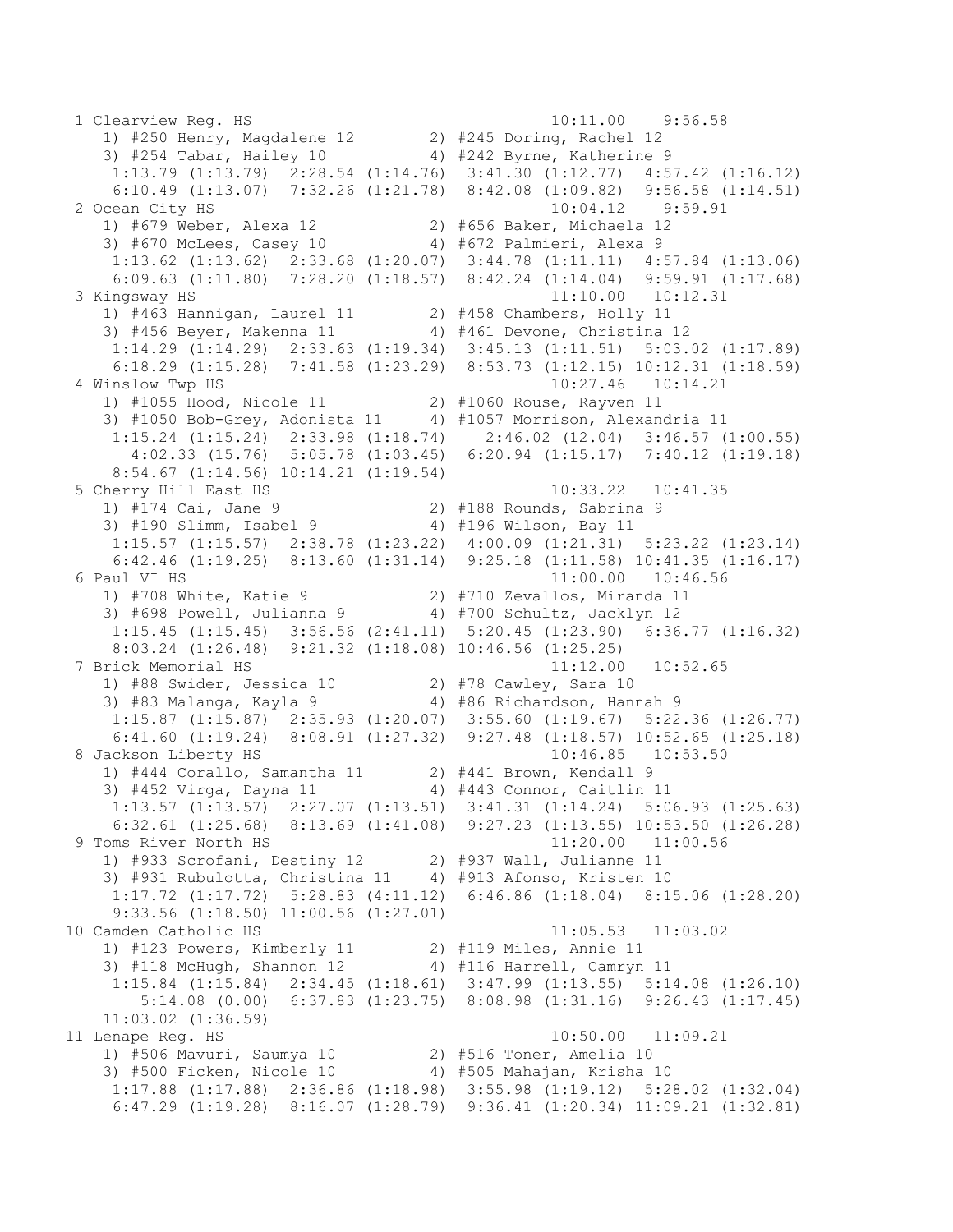12 Burlington Twp. HS 11:20.00 11:14.36 1) #100 Hinds, Luisa 10 2) #107 Poole, Madison 10 3) #93 Abbruzzese, Sabrina 11 4) #98 Brown, Mia 9 1:18.29 (1:18.29) 2:45.51 (1:27.22) 4:05.26 (1:19.75) 6:58.07 (2:52.82) 8:34.95 (1:36.88) 9:48.79 (1:13.85) 11:14.36 (1:25.57) 13 Washington Twp HS 11:15.00 11:22.30 1) #989 Merrill, Kate 12 2) #982 Hartnett, Hayley 11 3) #984 Howard, Kylie 11 4) #993 Sozio, Mackenzie 9 1:16.51 (1:16.51) 2:36.01 (1:19.51) 3:57.19 (1:21.18) 5:32.15 (1:34.97) 6:59.08 (1:26.94) 8:27.30 (1:28.22) 9:49.97 (1:22.68) 11:22.30 (1:32.34) Event 32 Girls 1000 Sprint Medley Sweedish ============================================================================ Meet: # 4:04.0h 2009 , Southern Rubel, Oholson, Cox, Smith School School Seed Finals H# ============================================================================ 1 Winslow Twp HS 4:32.59 2:19.28# 2 1) #1061 Tobias, Tionna 11 2) #1049 Ahiarakwe, Flora 12 3) #1051 Dancy, Shakira 12 4) #1052 Hammond, Janeya 10 2 Rancocas Valley Reg HS 2:19.80 2:22.67# 3 1) #803 Minus-Vincent, Darynn 11 2) #809 Snowden, Brianna 11 3) #802 McClenahan, Breacain 10 4) #811 Tossas, Kristina 10 1:23.46 (1:23.46) 3 Paul VI HS 2:16.00 2:23.02# 3 1) #685 Babore, Gabriella 12 2) #706 Watkins, Keyann'a 11 3) #704 Vandergrift, Aaliyah 11 4) #692 Garozzo, Aliya Rae 10 1:25.48 (1:25.48) 4 Kingsway HS 2:32.00 2:25.01# 3 1) #476 Palmer, Najiyah 12 2) #460 DeMary, Autumn 11 3) #479 Pierontoni, Emily 10 4) #475 Oshodi, Jade 9 1:24.78 (1:24.78) 5 Cherokee HS 2:23.10 2:25.27# 3 1) #153 Clark, Morgan 12 2) #167 Strauss, Carolyn 12 3) #158 Jordan, Kianah 11 4) #159 King, Brianna 11 1:26.08 (1:26.08) 6 Southern Reg. HS 2:28.00 2:31.03# 3 1) #875 Pantaleano, Jaytlynn 12 2) #856 Bulger, Karagan 10 3) #867 Kline, Brookelle 9 4) #866 Hradek, Bailey 9 1:28.59 (1:28.59) 7 Vineland HS 4:45.96 2:31.81# 2 1) #966 Tilden, Jordan 12 2) #950 Badillo, Sonialys 11 3) #957 Hatcher, Brazil 10 4) #952 Burroughs, Aaniya 12 1:28.56 (1:28.56) 8 West Deptford HS 2:35.50 2:33.44# 2 1) #996 Anderson, Markayla 10 2) #997 Bria, MacKenzie 10 3) #999 Contarino, Taylor 10  $4$ ) #1001 Daly, Jasmine 12 1:28.28 (1:28.28) 9 Piscataway Twp HS 4:40.00 2:35.66# 2 1) #769 Thorpe, Nyah 9 2) #764 Enabosi, Alexus 9 3) #770 Tucker, Tyra 12 4) #762 Brown, Shani 10 10 Lenape Reg. HS 2:45.00 2:36.64# 2 1) #511 Rashid, Aakilah 12 2) #501 Findley, Evana 11 3) #509 Overman, Catherine 11 4) #505 Mahajan, Krisha 10 1:29.37 (1:29.37) 11 Pinelands Reg. HS 2:39.41# 1 1) #755 Staino, Rachel 12 2) #752 Papernik, Rachel 11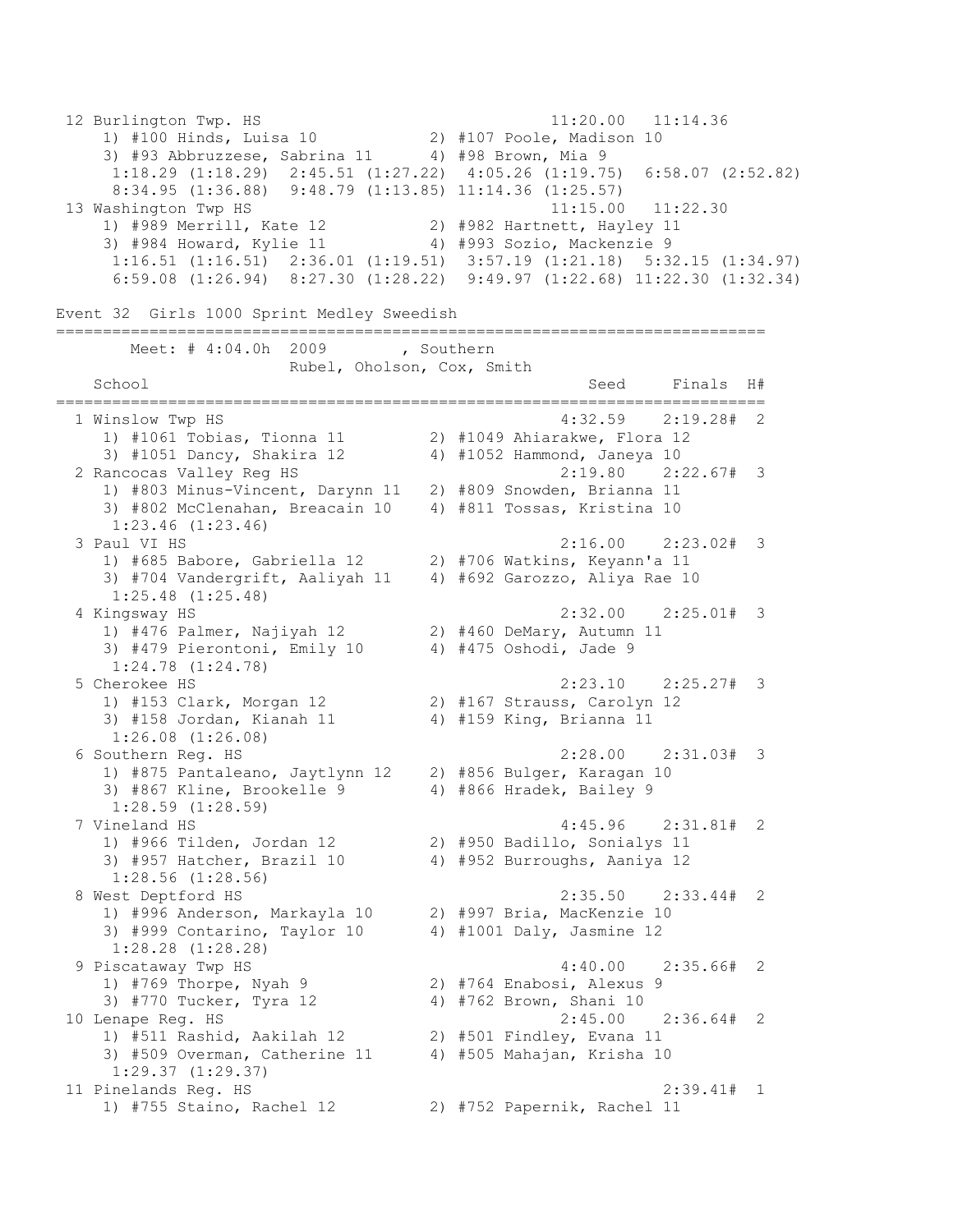3) #750 Keady, Sarah 10 4) #743 Conway, Calyn 11 30.39 (30.39) 1:32.07 (1:01.68) 2:39.41 (1:07.35) 12 Cherry Hill East HS 4:34.11 2:42.27# 2 1) #183 Lee, Selina 9 2) #172 Allen, Genna 9 3) #189 Siri, Paoly 10 4) #187 Roberson, Olivia 9 13 Ocean City HS 4:50.00 2:43.07# 2 1) #664 Johnson, Alexa 12 2) #660 Gereaghty, Megan 11 3) #676 Sardy, Emma 10 4) #674 Rhodes, Nicole 11 1:32.99 (1:32.99) 14 Brick Memorial HS 2:33.00 2:46.69# 3 1) #76 Amogretti, Haley 11 2) #91 Truisi, Julia 10 3) #77 Assante, Ashley 10 4) #80 Fullman, Noel 9 1:33.42 (1:33.42) 15 Camden Catholic HS 2:48.31# 1 1) #115 Franklin, Ja'Sonte 9 2) #128 Thompson, Danielle 11 3) #114 Dixon, Katrina 9 4) #122 Perez Zabalo, Danielle 9 29.14 (29.14) 1:38.72 (1:09.58) 2:48.31 (1:09.60) Event 33 Girls 4x400 Meter Relay ============================================================================ Meet: # 3:53.9h 1976 , Camden School School Seed Finals H# ============================================================================ 1 Piscataway Twp HS 4:00.71 4:01.56 2 1) #761 Arrington, Kaleia 9 2) #768 Patterson, Sydni 10 3) #763 Crearer, Jolea 10 4) #766 Nelson, Shauntae 11 1:02.86 (1:02.86) 2:03.16 (1:00.31) 3:03.12 (59.96) 3:03.12 (0.01) 4:01.56 (58.44) 2 Paulsboro HS 4:11.77 4:03.61 2 1) #717 Sharpe, Arianna 9 2) #716 Sharpe, Amirah 9 3) #719 Williams, Valeska 11 4) #718 Sharpe, Ariel 9 1:00.74 (1:00.74) 2:02.45 (1:01.71) 3:05.27 (1:02.83) 4:03.61 (58.34) 3 Clearview Reg. HS 4:11.00 4:11.48 2 1) #242 Byrne, Katherine 9 2) #253 Snyder, Erin 10 3) #254 Tabar, Hailey 10 4) #251 McAlpin, Angelica 10 1:04.59 (1:04.59) 2:05.38 (1:00.80) 3:10.65 (1:05.27) 4:11.48 (1:00.84) 4 Willingboro HS 4:12.77 4:13.75 1 1) #1048 Wilson, Kenady 11 2) #1032 Cain, Naeemah 12 3) #1039 Ibn Abdul Kareem, Amatull 4) #1046 Welch Smith, Tamia 11 1:03.87 (1:03.87) 2:06.06 (1:02.19) 3:08.86 (1:02.81) 4:13.75 (1:04.90) 5 Brick Memorial HS 4:07.49 4:18.09 2 1) #89 Thomas, Jaela 12 2) #82 Lipford, Brianne 12 3) #84 Oni, Temitope 12 4) #90 Thorpe, Aaliyah 10 1:04.43 (1:04.43) 2:08.00 (1:03.57) 3:16.54 (1:08.55) 4:18.09 (1:01.56) 6 Ocean City HS 4:18.69 4:19.42 1 1) #660 Gereaghty, Megan 11 2) #658 Burke, Grace 10 3) #663 Hanlon, Erin 9 4) #674 Rhodes, Nicole 11 1:03.94 (1:03.94) 2:08.41 (1:04.47) 3:17.63 (1:09.22) 4:19.42 (1:01.79) 7 Lenape Reg. HS 4:08.00 4:22.75 2 1) #497 Conway, Hayley 11 2) #510 Overman, Grace 11 3) #509 Overman, Catherine 11 4) #507 McDonald, Alexis 11 1:04.80 (1:04.80) 2:06.69 (1:01.90) 2:07.91 (1.22) 3:14.30 (1:06.39) 4:22.75 (1:08.45) 8 Haddon Twp HS 4:22.42 4:23.10 1 1) #381 Parker, Carey 12 2) #380 Metz, Sydney 11 3) #372 Haltiwanger, Ajanni 11 4) #378 McAfee, Maggie 10 1:06.81 (1:06.81) 2:10.41 (1:03.60) 3:16.09 (1:05.68) 4:23.10 (1:07.01)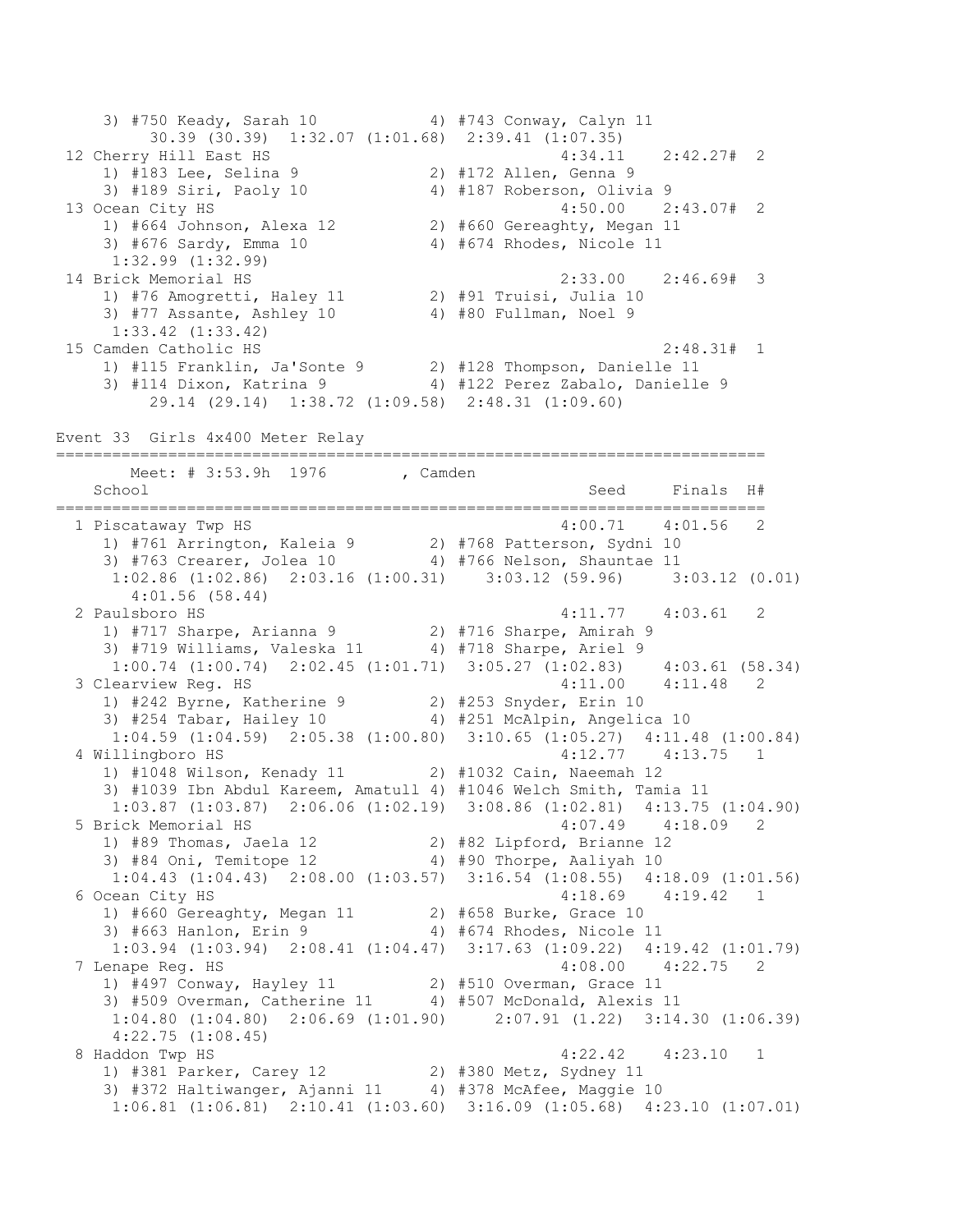9 Pinelands Reg. HS 4:25.80 4:27.67 1 1) #753 Peschko, Jackie 12 2) #748 Jaeckel, Teresa 11 3) #750 Keady, Sarah 10 4) #757 Tharp, Marlee 9 1:10.39 (1:10.39) 2:15.38 (1:05.00) 3:22.55 (1:07.17) 4:27.67 (1:05.13) 10 Paul VI HS 4:12.00 4:32.67 2 1) #706 Watkins, Keyann'a 11 2) #690 Daniel, Blair 10 3) #695 Lutz, Abigail 9 4) #683 Allen, Amaya 9 1:02.58 (1:02.58) 2:08.28 (1:05.70) 3:26.83 (1:18.55) 4:32.67 (1:05.84) 4:32.67 (0.00) 11 Kingsway HS 4:13.56 4:36.18 1 1) #466 Hoagland, Kelsey 12 2) #458 Chambers, Holly 11 3) #464 Harris, Nadira 11 4) #479 Pierontoni, Emily 10 1:07.96 (1:07.96) 2:16.25 (1:08.30) 3:25.78 (1:09.53) 4:36.18 (1:10.40) Event 34 Girls Triple Jump Elite ============================================================================== Meet: # 38-03 2009 Adaobi Unachukwu, Marlboro Name **Seed** Finals Wind ============================================================================== 1 # 46 Smith, Claudine 11 Atlantic Cit 37-00.50 40-01.50# NWI FOUL 35-08.50(NWI) 38-06(NWI) 40-01.50(NWI) FOUL 2 # 40 Mulryne, Kassidy 12 Allentown HS 36-06.50 37-11.50 NWI FOUL FOUL 36-00.50(NWI) 36-02(NWI) 36-05(NWI) 37-11.50(NWI) 3 # 318 Miller, Alyse 12 Egg Harbor T 36-06.00 35-11.75 NWI FOUL 35-02.50(NWI) 35-11.75(NWI) 35-02.25(NWI) FOUL 35-06.50(NWI) 4 # 104 Meade, Keyanna 12 Burlington T 35-07.25 35-09.75 NWI 35-00.50(NWI) FOUL FOUL FOUL 35-04.75(NWI) 35-09.75(NWI) 5 # 225 Flynn, Fiona 12 Cinnaminson 34-09.50 35-05.50 NWI 34-11(NWI) 35-05.50(NWI) 35-00.75(NWI) 33-05.75(NWI) FOUL FOUL 6 # 16 Robinson, Rayanni 12 A P Schalick 34-11.00 34-05.75 NWI 33-06(NWI) 34-05.75(NWI) FOUL FOUL 32-10.25(NWI) FOUL 7 # 42 Barksdale, Ky'Ais 11 Atlantic Cit 35-11.50 34-04.50 NWI 31-04.50(NWI) 34-04.50(NWI) 8 # 949 Adenugba, Simileo 11 Vineland HS 35-10.50 33-11.50 NWI 32-08.75(NWI) 33-00.50(NWI) 33-11.50(NWI) 32-09(NWI) FOUL 32-02.50(NWI) 9 # 109 Smith, Siani 12 Burlington T 34-02.00 33-10.75 NWI FOUL FOUL 33-10.75(NWI) FOUL FOUL FOUL 10 # 646 Sendi, Kisakye 10 Northern Bur 34-04.50 33-07.00 NWI 32-03(NWI) 33-07(NWI) 32-07.25(NWI) 11 # 747 Grelak, Susan 12 Pinelands Re 34-05.00 33-06.50 NWI 31-05(NWI) 33-06.50(NWI) 33-03.75(NWI) 12 # 328 Stephens, Mariah 9 Egg Harbor T 34-04.00 33-05.25 NWI 33-05.25(NWI) 32-09.50(NWI) 32-03(NWI) 13 # 304 Scott, Noelle 10 Eastern Reg. 34-06.00 32-07.75 NWI 32-03(NWI) FOUL 32-07.75(NWI) 14 # 432 Walton, Kayla 12 Highland Reg 34-06.25 32-02.25 NWI 31-09(NWI) 32-02.25(NWI) 15 # 294 Covington, Olivia 11 Eastern Reg. 34-02.00 31-06.00 NWI 31-06(NWI) 29-06(NWI) 31-06(NWI) 16 # 390 Cao, Cassidy 12 Haddonfield 34-10.00 30-06.50 NWI 30-06.50(NWI) 30-00(NWI) FOUL Event 35 Girls Triple Jump Emerging Eli ============================================================================== Name **Seed Finals Wind Seed Finals Wind** ==============================================================================

1 # 1054 Higgs, Shevell 9 Winslow Twp 31-10.00 34-04.25 NWI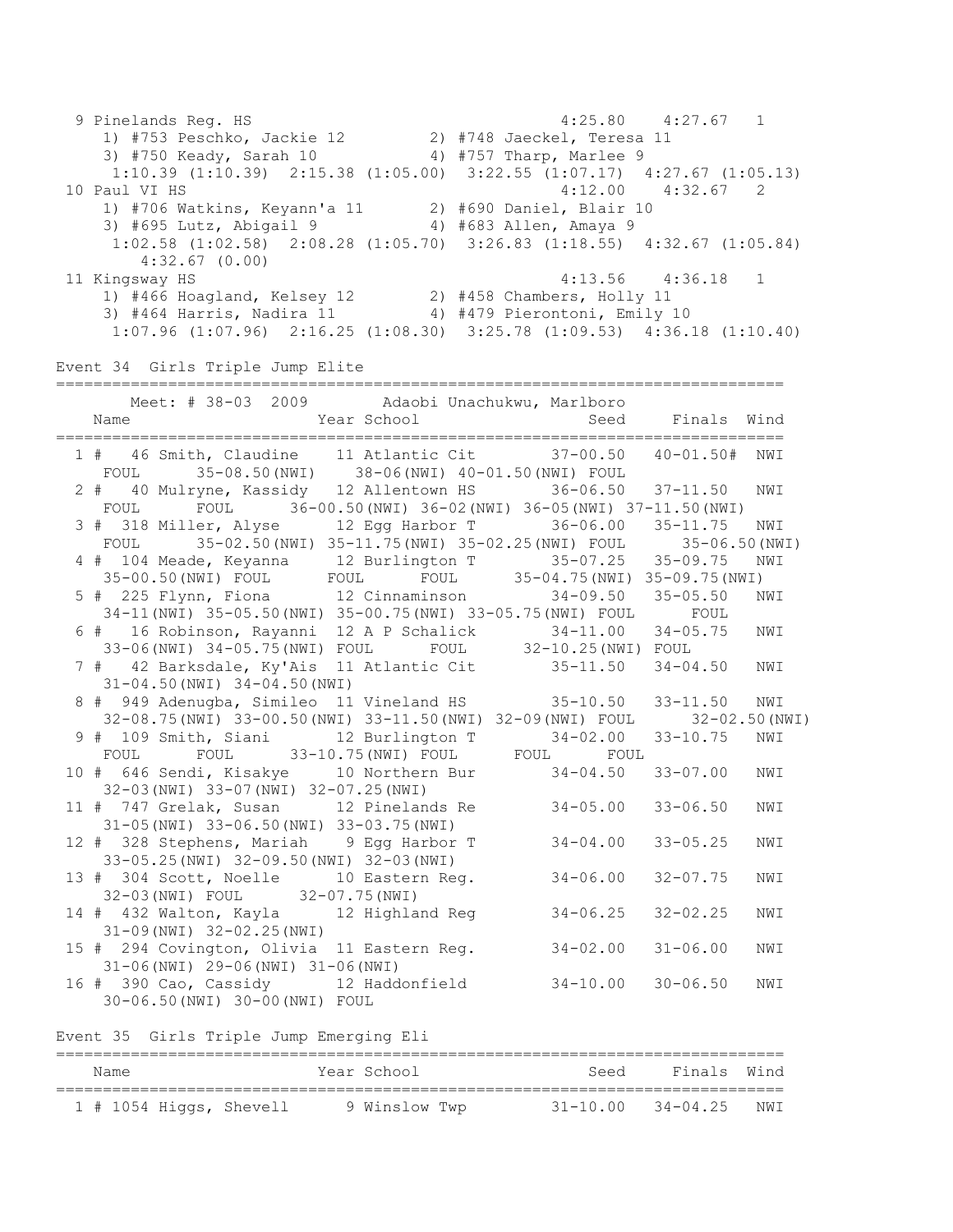| 34-04.25(NWI) 33-02.25(NWI) 34-01(NWI)                                              |              |                       |     |
|-------------------------------------------------------------------------------------|--------------|-----------------------|-----|
| 2 # 685 Babore, Gabriella 12 Paul VI HS                                             | $33 - 09.75$ | $33 - 08.25$          | NWI |
| 33-04.75 (NWI) 33-08.25 (NWI) 32-01.50 (NWI)                                        |              |                       |     |
| 3 # 1015 King, Destiny<br>12 Williamstown                                           | $33 - 10.75$ | $33 - 07.75$          | NWI |
| 31-11.50 (NWI) 33-07.75 (NWI) 32-10.25 (NWI)                                        |              |                       |     |
| 4 # 39 McCormick, Brenna<br>10 Allentown HS                                         | $33 - 02.00$ | $33 - 06.75$          | NWI |
| 33-05 (NWI) 33-06.75 (NWI) 33-04.50 (NWI)                                           |              |                       |     |
| 5 # 960 Mattie, Mckinleig 11 Vineland HS                                            | $30 - 10.75$ | $33 - 00.50$          | NWI |
| FOUL 33-00.50 (NWI) 32-08.50 (NWI)<br>6 # 888 Holloway, Nia 9 Sterling HS           | $31 - 10.00$ | $33 - 00.00$          | NWI |
| 33-00 (NWI) 30-07.50 (NWI) FOUL                                                     |              |                       |     |
| 7 # 591 Celestin, Andree 9 Millville HS                                             | $32 - 05.50$ | $32 - 11.75$          | NWI |
| 32-09 (NWI) 32-11.75 (NWI) 32-02 (NWI)                                              |              |                       |     |
| 8 # 507 McDonald, Alexis 11 Lenape Req.                                             | $33 - 05.00$ | $32 - 09.75$          | NWI |
| 32-09 (NWI) 30-07 (NWI) 32-09.75 (NWI)                                              |              |                       |     |
| 9 # 536 Broux, Ava 10 Mainland Reg                                                  | $32 - 03.25$ | $32 - 01.00$          | NWI |
| 32-01 (NWI) 31-02.50 (NWI) 32-01 (NWI)                                              |              |                       |     |
| 10 # 125 Sando, Sayndia 11 Camden Catho                                             | $32 - 11.00$ | $32 - 00.00$          | NWI |
| 29-07 (NWI) 32-00 (NWI) 30-09.25 (NWI)                                              |              |                       |     |
| 11 # 544 Lombardo, Nicole 12 Mainland Req                                           | $32 - 05.00$ | $31 - 03.50$          | NWI |
| 31-03.50 (NWI) 30-11 (NWI) 30-10.50 (NWI)                                           |              |                       |     |
| 12 # 550 Santiago, Gabriel 11 Mainland Reg                                          | $31 - 00.25$ | $31 - 03.00$          | NWI |
| 29-09 (NWI) 31-03 (NWI) 30-11.50 (NWI)<br>12 # 730 Simmons, Nicole 11 Penns Grove   | $31 - 07.50$ | $31 - 03.00$          | NWI |
| FOUL 31-03 (NWI) 30-07 (NWI)                                                        |              |                       |     |
| 14 # 401 Ljoka, Lana 12 Haddonfield                                                 | $33 - 09.50$ | $30 - 09.50$          | NWI |
| 30-08.50 (NWI) 30-09.50 (NWI) 29-08 (NWI)                                           |              |                       |     |
| 15 # 468 Hundley, Neena 10 Kingsway HS                                              | $30 - 04.00$ | $30 - 05.00$          | NWI |
| FOUL 30-05 (NWI)<br>FOUL                                                            |              |                       |     |
| 16 # 742 Sobelman, Emily 12 Pennsville                                              | $32 - 02.50$ | $30 - 02.00$          | NWI |
| 30-02 (NWI) 28-05.25 (NWI)<br>FOUL                                                  |              |                       |     |
| 17 # 886 Dizzley, Jayda 9 Sterling HS                                               | $30 - 07.50$ | $30 - 01.75$          | NWI |
| 30-00 (NWI) 29-04 (NWI) 30-01.75 (NWI)                                              |              |                       |     |
| 18 # 794 Boggs, Abigail 9 Rancocas Val<br>28-02.25(NWI) 29-10.25(NWI) 29-09.50(NWI) | $30 - 05.00$ | $29 - 10.25$          | NWI |
| 19 # 329 Van Der Molen, Da 11 Egg Harbor T                                          | $30 - 02.75$ | $29 - 09.00$          | NWI |
| 27-08.75(NWI) 29-02.50(NWI) 29-09(NWI)                                              |              |                       |     |
| 20 # 509 Overman, Catherin 11 Lenape Req.                                           | $30 - 05.25$ | $29 - 08.50$          | NWI |
| 29-04 (NWI) 29-08.50 (NWI)<br>FOUL                                                  |              |                       |     |
| 21 # 634 Doyle, Dominique 11 Northern Bur                                           |              | $30 - 07.50$ 29-07.50 | NWI |
| 27-05(NWI) 29-07.50(NWI) 28-05(NWI)                                                 |              |                       |     |
| 21 # 796 Butler, Jaeda 10 Rancocas Val                                              | $32 - 10.00$ | $29 - 07.50$          | NWI |
| 29-07.50 (NWI) 29-00 (NWI)<br>FOUL                                                  |              |                       |     |
| 23 # 553 Bearden, Victoria 12 Maple Shade                                           | $32 - 01.25$ | $29 - 06.75$          | NWI |
| 29-05.25(NWI) FOUL 29-06.75(NWI)                                                    |              |                       |     |
| 24 # 741 Johnston, Hanna 10 Pennsville                                              | $30 - 03.00$ | $29 - 04.75$          | NWI |
| $29 - 04.75$ (NWI)<br>FOUL<br>FOUL                                                  |              | $29 - 00.00$          |     |
| 25 # 155 Fearon, Madison 12 Cherokee HS<br>FOUL 29-00 (NWI)<br>FOUL                 | $31 - 08.50$ |                       | NWI |
| 26 # 193 Tse, Percy 11 Cherry Hill                                                  | $30 - 04.50$ | $28 - 11.00$          | NWI |
| 27-03(NWI) 28-00.25(NWI) 28-11(NWI)                                                 |              |                       |     |
| -- # 457 Bobst, Allison 10 Kingsway HS                                              | $30 - 07.00$ | FOUL                  |     |
| FOUL<br>FOUL                                                                        |              |                       |     |
|                                                                                     |              |                       |     |

Event 36 Girls Triple Jump Open

## ============================================================================== Name **Name** Year School Seed Finals Wind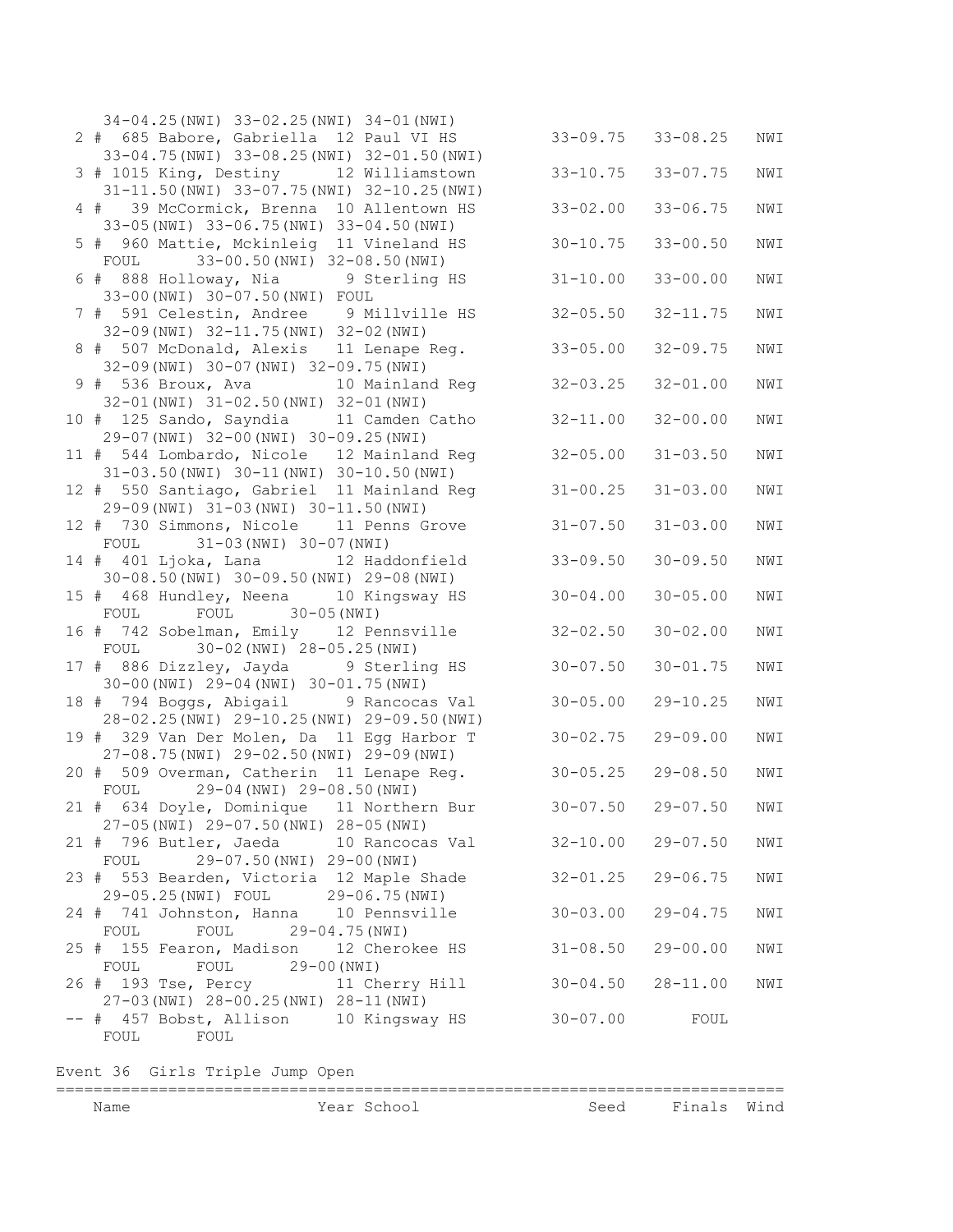| 1 # 1048 Wilson, Kenady 11 Willingboro                                              | $34 - 08.50$ |              | NWI |
|-------------------------------------------------------------------------------------|--------------|--------------|-----|
| $34-04.50$ (NWI) $34-04$ (NWI) $34-08.50$ (NWI)                                     |              |              |     |
| 2 # 10 Furbush, Tia<br>9 A P Schalick<br>29-07.75 33-09.00                          |              |              | NWI |
| $31-06$ (NWI) $33-09$ (NWI) $32-06.50$ (NWI)                                        |              |              |     |
| 3 # 909 Pearson, Chastine 9 Timber Creek                                            |              | $33 - 03.25$ | NWI |
| 32-10.50(NWI) 33-03.25(NWI) 31-06.50(NWI)                                           |              |              |     |
| 4 # 1036 Dolo, Mikell 10 Willingboro                                                | $29 - 10.00$ | $31 - 06.75$ | NWI |
| FOUL 31-06.75 (NWI)<br>FOUL                                                         |              |              |     |
| 5 # 785 Nolan, Olivia 11 Pitman HS                                                  | $29 - 01.50$ | $31 - 00.50$ | NWI |
| FOUL 31-00.50 (NWI) FOUL                                                            |              |              |     |
| 6 # 21 Algarin, Dreana 10 Absegami HS                                               | $27 - 10.25$ | $30 - 06.50$ | NWI |
| 30-04.50 (NWI) 30-06.50 (NWI) 29-07 (NWI)                                           |              |              |     |
| 7 # 375 Lin, Catherine 11 Haddon Twp H                                              | $28 - 11.75$ | $30 - 06.25$ | NWI |
| $30-06$ (NWI) $30-06.25$ (NWI) $30-05$ (NWI)                                        |              |              |     |
| 8 # 775 DeGeorge, Dove 10 Pitman HS                                                 | $29 - 11.25$ | $30 - 00.50$ | NWI |
| 29-00 (NWI) 30-00.50 (NWI) 29-10.50 (NWI)                                           |              |              |     |
| 9 # 592 Coursey, Alyssa 9 Millville HS                                              |              | $29 - 11.50$ | NWI |
| 26-01 (NWI) 29-06.50 (NWI) 29-11.50 (NWI)                                           |              |              |     |
| 10 # 504 Kinder, Anyae 9 Lenape Reg.                                                | $29 - 09.50$ | $29 - 11.00$ | NWI |
| 29-11 (NWI) FOUL 29-00 (NWI)                                                        |              |              |     |
| 11 # 209 Neal, Neylan 11 Cherry Hill                                                | $29 - 01.75$ | $29 - 03.50$ | NWI |
| FOUL 29-03.50 (NWI) FOUL                                                            |              |              |     |
| 12 # 191 Son, Amy 10 Cherry Hill                                                    | $29 - 05.50$ | $29 - 03.00$ | NWI |
| 29-00.50(NWI) 29-03(NWI) 28-09.25(NWI)                                              |              |              |     |
|                                                                                     | $29 - 05.00$ | $28 - 10.00$ | NWI |
| 13 # 1021 Rolle, Jaylah 9 Williamstown<br>27-11.50 (NWI) 28-10 (NWI) 28-00.50 (NWI) |              |              |     |
| 14 # 558 Olesky, Brionna 12 Maple Shade                                             | $27 - 11.00$ | $28 - 09.50$ | NWI |
| 28-02 (NWI) 28-09.50 (NWI) 28-03 (NWI)                                              |              |              |     |
| 15 # 345 Ridinger, Lauren 9 Gloucester C                                            | $28 - 05.50$ | $28 - 01.00$ | NWI |
| 28-01 (NWI) 27-06 (NWI) FOUL                                                        |              |              |     |
|                                                                                     | $27 - 01.25$ |              |     |
| 15 # 846 Tenet, Brooke 9 Shawnee HS                                                 |              | $28 - 01.00$ | NWI |
| 26-05.25 (NWI) 26-10 (NWI) 28-01 (NWI)                                              |              |              |     |
| 17 # 1020 Pierre, Elizabeth 9 Williamstown                                          |              | $27 - 11.00$ | NWI |
| 26-09.25 (NWI) 27-05 (NWI) 27-11 (NWI)                                              |              |              |     |
| 18 # 213 Solomon, Mary 11 Cherry Hill 28-08.50                                      |              | $27 - 08.00$ | NWI |
| 27-08 (NWI) 27-05 (NWI)<br>FOUL                                                     |              |              |     |
| 19 # 338 Wesley, Jade 10 Glassboro HS                                               |              | $25 - 11.00$ | NWI |
| FOUL 25-11 (NWI)<br>FOUL                                                            |              |              |     |
|                                                                                     |              |              |     |

## Event 37 Girls Discus Throw Elite

|       | Meet: # 164-07 2004<br>Jocelyn White, Delsea<br>Year School<br>Name               | Seed       | Finals     |
|-------|-----------------------------------------------------------------------------------|------------|------------|
|       | 1 # 1056 Johnson, Ciarra 12 Winslow Twp<br>FOUL 125-05 FOUL                       | $118 - 02$ | $125 - 05$ |
| $2 +$ | 67 Oquonu, Kasi       12 Bordentown R<br>FOUL 119-02 95-05 FOUL 113-01 FOUL       | $124 - 05$ | $119 - 02$ |
|       | 3 # 599 Harrison, Alexis 12 Millville HS<br>FOUL 110-09 FOUL 112-08 110-01 113-01 | $126 - 10$ | $113 - 01$ |
|       | 4 # 321 Pomatto, Michaela 9 Egg Harbor T<br>96-05 103-04 109-09 107-02 FOUL 93-05 | $109 - 07$ | $109 - 09$ |
|       | 5 # 282 Thompson, Brinae 11 Delsea Req.<br>96-08 108-00 FOUL FOUL FOUL<br>FOUL    | $113 - 09$ | $108 - 00$ |
|       | 6 # 367 Thomas, Cydney 10 Haddon Heigh<br>106-06 104-06 97-11 FOUL 95-09 99-03    | $123 - 03$ | $106 - 06$ |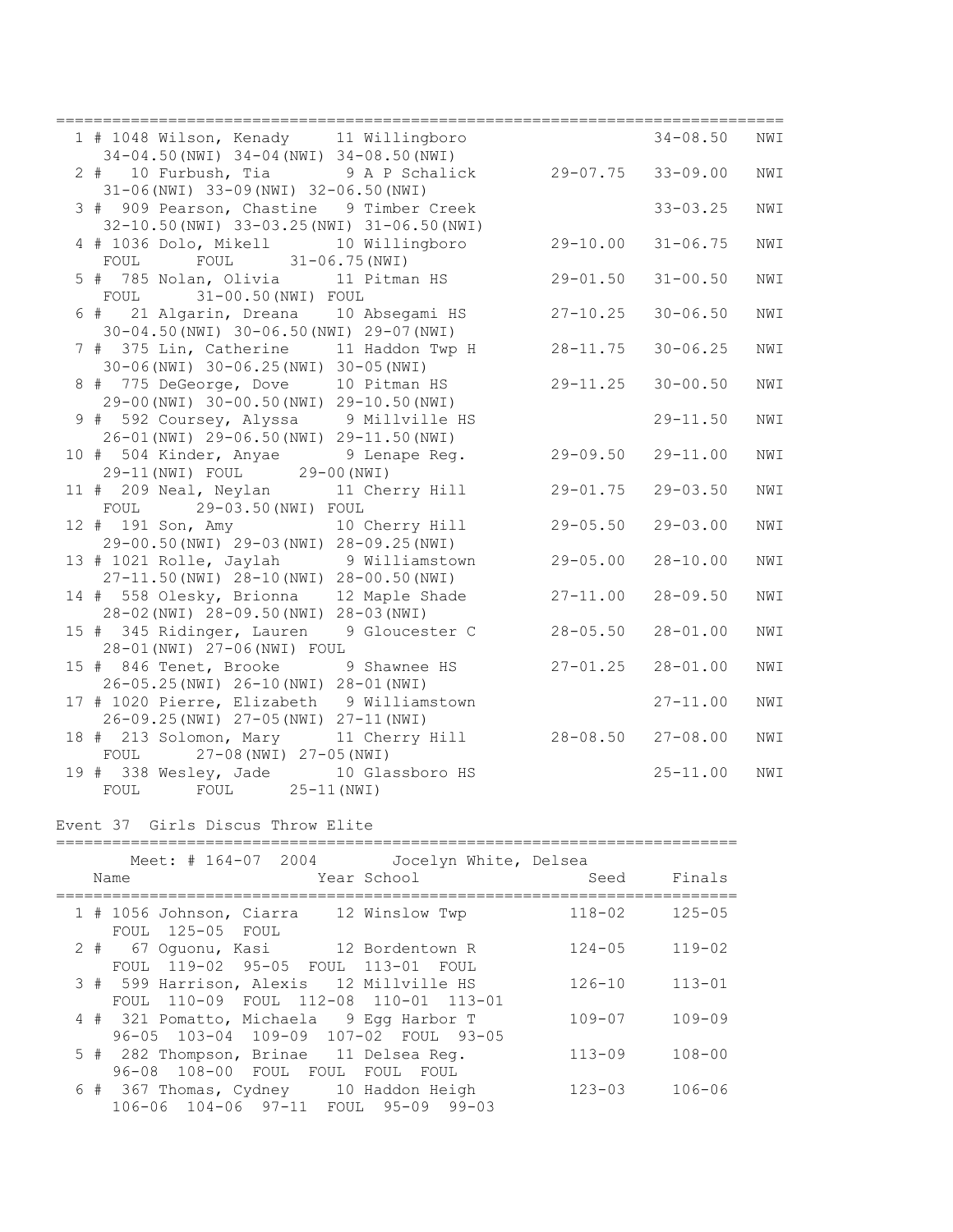|  | 7 # 648 Vigorito, Jenna 12 Northern Bur   |                 | $109 - 08$ | $104 - 09$ |
|--|-------------------------------------------|-----------------|------------|------------|
|  | 104-09 103-03 FOUL 103-08 99-01 90-11     |                 |            |            |
|  | 8 # 884 Caul, Alijah 11 Sterling HS       |                 | $114 - 08$ | $104 - 00$ |
|  | FOUL 104-00 99-10 96-10 FOUL FOUL         |                 |            |            |
|  | 9 # 108 Reuben, Jocelyn 12 Burlington T   |                 | $107 - 10$ | $103 - 03$ |
|  | 91-00 96-08 103-03 94-02 94-07 87-10      |                 |            |            |
|  | 10 # 908 Oluwakemi, Akande 9 Timber Creek |                 | $107 - 01$ | $101 - 03$ |
|  | $101 - 03$ 99-09 92-10                    |                 |            |            |
|  | 11 # 765 Lampkin, Ky Lyn                  | 12 Piscataway T | $107 - 01$ | $101 - 02$ |
|  | FOUL 88-01 101-02                         |                 |            |            |
|  | 12 # 227 Keck, Elena                      | 11 Cinnaminson  | $103 - 09$ | $100 - 04$ |
|  | 98-09 FOUL 100-04                         |                 |            |            |
|  | 13 # 260 Bryant, Deriana                  | 11 Collingswood | $107 - 03$ | $97 - 00$  |
|  | FOUL 91-07 97-00                          |                 |            |            |
|  | 14 # 68 Reeves, Aja                       | 10 Bordentown R | $100 - 01$ | $95 - 09$  |
|  | FOUL 80-06 95-09                          |                 |            |            |
|  | 15 # 751 Makar, Elizabeth                 | 10 Pinelands Re | $102 - 04$ | $95 - 05$  |
|  | $92 - 04$ $95 - 05$ $91 - 06$             |                 |            |            |
|  | -- # 774 Cioffi, Hannah                   | 12 Pitman HS    | $115 - 06$ | FOUL       |
|  | FOUL FOUL FOUL                            |                 |            |            |

Event 38 Girls Discus Throw Emerging Eli

|  | Name<br>================================                                 | Year School     | Seed Finals<br>---------------------- |             |
|--|--------------------------------------------------------------------------|-----------------|---------------------------------------|-------------|
|  | 1 # 65 Jackman, Jillian 12 Bordentown R 93-07.50<br>108-09 102-07 102-02 |                 |                                       | $108 - 09$  |
|  | 2 # 486 Tran, Chloe<br>86-04 97-11 99-11                                 | 10 Kingsway HS  |                                       | 89-11 99-11 |
|  | 3 # 106 Palmer, Alana<br>$90 - 08$ $97 - 05$ $98 - 10$                   | 10 Burlington T | $95 - 01$                             | $98 - 10$   |
|  | 4 # 537 Condon, Rachel<br>FOUL 98-02 91-08                               | 12 Mainland Reg | $82 - 03$                             | $98 - 02$   |
|  | 5 # 142 Duverglas, Juliet 10 Cedar Creek<br>82-08 97-11 85-03            |                 | $91 - 08$                             | $97 - 11$   |
|  | 6 # 92 Abbruzzese, Giann 11 Burlington T<br>95-00 96-00 FOUL             |                 | $99 - 06$                             | $96 - 00$   |
|  | 7 # 956 Green, Taja<br>$87 - 05$ 94-08 95-08                             | 10 Vineland HS  | $91 - 07$                             | $95 - 08$   |
|  | 7 # 388 Burns, Megan<br>93-11 92-07 95-08                                | 12 Haddonfield  | $93 - 11$                             | $95 - 08$   |
|  | 9 # 998 Chiomento, Jessi<br>95-00 92-00 89-11                            | 11 West Deptfor | $96 - 00$                             | $95 - 00$   |
|  | 10 # 833 Alessi, Adrianna<br>94-07 FOUL FOUL                             | 10 Shawnee HS   | $97 - 08$                             | $94 - 07$   |
|  | 11 # 141 Duverglas, Jazlyn 12 Cedar Creek<br>FOUL 94-03 FOUL             |                 | $87 - 07$                             | $94 - 03$   |
|  | 12 # 412 Rozenfeld, Gillia<br>93-08 FOUL 89-09                           | 10 Haddonfield  | $91 - 10$                             | $93 - 08$   |
|  | 13 # 1007 Tamous, Jasmine 11 West Deptfor<br>$93 - 06$ $87 - 01$         |                 | $90 - 04$                             | $93 - 06$   |
|  | 14 # 604 Parker, Tereana 10 Millville HS<br>82-00 93-04 FOUL             |                 | $91 - 05$                             | $93 - 04$   |
|  | 15 # 273 Jones, Danielle 11 Delsea Req.<br>FOUL FOUL 90-03               |                 | $91 - 09$                             | $90 - 03$   |
|  | 16 # 481 Ruggieri, Christi 11 Kingsway HS<br>FOUL 81-08 87-10            |                 | $87 - 06$                             | $87 - 10$   |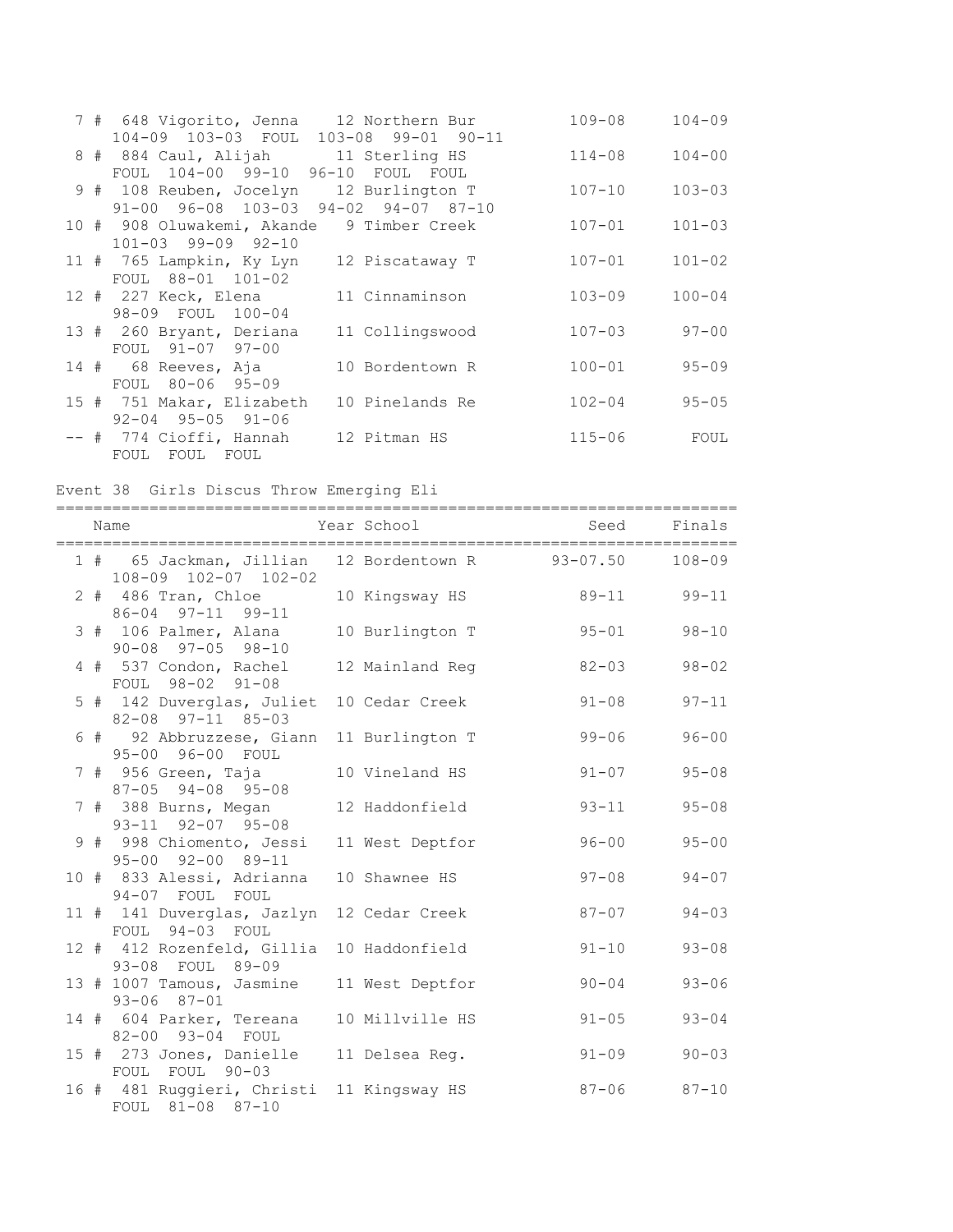|  | 17 # 569 Sapp, Myesha<br>86-10 85-04 85-05                   | 11 Middle Twp.  | 80-07 86-10 |           |
|--|--------------------------------------------------------------|-----------------|-------------|-----------|
|  | 18 # 207 Manasary, Madiana 10 Cherry Hill<br>$77 - 05$ 86-04 |                 | 86-02 86-04 |           |
|  | 19 # 527 Smith, Tianna<br>81-10 86-01 81-11                  | 10 Lindenwold H | $88 - 03$   | $86 - 01$ |
|  | 20 # 28 Mejia, Nicole<br>85-03 FOUL 86-00                    | 11 Absegami HS  | $89 - 09$   | $86 - 00$ |
|  | 21 # 887 Fedoriw, Lizzy<br>77-11 82-09 85-08                 | 12 Sterling HS  | $90 - 03$   | $85 - 08$ |
|  | 22 # 31 Pollino, Angelina 10 Absegami HS<br>FOUL 84-01       |                 | $94 - 11$   | $84 - 01$ |
|  | 23 # 822 Kaiser, Julianna<br>63-07 FOUL 82-09                | 12 Seneca HS    | $83 - 05$   | $82 - 09$ |
|  | 24 # 836 Cullen, Elisabeth<br>FOUL FOUL 81-04                | 10 Shawnee HS   | $90 - 07$   | $81 - 04$ |
|  | 25 # 720 Albert, Regina 11 Penns Grove<br>80-05 FOUL FOUL    |                 | $90 - 08$   | $80 - 05$ |
|  | 26 # 995 Accardi, Jacqueli 10 West Deptfor<br>75-01 FOUL     |                 | $81 - 04$   | $75 - 01$ |
|  | 27 # 256 Walters, Emily 12 Clearview Re<br>$72 - 07$ x       |                 | $79 - 08$   | $72 - 07$ |
|  | 28 # 1042 Lynch, Esperanza<br>FOUL 70-02                     | 12 Willingboro  | $80 - 05$   | $70 - 02$ |
|  | 29 # 194 Vasquez, Orgelys<br>$69 - 01$ x                     | 10 Cherry Hill  | $83 - 03$   | $69 - 01$ |
|  | 30 # 736 Zane, Emileigh 12 Penns Grove<br>68-09 FOUL         |                 | $87 - 01$   | $68 - 09$ |
|  | 31 # 295 Dodd, Julia<br>63-08 FOUL FOUL                      | 11 Eastern Req. | 83-02 63-08 |           |

# Event 39 Girls Discus Throw Open

|  | Name                                                                     | Year School I | Seed      | Finals    |
|--|--------------------------------------------------------------------------|---------------|-----------|-----------|
|  | 1 # 44 Hassan, Shakiyah 11 Atlantic Cit<br>$77 - 06$ 95-00               |               | $67 - 08$ | $95 - 00$ |
|  | 2 # 807 Rodriguez, Adrian 10 Rancocas Val<br>93-00 FOUL 81-09            |               | $69 - 05$ | $93 - 00$ |
|  | 3 # 810 Steff, Melanie 10 Rancocas Val<br>83-01 87-11 90-01              |               | $72 - 06$ | $90 - 01$ |
|  | 4 # 13 Jaffe, Maya 12 A P Schalick<br>76-06 FOUL 88-03                   |               | $73 - 00$ | $88 - 03$ |
|  | 5 # 126 Santana, Eliana 11 Camden Catho<br>$80 - 08$ $87 - 11$ $88 - 00$ |               |           | $88 - 00$ |
|  | 6 # 133 Fields, Destiny 8 Camden Co. V<br>$87 - 01$ $82 - 05$            |               |           | $87 - 01$ |
|  | 7 # 942 Jones, Mya<br>$86 - 07$ x                                        | 9 Triton Reg. | $78 - 03$ | $86 - 07$ |
|  | 8 # 541 Gallagher, Kailyn 11 Mainland Reg<br>$79 - 03$ $84 - 11$         |               | 66-02     | $84 - 11$ |
|  | 9 # 137 Warner, Nadice 8 Camden Co. V<br>$80 - 08$ $84 - 09$ $80 - 09$   |               |           | $84 - 09$ |
|  | 9 # 1029 Verchio, Nicole 10 Williamstown<br>$84 - 00$ $84 - 09$          |               | $70 - 00$ | $84 - 09$ |
|  | 11 # 1010 Burrell, Jayda 9 Williamstown<br>$81-05$ FOUL                  |               | $59 - 10$ | $81 - 05$ |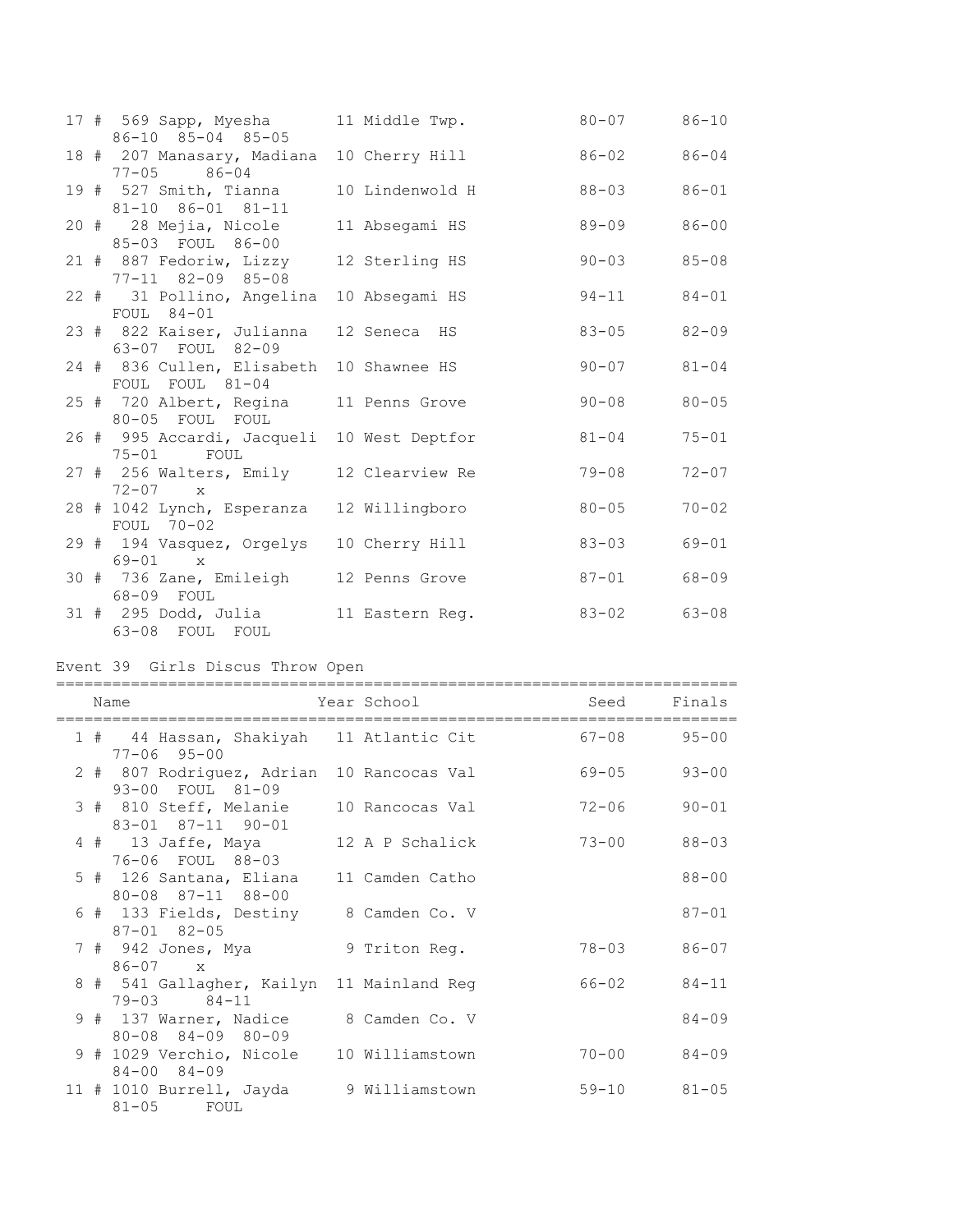| 12 # 826 Packard, Aubrey 10 Seneca HS      |                 |           | $80 - 07$ |
|--------------------------------------------|-----------------|-----------|-----------|
| $73 - 10$ 80-07                            |                 |           |           |
| 13 # 975 Deal, Isabelle 11 Washington T    |                 | $56 - 03$ | $76 - 01$ |
| $76 - 01$<br>$\mathbf{x}$                  |                 |           |           |
| 14 # 1031 Brown, Abigail                   | 9 Willingboro   | 78-09     | $70 - 10$ |
| 70-10 FOUL                                 |                 |           |           |
| 15 # 306 Timmons, Judith                   | 10 Eastern Req. |           | $69 - 09$ |
| FOUL 69-09                                 |                 |           |           |
| 16 # 1012 Farrell, Mariella 9 Williamstown |                 | 74-01     | $68 - 03$ |
| $68 - 03$<br>$\mathbf{x}$                  |                 |           |           |
| 17 # 240 Beske-Somers, Gab 11 Clearview Re |                 | $58 - 01$ | $66 - 10$ |
| $66 - 10$<br>$\mathbf{x}$                  |                 |           |           |
| 18 # 524 Lipscomb, Y'Vonne 12 Lindenwold H |                 | $72 - 05$ | $66 - 06$ |
| $66 - 06$<br>$\mathbf{x}$                  |                 |           |           |
| 19 # 1045 Sykes, Shamaryah                 | 9 Willingboro   |           | $66 - 01$ |
| 66-01 FOUL                                 |                 |           |           |
|                                            |                 |           |           |
| 20 # 344 Pieffer, Sierra 11 Gloucester C   |                 |           | $53 - 09$ |
| FOUL 53-09                                 |                 |           |           |

Event 41 Girls High Jump Emerging Eli

========================================================================= Name Tear School Seed Finals ========================================================================= 1 # 675 Sacco, Emma 10 Ocean City H 4-10.00 5-00.00 4-06 4-08 4-10 5-00 5-02 O XXO XXO O XXX 2 # 866 Hradek, Bailey 9 Southern Reg 4-10.00 J5-00.00 4-06 4-08 4-10 5-00 5-02 O O O XO XXX 3 # 160 Kramer, Emily 11 Cherokee HS 4-06.00 4-10.00 4-06 4-08 4-10 5-00 XO XXO O XXX 4 # 767 Nolan, Nijhae 12 Piscataway T 4-08.00 J4-10.00 4-06 4-08 4-10 5-00 O O XO XX 5 # 375 Lin, Catherine 11 Haddon Twp H 4-08.00 J4-10.00 4-06 4-08 4-10 5-00 O XO XO XXX 5 # 81 Kelly, Kailyn 9 Brick Memori 4-08.00 J4-10.00 4-06 4-08 4-10 5-00 O XO XO XXX 7 # 1067 argondizza, gabri Brick Memori 4-08.00 J4-10.00 4-06 4-08 4-10 5-00 O XO XXO XXX 7 # 858 Crawford, Gianna 9 Southern Reg 4-10.00 J4-10.00 4-06 4-08 4-10 5-00 O XO XXO XXX 9 # 1066 Salvia, Caitlyn Brick Memori 4-08.00 4-08.00 4-06 4-08 4-10 XO O XXX 10 # 411 Rosen, Robin 9 Haddonfield 4-10.00 J4-08.00 4-06 4-08 4-10 XXO O XXX 11 # 591 Celestin, Andree 9 Millville HS 4-08.00 J4-08.00 4-06 4-08 4-10 P XO XXX 12 # 748 Jaeckel, Teresa 11 Pinelands Re 4-10.00 J4-08.00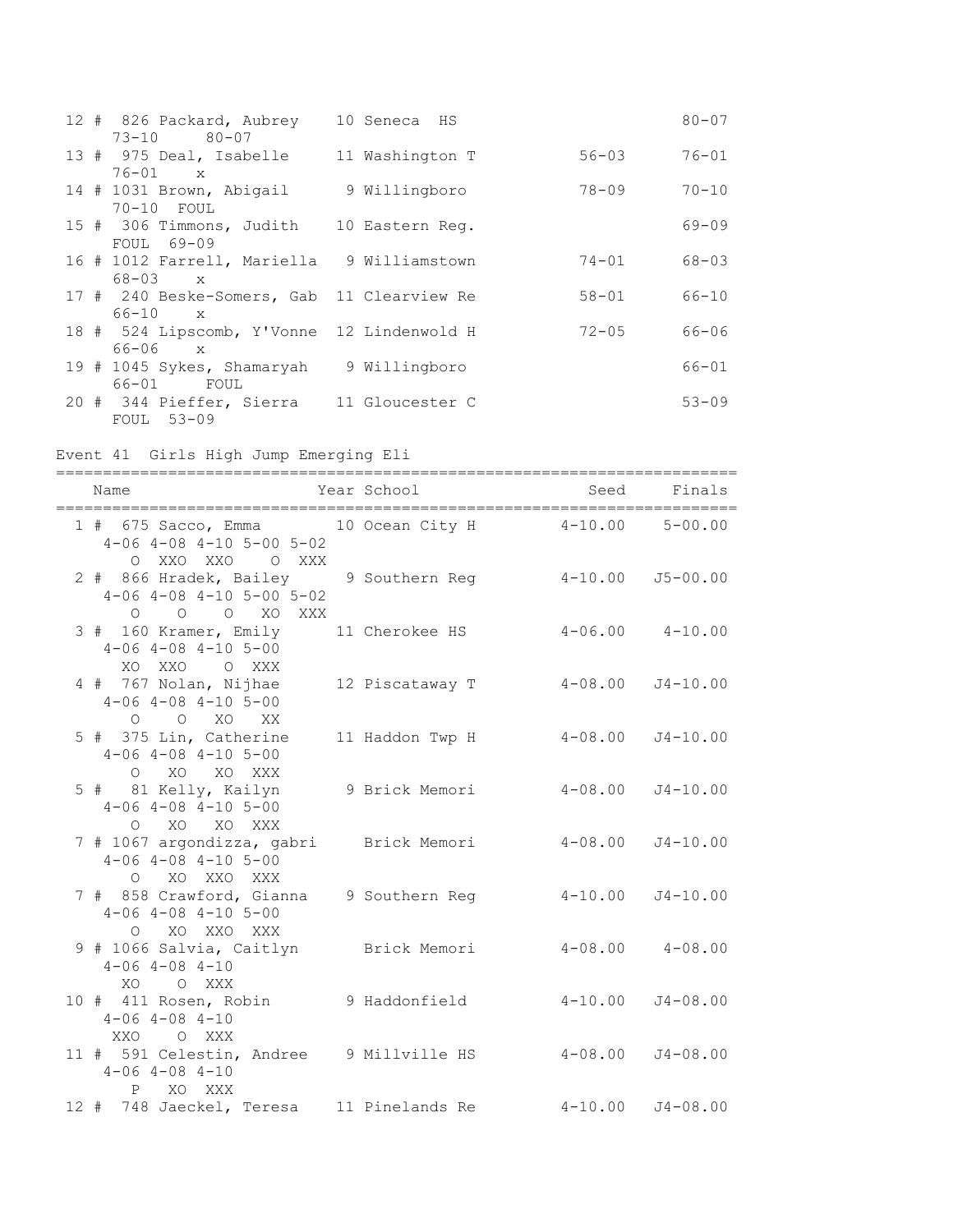4-06 4-08 4-10 O XXO XXX -- # 949 Adenugba, Simileo 11 Vineland HS 4-08.00 NH  $4 - 06$  XXX Event 42 Girls Pole Vault ========================================================================= Name  $Year School$  Seed Finals ========================================================================= 1 # 280 Preston, Ashley 12 Delsea Reg. 12-07.50 11-06.00 10-06 11-00 11-06 12-00 O O O XXX 2 # 503 Hoxit, Cassie 12 Lenape Reg. 10-06.00 10-06.00 9-00 9-06 10-00 10-06 11-00 XO XO XO O XXX 3 # 175 Cohen, Alana 12 Cherry Hill 10-02.00 10-00.00 9-00 9-06 10-00 10-06 O O O XXX 3 # 626 Maines, Stehanie 10 Moorestown H 10-00.00 10-00.00 9-00 9-06 10-00 10-06 O O O XXX 5 # 628 Silar, Payton 10 Moorestown H 9-00.00 J10-00.00 8-00 8-06 9-00 9-06 10-00 10-06 O XO O O XO XXX 5 # 276 Mamounis, Madison 11 Delsea Reg. 10-00.00 J10-00.00 8-06 9-00 9-06 10-00 10-06 O XO O XO XXX 7 # 640 Michie, Lindsey 11 Northern Bur 10-00.00 9-06.00 9-00 9-06 10-00 O O XXX 8 # 649 Wilson, Rebecca 10 Northern Bur 9-06.00 9-00.00 8-06 9-00 9-06 O O XXX 9 # 408 Parker, Julia 12 Haddonfield 9-00.00 J9-00.00 8-06 9-00 9-06 XO O XXX 9 # 961 McLaughlin, Grace 12 Vineland HS 9-00.00 J9-00.00 7-06 8-00 8-06 9-00 9-06 O O XO O XXX 11 # 542 Gatley, Jillian 11 Mainland Reg 8-00.00 J9-00.00 7-06 8-00 8-06 9-00 9-06 O O O XO XXX 12 # 331 Appleby-Wineberg, 11 Glassboro HS 9-06.00 J9-00.00 8-00 8-06 9-00 9-06 XO O XO XXX 13 # 539 Crozier-Carole, S 10 Mainland Reg 8-06.00 J9-00.00 7-06 8-00 8-06 9-00 9-06 O O XXO XO XXX 14 # 564 Bostard, Abri 11 Middle Twp. 9-00.00 8-06.00 7-00 7-06 8-00 8-06 9-00 O O O O XXX 14 # 432 Walton, Kayla 12 Highland Reg 9-00.00 8-06.00 7-00 7-06 8-00 8-06 9-00 O O O O XXX 14 # 794 Boggs, Abigail 9 Rancocas Val 9-00.00 8-06.00 7-06 8-00 8-06 9-00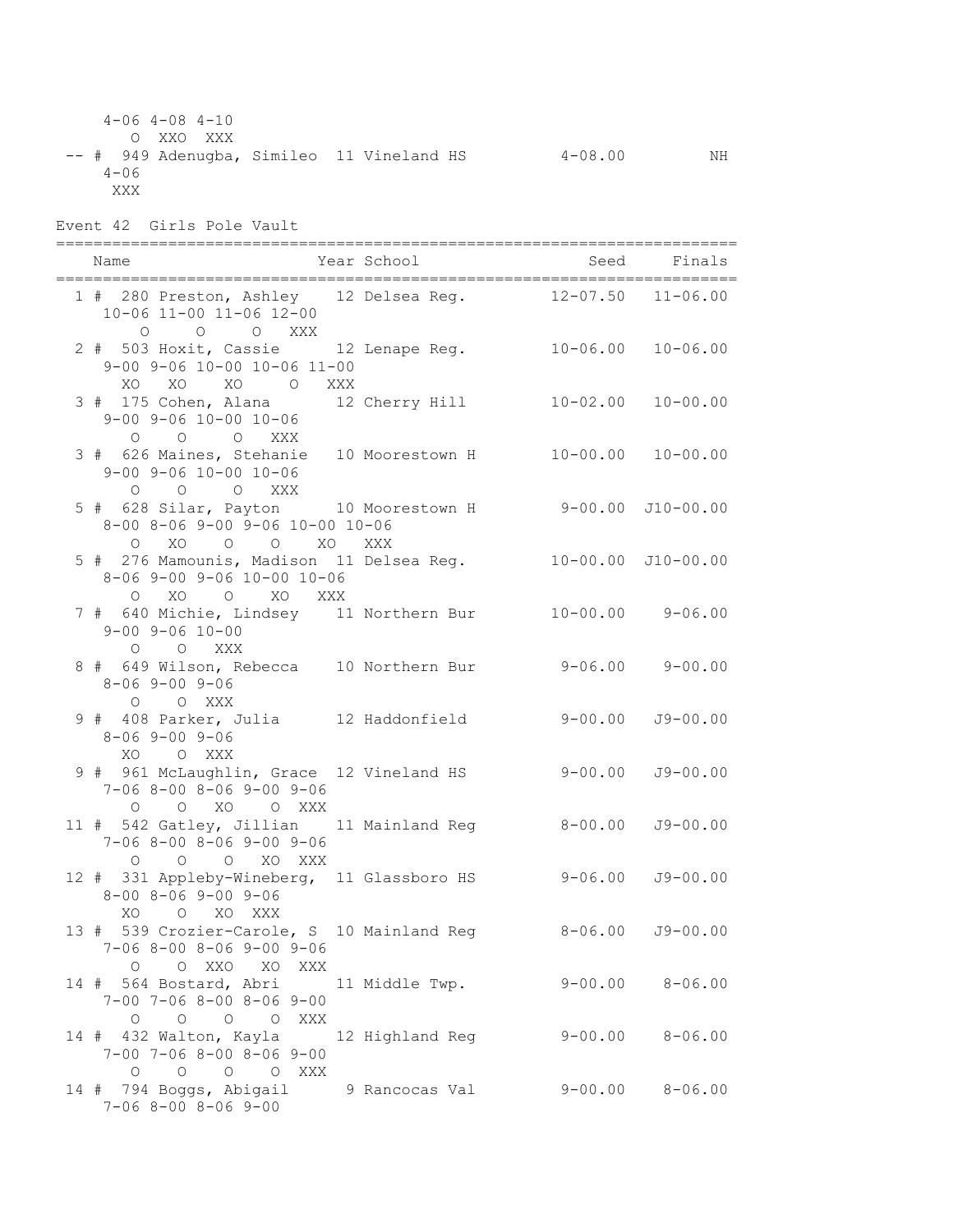| $O$ $O$ $O$ $XXX$                                          |                 |                         |                     |
|------------------------------------------------------------|-----------------|-------------------------|---------------------|
| 14 # 597 Fomich, Rebecca 9 Millville HS 8-00.00 8-06.00    |                 |                         |                     |
| 7-00 7-06 8-00 8-06 9-00                                   |                 |                         |                     |
| $O$ $O$ $O$ $O$ $XXX$                                      |                 |                         |                     |
| 14 # 363 Raws, Morgan                                      | 12 Haddon Heigh | $8 - 06.00$ $8 - 06.00$ |                     |
| $7 - 00$ $7 - 06$ $8 - 00$ $8 - 06$ $9 - 00$               |                 |                         |                     |
| $O$ $O$ $O$ $O$ $XXX$                                      |                 |                         |                     |
| 19 # 426 Diaz, Emely 12 Highland Reg 8-06.00 J8-06.00      |                 |                         |                     |
| $7 - 068 - 008 - 069 - 00$                                 |                 |                         |                     |
| O XO XO XXX                                                |                 |                         |                     |
| 20 # 1015 King, Destiny 12 Williamstown 8-06.00 8-00.00    |                 |                         |                     |
| $7 - 068 - 008 - 06$                                       |                 |                         |                     |
| XO XO XXX                                                  |                 |                         |                     |
| 21 # 156 Fericy, Kayla 12 Cherokee HS 8-00.00              |                 |                         | $J8 - 00.00$        |
| $7 - 00$ $7 - 06$ $8 - 00$ $8 - 06$                        |                 |                         |                     |
| O O XXO XXX                                                |                 |                         |                     |
| 22 # 228 Painter, Brooke                                   | 11 Cinnaminson  | $8 - 00.00$             | $J8 - 00.00$        |
| $7 - 00$ $7 - 06$ $8 - 00$ $8 - 06$                        |                 |                         |                     |
| XO O XXO XXX                                               |                 |                         |                     |
| 23 # 587 Andrews, Malayshi 11 Millville HS 9-00.00 7-06.00 |                 |                         |                     |
| $7 - 068 - 00$                                             |                 |                         |                     |
| O XXX                                                      |                 |                         |                     |
|                                                            |                 |                         | $9 - 06.00$ 7-06.00 |
| 23 # 727 Pharo, Abby 12 Penns Grove                        |                 |                         |                     |
| $7 - 00$ $7 - 06$ $8 - 00$                                 |                 |                         |                     |
| $O$ $O$ $X$                                                |                 |                         |                     |
| 25 # 457 Bobst, Allison 10 Kingsway HS                     |                 | $8 - 00.00$             | $J7 - 06.00$        |
| $7 - 00$ $7 - 06$ $8 - 00$                                 |                 |                         |                     |
| XO OXXX                                                    |                 |                         |                     |
| 26 # 470 Kipers, Emily 10 Kingsway HS 7-00.00 7-00.00      |                 |                         |                     |
| $7 - 00$ $7 - 06$                                          |                 |                         |                     |
| XO XXX                                                     |                 |                         |                     |
| 26 # 1011 D'Auria, Autumn 10 Williamstown                  |                 |                         | $7 - 00.00$         |
| $7 - 00$ $7 - 06$                                          |                 |                         |                     |
| XO XXX                                                     |                 |                         |                     |

#### Event 43 Girls Outdoor Pentathlon Elite

|             | Name                                         |                                                                                                                                                                            | Year School                                                                                                                                         | Seed         | Finals                                                       |
|-------------|----------------------------------------------|----------------------------------------------------------------------------------------------------------------------------------------------------------------------------|-----------------------------------------------------------------------------------------------------------------------------------------------------|--------------|--------------------------------------------------------------|
| 2<br>4<br>6 | 1#<br>#<br>3#<br>#<br>$5 +$<br>#<br>7#<br>8# | 901 Hooker, Tierra<br>387 Bonnet, Rachel<br>41 Roche, Carly<br>601 Holmes, Hailey<br>101 James, Courtney<br>583 Rinn, Darien<br>582 Reid, Katelyn<br>342 McGonigle, Meghan | 10 Timber Creek<br>10 Haddonfield<br>12 Allentown HS<br>12 Millville HS<br>12 Burlington T<br>10 Middletown N<br>10 Middletown N<br>12 Gloucester C | 3556<br>2055 | 3407<br>2818<br>2705<br>2672<br>2654<br>2623<br>2483<br>2260 |
| 10          | 9#<br>#                                      | 66 Logiudice, Mariss<br>595 DeBarry, Armanee                                                                                                                               | 10 Bordentown R<br>11 Millville HS                                                                                                                  |              | 1889<br>1767                                                 |

#### Event 43 Outdoor Pentathlon: #1 Girls 100 Meter Hurdles Outdoor Pentathlon

| Name |                         | Year School |                 | Finals Wind H# Points |  |     |
|------|-------------------------|-------------|-----------------|-----------------------|--|-----|
|      | 1 # 901 Hooker, Tierra  |             | 10 Timber Creek | $15.06$ $1.3$ 2       |  | 834 |
|      | 2 # 101 James, Courtney |             | 12 Burlington T | 15.75 1.4 1           |  | 745 |
|      | 3 # 387 Bonnet, Rachel  |             | 10 Haddonfield  | $16.67$ 0.2 3         |  | 634 |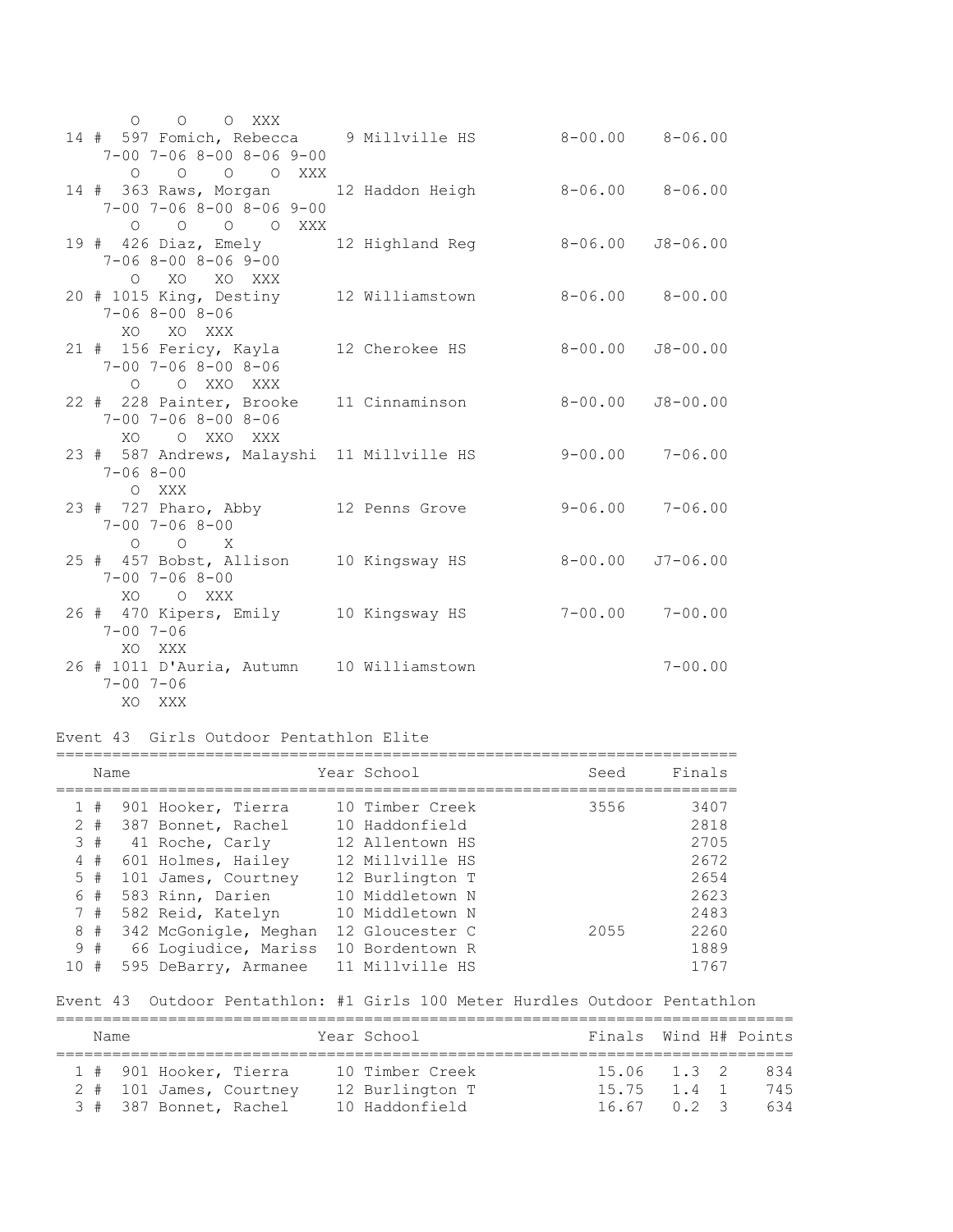|  | 4 # 582 Reid, Katelyn                     | 10 Middletown N | $16.97$ 0.2 3       |               | 600 |
|--|-------------------------------------------|-----------------|---------------------|---------------|-----|
|  | 5 # 583 Rinn, Darien                      | 10 Middletown N | 17.31               | $1.4 \quad 1$ | 562 |
|  | $6$ # 41 Roche, Carly                     | 12 Allentown HS | $18.17$ $1.4$ 1     |               | 471 |
|  | 7 # 342 McGonigle, Meghan                 | 12 Gloucester C | $18.91 \t 0.2 \t 3$ |               | 399 |
|  | 8 # 601 Holmes, Hailey 12 Millville HS    |                 | $19.39$ $1.3$ 2     |               | 355 |
|  | 9 # 66 Logiudice, Mariss                  | 10 Bordentown R | $19.55 \t 0.2 \t 3$ |               | 341 |
|  | 10 # 595 DeBarry, Armanee 11 Millville HS |                 | $20.62$ 1.3 2       |               | 253 |

Event 43 Outdoor Pentathlon: #2 Girls Shot Put Outdoor Pentathlon

|  | Name                                                           | Year School     | Finals Points |           |
|--|----------------------------------------------------------------|-----------------|---------------|-----------|
|  | 1 # 601 Holmes, Hailey 12 Millville HS<br>9.46m 8.92m 8.78m    |                 |               | 9.46m 494 |
|  | 2 # 342 McGonigle, Meghan 12 Gloucester C<br>5.81m 8.96m 6.11m |                 |               | 8.96m 462 |
|  | 3 # 901 Hooker, Tierra 10 Timber Creek<br>8.66m 8.74m 8.72m    |                 |               | 8.74m 447 |
|  | 4 # 595 DeBarry, Armanee 11 Millville HS<br>8.28m FOUL 8.03m   |                 | 8.28m         | 417       |
|  | 5 # 583 Rinn, Darien<br>8.09m 7.37m 8.18m                      | 10 Middletown N | 8.18m         | 411       |
|  | 6 # 387 Bonnet, Rachel<br>8.11m FOUL 7.92m                     | 10 Haddonfield  | 8.11m         | 406       |
|  | 7 # 41 Roche, Carly 12 Allentown HS<br>7.08m 6.76m 7.68m       |                 | 7.68m         | 379       |
|  | 8 # 582 Reid, Katelyn<br>7.17m 6.56m 6.32m                     | 10 Middletown N | 7.17m         | 346       |
|  | 9 # 101 James, Courtney 12 Burlington T<br>FOUL 6.96m FOUL     |                 | 6.96m         | 332       |
|  | 10 # 66 Logiudice, Mariss 10 Bordentown R<br>5.79m 6.19m 6.35m |                 | 6.35m         | 294       |

#### Event 43 Outdoor Pentathlon: #3 Girls High Jump Outdoor Pentathlon

| Name                                             | Year School <b>Finals</b> Points                            |                                                                            |
|--------------------------------------------------|-------------------------------------------------------------|----------------------------------------------------------------------------|
|                                                  |                                                             |                                                                            |
| 1 # 901 Hooker, Tierra 10 Timber Creek 1.73m 891 |                                                             | 1.22 1.25 1.28 1.31 1.34 1.37 1.42 1.43 1.46 1.49 1.52 1.57 1.63 1.68 1.73 |
|                                                  |                                                             |                                                                            |
|                                                  | P P P P P P P P P P P O                                     | O XO<br>$\Omega$                                                           |
| 2 # 387 Bonnet, Rachel 10 Haddonfield 1.52m      |                                                             | 644                                                                        |
|                                                  | 1.22 1.25 1.28 1.31 1.34 1.37 1.42 1.43 1.46 1.49 1.52 1.57 |                                                                            |
| P P P P P P P P O                                |                                                             | O XO XXX                                                                   |
| 3 # 41 Roche, Carly 12 Allentown HS 1.49m 610    |                                                             |                                                                            |
|                                                  | 1.22 1.25 1.28 1.31 1.34 1.37 1.42 1.43 1.46 1.49 1.52      |                                                                            |
| XO.                                              | O XXO XXX                                                   |                                                                            |
| 4 # 342 McGonigle, Meghan 12 Gloucester C        |                                                             | 1.46m 577                                                                  |
|                                                  | 1.22 1.25 1.28 1.31 1.34 1.37 1.42 1.43 1.46 1.49           |                                                                            |
| P<br>P O O O O XXO XO                            | O XXX                                                       |                                                                            |
| 4 # 582 Reid, Katelyn 10 Middletown N 1.46m 577  |                                                             |                                                                            |
|                                                  | 1.22 1.25 1.28 1.31 1.34 1.37 1.42 1.43 1.46 1.49 1.52      |                                                                            |
| $\mathbf{P}$<br>$P$ 0                            | O O PXXO XOXXO                                              | P XXX                                                                      |
| 6 # 601 Holmes, Hailey 12 Millville HS 1.42m 534 |                                                             |                                                                            |
| 1.22 1.25 1.28 1.31 1.34 1.37 1.42 1.43          |                                                             |                                                                            |
|                                                  |                                                             |                                                                            |
| $O$ XO<br>$\circ$<br>$\Omega$                    | O XXO<br>O XXX                                              |                                                                            |
| 6 # 583 Rinn, Darien 10 Middletown N             |                                                             | 1.42m 534                                                                  |
| 1.22 1.25 1.28 1.31 1.34 1.37 1.42 1.43          |                                                             |                                                                            |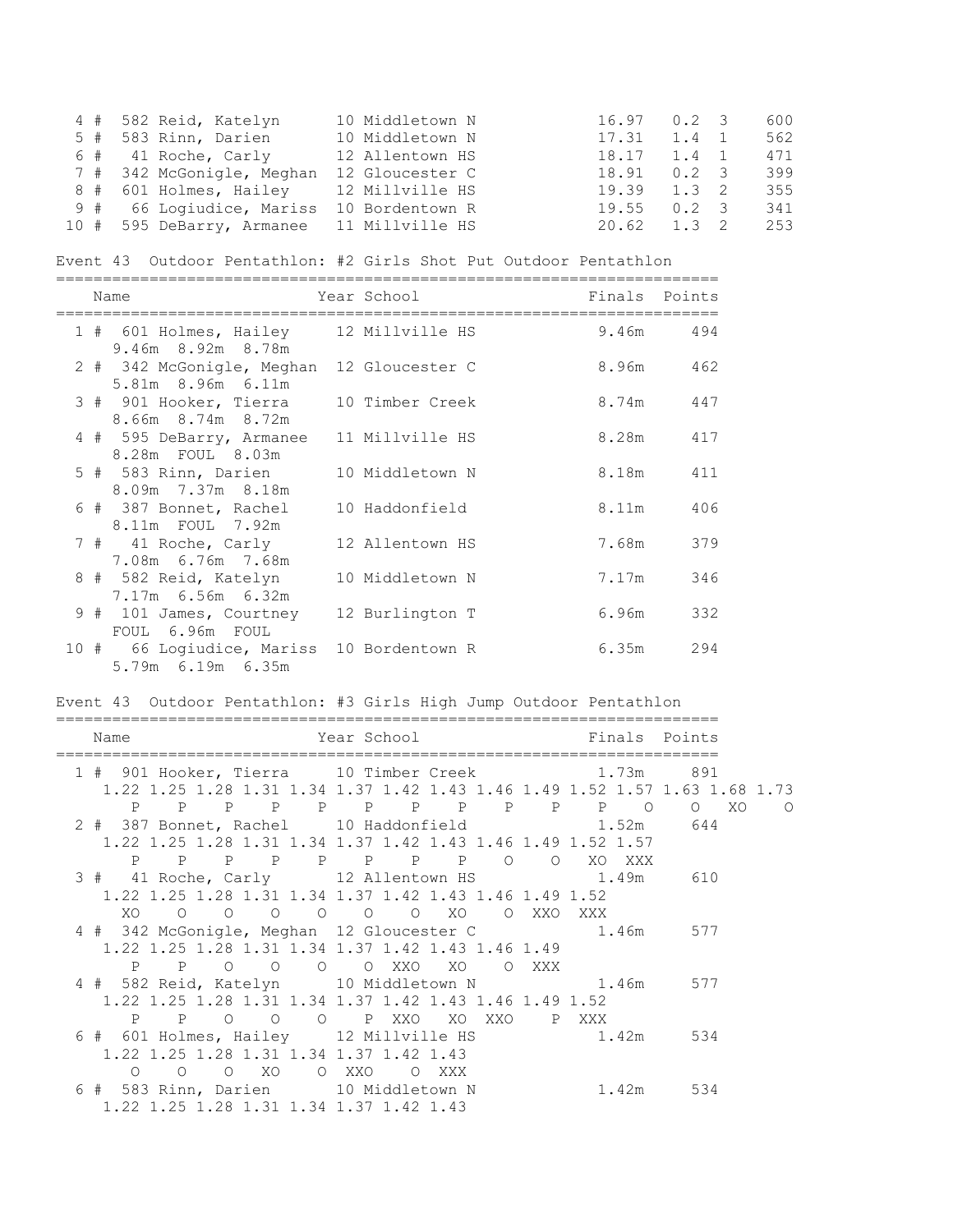|                                          |                          |              |        | P P O P O P O XXX                       |  |  |       |     |
|------------------------------------------|--------------------------|--------------|--------|-----------------------------------------|--|--|-------|-----|
| 8 # 66 Loqiudice, Mariss 10 Bordentown R |                          |              |        |                                         |  |  | 1.37m | 481 |
|                                          |                          |              |        | 1.22 1.25 1.28 1.31 1.34 1.37 1.42 1.43 |  |  |       |     |
|                                          |                          |              |        | P P O P O O P XXX                       |  |  |       |     |
| 9 # 595 DeBarry, Armanee 11 Millville HS |                          |              |        |                                         |  |  | 1.34m | 449 |
| 1.22 1.25 1.28 1.31 1.34 1.37            |                          |              |        |                                         |  |  |       |     |
|                                          |                          | P P P XO XXX |        |                                         |  |  |       |     |
| 10 # 101 James, Courtney 12 Burlington T |                          |              |        |                                         |  |  | 1.31m | 419 |
|                                          | 1.22 1.25 1.28 1.31 1.34 |              |        |                                         |  |  |       |     |
| $\bigcirc$                               | XO.                      | XO           | XO XXX |                                         |  |  |       |     |

Event 43 Outdoor Pentathlon: #4 Girls Long Jump Outdoor Pentathlon

| Name<br>Year School in the School and the School and the School and the School and the School and the School | Finals Wind Points |               |
|--------------------------------------------------------------------------------------------------------------|--------------------|---------------|
| 1 # 901 Hooker, Tierra 10 Timber Creek<br>$5.26m(NWI)$ $5.23m(NWI)$ $5.33m(NWI)$                             |                    | 5.33m NWI 651 |
| 2 # 601 Holmes, Hailey 12 Millville HS<br>5.00m (NWI) 4.97m (NWI) 5.03m (NWI)                                | 5.03m NWI          | 567           |
| 3 # 41 Roche, Carly 12 Allentown HS<br>FOUL 4.87m (NWI) 5.01m (NWI)                                          | 5.01m NWI          | 562           |
| 4 # 101 James, Courtney 12 Burlington T<br>$FOUL$ 4.88m (NWI) 4.96m (NWI)                                    | 4.96m NWI          | 548           |
| 5 # 387 Bonnet, Rachel 10 Haddonfield<br>$4.26m(NWI)$ $4.51m(NWI)$ $4.68m(NWI)$                              | 4.68m NWI          | 474           |
| 6 # 582 Reid, Katelyn 10 Middletown N<br>4.10m (NWI) 4.48m (NWI) 4.51m (NWI)                                 | 4.51m NWI 431      |               |
| 7 # 583 Rinn, Darien 10 Middletown N<br>$4.27m(NWI)$ $4.23m(NWI)$ $4.46m(NWI)$                               | 4.46m NWI 418      |               |
| 8 # 595 DeBarry, Armanee 11 Millville HS<br>FOUL 4.44m (NWI) FOUL                                            | 4.44m NWI          | 413           |
| 9 # 342 McGonigle, Meghan 12 Gloucester C<br>4.18m (NWI) 4.41m (NWI) 4.21m (NWI)                             | 4.41m NWI          | 406           |
| 10 # 66 Logiudice, Mariss 10 Bordentown R<br>2.82m (NWI) 3.92m (NWI) 3.60m (NWI)                             | 3.92m NWI          | 290           |

Event 43 Outdoor Pentathlon: #5 Girls 800 Meter Run Outdoor Pentathlon

|  | Name                                                                                     | Year School | Finals Points |     |
|--|------------------------------------------------------------------------------------------|-------------|---------------|-----|
|  | 1 # 601 Holmes, Hailey 12 Millville HS                                                   |             | 2:27.72       | 722 |
|  | $1:06.61$ $(1:06.61)$ $2:27.72$ $(1:21.11)$<br>2 # 583 Rinn, Darien 10 Middletown N      |             | 2:29.60       | 698 |
|  | $1:15.59$ $(1:15.59)$ $2:29.60$ $(1:14.02)$<br>3 # 41 Roche, Carly 12 Allentown HS       |             | 2:30.76       | 683 |
|  | $1:13.46$ $(1:13.46)$ $2:30.76$ $(1:17.31)$                                              |             | 2:32.64       | 660 |
|  | 4 # 387 Bonnet, Rachel 10 Haddonfield<br>$1:12.42$ $(1:12.42)$ $2:32.64$ $(1:20.23)$     |             |               |     |
|  | 5 # 101 James, Courtney 12 Burlington T<br>$1:16.38$ $(1:16.38)$ $2:36.83$ $(1:20.46)$   |             | 2:36.83       | 610 |
|  | 6 # 901 Hooker, Tierra 10 Timber Creek<br>$1:18.52$ $(1:18.52)$ $2:39.07$ $(1:20.56)$    |             | 2:39.07       | 584 |
|  | 7 # 582 Reid, Katelyn 10 Middletown N                                                    |             | 2:43.89       | 529 |
|  | $1:16.77$ $(1:16.77)$ $2:43.89$ $(1:27.13)$<br>8 # 66 Logiudice, Mariss 10 Bordentown R  |             | 2:48.17       | 483 |
|  | $1:18.05$ $(1:18.05)$ $2:48.17$ $(1:30.13)$<br>9 # 342 McGonigle, Meghan 12 Gloucester C |             | 2:54.65       | 416 |